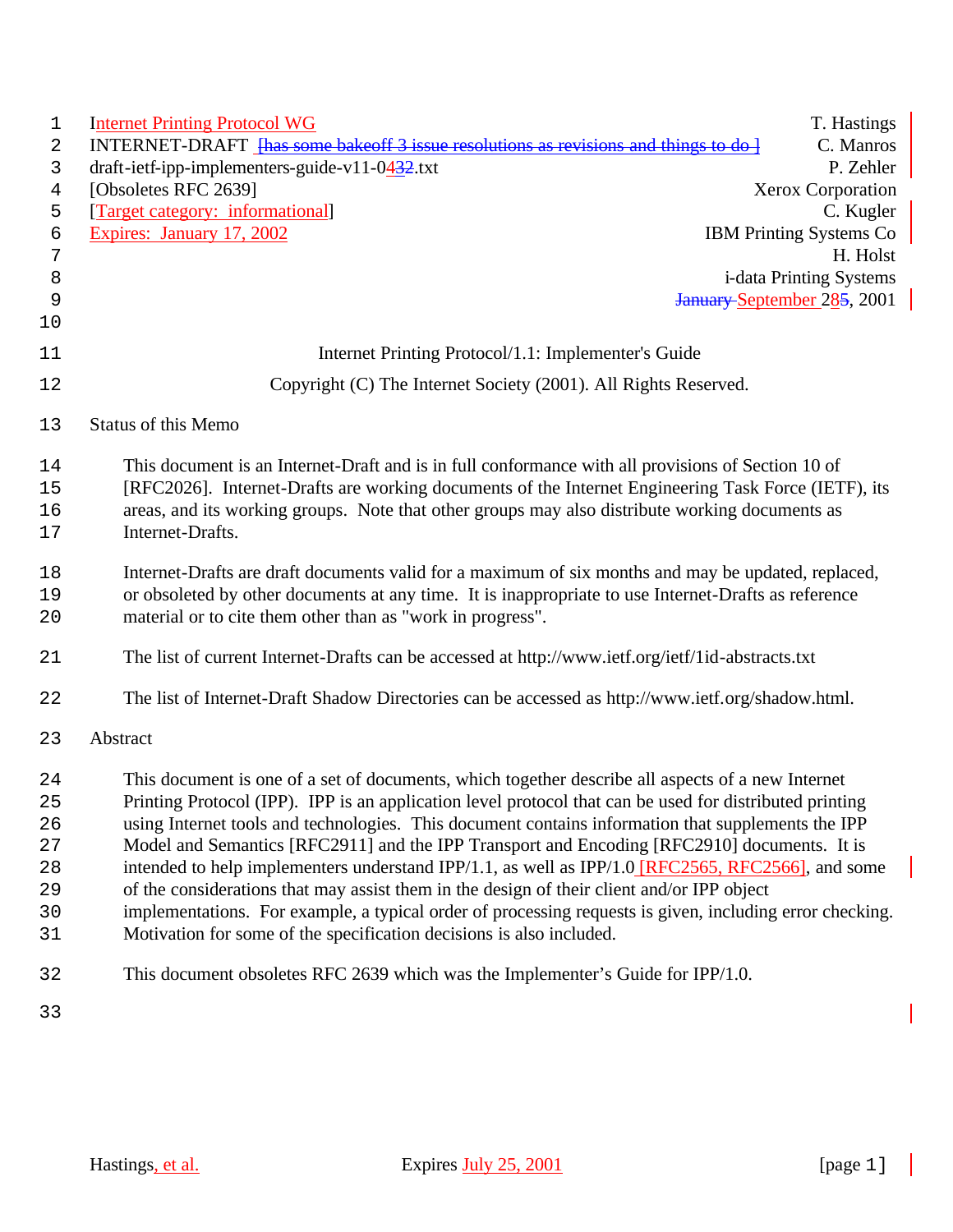| 33                   | The full set of IPP documents includes:                                                                                                                            |
|----------------------|--------------------------------------------------------------------------------------------------------------------------------------------------------------------|
| 34                   | <b>Design Goals for an Internet Printing Protocol [RFC2567]</b>                                                                                                    |
| 35                   | Rationale for the Structure and Model and Protocol for the Internet Printing Protocol [RFC2568]                                                                    |
| 36                   | <b>Internet Printing Protocol/1.1: Model and Semantics [RFC2911]</b>                                                                                               |
| 37                   | <b>Internet Printing Protocol/1.1: Encoding and Transport [RFC2910]</b>                                                                                            |
| 38                   | <b>Mapping between LPD and IPP Protocols [RFC2569]</b>                                                                                                             |
| 39                   | The document, "Design Goals for an Internet Printing Protocol", takes a broad look at distributed                                                                  |
| 40                   | printing functionality, and it enumerates real-life scenarios that help to clarify the features that need to                                                       |
| 41                   | be included in a printing protocol for the Internet. It identifies requirements for three types of users:                                                          |
| 42                   | end users, operators, and administrators. The design goal document calls out a subset of end user                                                                  |
| 43                   | requirements that are satisfied in IPP/1.1. Operator and administrator requirements are out of scope for                                                           |
| 44                   | version 1.1.                                                                                                                                                       |
| 45                   | The document, "Rationale for the Structure and Model and Protocol for the Internet Printing Protocol",                                                             |
| 46                   | describes IPP from a high level view, defines a roadmap for the various documents that form the suite of                                                           |
| 47                   | IPP specifications, and gives background and rationale for the IETF working group's major decisions.                                                               |
| 48                   | The document, "Internet Printing Protocol/1.1: Model and Semantics", describes a simplified model                                                                  |
| 49                   | with abstract objects, their attributes, and their operations. The model introduces a Printer and a Job.                                                           |
| 50                   | The Job supports multiple documents per Job. The model document also addresses how security,                                                                       |
| 51                   | internationalization, and directory issues are addressed.                                                                                                          |
| 52                   | The document, "Internet Printing Protocol/1.1: Encoding and Transport", is a formal mapping of the                                                                 |
| 53                   | abstract operations and attributes defined in the model document onto HTTP/1.1. It also defines the                                                                |
| 54                   | encoding rules for a new Internet media type called "application/ipp".                                                                                             |
| 55<br>56<br>57<br>58 | The document, "Mapping between LPD and IPP Protocols", gives some advice to implementers of<br>gateways between IPP and LPD (Line Printer Daemon) implementations. |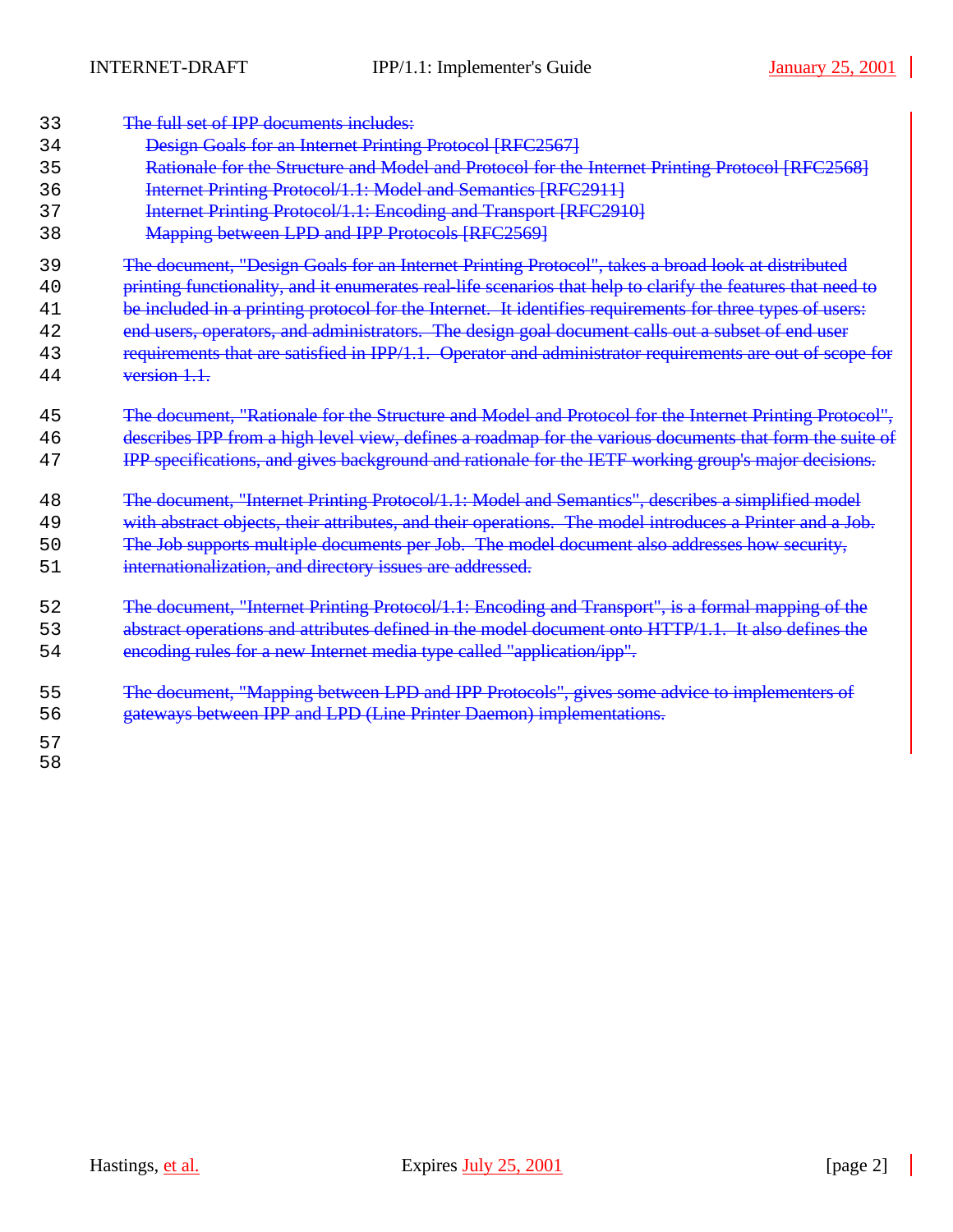# **TABLE OF CONTENTS**

| 59         | 1                                                                                                 |  |
|------------|---------------------------------------------------------------------------------------------------|--|
| 60         | 1.1                                                                                               |  |
| 61         | 1.2                                                                                               |  |
| 62         | 1.3                                                                                               |  |
| 63         | $\overline{2}$                                                                                    |  |
| 64         | 3                                                                                                 |  |
| 65         | 3.1                                                                                               |  |
| 66         | 3.1.1                                                                                             |  |
| 67         | 3.1.2                                                                                             |  |
| 68         | 3.1.2.1                                                                                           |  |
| 69         | 3.1.2.1.1                                                                                         |  |
| 70         | 3.1.2.1.2                                                                                         |  |
| 71         | 3.1.2.1.3                                                                                         |  |
| 72         | 3.1.2.1.4                                                                                         |  |
| 73         | 3.1.2.1.4.1                                                                                       |  |
| 74         | 3.1.2.1.4.2                                                                                       |  |
| 75         | Validate the presence of a single occurrence of required Operation attributes  19<br>3.1.2.1.4.3  |  |
| 76         | 3.1.2.1.5                                                                                         |  |
| 77         | 3.1.2.1.6                                                                                         |  |
| 78         | Suggested Additional Processing Steps for Operations that Create/Validate Jobs and Add<br>3.1.2.2 |  |
| 79         | 32<br>Documents                                                                                   |  |
| 80         | 3.1.2.2.1                                                                                         |  |
| 81         | 3.1.2.2.2                                                                                         |  |
| 82         | 3.1.2.2.3                                                                                         |  |
| 83         | 3.1.2.3                                                                                           |  |
| 84         | 3.1.2.3.1                                                                                         |  |
| 85         | 3.1.2.3.2                                                                                         |  |
| 86         | For the Validate-Job operation, RETURN one of the success status codes  40<br>3.1.2.3.3           |  |
| 87         | 3.1.2.3.4                                                                                         |  |
| 88         | 3.1.2.3.5                                                                                         |  |
| 89         | 3.1.2.3.6                                                                                         |  |
| 90         | 3.1.2.3.7                                                                                         |  |
| 91         | 3.1.2.3.8                                                                                         |  |
| 92         | 3.1.2.3.9                                                                                         |  |
| 93         | 3.1.2.3.10                                                                                        |  |
| 94         | 3.1.2.3.11                                                                                        |  |
| 95         | What charset to return when an unsupported charset is requested (Issue 1.19)? 44<br>3.1.2.3.12    |  |
| 96         | 3.1.2.3.13                                                                                        |  |
| 97         | 3.1.3                                                                                             |  |
| 98         | 3.1.3.1                                                                                           |  |
| 99         | 3.1.3.1.1                                                                                         |  |
| 100        | 3.1.3.1.2                                                                                         |  |
| 101        | 3.1.3.1.3                                                                                         |  |
| 102        | 3.1.3.1.4<br>3.1.3.1.5                                                                            |  |
| 103        | 3.1.3.1.6                                                                                         |  |
| 104<br>105 | 3.1.3.1.7                                                                                         |  |
| 106        | 3.1.3.1.8                                                                                         |  |
| 107        | 3.1.3.1.8.1                                                                                       |  |
|            |                                                                                                   |  |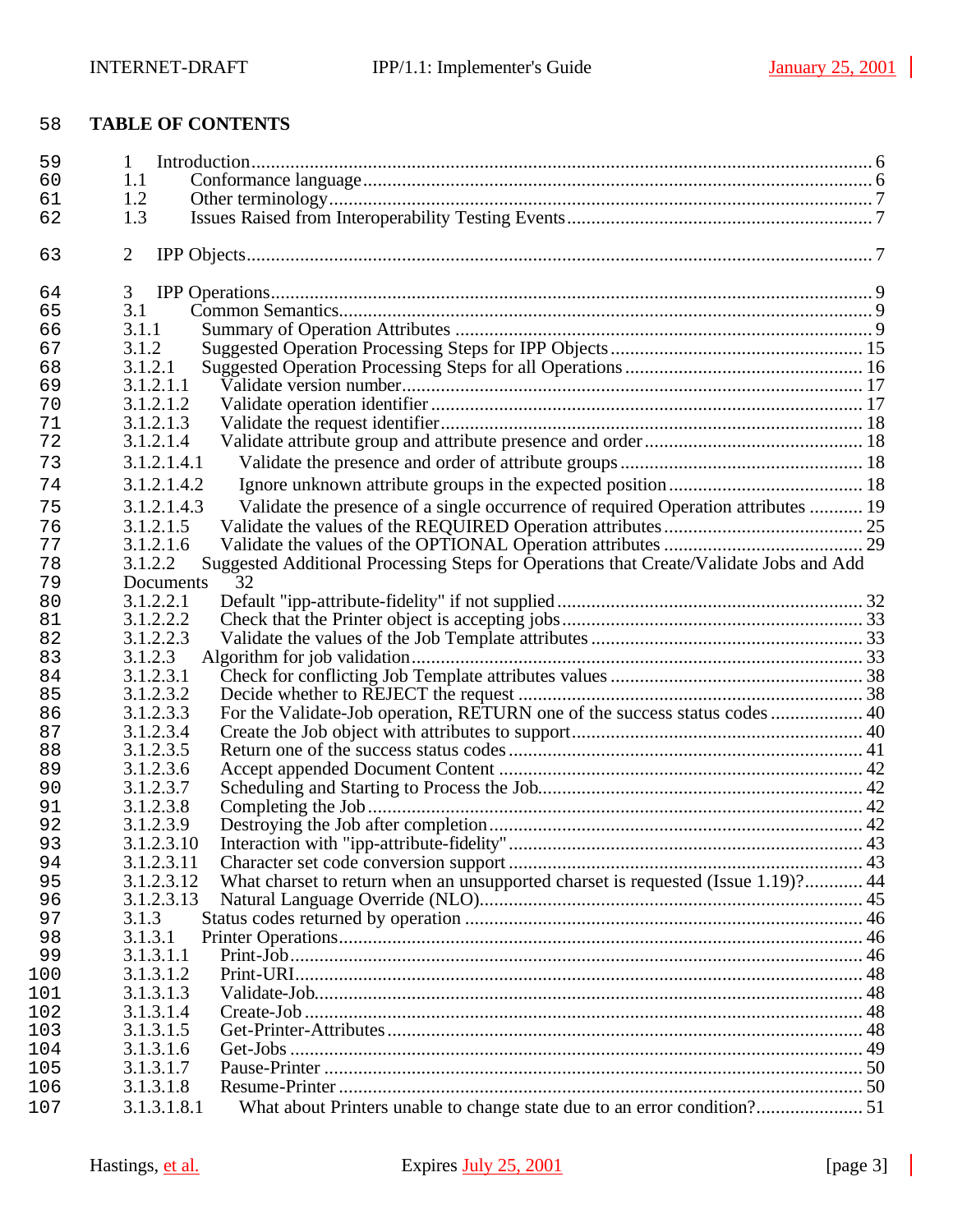| 3.1.3.1.9<br>109                                                                                 |  |
|--------------------------------------------------------------------------------------------------|--|
|                                                                                                  |  |
| 3.1.3.2<br>110                                                                                   |  |
| 3.1.3.2.1<br>111                                                                                 |  |
| 3.1.3.2.2<br>112                                                                                 |  |
| 3.1.3.2.3<br>113                                                                                 |  |
| 3.1.3.2.4<br>114                                                                                 |  |
| 3.1.3.2.5<br>115                                                                                 |  |
| 3.1.3.2.6<br>116                                                                                 |  |
| 3.1.3.2.7<br>117                                                                                 |  |
| 3.1.3.2.7.1<br>118                                                                               |  |
| Returning unsupported attributes in Get-Xxxx responses (Issue 1.18) 56<br>3.1.4<br>119           |  |
| 3.1.5<br>120                                                                                     |  |
| 3.2<br>121                                                                                       |  |
| 3.2.1<br>122                                                                                     |  |
| 3.2.1.1<br>123                                                                                   |  |
| 3.2.1.2<br>124                                                                                   |  |
| 3.2.2<br>125                                                                                     |  |
| 3.2.3<br>126                                                                                     |  |
| 3.2.3.1<br>127                                                                                   |  |
| 3.2.3.2<br>128                                                                                   |  |
| 3.2.4<br>129                                                                                     |  |
| 3.3<br>130                                                                                       |  |
| 3.3.1<br>131                                                                                     |  |
| 3.3.2<br>132                                                                                     |  |
| 133<br>4                                                                                         |  |
| 4.1<br>134                                                                                       |  |
| 4.1.1<br>135                                                                                     |  |
| 4.1.2<br>136                                                                                     |  |
| 4.1.3<br>137                                                                                     |  |
| 4.1.4<br>138                                                                                     |  |
| 4.2<br>139                                                                                       |  |
| 4.2.1<br>140                                                                                     |  |
| 4.2.1.1<br>141                                                                                   |  |
| 4.3<br>142                                                                                       |  |
| 4.3.1<br>143                                                                                     |  |
| 144<br>4.4                                                                                       |  |
| 4.4.1<br>145                                                                                     |  |
| 4.4.1.1<br>146                                                                                   |  |
| 4.4.2<br>147                                                                                     |  |
| 4.4.2.1<br>148                                                                                   |  |
| Is "queued-job-count" a good measure of how busy a printer is (Issue 1.15)? 62<br>4.4.2.2<br>149 |  |
| 4.4.3<br>150                                                                                     |  |
| 4.4.4<br>151                                                                                     |  |
| 4.5<br>152                                                                                       |  |
| 153<br>5                                                                                         |  |
| 5.1<br>154                                                                                       |  |
| 5.2<br>155                                                                                       |  |
| 156<br>6                                                                                         |  |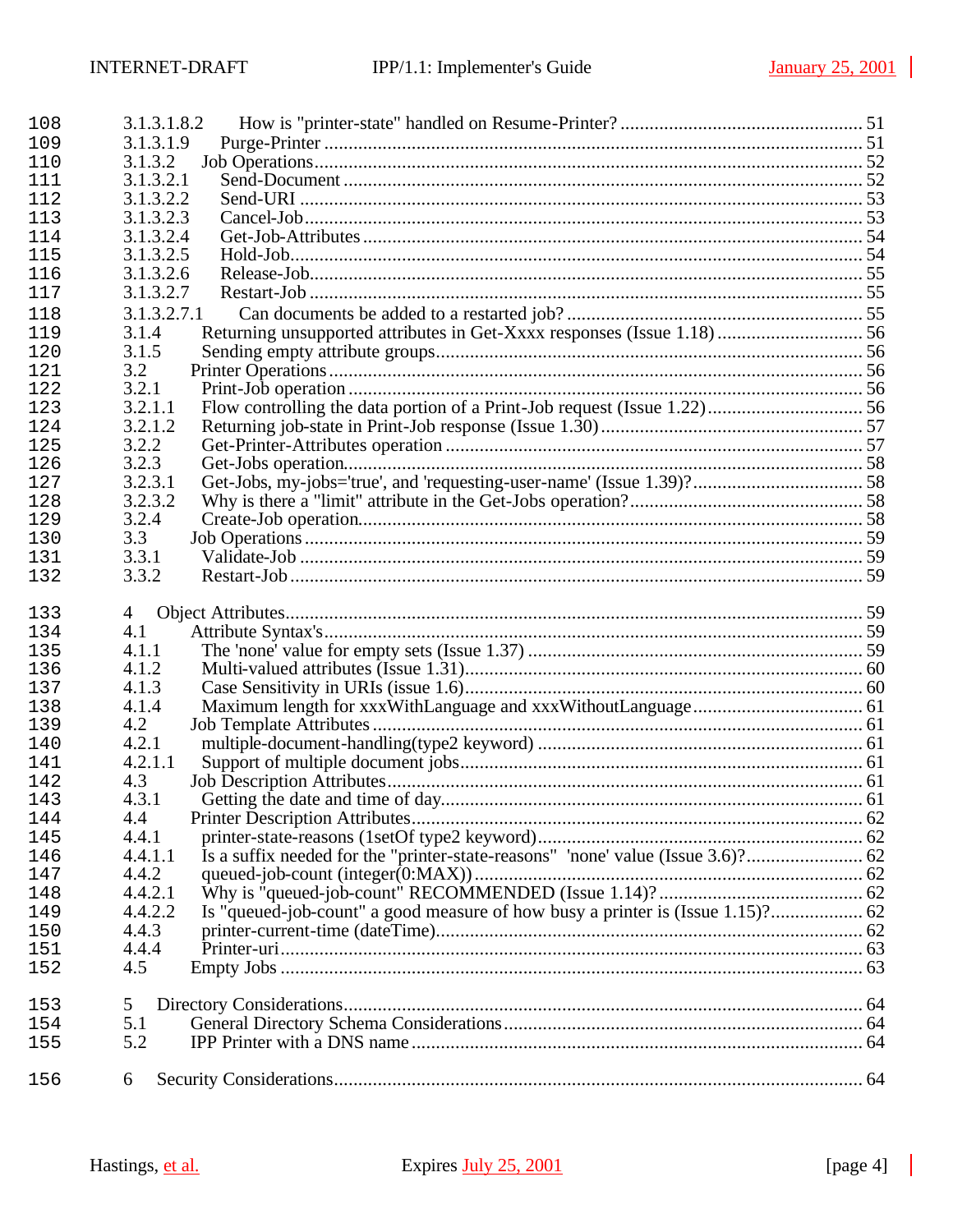| 157<br>158 | 6.1           | Querying jobs with IPP that were submitted using other job submission protocols (Issue 1.32)<br>64 |  |
|------------|---------------|----------------------------------------------------------------------------------------------------|--|
| 159        | 7             |                                                                                                    |  |
| 160        | 7.1           |                                                                                                    |  |
| 161        | 7.2           |                                                                                                    |  |
| 162        | 7.3           |                                                                                                    |  |
| 163        | 7.4           |                                                                                                    |  |
| 164        | 7.5           |                                                                                                    |  |
| 165        | 7.6           |                                                                                                    |  |
| 166        | 7.6.1         |                                                                                                    |  |
| 167        | 7.6.2         |                                                                                                    |  |
| 168        | 7.7           |                                                                                                    |  |
| 169        | 7.8           |                                                                                                    |  |
| 170        | 8             |                                                                                                    |  |
| 171        | 9             |                                                                                                    |  |
| 172        | 10            |                                                                                                    |  |
| 173        | 11            |                                                                                                    |  |
| 174        |               |                                                                                                    |  |
| 175        | <b>TABLES</b> |                                                                                                    |  |
| 176        |               |                                                                                                    |  |
| 177        |               |                                                                                                    |  |
| 178        |               |                                                                                                    |  |
| 179        |               |                                                                                                    |  |
| 180        |               |                                                                                                    |  |
| 181        |               |                                                                                                    |  |
| 182        |               |                                                                                                    |  |
| 183        |               |                                                                                                    |  |
| 184        |               |                                                                                                    |  |
| 185        |               |                                                                                                    |  |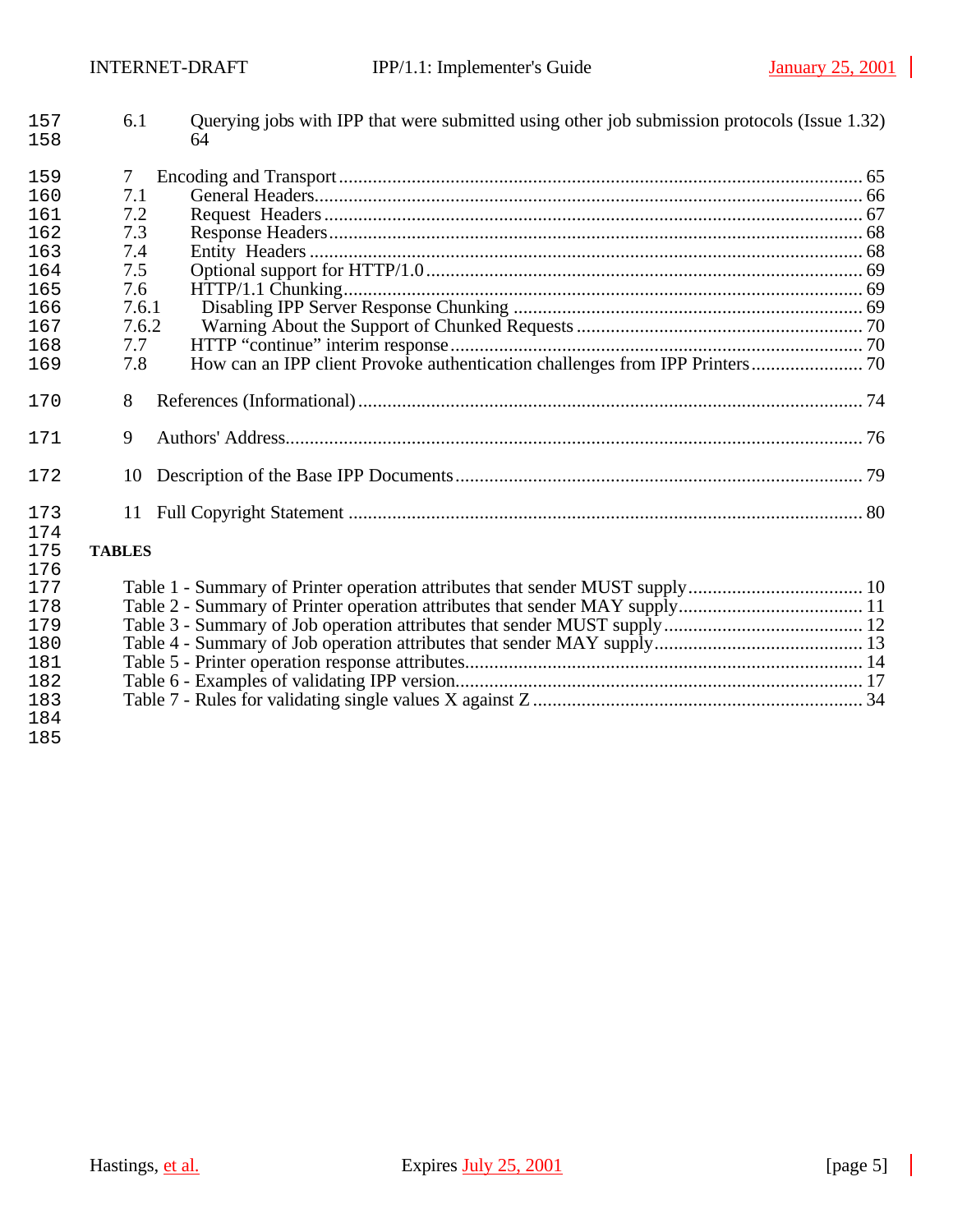- 
- 

# **1 Introduction**

- The IPP Implementer's Guide (IIG) (this document) contains information that supplements the IPP Model and Semantics [RFC2911] and the IPP Transport and Encoding [RFC2910] documents. This document is just one of a suite of documents that fully define IPP. The base set of IPP documents
- includes:
- Design Goals for an Internet Printing Protocol [RFC2567]
- Rationale for the Structure and Model and Protocol for the Internet Printing Protocol [RFC2568]
- Internet Printing Protocol/1.1: Model and Semantics [RFC2911]
- **Internet Printing Protocol**/1.1: Encoding and Transport [RFC2910]
- Internet Printing Protocol/1.1: Implementer's Guide (this document)
- 198 Mapping between LPD and IPP Protocols [RFC2569]
- 200 See section 10 for a description of these base IPP documents. Anyone reading these documents for the first time is strongly encouraged to read the IPP documents in the above order.
- 202 As such the is information in this document is not part of the formal specifications of IPP/1.1. Instead
- 203 information is presented to help implementers understand the specificationIPP/1.1, as well as IPP/1.0 [RFC2565, RFC2566], including some of the motivation for decisions taken by the committee in
- developing the specification. Some of the implementation considerations are intended to help implementers design their client and/or IPP object implementations. If there are any contradictions between this document and [RFC2911] or [RFC2910], those documents take precedence over this document.
- Platform-specific implementation considerations will be included in this guide as they become known.
- Note: In order to help the reader of the IIG and the IPP Model and Semantics document, the sections in this document parallel the corresponding sections in the Model document and are numbered the same for ease of cross reference. The sections that correspond to the IPP Transport and Encoding are
- correspondingly offset.

# **1.1 Conformance language**

- Usually, this document does not contain the terminology MUST, MUST NOT, MAY, NEED NOT,
- SHOULD, SHOULD NOT, REQUIRED, and OPTIONAL. However, when those terms do appear in
- 217 this document, their intent is to repeat what the [RFC2911] and [RFC2910] documents require and allow, rather than specifying additional conformance requirements. These terms are defined in section
- 13 on conformance terminology in [RFC2911], most of which is taken from RFC 2119 [RFC2119].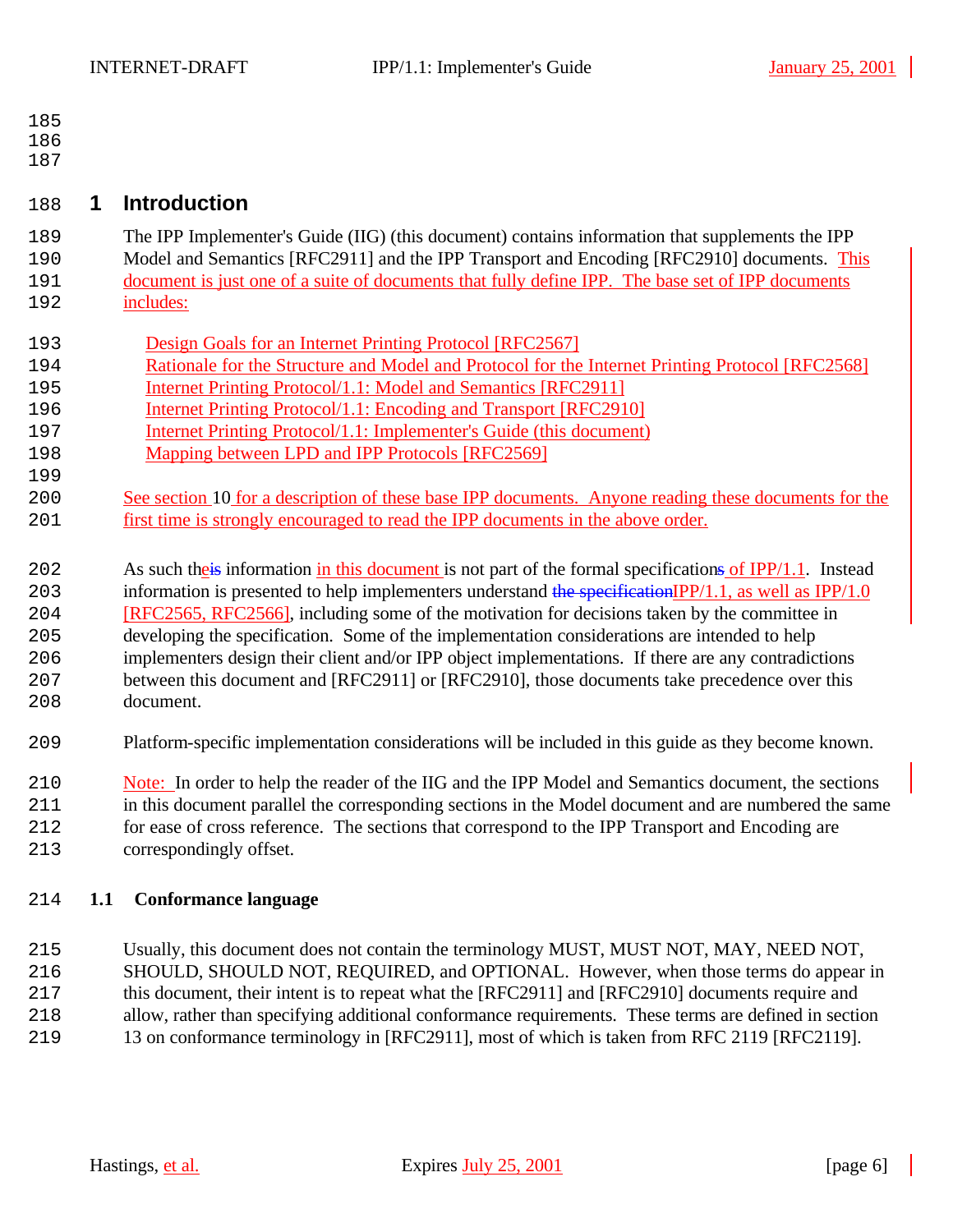Implementers should read section 13 (APPENDIX A) in [RFC2911] in order to understand these capitalized words. The words MUST, MUST NOT, and REQUIRED indicate what implementations are required to support in a client or IPP object in order to be conformant to [RFC2911] and [RFC2910]. MAY, NEED NOT, and OPTIONAL indicate was is merely allowed as an implementer option. The verbs SHOULD and SHOULD NOT indicate suggested behavior, but which is not required or disallowed, respectively, in order to conform to the specification.

# **1.2 Other terminology**

 The term "sender" refers to the client that sends a request or an IPP object that returns a response. The term "receiver" refers to the IPP object that receives a request and to a client that receives a response.

### **1.3 Issues Raised from Interoperability Testing Events**

- The IPP WG has conducted three open Interoperability Testing Events. The first one was held in September 1998, the second one was held in March 1999, and the third one was held in October 2000. See the summary reports in:
- ftp://ftp.pwg.org/pub/pwg/ipp/new\_TES/

 The issues raised from the first Interoperability Testing Event are numbered 1.n in this document and have been incorporated into "IPP/1.0 Model and Semantics" [RFC2566] and the "IPP/1.0 Encoding and Transport" [RFC2565] documents. However, some of the discussion is left here in the Implementer's Guide to help understanding.

 The issues raised from the second Interoperability Testing Event are numbered 2.n in this document have been incorporated into "IPP/1.1 Model and Semantics" [RFC2911] and the "IPP/1.1 Encoding and Transport" [RFC2910] documents. However, some of the discussion is left here in the Implementer's Guide to help understanding.

- The issues raised from the third Interoperability Testing Event are numbered 3.n in this document and are described in:
- ftp://ftp.pwg.org/pub/pwg/ipp/Issues/Issues-raised-at-Bake-Off3.pdf
- ftp://ftp.pwg.org/pub/pwg/ipp/Issues/Issues-raised-at-Bake-Off3.doc
- ftp://ftp.pwg.org/pub/pwg/ipp/Issues/Issues-raised-at-Bake-Off3.txt

# **2 IPP Objects**

- The term "client" in IPP is intended to mean any client that issues IPP operation requests and accepts
- IPP operation responses, whether it be a desktop or a server. In other words, the term "client" does not just mean end-user clients, such as those associated with desktops.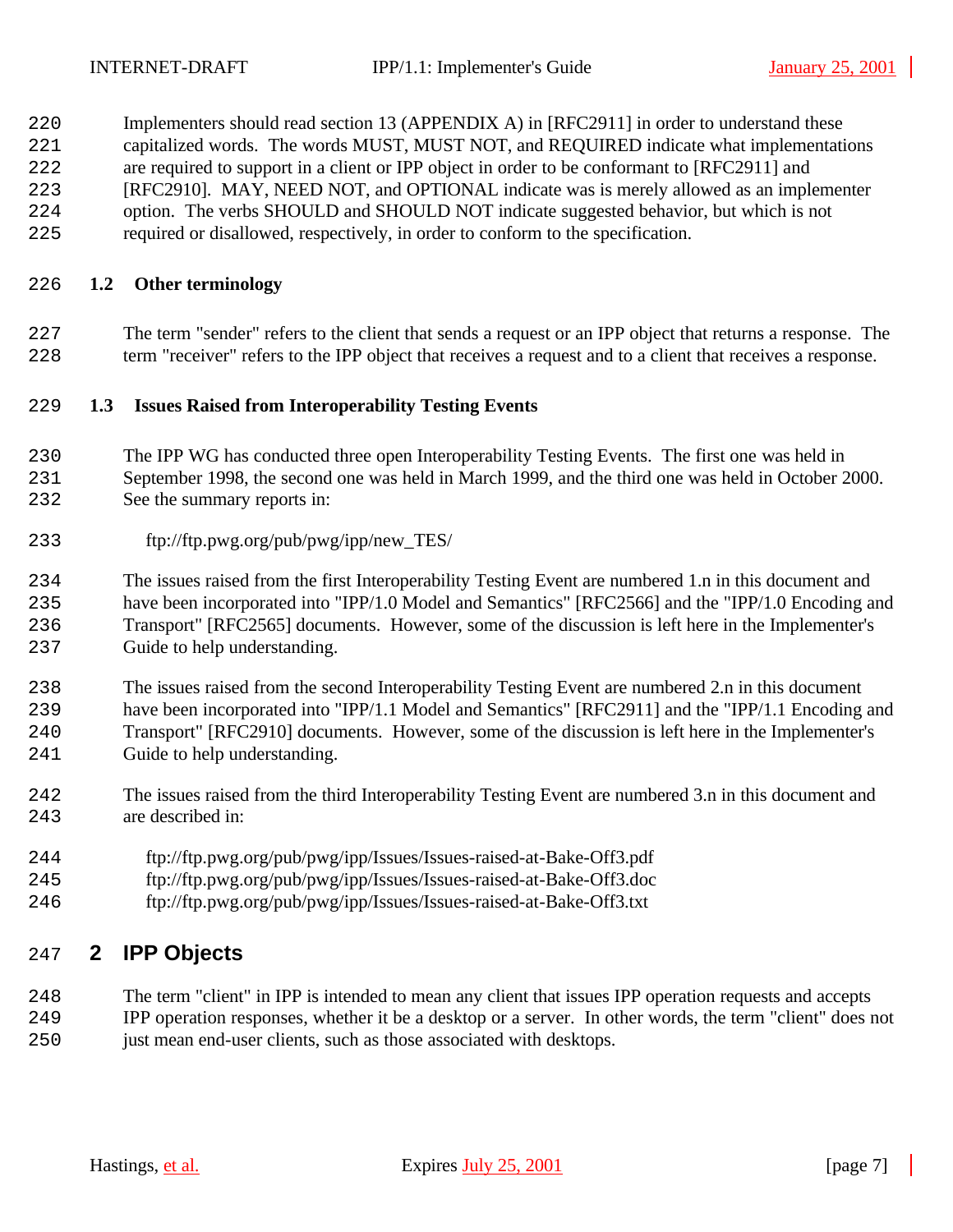- The term "IPP Printer" in IPP is intended to mean an object that accepts IPP operation requests and
- returns IPP operation responses, whether implemented in a server or a device. An IPP Printer object
- MAY, if implemented in a server, turn around and forward received jobs (and other requests) to other
- devices and print servers/services, either using IPP or some other protocol.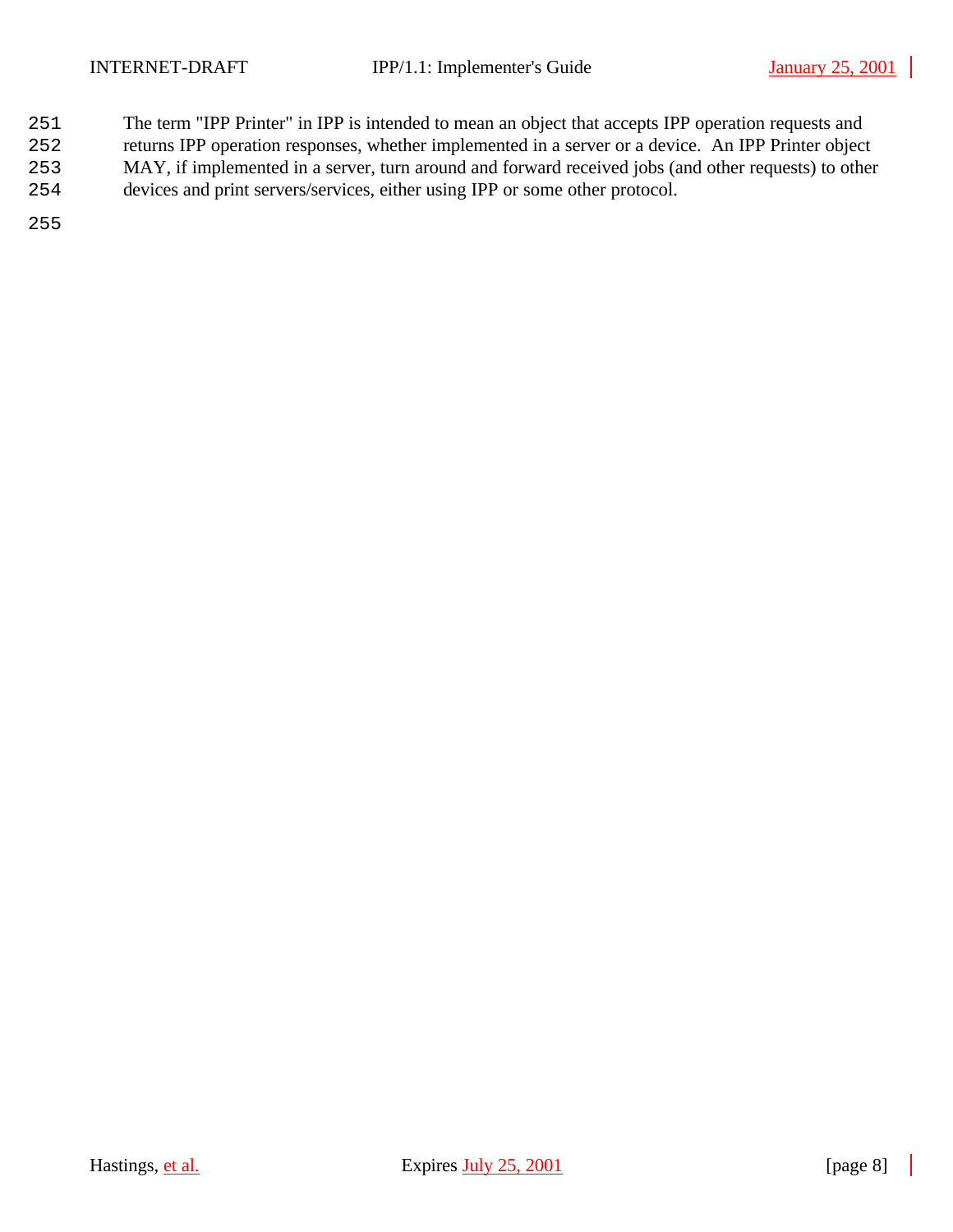# **3 IPP Operations**

 This section corresponds to Section 3 "IPP Operations" in the IPP/1.1 Model and Semantics document [RFC2911].

### **3.1 Common Semantics**

This section discusses semantics common to all operations.

# **3.1.1 Summary of Operation Attributes**

- Legend for the following table:
- R indicates a REQUIRED operation that MUST be supported by the IPP object (Printer or Job). 263 For attributes, R indicates that the attribute MUST be supported by the IPP object if the IPP object supports the associated operation.
- O indicates an OPTIONAL operation or attribute that MAY be supported by the IPP object (Printer or Job).
- + indicates that this is not an IPP/1.0 feature, but is only a part of IPP/1.1 and future versions of IPP.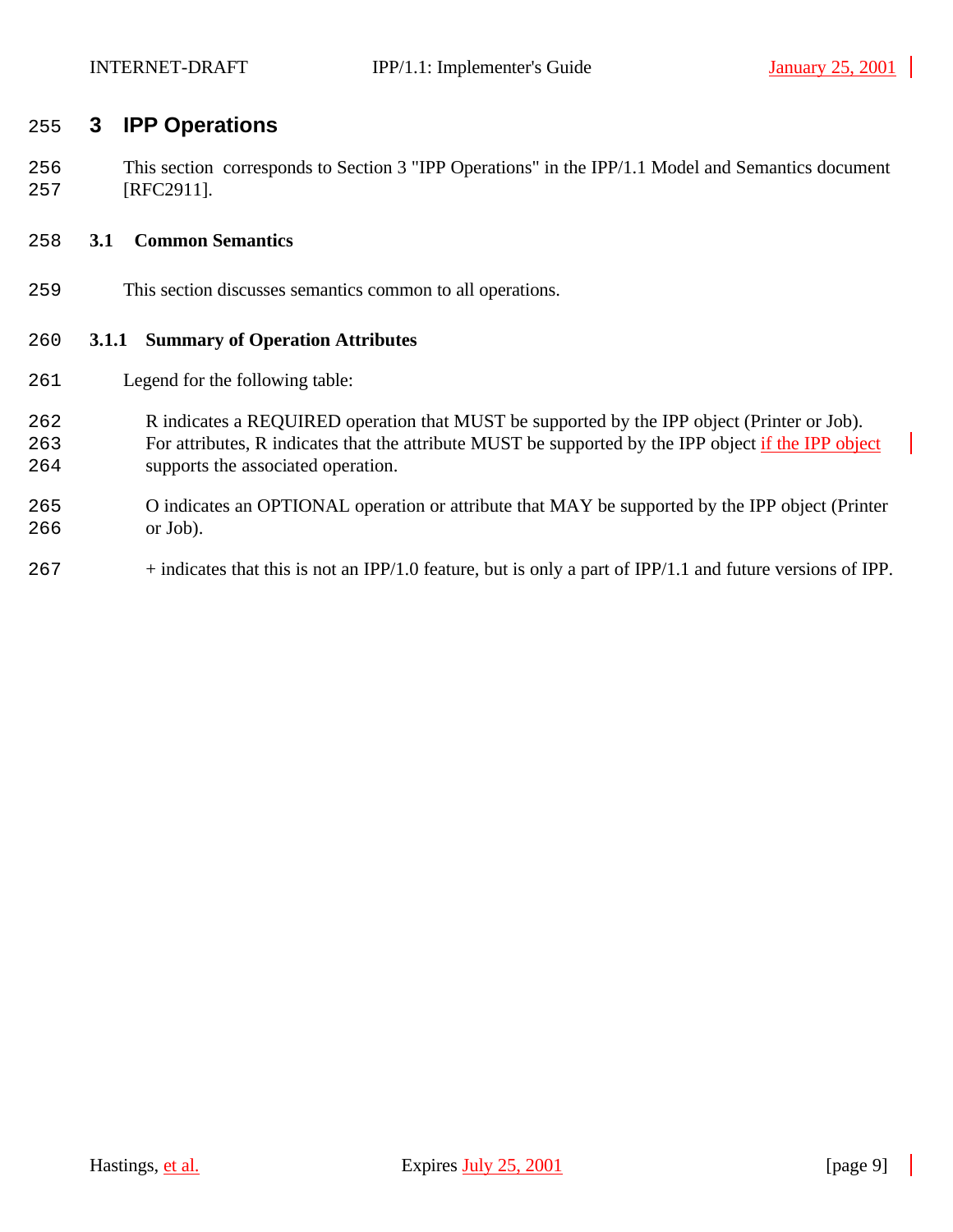| ۰.<br>۰.<br>× | ۰,<br>× |
|---------------|---------|
|               |         |

268 **Table 1 - Summary of Printer operation attributes that sender MUST supply**

|                                                                 | <b>Printer Operations</b>                                                       |                      |                          |                                          |                         |                                                                          |                         |
|-----------------------------------------------------------------|---------------------------------------------------------------------------------|----------------------|--------------------------|------------------------------------------|-------------------------|--------------------------------------------------------------------------|-------------------------|
|                                                                 | Requests                                                                        | Responses            |                          |                                          |                         |                                                                          |                         |
| Operation<br><b>Attributes</b>                                  | Print-Job,<br>Validate-Job<br>(R)                                               | Print<br>-URI<br>(O) | Creat<br>$e$ -Job<br>(O) | Get-Printer-<br><b>Attributes</b><br>(R) | Get-<br>Jobs<br>(R)     | Pause-<br>Printer,<br>Resume-<br>Printer,<br>Purge-<br>Printer<br>$(O+)$ | All<br>Operations       |
| Operation parameters--REQUIRED to be supplied by the sender:    |                                                                                 |                      |                          |                                          |                         |                                                                          |                         |
| operation-id                                                    | $\mathbf R$                                                                     | $\mathbf R$          | $\mathbf R$              | $\mathbf R$                              | $\mathbf R$             | $\overline{R}$                                                           |                         |
| status-code                                                     |                                                                                 |                      |                          |                                          |                         |                                                                          | $\overline{R}$          |
| request-id                                                      | $\mathbb{R}$                                                                    | $\mathbf R$          | $\mathbf R$              | $\mathbf R$                              | $\mathbf R$             | $\mathbf R$                                                              | $\overline{R}$          |
| version-number                                                  | $\overline{\mathsf{R}}$                                                         | $\overline{R}$       | $\overline{R}$           | $\overline{R}$                           | $\overline{\mathrm{R}}$ | $\overline{R}$                                                           | $\overline{\mathsf{R}}$ |
| Operation attributes--REQUIRED to be supplied by the sender:    |                                                                                 |                      |                          |                                          |                         |                                                                          |                         |
| attributes-charset                                              | $\mathbf R$                                                                     | $\mathbf R$          | $\mathbb{R}$             | $\mathbf R$                              | $\mathbf R$             | $\mathbf R$                                                              | $\mathbf R$             |
| attributes-natural-                                             | $\overline{R}$                                                                  | $\mathbf R$          | $\overline{R}$           | $\overline{\mathrm{R}}$                  | $\overline{\mathrm{R}}$ | $\overline{R}$                                                           | $\overline{\text{R}}$   |
| language                                                        |                                                                                 |                      |                          |                                          |                         |                                                                          |                         |
| document-uri                                                    |                                                                                 | $\mathbf R$          |                          |                                          |                         |                                                                          |                         |
| $job-id*$                                                       |                                                                                 |                      |                          |                                          |                         |                                                                          |                         |
| job-uri*                                                        |                                                                                 |                      |                          |                                          |                         |                                                                          |                         |
| last-document                                                   |                                                                                 |                      |                          |                                          |                         |                                                                          |                         |
| printer-uri                                                     | $\overline{R}$<br>$\mathbf R$<br>$\mathbf R$<br>$\mathbf R$<br>$\mathbf R$<br>R |                      |                          |                                          |                         |                                                                          |                         |
| Operation attributes--RECOMMENDED to be supplied by the sender: |                                                                                 |                      |                          |                                          |                         |                                                                          |                         |
| job-name                                                        | $\mathbf R$                                                                     | $\mathbf R$          | $\mathbf R$              |                                          |                         |                                                                          |                         |
| requesting-user-                                                | $\mathbf R$                                                                     | $\mathbf R$          | $\mathbf R$              | $\mathbf R$                              | $\mathbf R$             | $\mathbf R$                                                              |                         |
| name                                                            |                                                                                 |                      |                          |                                          |                         |                                                                          |                         |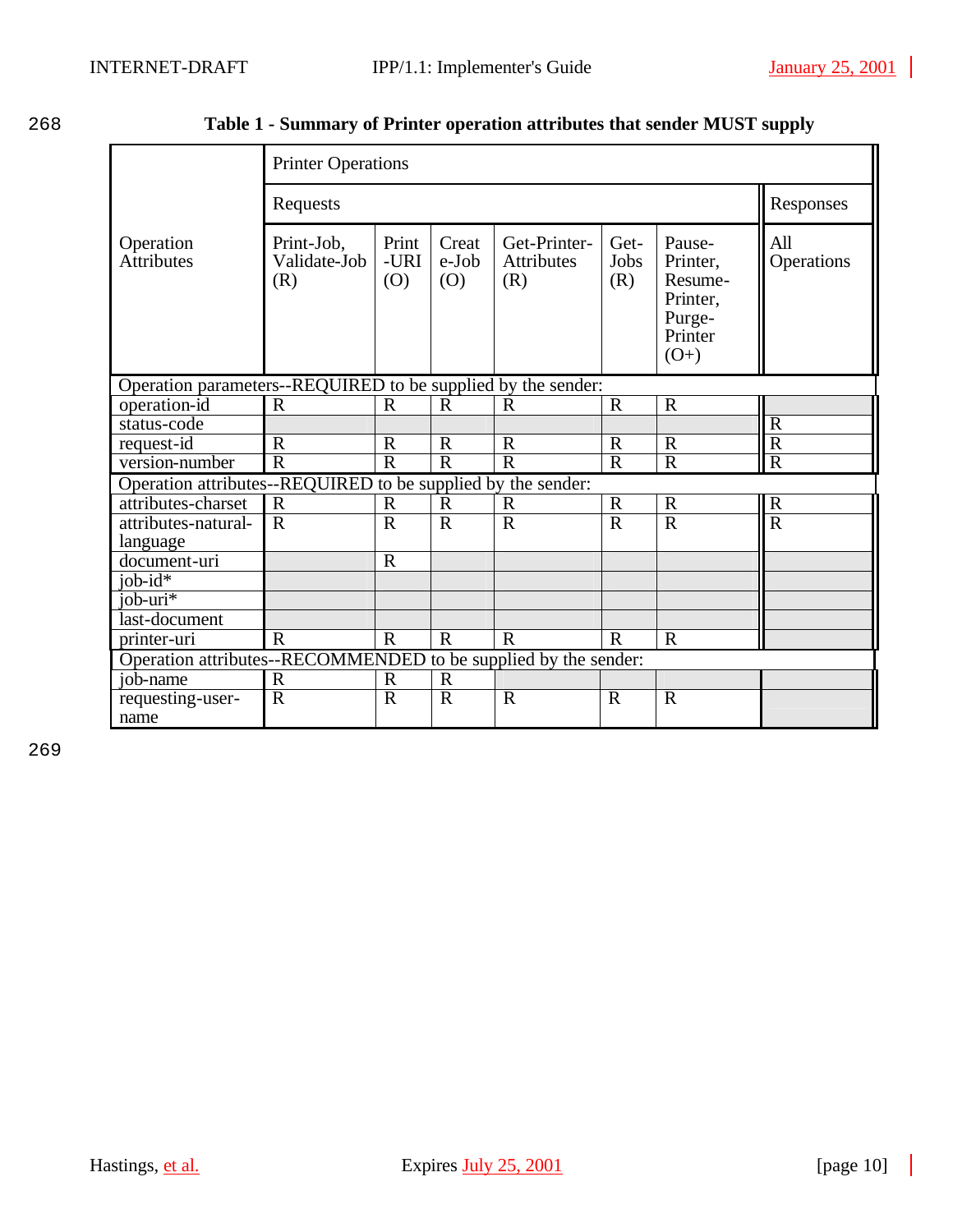| 270 | Table 2 - Summary of Printer operation attributes that sender MAY supply |  |  |
|-----|--------------------------------------------------------------------------|--|--|
|     |                                                                          |  |  |

|                                                              | <b>Printer Operations</b>               |                             |                         |                                       |                     |                                                                          |                       |  |
|--------------------------------------------------------------|-----------------------------------------|-----------------------------|-------------------------|---------------------------------------|---------------------|--------------------------------------------------------------------------|-----------------------|--|
|                                                              | Requests                                |                             |                         |                                       |                     |                                                                          |                       |  |
| <b>Operation Attributes</b>                                  | Print-<br>Job,<br>Validate<br>$-Job(R)$ | Print-<br><b>URI</b><br>(O) | Create<br>$-Job$<br>(O) | Get-<br>Printer-<br>Attributes<br>(R) | Get-<br>Jobs<br>(R) | Pause-<br>Printer,<br>Resume-<br>Printer,<br>Purge-<br>Printer<br>$(O+)$ | All<br>Operati<br>ons |  |
| Operation attributes--OPTIONAL to be supplied by the sender: |                                         |                             |                         |                                       |                     |                                                                          |                       |  |
| status-message                                               |                                         |                             |                         |                                       |                     |                                                                          | $\overline{0}$        |  |
| detailed-status-message                                      |                                         |                             |                         |                                       |                     |                                                                          | O                     |  |
| document-access-error                                        |                                         |                             |                         |                                       |                     |                                                                          | $\overline{O^{**}}$   |  |
| compression                                                  | $R + \Theta$                            | $R + \Theta$                |                         |                                       |                     |                                                                          |                       |  |
| document-format                                              | $\mathbf R$                             | $\mathbb{R}$                |                         | $\mathbb{R}$                          |                     |                                                                          |                       |  |
| document-name                                                | $\overline{0}$                          | $\overline{O}$              |                         |                                       |                     |                                                                          |                       |  |
| document-natural-                                            | $\overline{O}$                          | $\overline{O}$              |                         |                                       |                     |                                                                          |                       |  |
| language                                                     |                                         |                             |                         |                                       |                     |                                                                          |                       |  |
| ipp-attribute-fidelity                                       | $\overline{R}$                          | $\mathbf R$                 | $\overline{R}$          |                                       |                     |                                                                          |                       |  |
| job-impressions                                              | $\overline{0}$                          | $\overline{0}$              | $\overline{O}$          |                                       |                     |                                                                          |                       |  |
| job-k-octets                                                 | $\overline{0}$                          | $\Omega$                    | $\overline{O}$          |                                       |                     |                                                                          |                       |  |
| job-media-sheets                                             | $\overline{0}$                          | $\overline{O}$              | $\overline{O}$          |                                       |                     |                                                                          |                       |  |
| limit                                                        |                                         |                             |                         |                                       | $\mathbf R$         |                                                                          |                       |  |
| message                                                      |                                         |                             |                         |                                       |                     |                                                                          |                       |  |
| my-jobs                                                      |                                         |                             |                         |                                       | $\mathbf R$         |                                                                          |                       |  |
| requested-attributes                                         |                                         |                             |                         | $\mathbf R$                           | $\overline{R}$      |                                                                          |                       |  |
| which-jobs                                                   |                                         |                             |                         |                                       | $\overline{R}$      |                                                                          |                       |  |

\* "job-id" is REQUIRED only if used together with "printer-uri" to identify the target job; otherwise, "job-uri" is REQUIRED.

\*\* "document-access-error" applies to the Print-URI response only.

271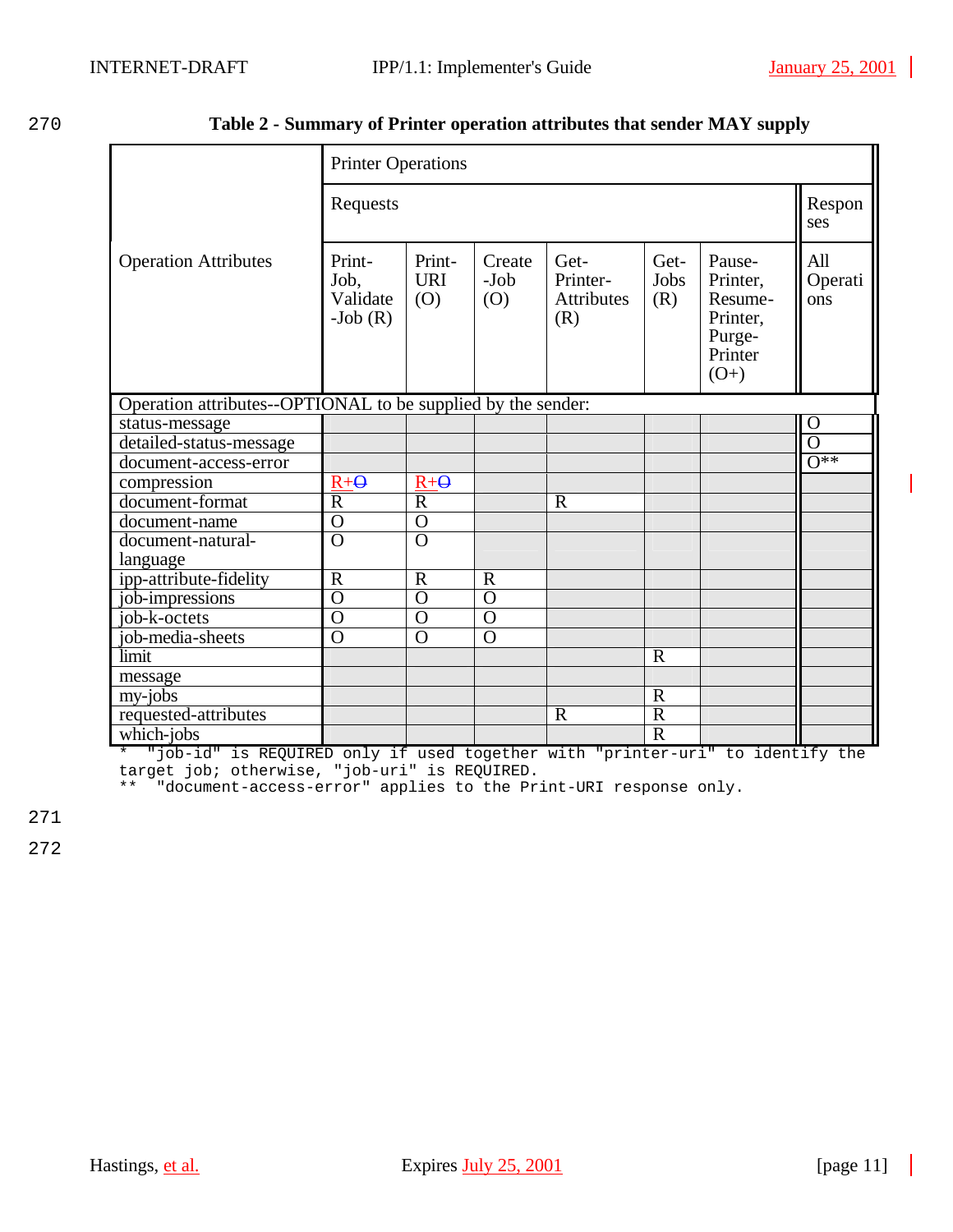273 **Table 3 - Summary of Job operation attributes that sender MUST supply**

|                                                                 | <b>Job Operations</b>        |                            |                   |                                      |                                                        |                   |  |  |
|-----------------------------------------------------------------|------------------------------|----------------------------|-------------------|--------------------------------------|--------------------------------------------------------|-------------------|--|--|
|                                                                 | Requests                     | Responses                  |                   |                                      |                                                        |                   |  |  |
| <b>Operation Attributes</b>                                     | Send-<br>Docume<br>nt<br>(0) | Send-<br><b>URI</b><br>(O) | Cancel-<br>Job(R) | Get-Job-<br><b>Attributes</b><br>(R) | Hold-Job,<br>Release-<br>Job,<br>Restart-Job<br>$(O+)$ | All<br>Operations |  |  |
| Operation parameters--REQUIRED to be supplied by the sender:    |                              |                            |                   |                                      |                                                        |                   |  |  |
| operation-id                                                    | $\mathbf R$                  | $\mathbf R$                | $\mathbf R$       | $\mathbf R$                          | $\mathbf R$                                            |                   |  |  |
| status-code                                                     |                              |                            |                   |                                      |                                                        | $\mathbf R$       |  |  |
| request-id                                                      | $\mathbf R$                  | $\mathbf R$                | $\mathbf R$       | $\mathbf R$                          | $\mathbf R$                                            | $\mathbf R$       |  |  |
| version-number                                                  | $\mathbf R$                  | $\mathbf R$                | $\mathbf R$       | $\mathbf R$                          | $\mathbf R$                                            | $\mathbf R$       |  |  |
| Operation attributes--REQUIRED to be supplied by the sender:    |                              |                            |                   |                                      |                                                        |                   |  |  |
| attributes-charset                                              | $\mathbf R$                  | $\mathbb{R}$               | $\mathbf R$       | $\mathbf R$                          | $\mathbf R$                                            | $\mathbf R$       |  |  |
| attributes-natural-language                                     | $\mathbf R$                  | $\mathbf R$                | $\mathbf R$       | $\mathbf R$                          | $\mathbf R$                                            | $\mathbf R$       |  |  |
| document-uri                                                    |                              | $\mathbf R$                |                   |                                      |                                                        |                   |  |  |
| $job-id*$                                                       | $\mathbf R$                  | $\overline{R}$             | $\mathbf R$       | $\overline{R}$                       | $\overline{R}$                                         |                   |  |  |
| $io\overline{b$ -uri*                                           | $\mathbf R$                  | $\mathbf R$                | $\mathbf R$       | $\mathbf R$                          | $\mathbf R$                                            |                   |  |  |
| last-document                                                   | $\mathbf R$                  | $\overline{R}$             |                   |                                      |                                                        |                   |  |  |
| printer-uri                                                     | $\mathbf R$                  | $\mathbb{R}$               | $\mathbf R$       | $\mathbf R$                          | $\mathbf R$                                            |                   |  |  |
| Operation attributes--RECOMMENDED to be supplied by the sender: |                              |                            |                   |                                      |                                                        |                   |  |  |
| job-name                                                        |                              |                            |                   |                                      |                                                        |                   |  |  |
| requesting-user-name                                            | $\mathbf R$                  | $\mathbf R$                | $\mathbf R$       | $\mathbf R$                          | $\mathbf R$                                            |                   |  |  |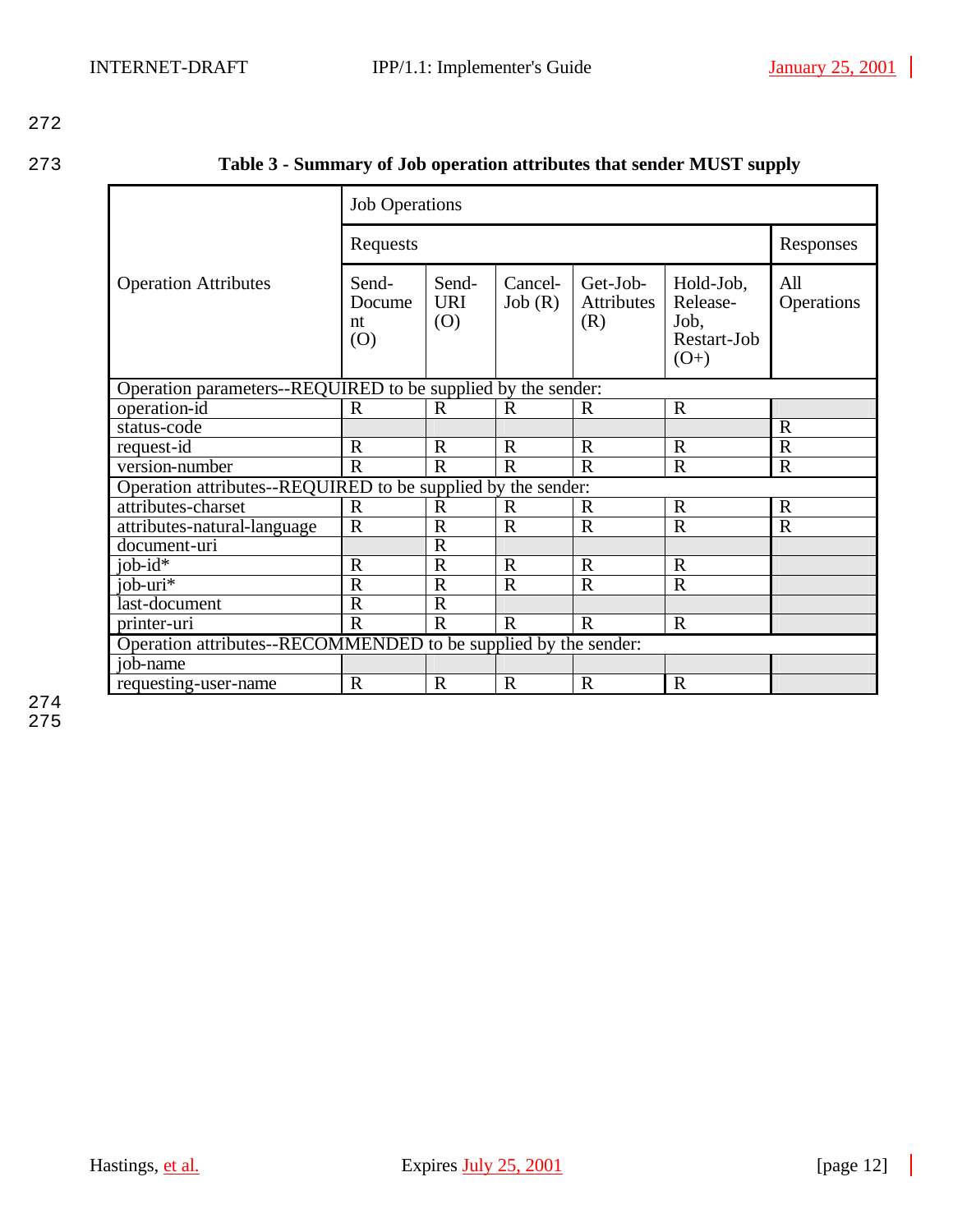276 **Table 4 - Summary of Job operation attributes that sender MAY supply**

|                                                              | <b>Job Operations</b>    |                     |                   |                               |                                            |                           |                       |  |  |
|--------------------------------------------------------------|--------------------------|---------------------|-------------------|-------------------------------|--------------------------------------------|---------------------------|-----------------------|--|--|
|                                                              | Requests                 |                     |                   |                               |                                            |                           |                       |  |  |
| <b>Operation Attributes</b>                                  | Send-<br>Document<br>(O) | Send<br>-URI<br>(O) | Cancel-<br>Job(R) | Get-Job-<br>Attribute<br>s(R) | Hold-<br>Job,<br>Restart-<br>Job<br>$(O+)$ | Release<br>-Job<br>$(O+)$ | All<br>Operati<br>ons |  |  |
| Operation attributes--OPTIONAL to be supplied by the sender: |                          |                     |                   |                               |                                            |                           |                       |  |  |
| status-message                                               |                          |                     |                   |                               |                                            |                           | $\Omega$              |  |  |
| detailed-status-message                                      |                          |                     |                   |                               |                                            |                           | $\Omega$              |  |  |
| document-access-error                                        |                          |                     |                   |                               |                                            |                           | $\overline{O^{**}}$   |  |  |
| compression                                                  | $R + Q$                  | $R + \Theta$        |                   |                               |                                            |                           |                       |  |  |
| document-format                                              | $\mathbf R$              | $\mathbf R$         |                   |                               |                                            |                           |                       |  |  |
| document-name                                                | $\overline{O}$           | $\overline{O}$      |                   |                               |                                            |                           |                       |  |  |
| document-natural-                                            | $\overline{O}$           | $\overline{O}$      |                   |                               |                                            |                           |                       |  |  |
| language                                                     |                          |                     |                   |                               |                                            |                           |                       |  |  |
| ipp-attribute-fidelity                                       |                          |                     |                   |                               |                                            |                           |                       |  |  |
| job-impressions                                              |                          |                     |                   |                               |                                            |                           |                       |  |  |
| job-k-octets                                                 |                          |                     |                   |                               |                                            |                           |                       |  |  |
| job-media-sheets                                             |                          |                     |                   |                               |                                            |                           |                       |  |  |
| limit                                                        |                          |                     |                   |                               |                                            |                           |                       |  |  |
| message                                                      |                          |                     | $\Omega$          |                               | O                                          | $\Omega$                  |                       |  |  |
| job-hold-until                                               |                          |                     |                   |                               | $\overline{R}$                             |                           |                       |  |  |
| my-jobs                                                      |                          |                     |                   |                               |                                            |                           |                       |  |  |
| requested-attributes                                         |                          |                     |                   | $\mathbf R$                   |                                            |                           |                       |  |  |
| which-jobs                                                   |                          |                     |                   |                               |                                            |                           |                       |  |  |

\* "job-id" is REQUIRED only if used together with "printer-uri" to identify the target job; otherwise, "job-uri" is REQUIRED.

\*\* "document-access-error" applies to the Send-URI operation only.

277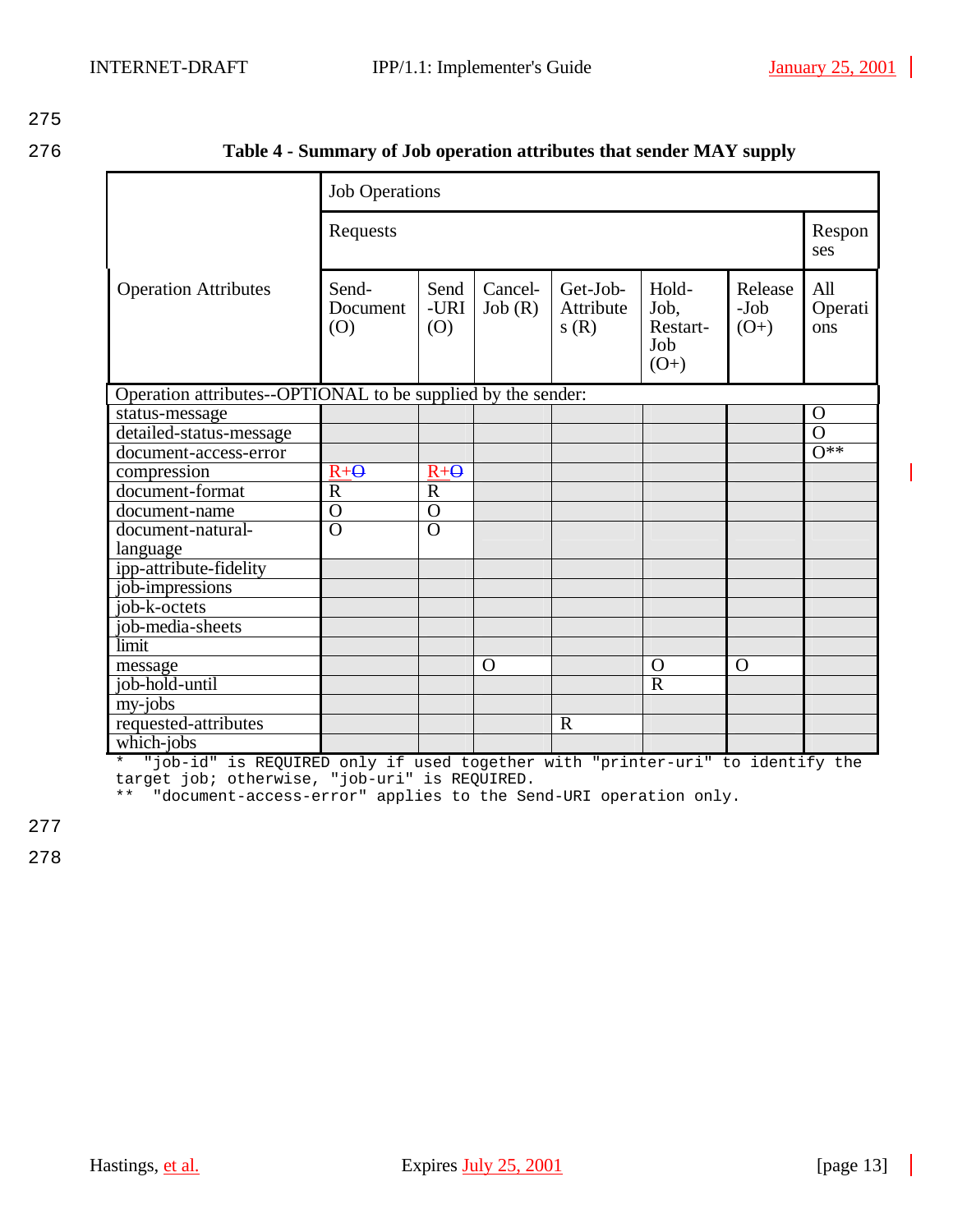279 **Table 5 - Printer operation response attributes**

| <b>Printer Operations</b>      |                                               |                     |                                                            |                       |                                       |                     |                                                                          |  |  |  |  |
|--------------------------------|-----------------------------------------------|---------------------|------------------------------------------------------------|-----------------------|---------------------------------------|---------------------|--------------------------------------------------------------------------|--|--|--|--|
|                                | Response                                      |                     |                                                            |                       |                                       |                     |                                                                          |  |  |  |  |
| Operation<br><b>Attributes</b> | Print-Job<br>$(R)$ , Send-<br>Document<br>(O) | Validate-<br>Job(R) | Print-<br><b>URI</b><br>(O),<br>Send-<br><b>URI</b><br>(O) | Create-<br>Job<br>(O) | Get-<br>Printer-<br>Attribute<br>s(R) | Get-<br>Jobs<br>(R) | Pause-<br>Printer,<br>Resume-<br>Printer,<br>Purge-<br>Printer<br>$(O+)$ |  |  |  |  |
| job-uri                        | $\mathbf R$                                   |                     | $\mathbf R$                                                | $\mathbb{R}$          |                                       |                     |                                                                          |  |  |  |  |
| job- $i\overline{d}$           | $\mathbb{R}$                                  |                     | $\overline{R}$                                             | $\mathbb{R}$          |                                       |                     |                                                                          |  |  |  |  |
| job-state                      | $\mathbb{R}$                                  |                     | $\mathbf R$                                                | $\mathbf R$           |                                       |                     |                                                                          |  |  |  |  |
| job-state-reasons              | $R+$                                          |                     | $R+$                                                       | $R+$                  |                                       |                     |                                                                          |  |  |  |  |
| number-of-<br>intervening-jobs | $\overline{O}$                                |                     | $\Omega$                                                   | $\Omega$              |                                       |                     |                                                                          |  |  |  |  |
| document-access-<br>$error+$   |                                               |                     | $\Omega$                                                   |                       |                                       |                     |                                                                          |  |  |  |  |

280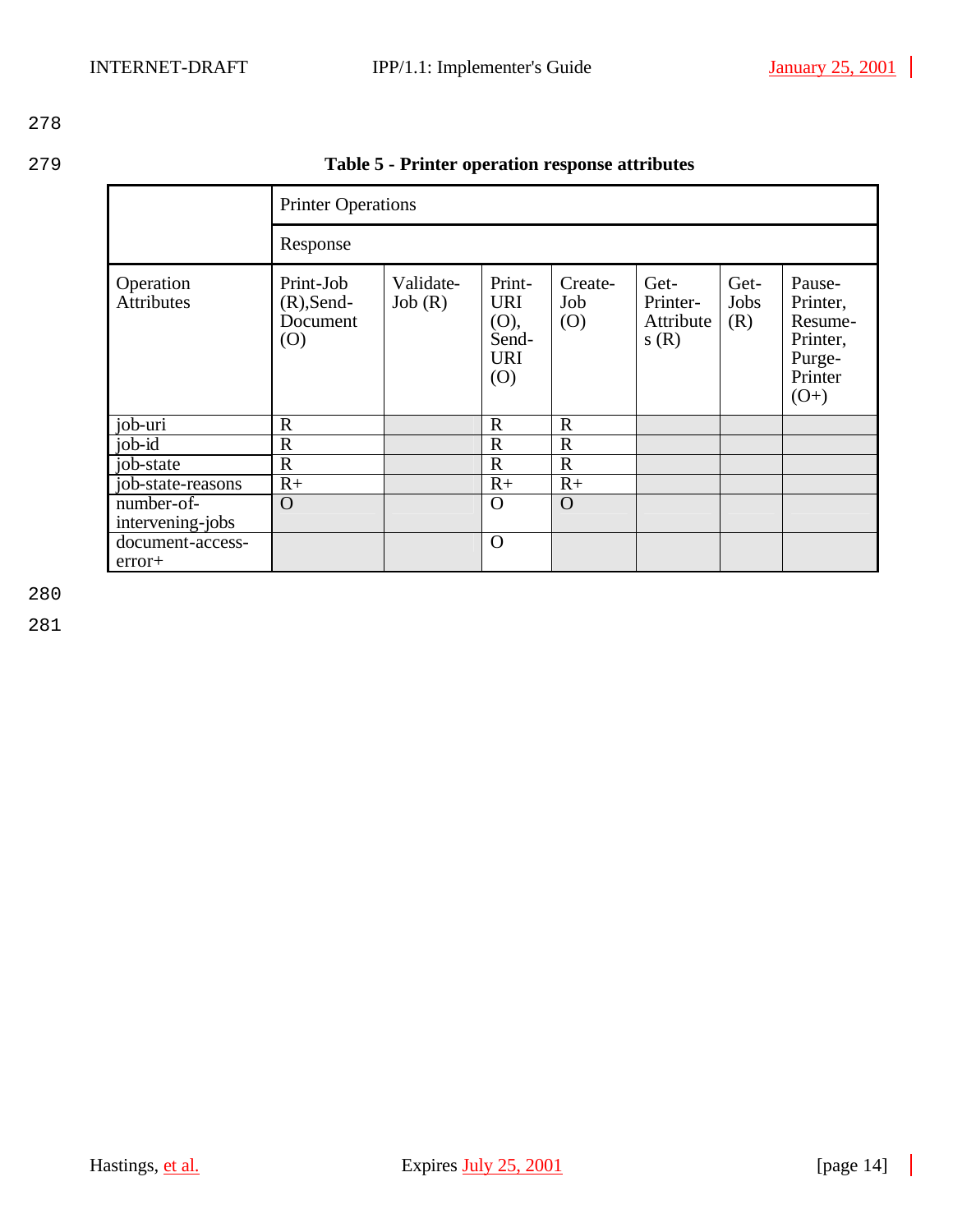## **3.1.2 Suggested Operation Processing Steps for IPP Objects**

 This section suggests the steps and error checks that an IPP object MAY perform when processing requests and returning responses. An IPP object MAY perform some or all of the error checks. However, some implementations MAY choose to be more forgiving than the error checks shown here, in order to be able to accept requests from non-conforming clients. Not performing all of these error checks is a so-called "forgiving" implementation. On the other hand, clients that successfully submit requests to IPP objects that do perform all the error checks will be more likely to be able to interoperate with other IPP object implementations. Thus an implementer of an IPP object needs to decide whether to be a "forgiving" or a "strict" implementation. Therefore, the error status codes returned may differ between implementations. Consequentially, client SHOULD NOT expect exactly the error code processing described in this section.

- When an IPP object receives a request, the IPP object either accepts or rejects the request. In order to determine whether or not to accept or reject the request, the IPP object SHOULD execute the following steps. The order of the steps may be rearranged and/or combined, including making one or multiple passes over the request.
- A client MUST supply requests that would pass all of the error checks indicated here in order to be a conforming client. Therefore, a client SHOULD supply requests that are conforming, in order to avoid being rejected by some IPP object implementations and/or risking different semantics by different implementations of forgiving implementations. For example, a forgiving implementation that accepts multiple occurrences of the same attribute, rather than rejecting the request might use the first occurrences, while another might use the last occurrence. Thus such a non-conforming client would get different results from the two forgiving implementations.
- In the following, processing continues step by step until a "RETURNS the xxx status code ..." statement is encountered. Error returns are indicated by the verb: "REJECTS". Since clients have difficulty getting the status code before sending all of the document data in a Print-Job request, clients SHOULD use the Validate-Job operation before sending large documents to be printed, in order to validate whether the IPP Printer will accept the job or not.
- It is assumed that security authentication and authorization has already taken place at a lower layer.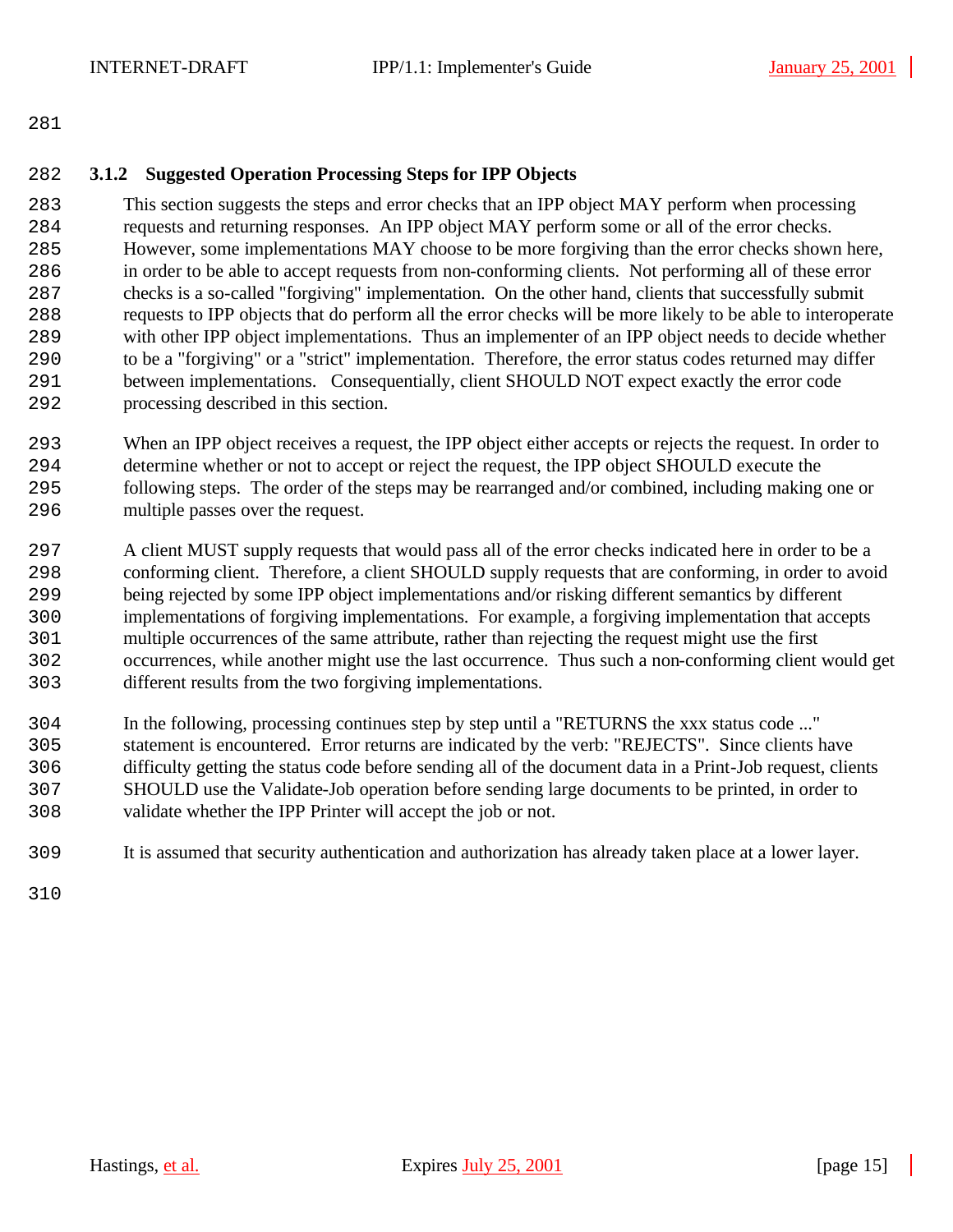## 310 **3.1.2.1 Suggested Operation Processing Steps for all Operations**

311 This section is intended to apply to all operations. The next section contains the additional steps for the 312 Print-Job, Validate-Job, Print-URI, Create-Job, Send-Document, and Send-URI operations that create 313 jobs, adds documents, and validates jobs.

314 IIG Sect # Flow IPP error status codes 315 ---------- ---- ----------------------  $316$ 317 v err 318 3.1.2.1.1 <Validate version> --> server-error-version-not-319 supported 320 ok| 321 v err 322 3.1.2.1.2 <Validate operation> --> server-error-operation-not-323 supported  $324$  ok 325 v err 326 3.1.2.1.4.1- <Validate presence> --> client-error-bad-request 3.1.2.1.4.2 <of attributes>  $328$  ok 329 v err 330 3.1.2.1.4.3 <Validate presence> --> client-error-bad-request <of operation attr>  $332$  ok 333 v err 334 3.1.2.1.5 <Valiedate values of> --> client-error-bad-request<br><operation attrs> client-error-request-value-335 <operation attrs> client-error-request-value-336 too-long<br>337 < (length, tag, range, > 337 <(length, tag, range,> 338 <multi-value)>  $339$  ok 340 v err 341 3.1.2.1.5 <Validate values> --> client-error-bad-request 342 <with supported values> client-error-charset-not-343 supported 344 ok| client-error-attributes-or-345 values-346 | not-supported 347 v err 348 3.1.2.1.6 <Validate optionally> --> client-error-bad-request 349 <operation attr> client-error-natural-language-350 not-supported 351 | client-error-request-value-352 too-long 353 | client-error-attributes-or-354 values-not-supported 355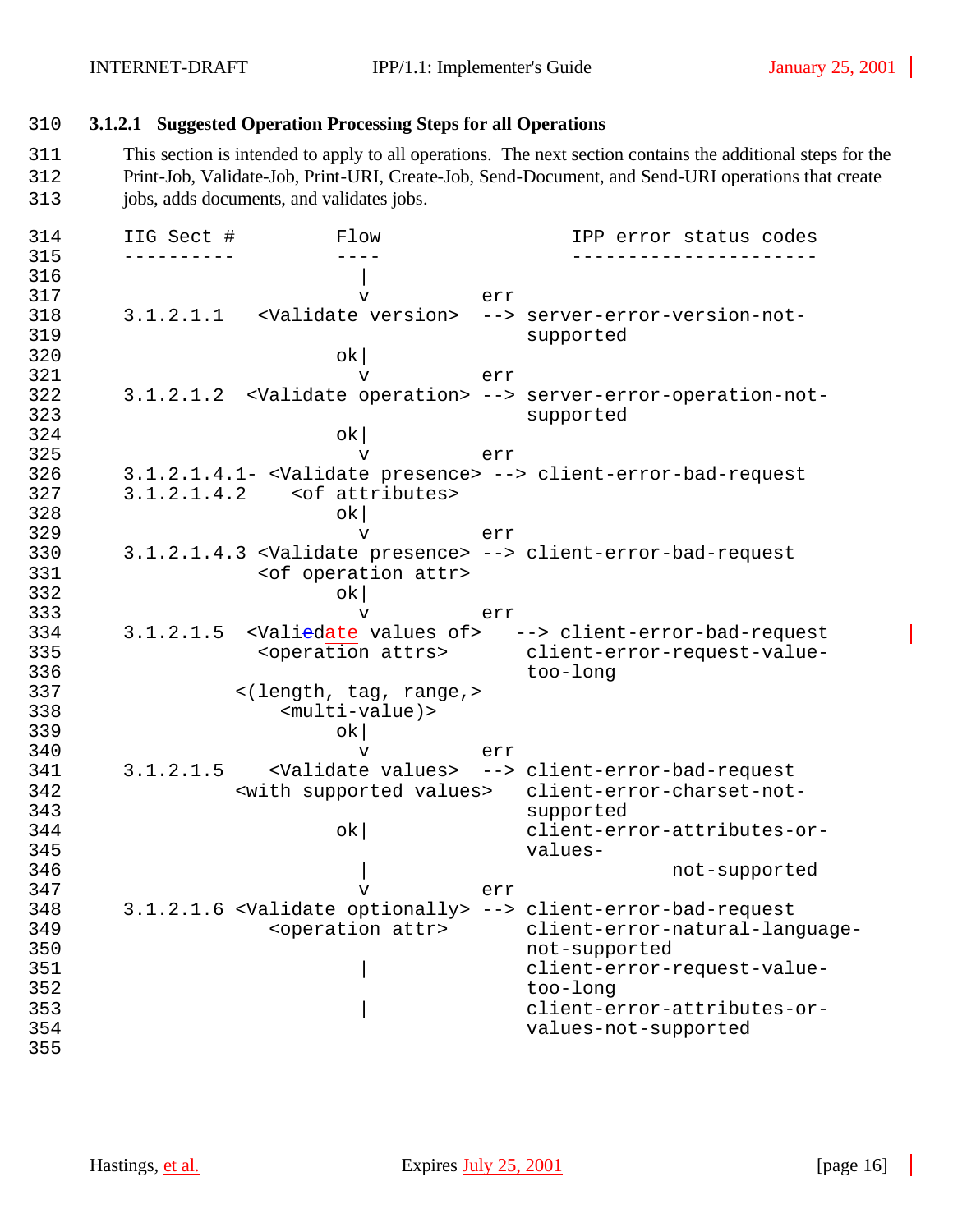#### **3.1.2.1.1 Validate version number**

 Every request and every response contains the "version-number" attribute. The value of this attribute is the major and minor version number of the syntax and semantics that the client and IPP object is using, respectively. The "version-number" attribute remains in a fixed position across all future versions so that all clients and IPP object that support future versions can determine which version is being used. The IPP object checks to see if the major version number supplied in the request is supported. If not, the Printer object REJECTS the request and RETURNS the 'server-error-version-not-supported' status code in the response. The IPP object returns in the "version-number" response attribute the major and minor version for the error response. Thus the client can learn at least one major and minor version that the IPP object supports. The IPP object is encouraged to return the closest version number to the one supplied by the client.

 The checking of the minor version number is implementation dependent, however if the client- supplied minor version is explicitly supported, the IPP object MUST respond using that identical minor version number. If the major version number matches, but the minor version number does not, the Printer SHOULD accept and attempt to process the request, or MAY reject the request and return the 'server- error-version-not-supported' status code. In all cases, the Printer MUST return the nearest version number that it supports. For example, suppose that an IPP/1.2 Printer supports versions '1.1' and '1.2'. The following responses are conforming:

### **Table 6 - Examples of validating IPP version**

| Client supplies | Printer Accept Request? | Printer returns |
|-----------------|-------------------------|-----------------|
|                 | yes (SHOULD)            |                 |
| $1.0\,$         | no (SHOULD NOT)         |                 |
|                 | yes (MUST)              |                 |
|                 | yes (MUST)              |                 |
|                 | yes (SHOULD)            |                 |
|                 | no (SHOULD NOT)         |                 |

 It is advantageous for Printers to support both IPP/1.1 and IPP/1.0, so that they can interoperate with either client implementations. Some implementations may allow an Administrator to explicitly disable support for one or the other by setting the "ipp-versions-supported" Printer description attribute.

 Likewise, it is advantageous for clients to support both versions to allow interoperability with new and legacy Printers.

### **3.1.2.1.2 Validate operation identifier**

 The Printer object checks to see if the "operation-id" attribute supplied by the client is supported as indicated in the Printer object's "operations-supported" attribute. If not, the Printer REJECTS the

request and returns the 'server-error-operation-not-supported' status code in the response.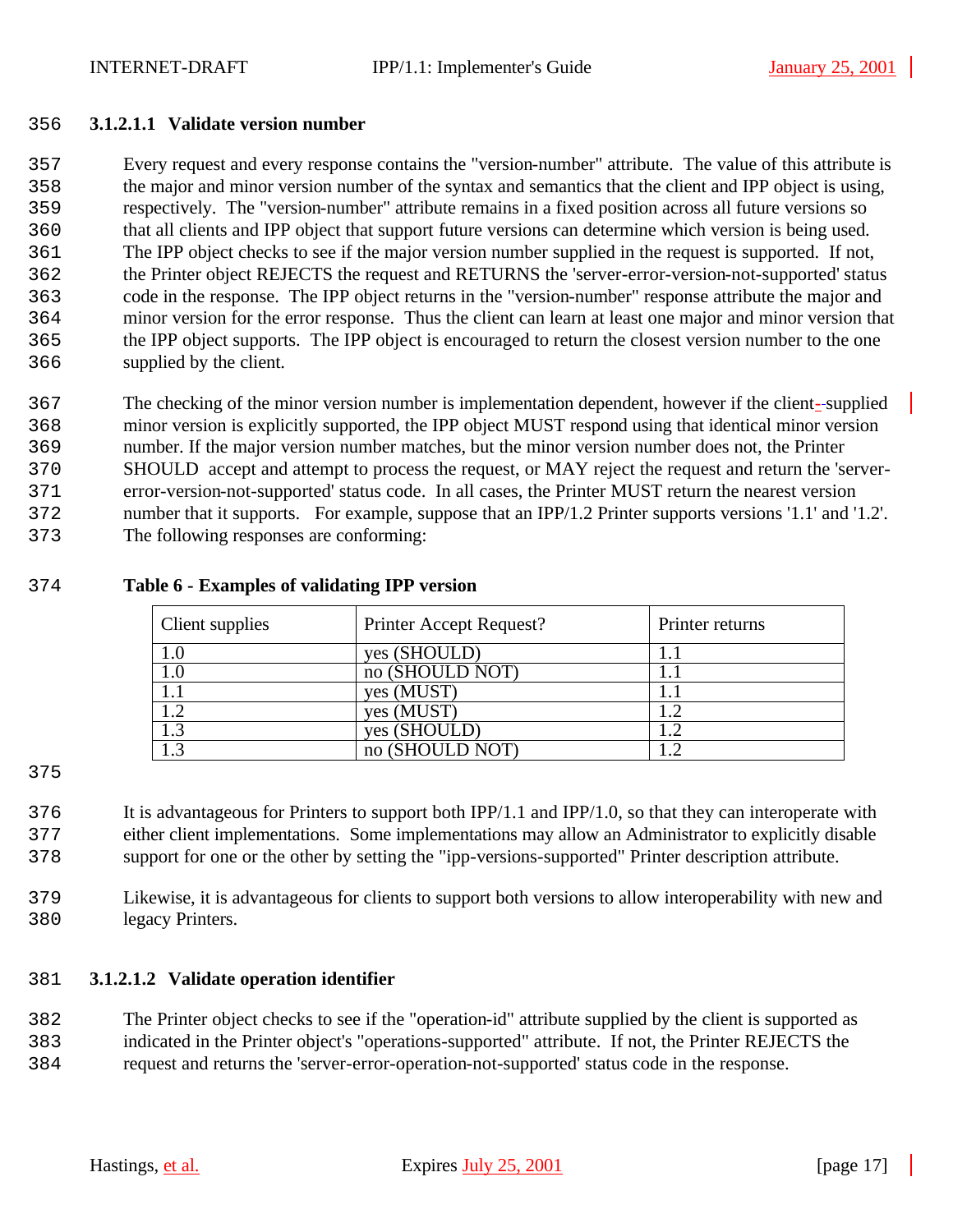### **3.1.2.1.3 Validate the request identifier**

- The Printer object SHOULD NOT check to see if the "request-id" attribute supplied by the client is in range: between 1 and 2\*\*31 - 1 (inclusive), but copies all 32 bits.
- Note: The "version-number", "operation-id", and the "request-id" parameters are in fixed octet
- positions in the IPP/1.1 encoding. The "version-number" parameter will be the same fixed octet
- position in all versions of the protocol. These fields are validated before proceeding with the rest of the
- validation.

# **3.1.2.1.4 Validate attribute group and attribute presence and order**

The order of the following validation steps depends on implementation.

# **3.1.2.1.4.1 Validate the presence and order of attribute groups**

- Client requests and IPP object responses contain attribute groups that Section 3 requires to be present and in a specified order. An IPP object verifies that the attribute groups are present and in the correct order in requests supplied by clients (attribute groups without an \* in the following tables).
- If an IPP object receives a request with (1) required attribute groups missing, or (2) the attributes
- groups are out of order, or (3) the groups are repeated, the IPP object REJECTS the request and
- RETURNS the 'client-error-bad-request' status code. For example, it is an error for the Job Template
- Attributes group to occur before the Operation Attributes group, for the Operation Attributes group to
- be omitted, or for an attribute group to occur more than once, except in the Get-Jobs response.
- Since this kind of attribute group error is most likely to be an error detected by a client developer rather than by a customer, the IPP object NEED NOT return an indication of which attribute group was in error in either the Unsupported Attributes group or the Status Message. Also, the IPP object NEED
- NOT find all attribute group errors before returning this error.

# **3.1.2.1.4.2 Ignore unknown attribute groups in the expected position**

- Future attribute groups may be added to the specification at the end of requests just before the Document Content and at the end of response, except for the Get-Jobs response, where it maybe there or before the first job attributes returned. If an IPP object receives an unknown attribute group in these positions, it ignores the entire group, rather than returning an error, since that group may be a new group in a later minor version of the protocol that can be ignored. (If the new attribute group cannot be ignored without confusing the client, the major version number would have been increased in the protocol document and in the request). If the unknown group occurs in a different position, the IPP object REJECTS the request and RETURNS the 'client-error-bad-request' status code.
- Clients also ignore unknown attribute groups returned in a response.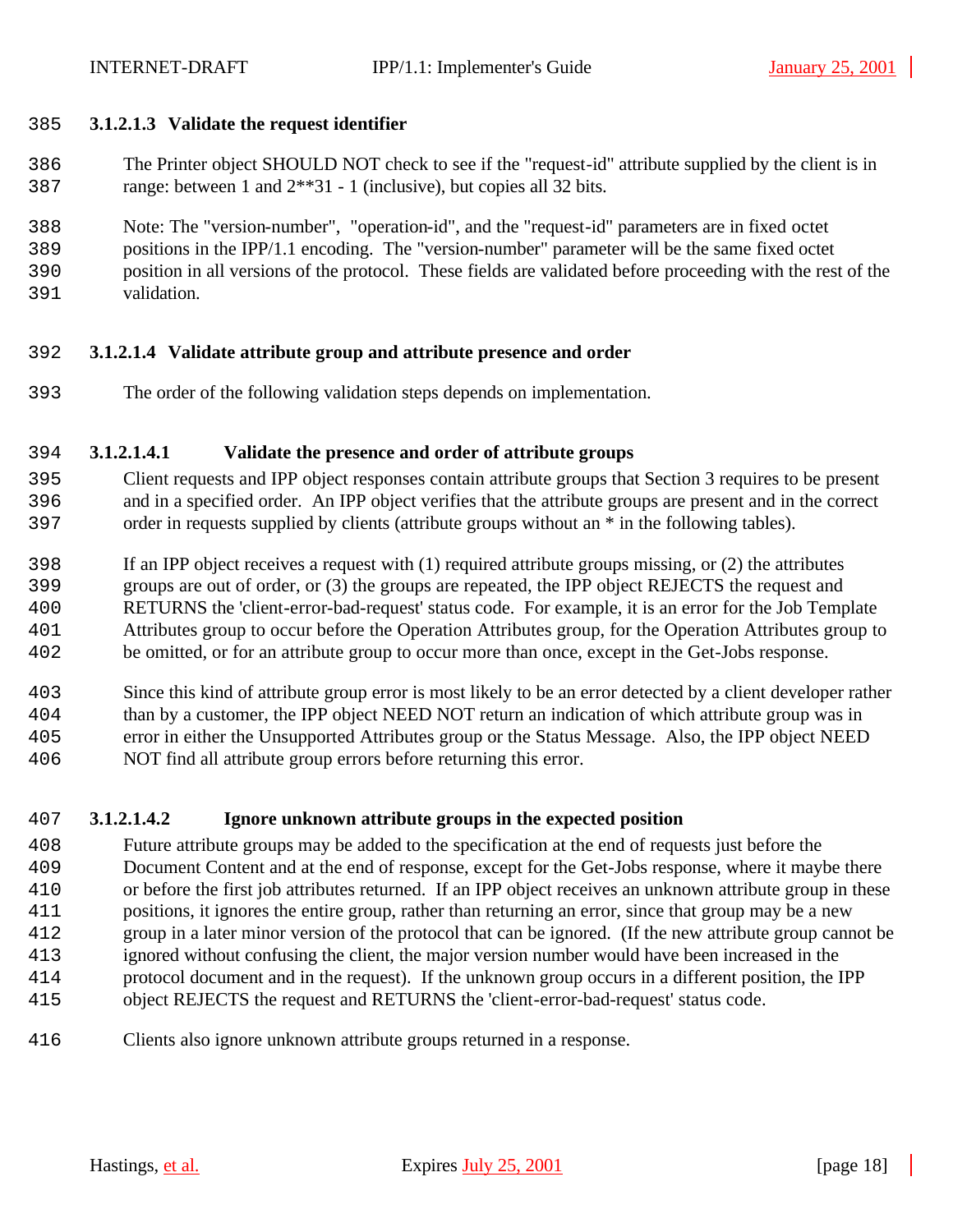Note: By validating that requests are in the proper form, IPP objects force clients to use the proper

- form which, in turn, increases the chances that customers will be able to use such clients from multiple
- vendors with IPP objects from other vendors.

# **3.1.2.1.4.3 Validate the presence of a single occurrence of required Operation attributes**

- Client requests and IPP object responses contain Operation attributes that [RFC2911] Section 3 422 requires to be present. Attributes within a the Operation attributes group (Group 1) in a request may be in any order, except for the ordering of target, charset, and natural languages attributes. These attributes MUST be first, and MUST be supplied in the following order: charset, natural language, and then target. An IPP object verifies that the attributes that Section 4 requires to be supplied by the client have been supplied in the request (attributes without an \* in the following tables). An asterisk (\*) indicates groups and Operation attributes that the client may omit in a request or an IPP object may omit in a response.
- 429 If an IPP object receives a request with required attributes missing or, repeated, from a group or in the wrong position in the Operation Attributes group (Group 1), the behavior of the IPP object is IMPLEMENTATION DEPENDENT. Some of the possible implementations are:
- REJECTS the request and RETURNS the 'client-error-bad-request' status code
- accepts the request and uses the first occurrence of the attribute no matter where it is
- accepts the request and uses the last occurrence of the attribute no matter where it is
- accept the request and assume some default value for the missing attribute
- Therefore, client MUST send conforming requests, if they want to receive the same behavior from all IPP object implementations. For example, it is an error for the "attributes-charset" or "attributes-438 natural-language" attribute to be omitted in any operation request, or for an Operation attribute to be 439 supplied in a Job Template group or a Job Template attribute to be supplied in an Operation Attribute
- 440 group in a create request. It is also an error to supply the "attributes-charset" attribute twice.
- Since these kinds of attribute errors are most likely to be detected by a client developer rather than by a customer, the IPP object NEED NOT return an indication of which attribute was in error in either the Unsupported Attributes group or the Status Message. Also, the IPP object NEED NOT find all attribute errors before returning this error.
- The following tables list all the attributes for all the operations by attribute group in each request and each response. The order of the groups is the order that the client supplies the groups as specified in [RFC2911] Section 3. The order of the attributes within a group is arbitrary, except as noted for some of the special operation attributes (charset, natural language, and target). The tables below use the following notation:
- R indicates a REQUIRED attribute or operation that an IPP object MUST support O indicates an OPTIONAL attribute or operation that an IPP object NEED NOT support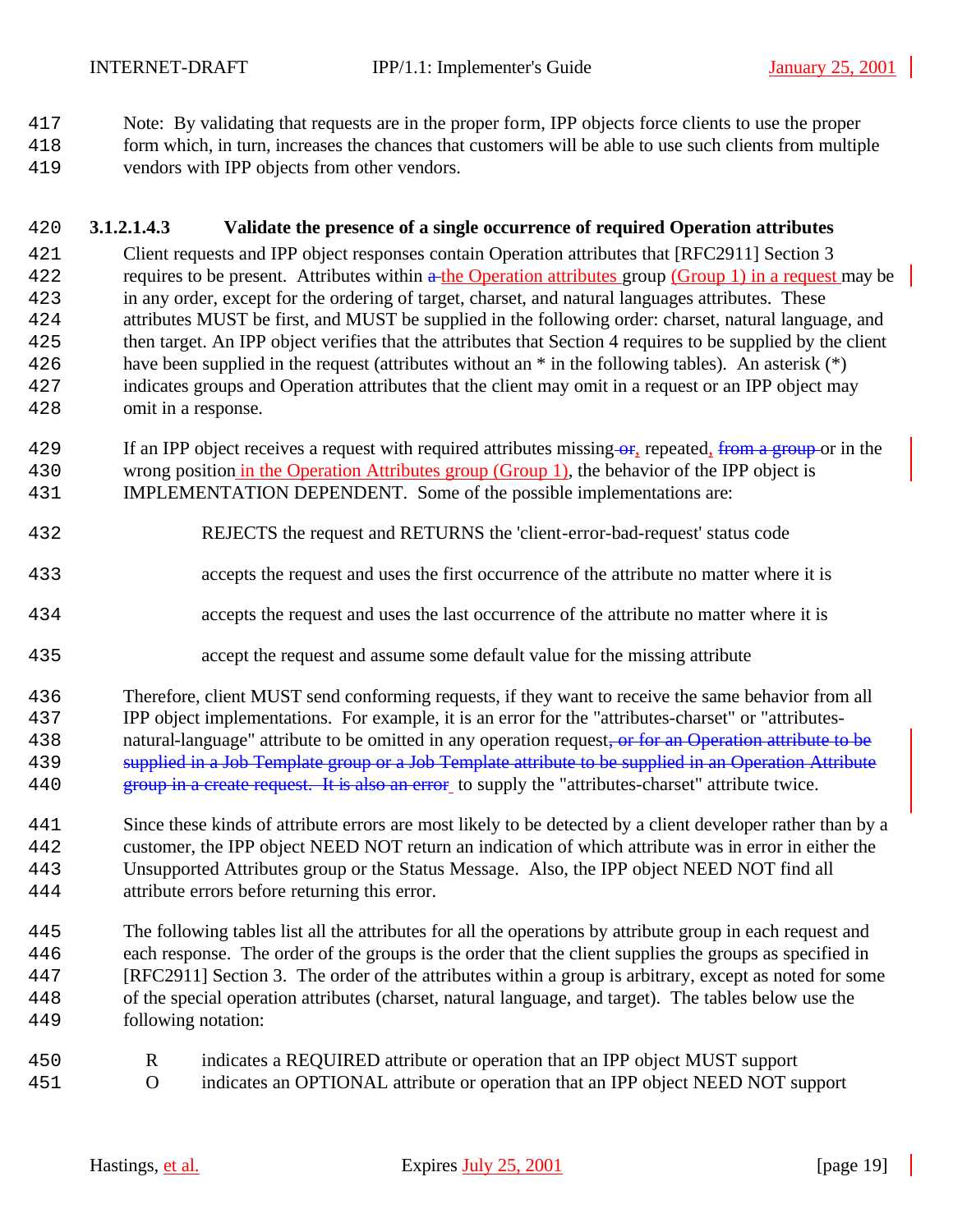| 452        | $\ast$<br>indicates that a client MAY omit the attribute in a request and that an IPP object MAY omit    |  |  |  |  |  |
|------------|----------------------------------------------------------------------------------------------------------|--|--|--|--|--|
| 453        | the attribute in a response. The absence of an * means that a client MUST supply                         |  |  |  |  |  |
| 454        | the attribute in a request and an IPP object MUST supply the attribute in a                              |  |  |  |  |  |
| 455        | response.                                                                                                |  |  |  |  |  |
| 456        | indicates that this is not a IPP/1.0 operation, but is only a part of IPP/1.1 and future versions<br>$+$ |  |  |  |  |  |
|            |                                                                                                          |  |  |  |  |  |
| 457        | of IPP.                                                                                                  |  |  |  |  |  |
| 458        |                                                                                                          |  |  |  |  |  |
| 459        | <b>Operation Requests</b>                                                                                |  |  |  |  |  |
| 460        | The tables below show the attributes in their proper attribute groups for operation requests:            |  |  |  |  |  |
| 461<br>462 | Note: All operation requests contain "version-number", "operation-<br>id", and "request-id" parameters.  |  |  |  |  |  |
| 463        |                                                                                                          |  |  |  |  |  |
| 464        | Print-Job Request (R):                                                                                   |  |  |  |  |  |
| 465        | Group 1: Operation Attributes (R)                                                                        |  |  |  |  |  |
| 466        | attributes-charset (R)                                                                                   |  |  |  |  |  |
| 467        | attributes-natural-language (R)                                                                          |  |  |  |  |  |
| 468        | printer-uri (R)                                                                                          |  |  |  |  |  |
| 469        | requesting-user-name (R*)                                                                                |  |  |  |  |  |
| 470        | job-name $(R^*)$                                                                                         |  |  |  |  |  |
| 471        | ipp-attribute-fidelity (R*)                                                                              |  |  |  |  |  |
| 472        | document-name $(R*)$                                                                                     |  |  |  |  |  |
| 473        | document-format (R*)                                                                                     |  |  |  |  |  |
| 474        | document-natural-language (0*)                                                                           |  |  |  |  |  |
| 475        | compression (RO*)                                                                                        |  |  |  |  |  |
| 476        | job-k-octets (0*)                                                                                        |  |  |  |  |  |
| 477        | job-impressions (O*)                                                                                     |  |  |  |  |  |
| 478        | job-media-sheets (0*)                                                                                    |  |  |  |  |  |
| 479        | Group 2: Job Template Attributes (R*)                                                                    |  |  |  |  |  |
| 480        | <job attributes="" template=""> (0*)</job>                                                               |  |  |  |  |  |
| 481        | (see [RFC2911] Section 4.2)                                                                              |  |  |  |  |  |
| 482        | Group 3: Document Content (R)                                                                            |  |  |  |  |  |
| 483        | <document content=""></document>                                                                         |  |  |  |  |  |
| 484        |                                                                                                          |  |  |  |  |  |
| 485        | Validate-Job Request (R):                                                                                |  |  |  |  |  |
| 486        | Group 1: Operation Attributes (R)                                                                        |  |  |  |  |  |
| 487        | attributes-charset (R)                                                                                   |  |  |  |  |  |
| 488        | attributes-natural-language (R)                                                                          |  |  |  |  |  |
| 489        | printer-uri (R)                                                                                          |  |  |  |  |  |
| 490        | requesting-user-name $(R^*)$                                                                             |  |  |  |  |  |
| 491        | job-name $(R^*)$                                                                                         |  |  |  |  |  |
| 492        | ipp-attribute-fidelity (R*)                                                                              |  |  |  |  |  |
| 493        | document-name $(R*)$                                                                                     |  |  |  |  |  |
| 494        | document-format (R*)                                                                                     |  |  |  |  |  |
| 495        | document-natural-language (0*)                                                                           |  |  |  |  |  |
| 496        | compression $(R\Theta^*)$                                                                                |  |  |  |  |  |
| 497        | job-k-octets (0*)                                                                                        |  |  |  |  |  |
|            |                                                                                                          |  |  |  |  |  |

 $\overline{\phantom{a}}$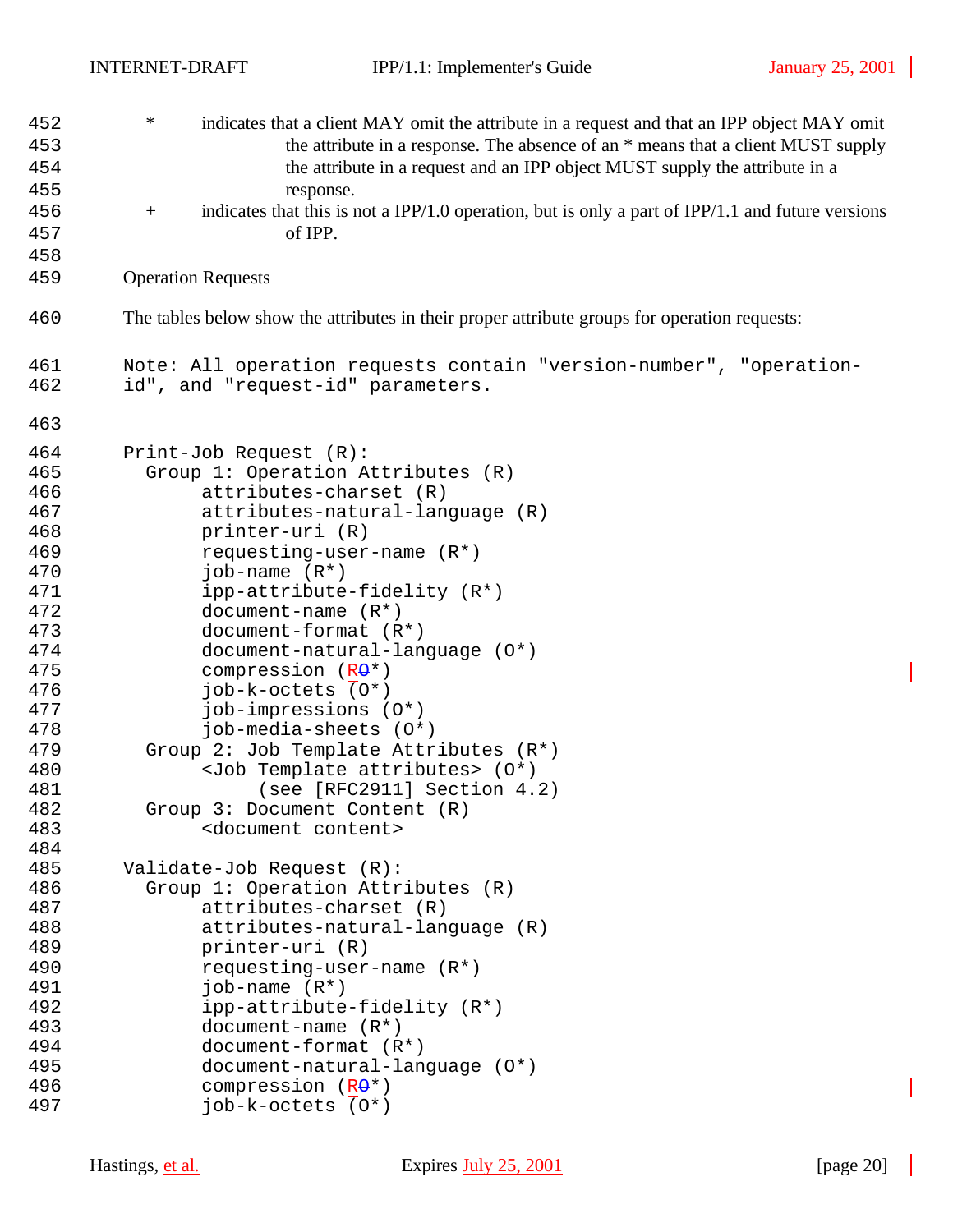```
498 job-impressions (O*)
499 job-media-sheets (O*)
500 Group 2: Job Template Attributes (R*)<br>501 <Job Template attributes> (0*)
            500 Template attributes> (0*)502 (see [RFC2911] Section 4.2)
503<br>504
      Print-URI Request (O):
505 Group 1: Operation Attributes (R)
506 attributes-charset (R)
507 attributes-natural-language (R)
508 printer-uri (R)
509 document-uri (R)<br>510 sequesting-user-
            510 requesting-user-name (R*)
511 job-name (R*)
512 ipp-attribute-fidelity (R*)
513 document-name (R*)
514 document-format (R*)
515 document-natural-language (O*)
516 compression (RO*)
517 job-k-octets (0^*)518 job-impressions (O*)
519 job-media-sheets (O*)
520 Group 2: Job Template Attributes (R*)
521 <Job Template attributes> (O*) (see 
522 (see [RFC2911] Section 4.2)
523
524 Create-Job Request (O):
525 Group 1: Operation Attributes (R)
526 attributes-charset (R)
527 attributes-natural-language (R)
528 printer-uri (R)
529 requesting-user-name (R*)<br>530        job-name (R*)
            job-name (R<sup>*</sup>)531 ipp-attribute-fidelity (R*)
532 job-k-octets (O*)
533 job-impressions (O*)
534 job-media-sheets (O*)
535 Group 2: Job Template Attributes (R*)
536 <Job Template attributes> (O*) (see 
537 (see [RFC2911] Section 4.2)
538
539 Get-Printer-Attributes Request (R):
540 Group 1: Operation Attributes (R)
541 attributes-charset (R)
542 attributes-natural-language (R)
543 printer-uri (R)
544 requesting-user-name (R*)
545 requested-attributes (R*)
546 document-format (R*)
547
```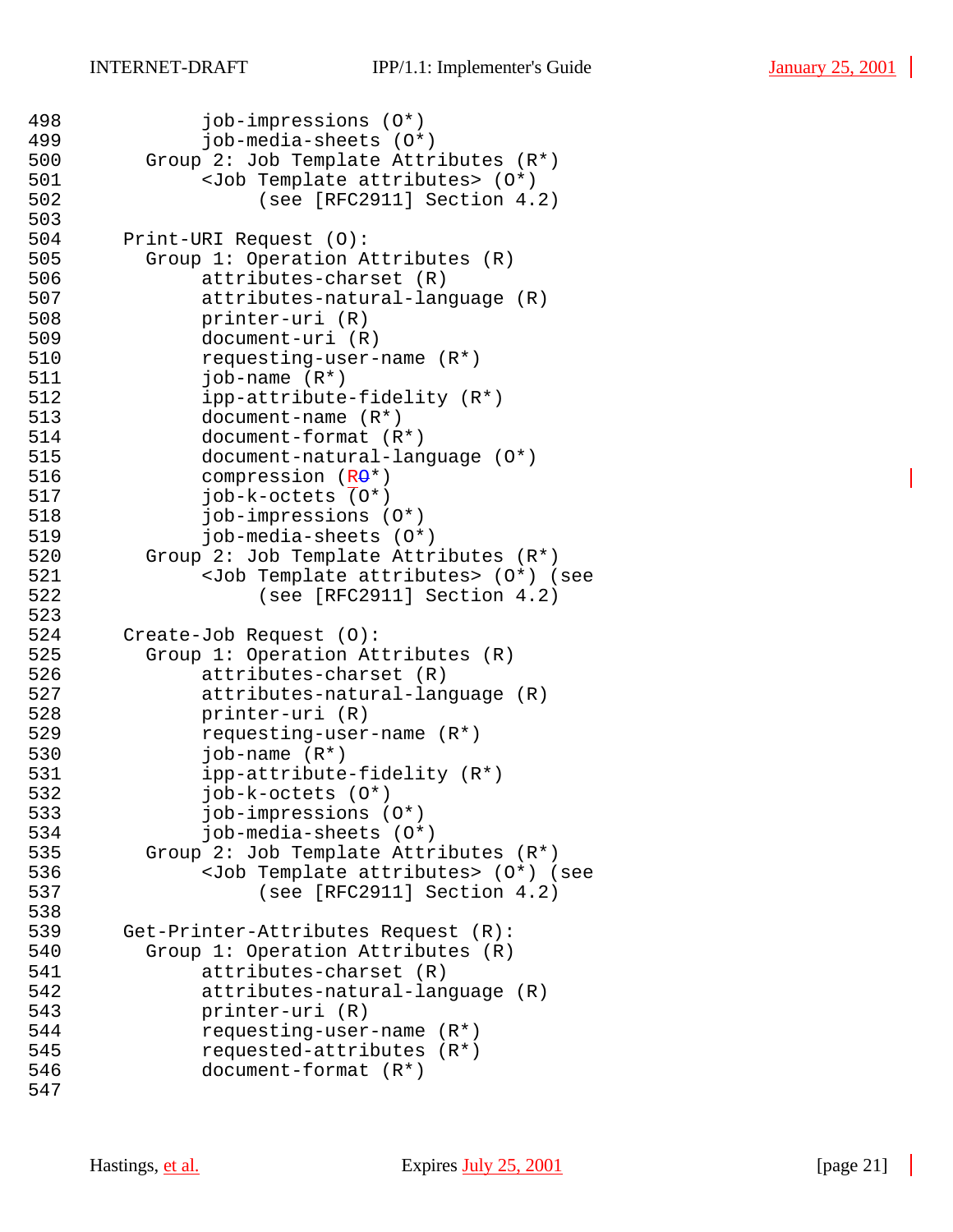```
548 Get-Jobs Request (R):
549 Group 1: Operation Attributes (R)
550 attributes-charset (R)
            attributes-natural-language (R)
552 printer-uri (R)
553 requesting-user-name (R*)<br>554 1imit (R*)
            limit (R<sup>*</sup>)555 requested-attributes (R*)
556 which-jobs (R*)
557 my-jobs (R*)
558
559 Send-Document Request (O):
560 Group 1: Operation Attributes (R)
561 attributes-charset (R)
562 attributes-natural-language (R)
563 (printer-uri & job-id) | job-uri (R)
564 last-document (R)
565 requesting-user-name (R*)
566 document-name (R*)
567 document-format (R*)
568 document-natural-language (O*)
569 compression (RO*)
570 Group 2: Document Content (R*)
571 <document content>
572
573 Send-URI Request (O):
574 Group 1: Operation Attributes (R)
575 attributes-charset (R)
576 attributes-natural-language (R)
577 (printer-uri & job-id) | job-uri (R)
578 last-document (R)
579 document-uri (R)<br>580 requesting-user-
            requesting-user-name (R<sup>*</sup>)581 document-name (R*)
582 document-format (R*)
583 document-natural-language (O*)
584 compression (RO*)
585
586 Cancel-Job Request (R):
587 Release-Job Request (O+):
588 Group 1: Operation Attributes (R)
589 attributes-charset (R)
590 attributes-natural-language (R)
591 (printer-uri & job-id) | job-uri (R)
592 requesting-user-name (R*)
593 message (O*)
594
595 Get-Job-Attributes Request (R):
596 Group 1: Operation Attributes (R)
597 attributes-charset (R)
```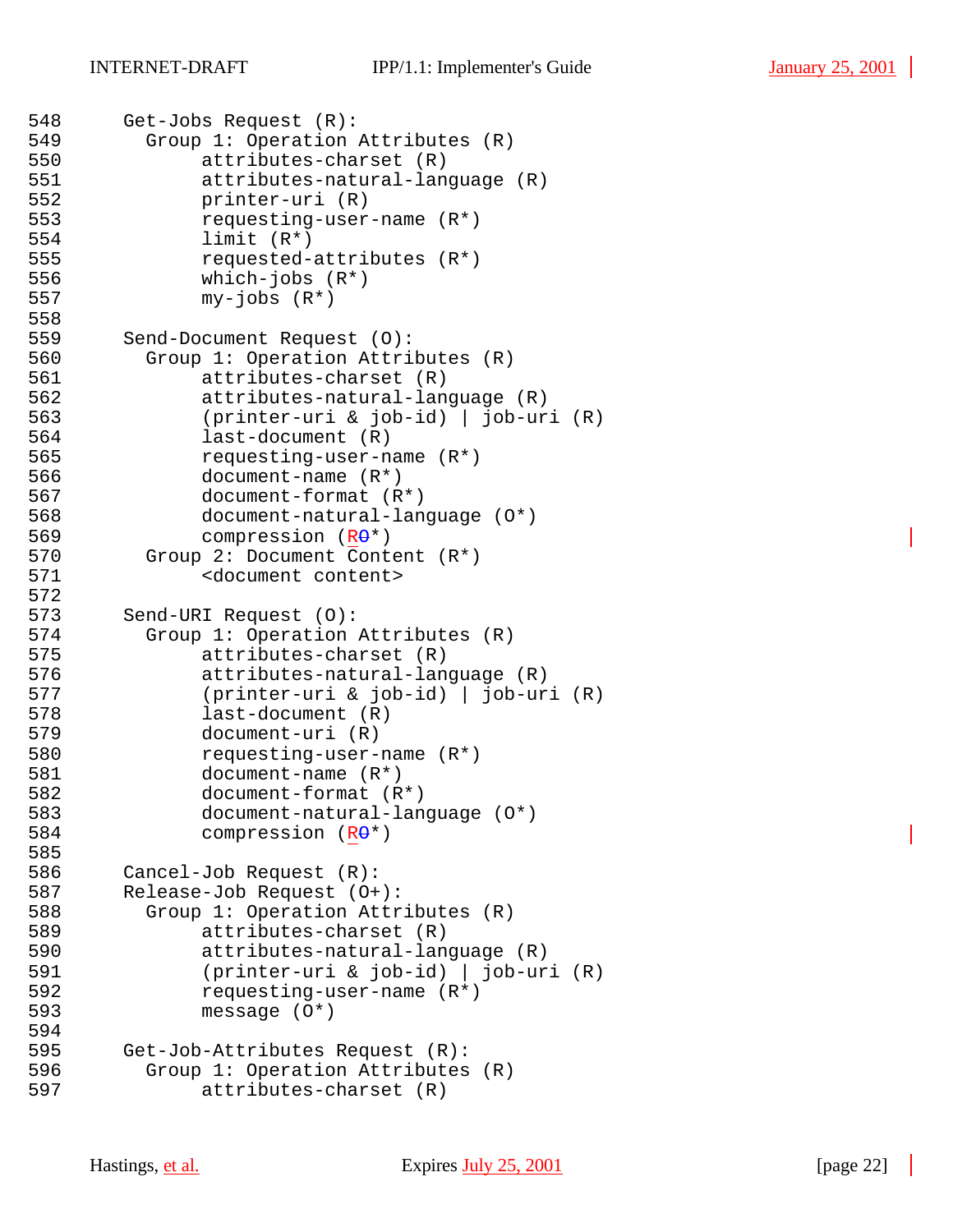```
598 attributes-natural-language (R)
599 (printer-uri & job-id) | job-uri (R)
600 requesting-user-name (R*)<br>601 requested-attributes (R*)
             requested-attributes (R*)
602
603 Pause-Printer Request (O+):
       Resume-Printer Request (O+):
605 Purge-Printer Request (O+):
606 Group 1: Operation Attributes (R)
607 attributes-charset (R)
             attributes-natural-language (R)
609 printer-uri (R)
             requesting-user-name (R<sup>*</sup>)611
612 Hold-Job Request (O+):
613 Restart-Job Request (O+):
614 Group 1: Operation Attributes (R)
615 attributes-charset (R)
616 attributes-natural-language (R)
617 (printer-uri & job-id) | job-uri (R)
618 requesting-user-name (R*)
619 job-hold-until (R*)
620 message (O*)
621
622 Operation Responses
623 The tables below show the response attributes in their proper attribute groups for responses.
624 Note: All operation responses contain "version-number", "status-
625 code", and "request-id" parameters.
626<br>627
       Print-Job Response (R):
628 Create-Job Response (O):
       Send-Document Response (O):
630 Group 1: Operation Attributes (R)
631 attributes-charset (R)
632 attributes-natural-language (R)
633 status-message (O*)
634 detailed-status-message (O*)
635 Group 2: Unsupported Attributes (R*) (see Note 3)
636 <unsupported attributes> (R*)
637 Group 3: Job Object Attributes(R*) (see Note 2)
638 job-uri (R)
639 job-id (R)
640 job-state (R)
641 job-state-reasons (O* | R+)
642 job-state-message (O*)
643 number-of-intervening-jobs (O*)
644
```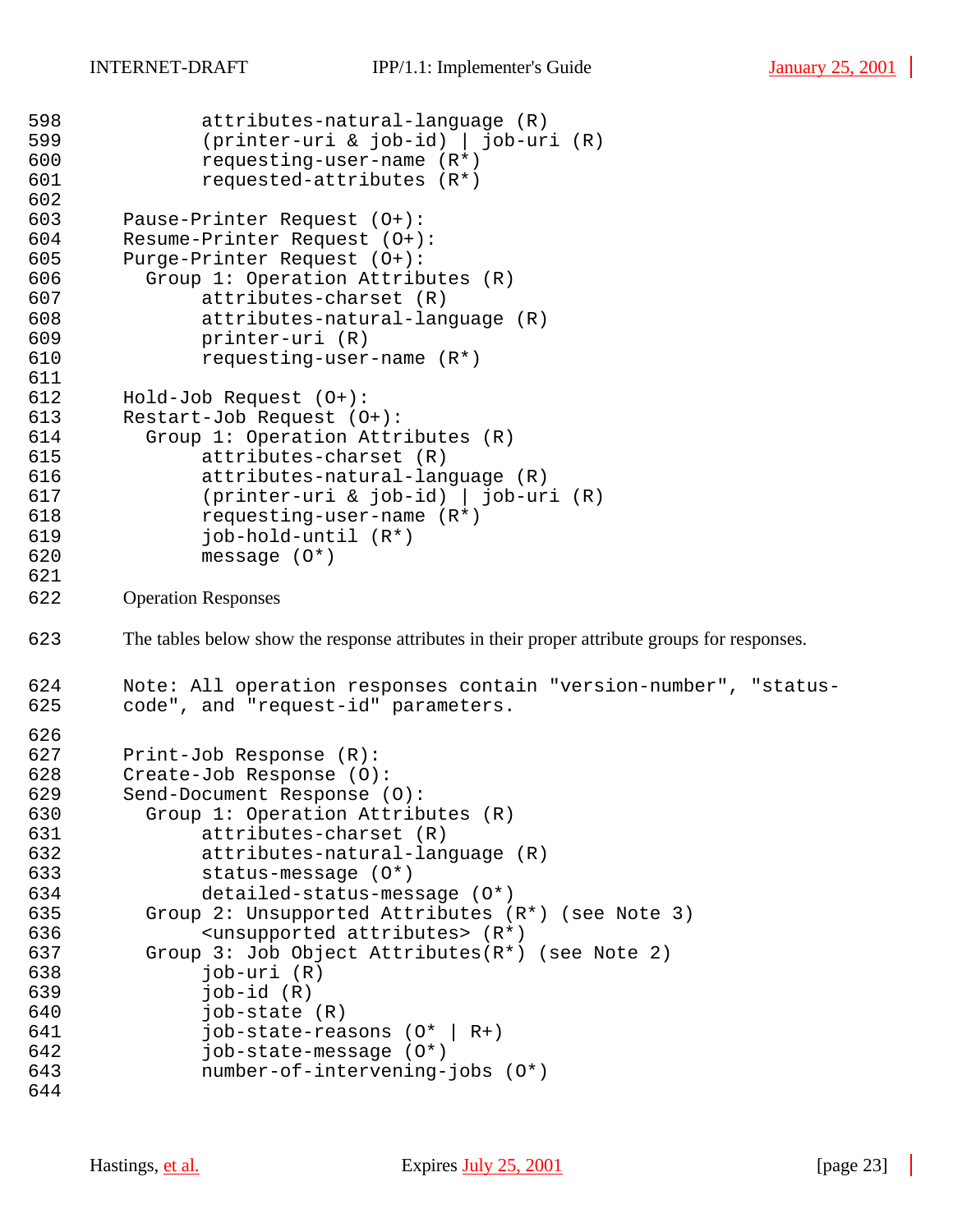```
645 Validate-Job Response (R):
646 Cancel-Job Response (R):
647 Hold-Job Response (O+):
      Release-Job Response (O+):
649 Restart-Job Response (O+):
650 Group 1: Operation Attributes (R)
651 attributes-charset (R)
652 attributes-natural-language (R)
            status-message (0*)654 detailed-status-message (O*)
        Group 2: Unsupported Attributes (R<sup>*</sup>) (see Note 3)
656 <unsupported attributes> (R*)
657<br>658
       Print-URI Response (O):
659 Send-URI Response (O):
660 Group 1: Operation Attributes (R)
661 attributes-charset (R)
662 attributes-natural-language (R)
663 status-message (O*)
664 detailed-status-message (O*)
665 document-access-error (O*)
666 Group 2: Unsupported Attributes (R*) (see Note 3)
667 <unsupported attributes> (R*)
668 Group 3: Job Object Attributes(R*) (see Note 2)
669 job-uri (R)
670 job-id (R)
671 job-state (R)
672 job-state-reasons (O* | R+)
673 job-state-message (O*)
674 number-of-intervening-jobs (O*)
675
676 Get-Printer-Attributes Response (R):<br>677      Group 1: Operation Attributes (R)
        Group 1: Operation Attributes (R)678 attributes-charset (R)
679 attributes-natural-language (R)
680 status-message (O*)
681 detailed-status-message (O*)
682 Group 2: Unsupported Attributes (R*) (see Note 4)
683 <unsupported attributes> (R*)
684 Group 3: Printer Object Attributes(R*) (see Note 2)
685 <requested attributes> (R*)
686
687 Get-Jobs Response (R):
688 Group 1: Operation Attributes (R)
689 attributes-charset (R)
690 attributes-natural-language (R)
691 status-message (O*)
692 detailed-status-message (O*)
693 Group 2: Unsupported Attributes (R*) (see Note 4)
694 <unsupported attributes> (R*)
```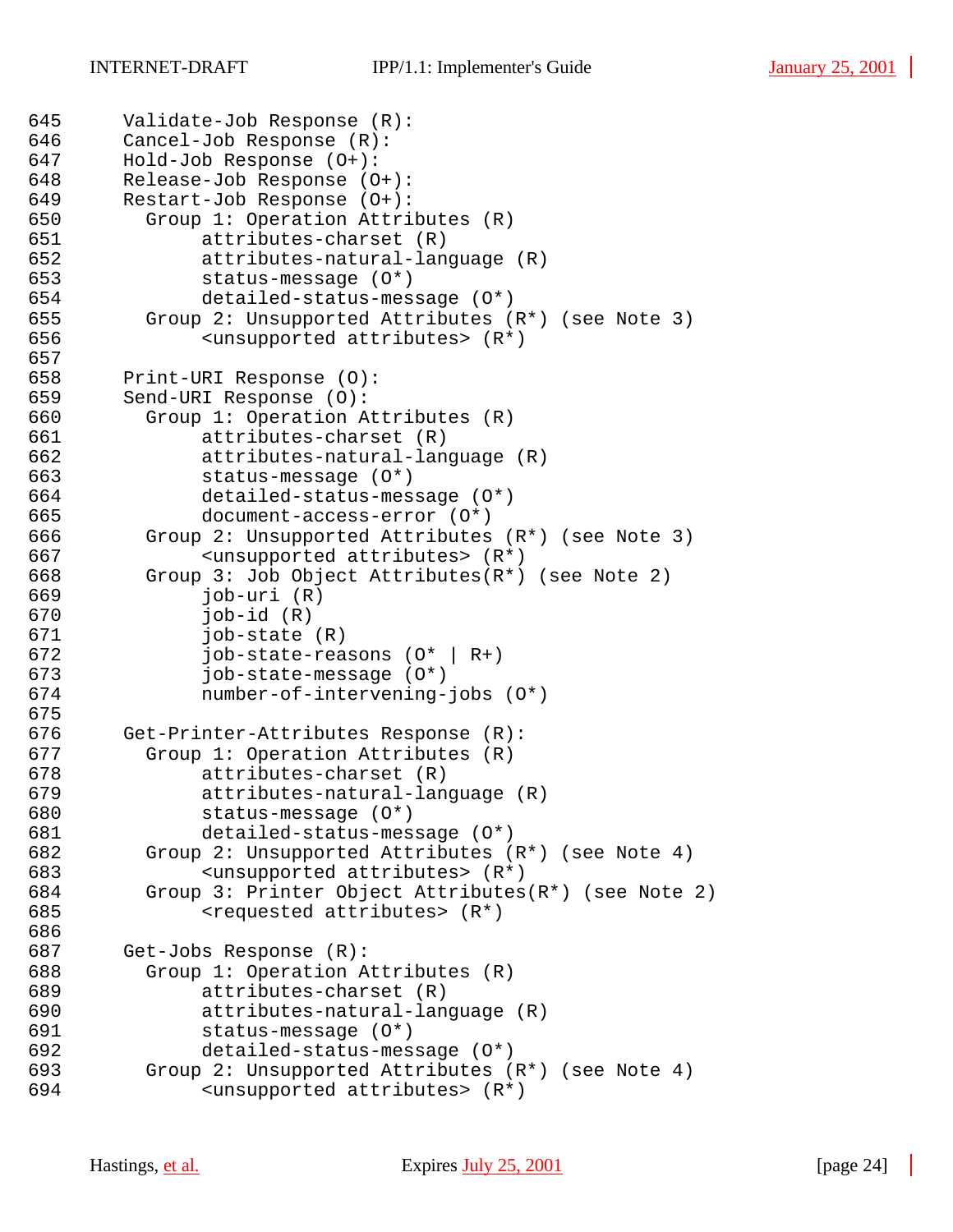| 695<br>696<br>697        | Group 3: Job Object Attributes( $R^*$ ) (see Note 2, 5)<br><requested attributes=""> (R*)</requested>                              |
|--------------------------|------------------------------------------------------------------------------------------------------------------------------------|
| 698<br>699<br>700<br>701 | Get-Job-Attributes Response (R):<br>Group 1: Operation Attributes (R)<br>attributes-charset (R)<br>attributes-natural-language (R) |
| 702                      | status-message (0*)                                                                                                                |
| 703                      | detailed-status-message (0*)                                                                                                       |
| 704                      | Group 2: Unsupported Attributes (R*) (see Note 4)                                                                                  |
| 705                      | <unsupported attributes=""> (R*)</unsupported>                                                                                     |
| 706                      | Group 3: Job Object Attributes(R*) (see Note 2)                                                                                    |
| 707                      | <requested attributes=""> (R*)</requested>                                                                                         |
| 708                      |                                                                                                                                    |
| 709                      | Pause-Printer Response (0+):                                                                                                       |
| 710                      | Resume-Printer Response (0+):                                                                                                      |
| 711                      | Purge-Printer Response (0+):                                                                                                       |
| 712<br>713               | Group 1: Operation Attributes (R)<br>attributes-charset (R)                                                                        |
| 714                      | attributes-natural-language (R)                                                                                                    |
| 715                      | status-message (O*)                                                                                                                |
| 716                      | detailed-status-message (0*)                                                                                                       |
| 717                      | Group 2: Unsupported Attributes (R*) (see Note 4)                                                                                  |
| 718                      | <unsupported attributes=""> (R*)</unsupported>                                                                                     |
| 719                      |                                                                                                                                    |
| 720                      | Note 2 - the Job Object Attributes and Printer Object Attributes are returned only if the IPP object                               |
| 721                      | returns one of the success status codes.                                                                                           |
|                          |                                                                                                                                    |
| 722                      | Note 3 - the Unsupported Attributes Group is present only if the client included some Operation and/or                             |
| 723                      | Job Template attributes or values that the Printer doesn't support whether a success or an error return.                           |
|                          |                                                                                                                                    |
| 724                      | Note 4 - the Unsupported Attributes Group is present only if the client included some Operation                                    |
| 725                      | attributes that the Printer doesn't support whether a success or an error return.                                                  |
|                          |                                                                                                                                    |
| 726                      | Note 5: for the Get-Jobs operation the response contains a separate Job Object Attributes group 3 to N                             |
| 727                      | containing requested-attributes for each job object in the response.                                                               |
|                          |                                                                                                                                    |
| 728                      | 3.1.2.1.5 Validate the values of the REQUIRED Operation attributes                                                                 |
| 729                      | An IPP object validates the values supplied by the client of the REQUIRED Operation attribute that the                             |
| 730                      | IPP object MUST support. The next section specifies the validation of the values of the OPTIONAL                                   |
| 731                      | Operation attributes that IPP objects MAY support.                                                                                 |
|                          |                                                                                                                                    |
|                          |                                                                                                                                    |
| 732                      | The IPP object performs the following syntactic validation checks of each Operation attribute value:                               |
|                          |                                                                                                                                    |
| 733                      | that the length of each Operation attribute value is correct for the attribute syntax tag<br>a)                                    |
| 734                      | supplied by the client according to [RFC2911] Section 4.1,                                                                         |
|                          |                                                                                                                                    |

 $\mathbb{R}^2$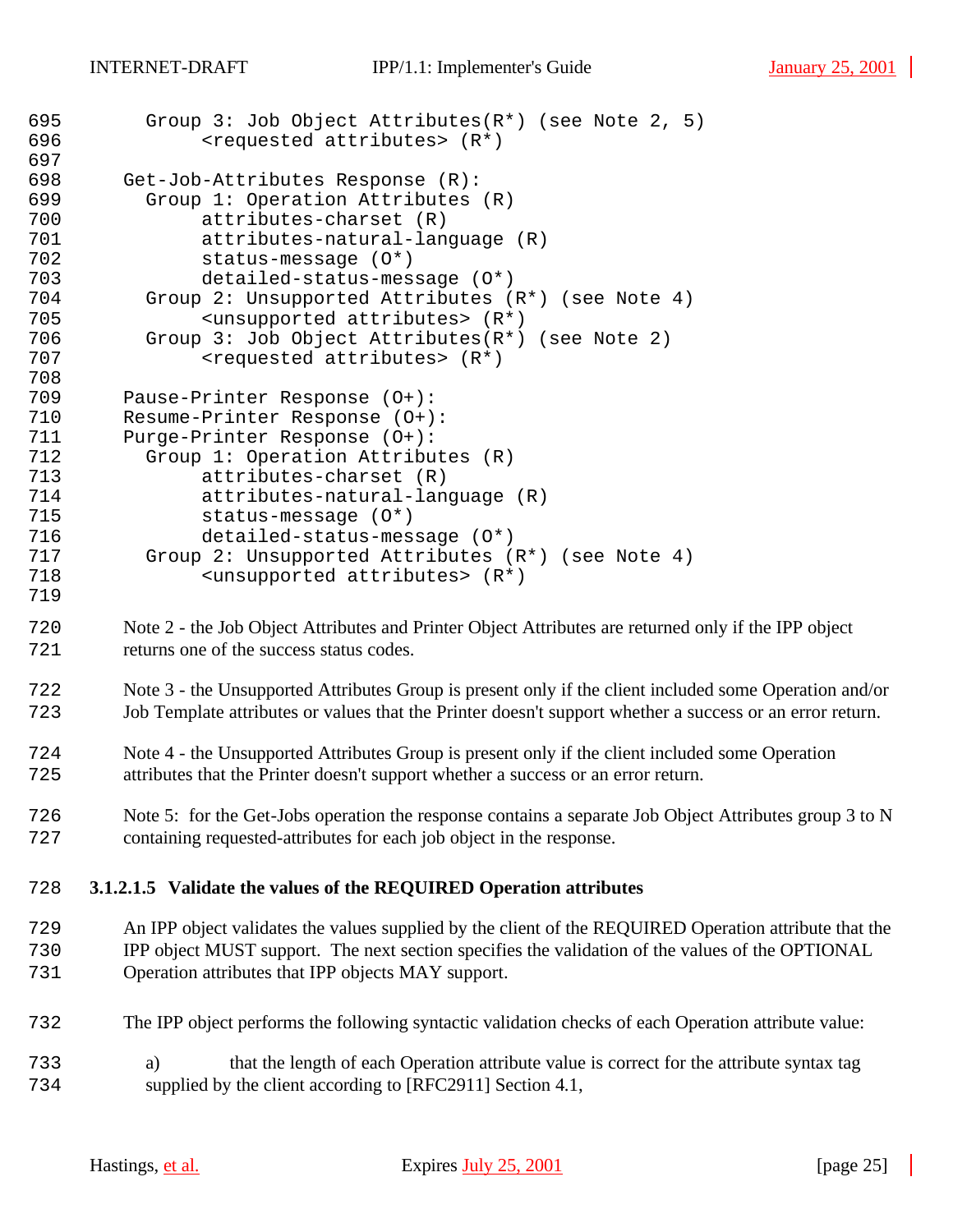- b) that the attribute syntax tag is correct for that Operation attribute according to [RFC2911] Section 3,
- c) that the value is in the range specified for that Operation attribute according to [RFC2911] Section 3,
- d) that multiple values are supplied by the client only for operation attributes that are multi-valued, i.e., that are 1setOf X according to [RFC2911] Section 3.
- 

 If any of these checks fail, the IPP object REJECTS the request and RETURNS the 'client-error-bad- request' or the 'client-error-request-value-too-long' status code. Since such an error is most likely to be an error detected by a client developer, rather than by an end-user, the IPP object NEED NOT return an indication of which attribute had the error in either the Unsupported Attributes Group or the Status Message. The description for each of these syntactic checks is explicitly expressed in the first IF statement in the following table.

 In addition, the IPP object checks each Operation attribute value against some Printer object attribute or some hard-coded value if there is no "xxx-supported" Printer object attribute defined. If its value is not among those supported or is not in the range supported, then the IPP object REJECTS the request and RETURNS the error status code indicated in the table by the second IF statement. If the value of the Printer object's "xxx-supported" attribute is 'no-value' (because the system administrator hasn't configured a value), the check always fails.

-----------------------------------------------

attributes-charset (charset)

- IF NOT a single non-empty 'charset' value, REJECT/RETURN 'client-error-bad-request'. IF the value length is greater than 63 octets, REJECT/RETURN 'client-error-request-value-too- long'. IF NOT in the Printer object's "charset-supported" attribute, REJECT/RETURN "client-error-
- charset-not-supported".
- attributes-natural-language(naturalLanguage)
- IF NOT a single non-empty 'naturalLanguage' value, REJECT/RETURN 'client-error-bad-request'.
- IF the value length is greater than 63 octets, REJECT/RETURN 'client-error-request-value-too-long'.
- ACCEPT the request even if not a member of the set in the Printer object's "generated-natural- language-supported" attribute. If the supplied value is not a member of the Printer object's "generated-natural-language-supported" attribute, use the Printer object's "natural-language-configured" value.
- requesting-user-name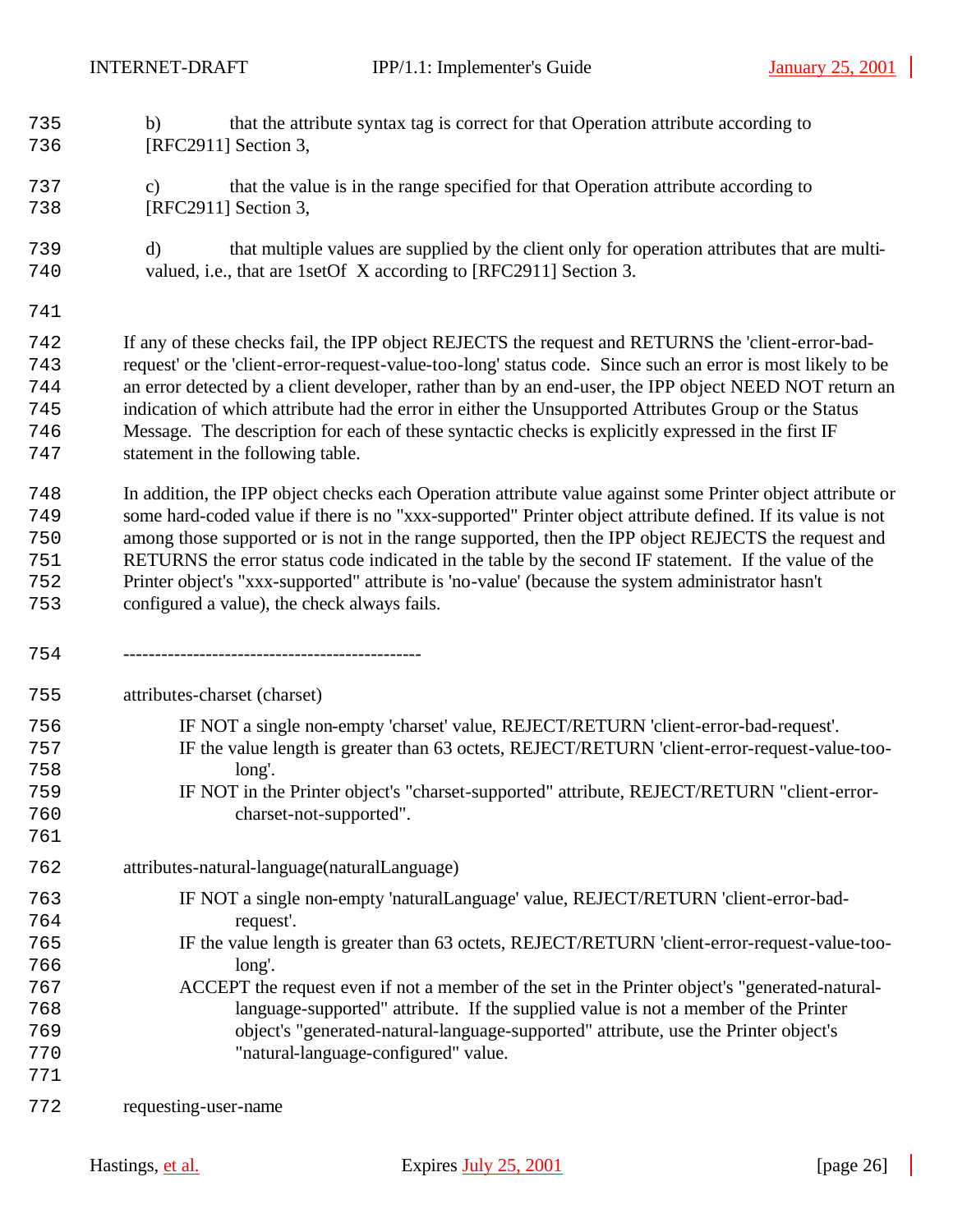| 773<br>774<br>775<br>776<br>777                             | IF NOT a single 'name' value, REJECT/RETURN 'client-error-bad-request'.<br>IF the value length is greater than 255 octets, REJECT/RETURN 'client-error-request-value-<br>too-long'.<br>IF the IPP object can obtain a better-authenticated name, use it instead.                                                                                                                                                                                                                     |
|-------------------------------------------------------------|--------------------------------------------------------------------------------------------------------------------------------------------------------------------------------------------------------------------------------------------------------------------------------------------------------------------------------------------------------------------------------------------------------------------------------------------------------------------------------------|
| 778                                                         | job-name(name)                                                                                                                                                                                                                                                                                                                                                                                                                                                                       |
| 779<br>780<br>781<br>782<br>783<br>784                      | IF NOT a single 'name' value, REJECT/RETURN 'client-error-bad-request'.<br>IF the value length is greater than 255 octets, REJECT/RETURN 'client-error-request-value-<br>too-long'.<br>IF NOT supplied by the client, the Printer object creates a name from the document-name or<br>document-uri.                                                                                                                                                                                   |
| 785                                                         | document-name (name)                                                                                                                                                                                                                                                                                                                                                                                                                                                                 |
| 786<br>787<br>788<br>789                                    | IF NOT a single 'name' value, REJECT/RETURN 'client-error-bad-request'.<br>IF the value length is greater than 255 octets, REJECT/RETURN 'client-error-request-value-<br>too-long'.                                                                                                                                                                                                                                                                                                  |
| 790                                                         | ipp-attribute-fidelity (boolean)                                                                                                                                                                                                                                                                                                                                                                                                                                                     |
| 791<br>792<br>793<br>794<br>795<br>796                      | IF NEITHER a single 'true' NOR a single 'false' 'boolean' value, REJECT/RETURN 'client-<br>error-bad-request'.<br>IF the value length is NOT equal to 1 octet, REJECT/RETURN 'client-error-request-value-too-<br>long'<br>IF NOT supplied by the client, the IPP object assumes the value 'false'.                                                                                                                                                                                   |
| 797                                                         | document-format (mimeMediaType)                                                                                                                                                                                                                                                                                                                                                                                                                                                      |
| 798<br>799<br>800<br>801<br>802<br>803<br>804<br>805<br>806 | IF NOT a single non-empty 'mimeMediaType' value, REJECT/RETURN 'client-error-bad-<br>request'.<br>IF the value length is greater than 255 octets, REJECT/RETURN 'client-error-request-value-<br>too-long'.<br>IF NOT in the Printer object's "document-format-supported" attribute, REJECT/RETURN<br>'client-error-document-format-not-supported'<br>IF NOT supplied by the client, the IPP object assumes the value of the Printer object's<br>"document-format-default" attribute. |
| 807                                                         | document-uri (uri)                                                                                                                                                                                                                                                                                                                                                                                                                                                                   |
| 808<br>809<br>810<br>811                                    | IF NOT a single non-empty 'uri' value, REJECT/RETURN 'client-error-bad-request'.<br>IF the value length is greater than 1023 octets, REJECT/RETURN 'client-error-request-value-<br>too-long'.<br>IF the URI syntax is not valid, REJECT/RETURN 'client-error-bad-request'.                                                                                                                                                                                                           |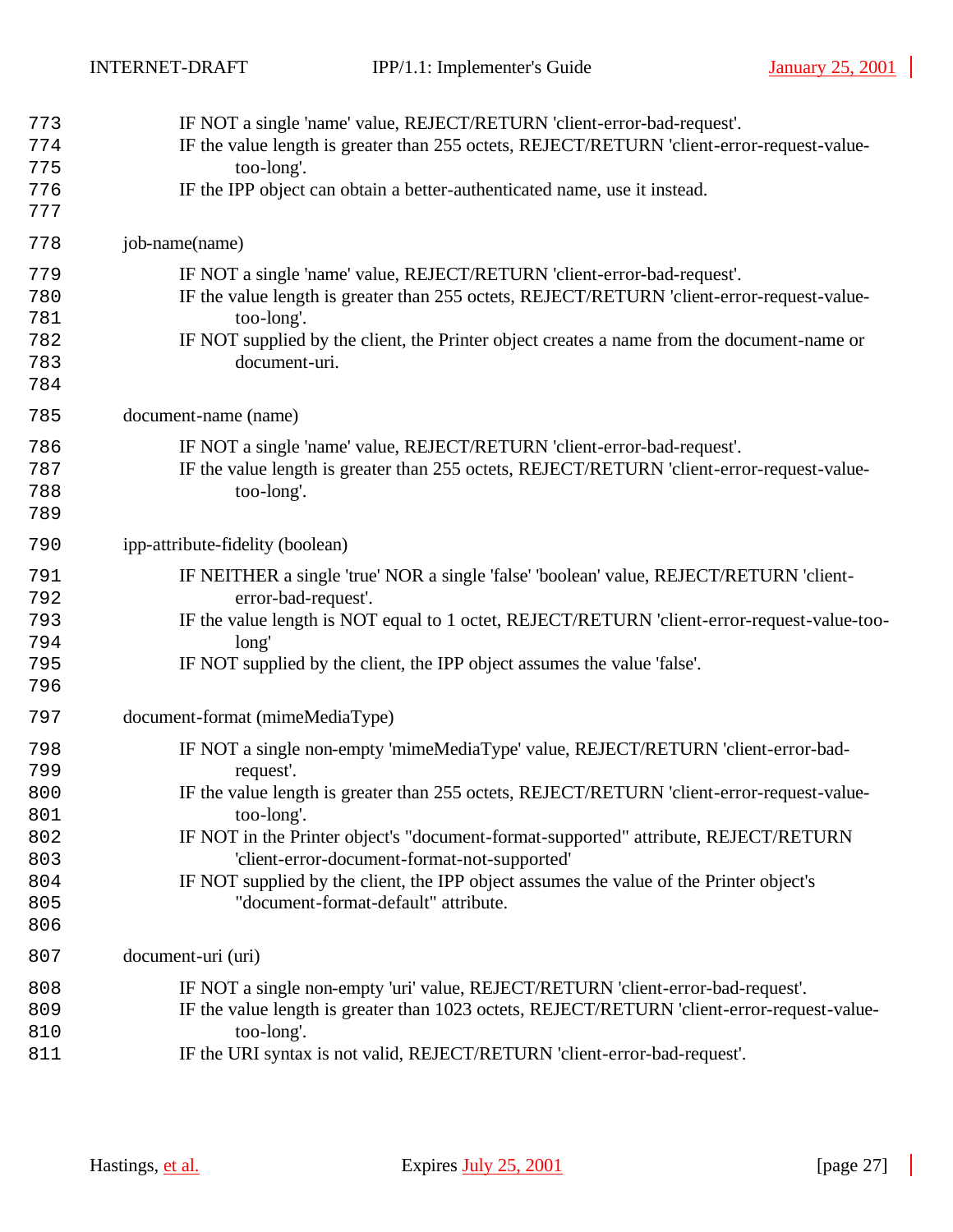| 812<br>813<br>814<br>815<br>816<br>817<br>818<br>819<br>820<br>821<br>822 | If the client-supplied URI scheme is not supported, i.e. the value is not in the Printer object's<br>referenced-uri-scheme-supported" attribute, the Printer object MUST reject the request<br>and return the 'client-error-uri-scheme-not-supported' status code. The Printer object<br>MAY check to see if the document exists and is accessible. If the document is not found<br>or is not accessible, REJECT/RETURN 'client-error-not found'.<br>last-document (boolean)<br>IF NEITHER a single 'true' NOR a single 'false' 'boolean' value, REJECT/RETURN 'client-<br>error-bad-request'.<br>IF the value length is NOT equal to 1 octet, REJECT/RETURN 'client-error-request-value-too-<br>long' |
|---------------------------------------------------------------------------|--------------------------------------------------------------------------------------------------------------------------------------------------------------------------------------------------------------------------------------------------------------------------------------------------------------------------------------------------------------------------------------------------------------------------------------------------------------------------------------------------------------------------------------------------------------------------------------------------------------------------------------------------------------------------------------------------------|
| 823                                                                       | job-id (integer(1:MAX))                                                                                                                                                                                                                                                                                                                                                                                                                                                                                                                                                                                                                                                                                |
| 824<br>825<br>826<br>827<br>828                                           | IF NOT an single 'integer' value equal to 4 octets AND in the range 1 to MAX,<br>REJECT/RETURN 'client-error-bad-request'.<br>IF NOT a job-id of an existing Job object, REJECT/RETURN 'client-error-not-found' or 'client-<br>error-gone' status code, if keep track of recently deleted jobs.                                                                                                                                                                                                                                                                                                                                                                                                        |
| 829                                                                       | requested-attributes (1setOf keyword)                                                                                                                                                                                                                                                                                                                                                                                                                                                                                                                                                                                                                                                                  |
| 830<br>831<br>832<br>833<br>834<br>835<br>836                             | IF NOT one or more 'keyword' values, REJECT/RETURN 'client-error-bad-request'.<br>IF the value length is greater than 255 octets, REJECT/RETURN 'client-error-request-value-<br>too-long'.<br>Ignore unsupported values, which are the keyword names of unsupported attributes. Don't<br>bother to copy such requested (unsupported) attributes to the Unsupported Attribute<br>response group since the response will not return them.                                                                                                                                                                                                                                                                |
| 837                                                                       | which-jobs (type2 keyword)                                                                                                                                                                                                                                                                                                                                                                                                                                                                                                                                                                                                                                                                             |
| 838<br>839<br>840<br>841<br>842<br>843<br>844<br>845<br>846<br>847        | IF NOT a single 'keyword' value, REJECT/RETURN 'client-error-bad-request'.<br>IF the value length is greater than 255 octets, REJECT/RETURN 'client-error-request-value-<br>too-long'.<br>IF NEITHER 'completed' NOR 'not-completed', copy the attribute and the unsupported value to<br>the Unsupported Attributes response group and REJECT/RETURN 'client-error-<br>attributes-or-values-not-supported'.<br>Note: a Printer still supports the 'completed' value even if it keeps no<br>completed/canceled/aborted jobs: by returning no jobs when so queried.<br>IF NOT supplied by the client, the IPP object assumes the 'not-completed' value.                                                  |
| 848                                                                       | my-jobs (boolean)                                                                                                                                                                                                                                                                                                                                                                                                                                                                                                                                                                                                                                                                                      |
| 849<br>850<br>851<br>852<br>853                                           | IF NEITHER a single 'true' NOR a single 'false' 'boolean' value, REJECT/RETURN 'client-<br>error-bad-request'.<br>IF the value length is NOT equal to 1 octet, REJECT/RETURN 'client-error-request-value-too-<br>long'<br>IF NOT supplied by the client, the IPP object assumes the 'false' value.                                                                                                                                                                                                                                                                                                                                                                                                     |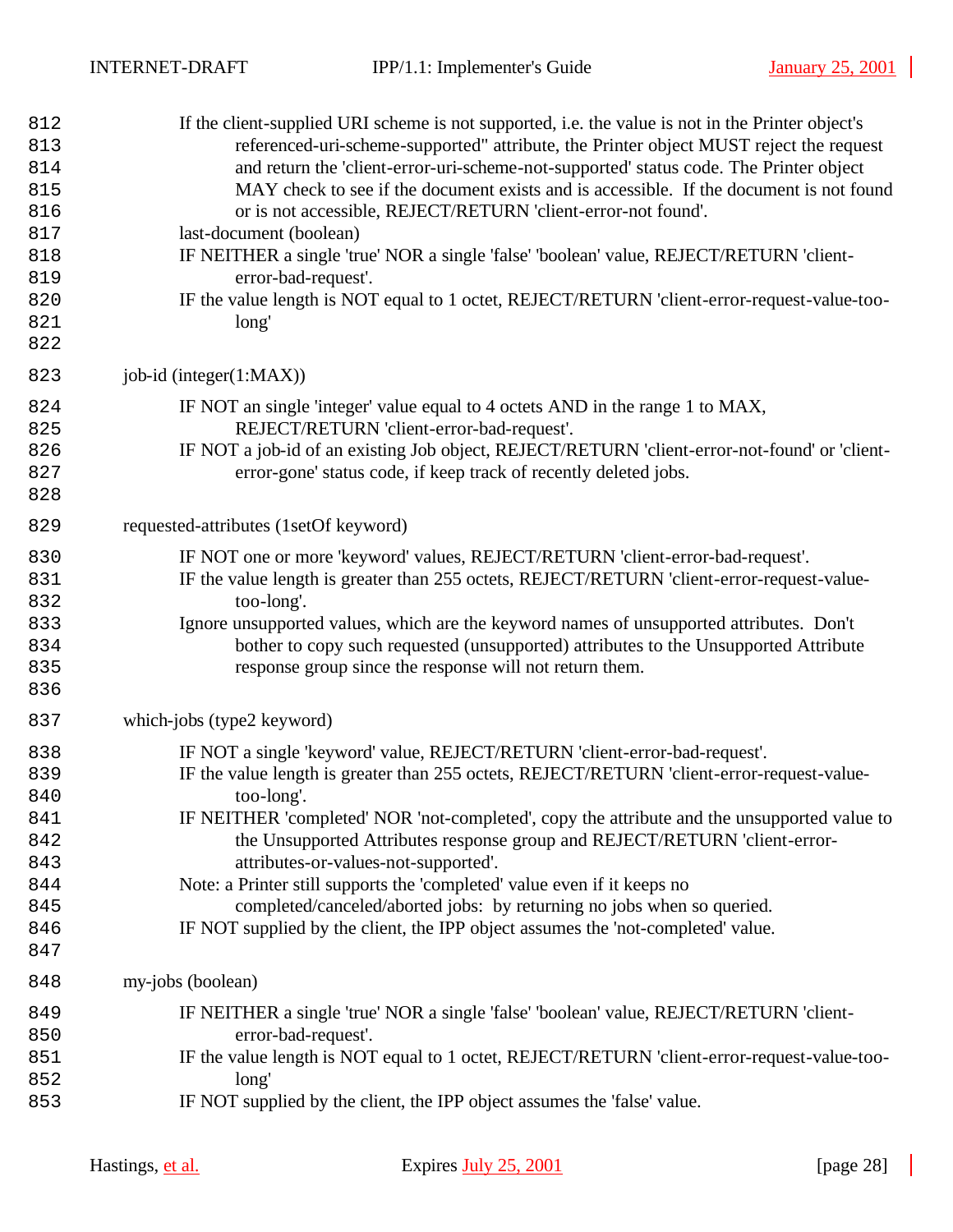$\sim$   $\sim$   $\sim$ 

| 854        |                                                                                     |
|------------|-------------------------------------------------------------------------------------|
| 855        | limit (integer(1:MAX))                                                              |
| 856        | IF NOT a single 'integer' value equal to 4 octets AND in the range 1 to MAX,        |
| 857        | REJECT/RETURN 'client-error-bad-request'.                                           |
| 858<br>859 | IF NOT supplied by the client, the IPP object returns all jobs, no matter how many. |
| 860        |                                                                                     |
| 861        |                                                                                     |

# **3.1.2.1.6 Validate the values of the OPTIONAL Operation attributes**

- OPTIONAL Operation attributes are those that an IPP object MAY or MAY NOT support. An IPP 864 object validates the values of the OPTIONAL attributes supplied by the client. The IPP object performs 865 the same syntactic validation checks for each OPTIONAL attribute value as in Section 3.1.2.1.5. As in 866 Section 3.1.2.1.5, if any fail, the IPP object REJECTS the request and RETURNS the 'client-error-bad-request' or the 'client-error-request-value-too-long' status code.
- In addition, the IPP object checks each Operation attribute value against some Printer attribute or some hard-coded value if there is no "xxx-supported" Printer attribute defined. If its value is not among those supported or is not in the range supported, then the IPP object REJECTS the request and RETURNS 871 the error status code indicated in the table. If the value of the Printer object's "xxx-supported" attribute is 'no-value' (because the system administrator hasn't configured a value), the check always fails.
- If the IPP object doesn't recognize/support an attribute, the IPP object treats the attribute as an unknown or unsupported attribute (see the last row in the table below).
- -----------------------------------------------
- document-natural-language (naturalLanguage)
- IF NOT a single non-empty 'naturalLanguage' value, REJECT/RETURN 'client-error-bad-request'.
- IF the value length is greater than 63 octets, REJECT/RETURN 'client-error-request-value-too-long'.
- IF NOT a value that the Printer object supports in document formats, (no corresponding "xxx- supported" Printer attribute), REJECT/RETURN 'client-error-natural-language-not-supported'.
- compression (type3 keyword)
- IF NOT a single 'keyword' value, REJECT/RETURN 'client-error-bad-request'.
- 886 IF the value length is greater than 255 octets, REJECT/RETURN 'client-error-request-value-too-long'.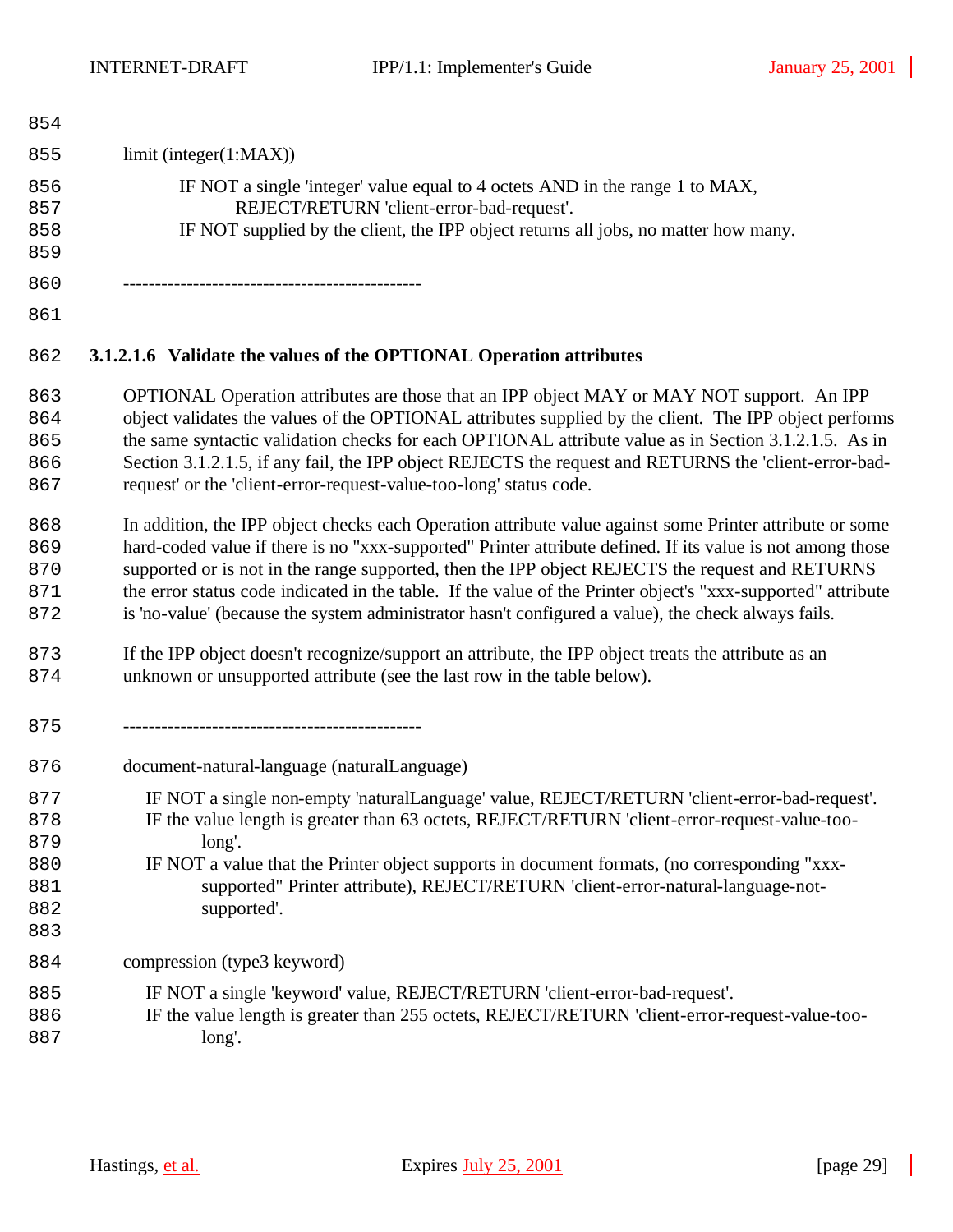| 888<br>889<br>890<br>891<br>892<br>893<br>894<br>895 | IF NOT in the Printer object's "compression-supported" attribute, copy the attribute and the<br>unsupported value to the Unsupported Attributes response group and REJECT/RETURN<br>'client-error-attributes-or-valuescompression-not-supported'.<br>Note to IPP/1.0 implementers: Support for the "compression" attribute was optional in IPP/1.0 and<br>was changed to REQUIRED in IPP/1.1. However, an IPP/1.0 object SHOULD at least<br>check for the "compression" attribute being present and reject the create request, if they don't<br>support "compression". Not checking is a bug, since the data will be unintelligible. |
|------------------------------------------------------|--------------------------------------------------------------------------------------------------------------------------------------------------------------------------------------------------------------------------------------------------------------------------------------------------------------------------------------------------------------------------------------------------------------------------------------------------------------------------------------------------------------------------------------------------------------------------------------------------------------------------------------|
| 896                                                  | job-k-octets (integer(0:MAX))                                                                                                                                                                                                                                                                                                                                                                                                                                                                                                                                                                                                        |
| 897<br>898<br>899<br>900<br>901<br>902               | IF NOT a single 'integer' value equal to 4 octets,<br>REJECT/RETURN 'client-error-bad-request'.<br>IF NOT in the range of the Printer object's "job-k-octets-supported" attribute, copy the attribute and<br>the unsupported value to the Unsupported Attributes response group and REJECT/RETURN<br>'client-error-attributes-or-values-not-supported'.                                                                                                                                                                                                                                                                              |
| 903                                                  | job-impressions (integer $(0:MAX)$ )                                                                                                                                                                                                                                                                                                                                                                                                                                                                                                                                                                                                 |
| 904<br>905<br>906<br>907<br>908<br>909               | IF NOT a single 'integer' value equal to 4 octets,<br>REJECT/RETURN 'client-error-bad-request'.<br>IF NOT in the range of the Printer object's "job-impressions-supported" attribute, copy the attribute<br>and the unsupported value to the Unsupported Attributes response group and<br>REJECT/RETURN 'client-error-attributes-or-values-not-supported'.                                                                                                                                                                                                                                                                           |
| 910                                                  | job-media-sheets (integer(0:MAX))                                                                                                                                                                                                                                                                                                                                                                                                                                                                                                                                                                                                    |
| 911<br>912<br>913<br>914<br>915<br>916               | IF NOT a single 'integer' value equal to 4 octets,<br>REJECT/RETURN 'client-error-bad-request'.<br>IF NOT in the range of the Printer object's "job-media-sheets-supported" attribute, copy the attribute<br>and the unsupported value to the Unsupported Attributes response group and<br>REJECT/RETURN 'client-error-attributes-or-values-not-supported'.                                                                                                                                                                                                                                                                          |
| 917                                                  | message $(text(127))$                                                                                                                                                                                                                                                                                                                                                                                                                                                                                                                                                                                                                |
| 918<br>919<br>920<br>921                             | IF NOT a single 'text' value, REJECT/RETURN 'client-error-bad-request'.<br>IF the value length is greater than 127 octets,<br>REJECT/RETURN 'client-error-request-value-too-long'.                                                                                                                                                                                                                                                                                                                                                                                                                                                   |
| 922                                                  | unknown or unsupported attribute                                                                                                                                                                                                                                                                                                                                                                                                                                                                                                                                                                                                     |
| 923<br>924<br>925<br>926<br>927                      | IF the attribute syntax supplied by the client is supported but the length is not legal for that attribute<br>syntax, REJECT/RETURN 'client-error-request-value-too-long'.<br>ELSE copy the attribute and value to the Unsupported Attributes response group and change the<br>attribute value to the "out-of-band" 'unsupported' value, but otherwise ignore the attribute.                                                                                                                                                                                                                                                         |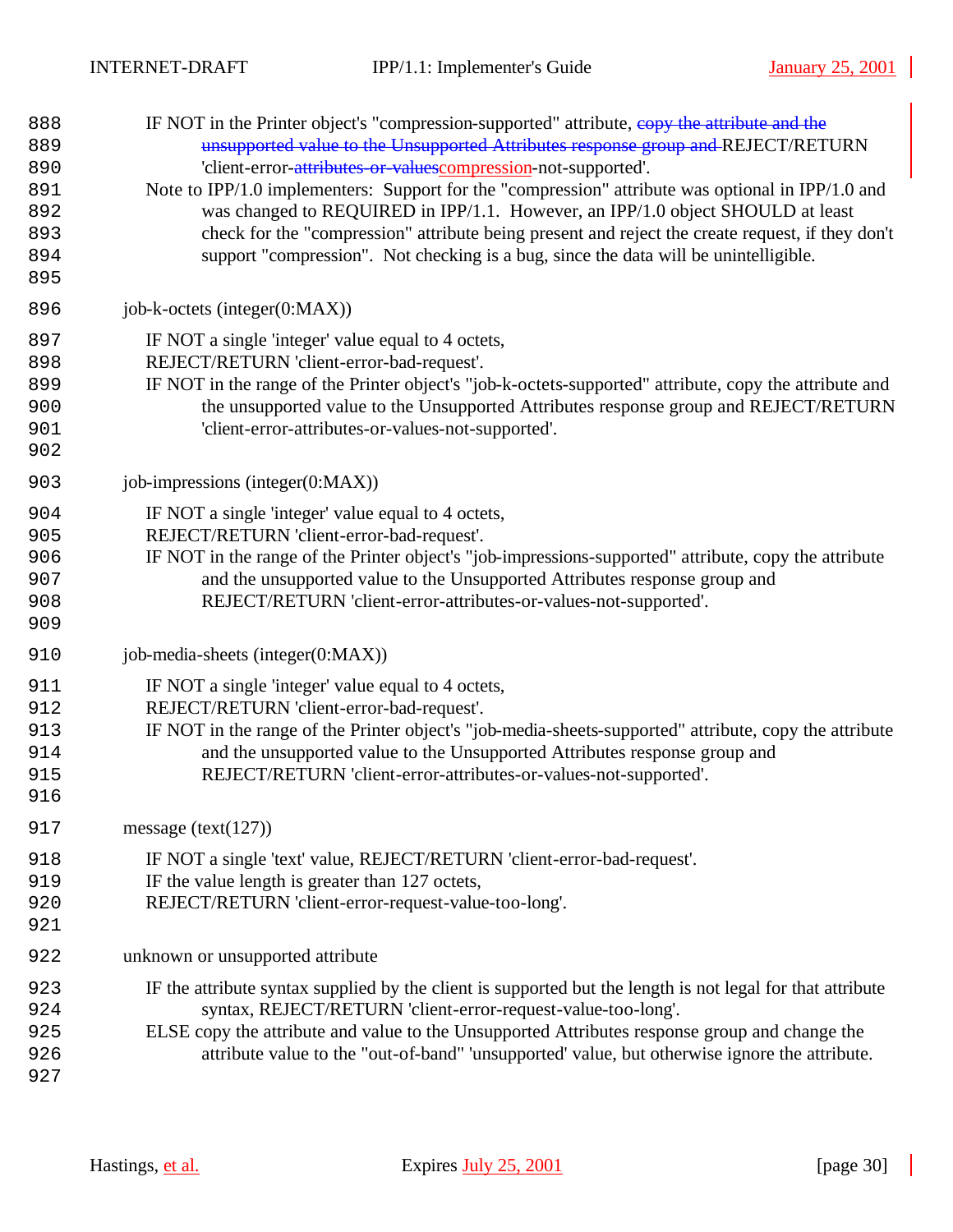Note: Future Operation attributes may be added to the protocol specification that may occur anywhere in the specified group. When the operation is otherwise successful, the IPP object returns the 'successful-ok-ignored-or-substituted-attributes' status code. Ignoring unsupported Operation attributes in all operations is analogous to the handling of unsupported Job Template attributes in the create and Validate-Job operations when the client supplies the "ipp-attribute-fidelity" Operation attribute with the 'false' value. This last rule is so that we can add OPTIONAL Operation attributes to future versions of IPP so that older clients can inter-work with new IPP objects and newer clients can inter-work with older IPP objects. (If the new attribute cannot be ignored without performing unexpectedly, the major version number would have been increased in the protocol document and in the request). This rule for Operation attributes is independent of the value of the "ipp-attribute-fidelity" attribute. For example, if an IPP object doesn't support the OPTIONAL "job-k-octets" attribute', the IPP object treats "job-k- octets" as an unknown attribute and only checks the length for the 'integer' attribute syntax supplied by the client. If it is not four octets, the IPP object REJECTS the request and RETURNS the 'client-error- bad-request' status code, else the IPP object copies the attribute to the Unsupported Attribute response group, setting the value to the "out-of-band" 'unsupported' value, but otherwise ignores the attribute.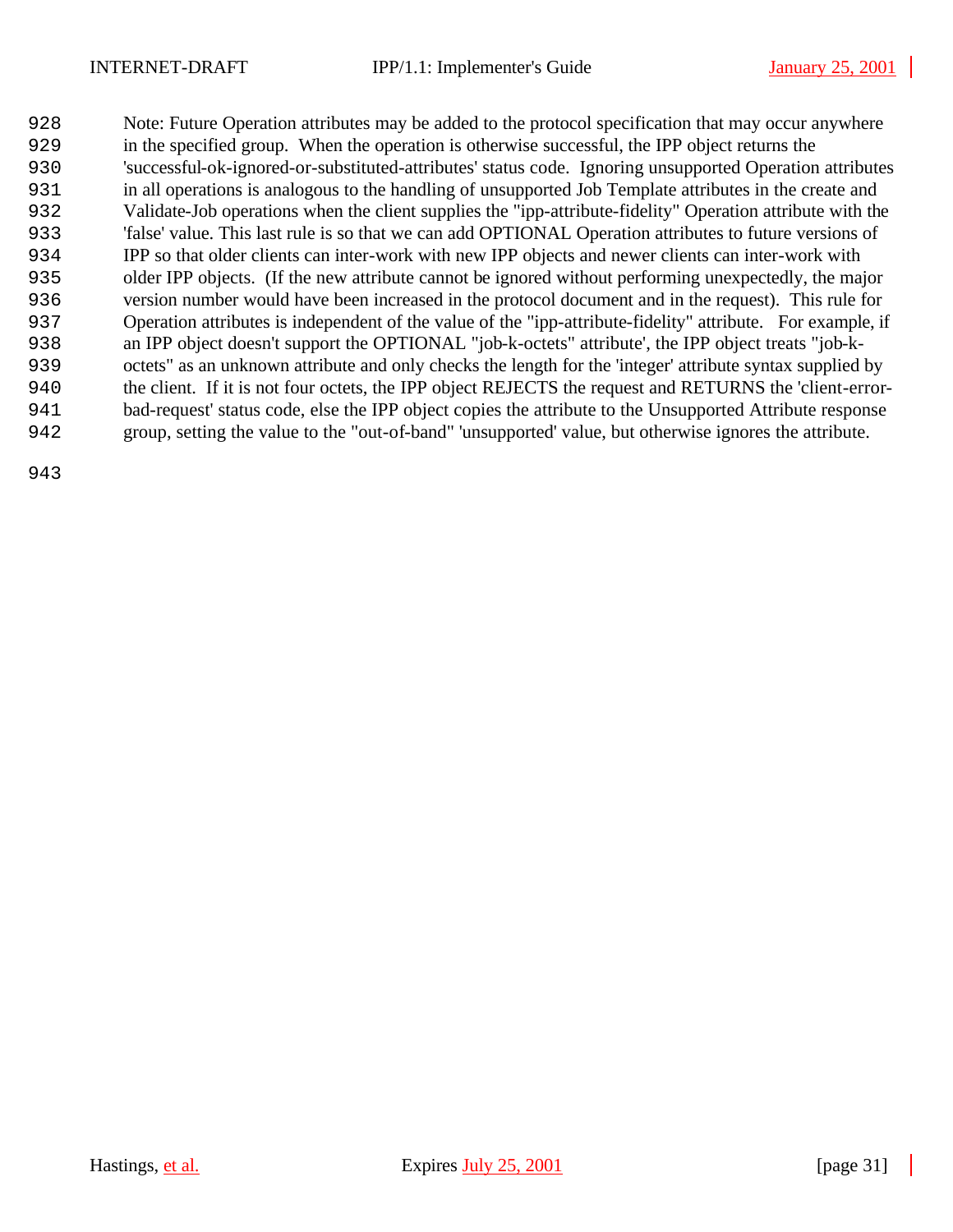# 943 **3.1.2.2 Suggested Additional Processing Steps for Operations that Create/Validate Jobs and Add**  944 **Documents**

 This section in combination with the previous section recommends the processing steps for the Print- Job, Validate-Job, Print-URI, Create-Job, Send-Document, and Send-URI operations that IPP objects SHOULD use. These are the operations that create jobs, validate a Print-Job request, and add documents to a job.

| 949<br>950 | IIG Sect # | Flow                              |     | IPP error status codes                                                               |
|------------|------------|-----------------------------------|-----|--------------------------------------------------------------------------------------|
| 951<br>952 |            |                                   |     |                                                                                      |
| 953        |            | $\overline{V}$                    |     | Nο                                                                                   |
| 954        |            |                                   |     | 3.1.2.2.1 <ipp-attribute-fidelity> ----------------</ipp-attribute-fidelity>         |
| 955        |            | <supplied?></supplied?>           |     |                                                                                      |
| 956        |            | Yes                               |     |                                                                                      |
| 957        |            |                                   |     | ipp-attribute-fidelity = no                                                          |
| 958        |            |                                   |     |                                                                                      |
| 959        |            | $\overline{V}$                    | N∩  |                                                                                      |
| 960        | 3.1.2.2.2  |                                   |     | <printer is=""> --&gt; server-error-not-accepting-jobs</printer>                     |
| 961        |            | <accepting jobs?=""></accepting>  |     |                                                                                      |
| 962        |            | Yes                               |     |                                                                                      |
| 963        |            | $\mathbf v$                       | err |                                                                                      |
| 964        | 3.1.2.3    |                                   |     | <validate of="" values=""> --&gt; client-error-bad-request</validate>                |
| 965        |            |                                   |     | <job attributes="" template=""> client-error-request-value-too-</job>                |
| 966        |            |                                   |     | long                                                                                 |
| 967        |            | <(length, tag, range,>            |     |                                                                                      |
| 968        |            | $<$ multi-value) >                |     |                                                                                      |
| 969        |            | ok                                |     |                                                                                      |
| 970        |            | $\overline{V}$                    | err |                                                                                      |
| 971        |            |                                   |     | 3.1.2.3 <validate values="" with=""> --&gt; client-error-bad-request</validate>      |
| 972        |            | <supported values=""></supported> |     | client-error-attributes-or-                                                          |
| 973        |            |                                   |     | values-not-supported                                                                 |
| 974        |            | v                                 | err |                                                                                      |
| 975<br>976 |            |                                   |     | 3.1.2.3.1 <any conflicting=""> --&gt; client-error-conflicting-<br/>attributes</any> |
| 977        |            |                                   |     | <job attr="" template="" values=""> client-error-attributes-or-</job>                |
| 978        |            |                                   |     | values-not-supported                                                                 |
| 979        |            | $\mathbf v$                       |     |                                                                                      |
|            |            |                                   |     |                                                                                      |

# 980 **3.1.2.2.1 Default "ipp-attribute-fidelity" if not supplied**

981 The Printer object checks to see if the client supplied an "ipp-attribute-fidelity" Operation attribute in 982 the Operation Attribute group (group 1) in the request. If the attribute is not supplied by the client, the 983 IPP object assumes that the value is 'false'.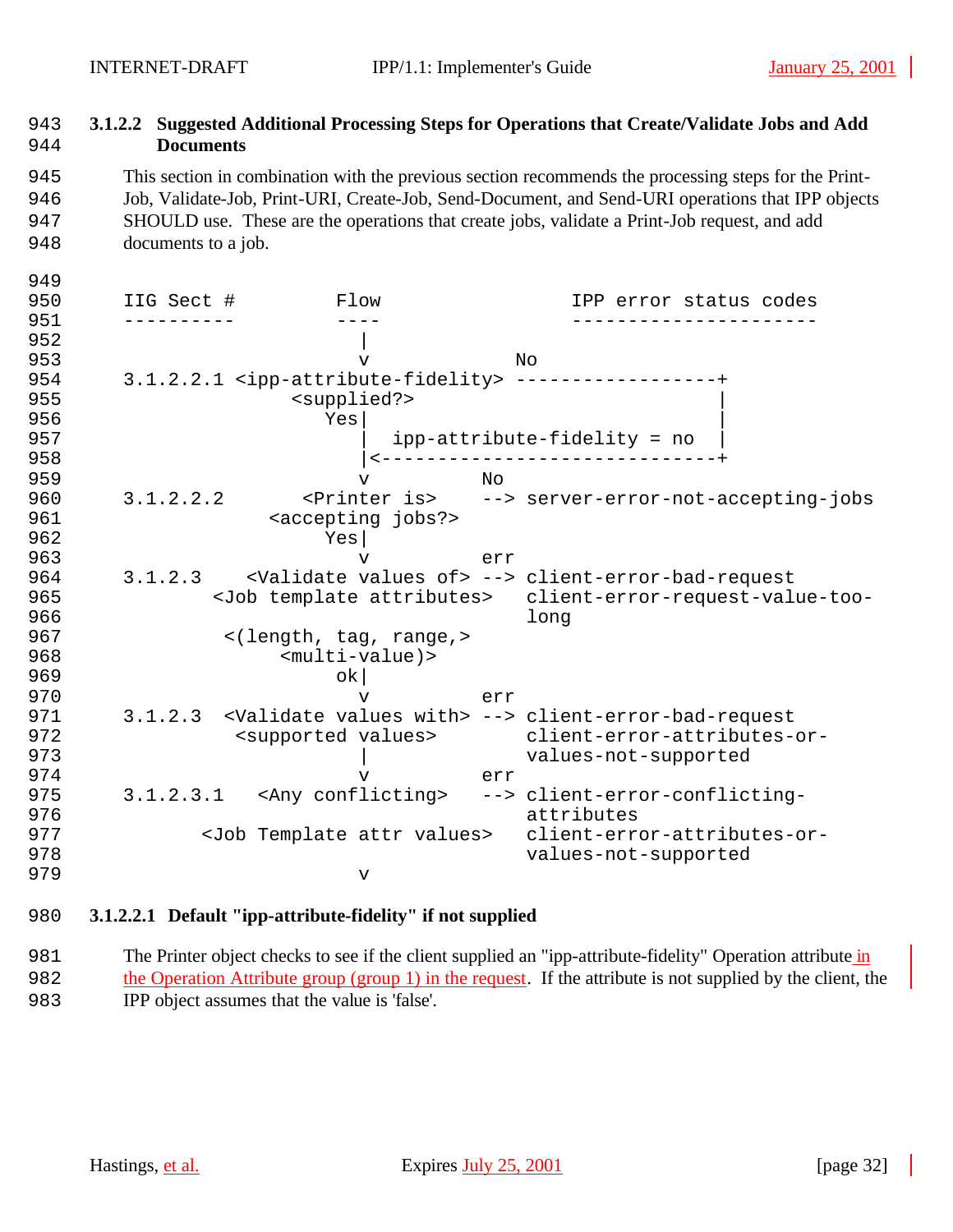### **3.1.2.2.2 Check that the Printer object is accepting jobs**

 If the value of the Printer objects "printer-is-accepting-jobs" is 'false', the Printer object REJECTS the request and RETURNS the 'server-error-not-accepting-jobs' status code.

### **3.1.2.2.3 Validate the values of the Job Template attributes**

- An IPP object validates the values of all Job Template attribute supplied by the client. The IPP object performs the analogous syntactic validation checks of each Job Template attribute value that it performs for Operation attributes (see Section 3.1.2.1.5.):
- a) that the length of each value is correct for the attribute syntax tag supplied by the client according to [RFC2911] Section 4.1.
- b) that the attribute syntax tag is correct for that attribute according to [RFC2911] Sections 4.2 to 4.4.
- c) that multiple values are supplied only for multi-valued attributes, i.e., that are 1setOf X according to [RFC2911] Sections 4.2 to 4.4.
- As in Section 3.1.2.1.5, if any of these syntactic checks fail, the IPP object REJECTS the request and RETURNS the 'client-error-bad-request' or 'client-error-request-value-too-long' status code as appropriate, independent of the value of the "ipp-attribute-fidelity". Since such an error is most likely to be an error detected by a client developer, rather than by an end-user, the IPP object NEED NOT return an indication of which attribute had the error in either the Unsupported Attributes Group or the Status Message. The description for each of these syntactic checks is explicitly expressed in the first IF 003 statement in the following table.
- Each Job Template attribute MUST occur no more than once. If an IPP Printer receives a create request with multiple occurrences of a Job Template attribute, it MAY:
- 006 1. reject the operation and return the 'client-error-bad-request' error status code
- 2. accept the operation and use the first occurrence of the attribute
- 3. accept the operation and use the last occurrence of the attribute
- depending on implementation. Therefore, clients MUST NOT supply multiple occurrences of the same Job Template attribute in the Job Attributes group in the request.
- **3.1.2.3 Algorithm for job validation**
- The process of validating a Job-Template attribute "xxx" against a Printer attribute "xxx-supported" can use the following validation algorithm (see section 3.2.1.2 in [RFC2911]).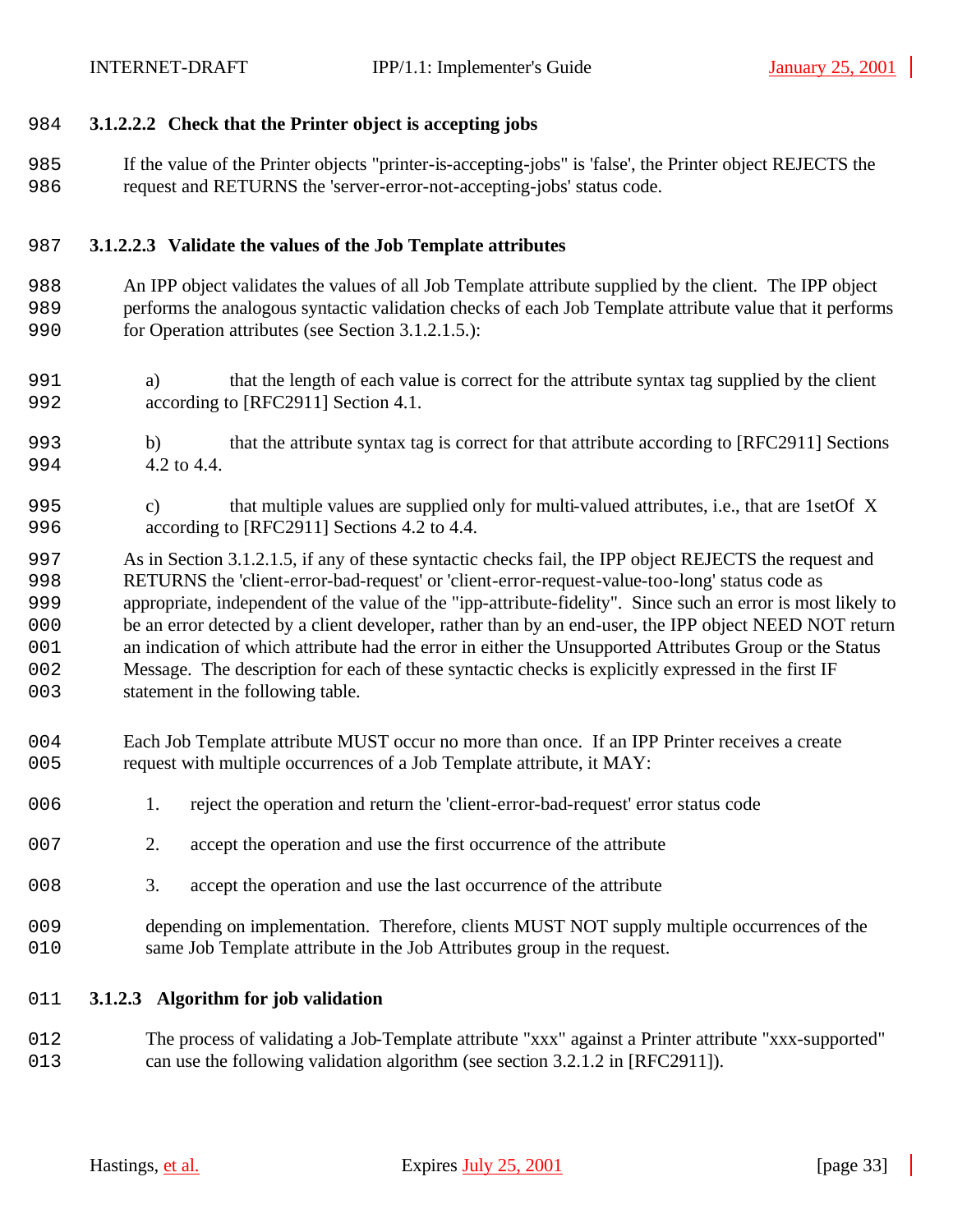- 1014 To validate the value U of Job-Template attribute "xxx" against the value V of Printer "xxx-1015 supported", perform the following algorithm:
- 016 1. If U is multi-valued, validate each value X of U by performing the algorithm in Table 7Table 7 1017 with each value X. Each validation is separate from the standpoint of returning unsupported 1018 values. Example: If U is "finishings" that the client supplies with 'staple', 'bind' values, then X 1019 takes on the successive values: 'staple', then 'bind'
- 020 2. If V is multi-valued, validate X against each Z of V by performing the algorithm in Table 7 $\overline{T_{\text{able}}}$ 021  $\frac{1}{7}$  with each value Z. If a value Z validates, the validation for the attribute value X succeeds. If it 1022 fails, the algorithm is applied to the next value Z of V. If there are no more values Z of V, 1023 validation fails. Example" If V is "sides-supported" with values: 'one-sided', 'two-sided-long', and 1024 'two-sided-short', then Z takes on the successive values: 'one-sided', 'two-sided-long', and 'two-025 sided-short'. If the client supplies "sides" with 'two-sided-long', the first comparison fails ('one-1026 sided' is not equal to 'two-sided-long'), the second comparison succeeds ('two-sided-long' is equal 1027 to 'two-sided-long"), and the third comparison ('two-sided-short' with 'two-sided-long') is not 028 even performed.
- 029 3. If both U and V are single-valued, let X be U and Z be V and use the validation rules in Table 030 7<del>Table 7</del>.

### 1031 **Table 7 - Rules for validating single values X against Z**

| Attribute syntax of X | attribute syntax of Z | validated if:                               |
|-----------------------|-----------------------|---------------------------------------------|
| integer               | rangeOfInteger        | X is within the range of Z                  |
| uri                   | uriScheme             | the uri scheme in X is equal to $Z$         |
| any                   | boolean               | the value of Z is TRUE                      |
| any                   | any                   | X and Z are of the same type and are equal. |

#### 1032

 If the value of the Printer object's "xxx-supported" attribute is 'no-value' (because the system 034 administrator hasn't configured a value), the check always fails. If the check fails, the IPP object copies the attribute to the Unsupported Attributes response group with its unsupported value. If the attribute 036 contains more than one value, each value is checked and each unsupported value is separately copied, while supported values are not copied. If an IPP object doesn't recognize/support a Job Template attribute, i.e., there is no corresponding Printer object "xxx-supported" attribute, the IPP object treats the attribute as an unknown or unsupported attribute (see the last row in the table below).

040 If some Job Template attributes are supported for some document formats and not for others or the 041 values are different for different document formats, the IPP object SHOULD take that into account in 1042 this validation using the value of the "document-format" supplied by the client (or defaulted to the value 1043 of the Printer's "document-format-default" attribute, if not supplied by the client). For example, if 1044 "number-up" is supported for the 'text/plain' document format, but not for the 'application/postscript' 1045 document format, the check SHOULD (though it NEED NOT) depend on the value of the "document-046 format" operation attribute. See "document-format" in [RFC2911] section 3.2.1.1 and 3.2.5.1.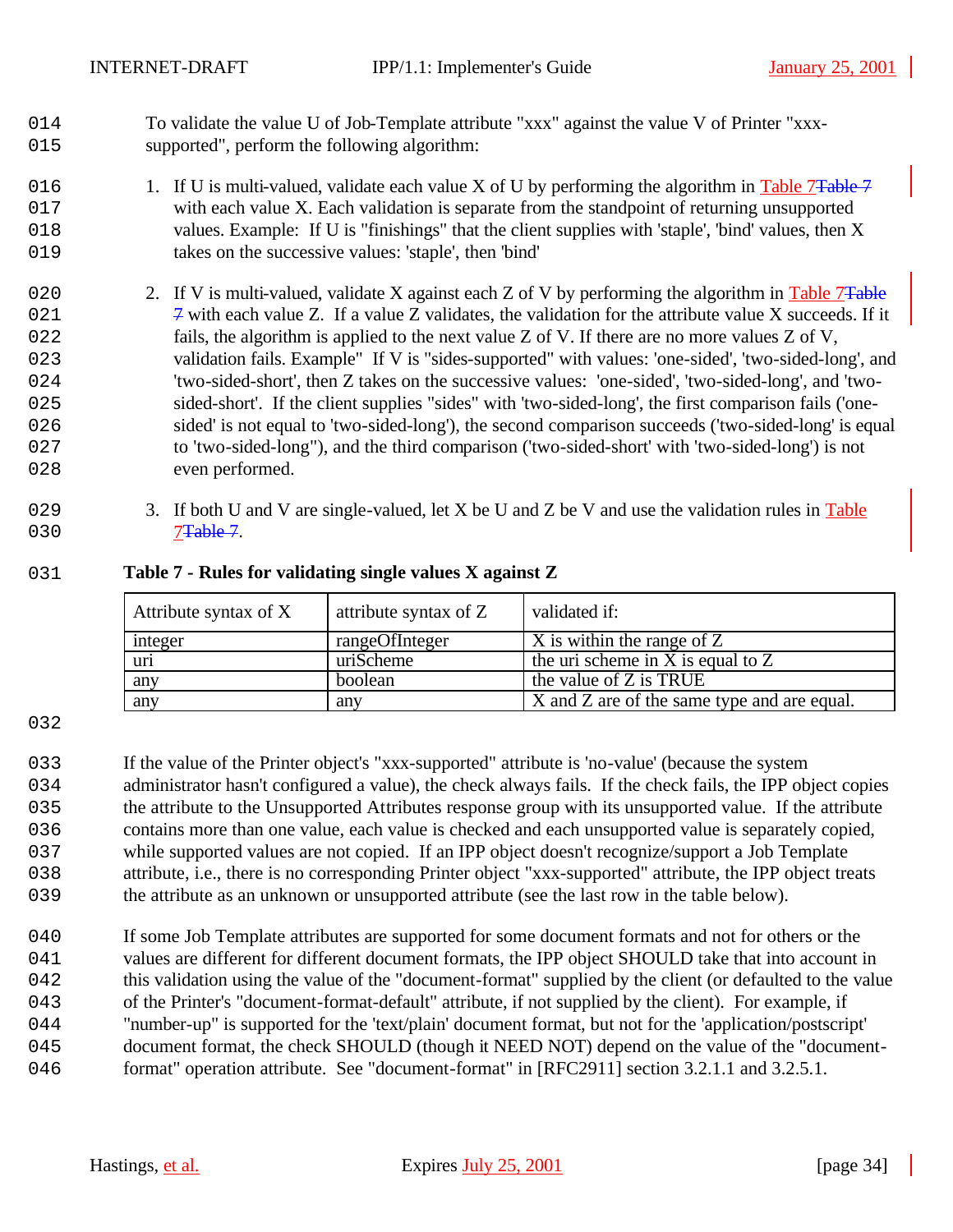| 047<br>048<br>049<br>050                                           | Note: whether the request is accepted or rejected is determined by the value of the "ipp-attribute-<br>fidelity" Operation attribute in a subsequent step, so that all Job Template attribute supplied are<br>examined and all unsupported attributes and/or values are copied to the Unsupported Attributes<br>response group.                                                                                                                                                                                                                                                                                                             |
|--------------------------------------------------------------------|---------------------------------------------------------------------------------------------------------------------------------------------------------------------------------------------------------------------------------------------------------------------------------------------------------------------------------------------------------------------------------------------------------------------------------------------------------------------------------------------------------------------------------------------------------------------------------------------------------------------------------------------|
| 051                                                                |                                                                                                                                                                                                                                                                                                                                                                                                                                                                                                                                                                                                                                             |
| 052                                                                | job-priority (integer $(1:100)$ )                                                                                                                                                                                                                                                                                                                                                                                                                                                                                                                                                                                                           |
| 053<br>054<br>055<br>056<br>057<br>058<br>059<br>060<br>061<br>062 | IF NOT a single 'integer' value with a length equal to 4 octets, REJECT/RETURN 'client-error-bad-<br>request'.<br>IF NOT supplied by the client, use the value of the Printer object's "job-priority-default" attribute at<br>job submission time.<br>IF NOT in the range 1 to 100, inclusive, copy the attribute and the unsupported value to the<br>Unsupported Attributes response group.<br>Map the value to the nearest supported value in the range 1:100 as specified by the number of<br>discrete values indicated by the value of the Printer's "job-priority-supported" attribute. See<br>the formula in [RFC2911] Section 4.2.1. |
| 063                                                                | job-hold-until (type3 keyword   name)                                                                                                                                                                                                                                                                                                                                                                                                                                                                                                                                                                                                       |
| 064<br>065<br>066<br>067<br>068<br>069<br>070<br>071               | IF NOT a single 'keyword' or 'name' value, REJECT/RETURN 'client-error-bad-request'.<br>IF the value length is greater than 255 octets, REJECT/RETURN 'client-error-request-value-too-<br>long'.<br>IF NOT supplied by the client, use the value of the Printer object's "job-hold-until" attribute at job<br>submission time.<br>IF NOT in the Printer object's "job-hold-until-supported" attribute, copy the attribute and the<br>unsupported value to the Unsupported Attributes response group.                                                                                                                                        |
| 072                                                                | job-sheets (type3 keyword   name)                                                                                                                                                                                                                                                                                                                                                                                                                                                                                                                                                                                                           |
| 073<br>074<br>075<br>076<br>077<br>078                             | IF NOT a single 'keyword' or 'name' value, REJECT/RETURN 'client-error-bad-request'.<br>IF the value length is greater than 255 octets, REJECT/RETURN 'client-error-request-value-too-<br>long'.<br>IF NOT in the Printer object's "job-sheets-supported" attribute, copy the attribute and the<br>unsupported value to the Unsupported Attributes response group.                                                                                                                                                                                                                                                                          |
| 079                                                                | multiple-document-handling (type2 keyword)                                                                                                                                                                                                                                                                                                                                                                                                                                                                                                                                                                                                  |
| 080<br>081<br>082<br>083<br>084<br>085                             | IF NOT a single 'keyword' value, REJECT/RETURN 'client-error-bad-request'.<br>IF the value length is greater than 255 octets, REJECT/RETURN 'client-error-request-value-too-<br>long'.<br>IF NOT in the Printer object's "multiple-document-handling-supported" attribute, copy the attribute<br>and the unsupported value to the Unsupported Attributes response group.                                                                                                                                                                                                                                                                    |
| 086                                                                | copies (integer(1:MAX))                                                                                                                                                                                                                                                                                                                                                                                                                                                                                                                                                                                                                     |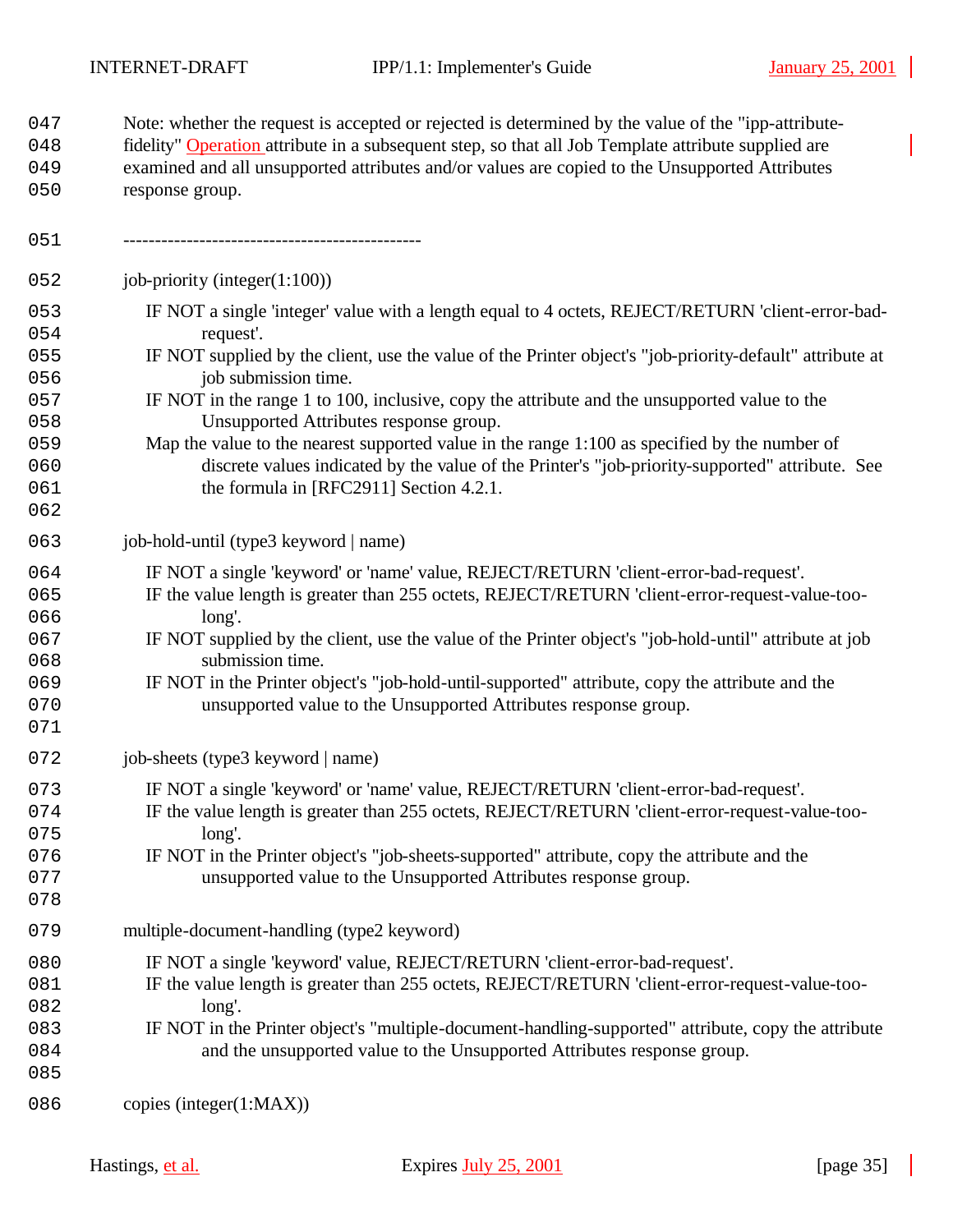| 087<br>088<br>089<br>090<br>091                      | IF NOT a single 'integer' value with a length equal to 4 octets,<br>REJECT/RETURN 'client-error-bad-request'.<br>IF NOT in range of the Printer object's "copies-supported" attribute<br>copy the attribute and the unsupported value to the Unsupported Attributes response group.                                                                                                                                                                                                                                |
|------------------------------------------------------|--------------------------------------------------------------------------------------------------------------------------------------------------------------------------------------------------------------------------------------------------------------------------------------------------------------------------------------------------------------------------------------------------------------------------------------------------------------------------------------------------------------------|
| 092                                                  | finishings (1setOf type2 enum)                                                                                                                                                                                                                                                                                                                                                                                                                                                                                     |
| 093<br>094<br>095<br>096<br>097<br>098               | IF NOT an 'enum' value(s) each with a length equal to 4 octets, REJECT/RETURN 'client-error-bad-<br>request'.<br>IF NOT in the Printer object's "finishings-supported" attribute, copy the attribute and the<br>unsupported value(s), but not any supported values, to the Unsupported Attributes response<br>group.                                                                                                                                                                                               |
| 099                                                  | page-ranges (1setOf rangeOfInteger(1:MAX))                                                                                                                                                                                                                                                                                                                                                                                                                                                                         |
| 100<br>101<br>102<br>103<br>104<br>105<br>106<br>107 | IF NOT a 'rangeOfInteger' value(s) each with a length equal to 8 octets, REJECT/RETURN 'client-<br>error-bad-request'.<br>IF first value is greater than second value in any range, the ranges are not in ascending order, or<br>ranges overlap, REJECT/RETURN 'client-error-bad-request'.<br>IF the value of the Printer object's "page-ranges-supported" attribute is 'false', copy the attribute to<br>the Unsupported Attributes response group and set the value to the "out-of-band"<br>'unsupported' value. |
| 108                                                  | sides (type2 keyword)                                                                                                                                                                                                                                                                                                                                                                                                                                                                                              |
| 109<br>110<br>111<br>112<br>113<br>114               | IF NOT a single 'keyword' value, REJECT/RETURN 'client-error-bad-request'.<br>IF the value length is greater than 255 octets, REJECT/RETURN 'client-error-request-value-too-<br>long'.<br>IF NOT in the Printer object's "sides-supported" attribute, copy the attribute and the unsupported<br>value to the Unsupported Attributes response group.                                                                                                                                                                |
| 115                                                  | number-up (integer $(1:MAX)$ )                                                                                                                                                                                                                                                                                                                                                                                                                                                                                     |
| 116<br>117<br>118<br>119<br>120                      | IF NOT a single 'integer' value with a length equal to 4 octets,<br>REJECT/RETURN 'client-error-bad-request'.<br>IF NOT a value or in the range of one of the values of the Printer object's "number-up-supported"<br>attribute, copy the attribute and value to the Unsupported Attribute response group.                                                                                                                                                                                                         |
| 121                                                  | orientation-requested (type2 enum)                                                                                                                                                                                                                                                                                                                                                                                                                                                                                 |
| 122<br>123<br>124<br>125<br>126                      | IF NOT a single 'enum' value with a length equal to 4 octets,<br>REJECT/RETURN 'client-error-bad-request'.<br>IF NOT in the Printer object's "orientation-requested-supported" attribute, copy the attribute and the<br>unsupported value to the Unsupported Attributes response group.                                                                                                                                                                                                                            |
| 127                                                  | media (type3 keyword   name)                                                                                                                                                                                                                                                                                                                                                                                                                                                                                       |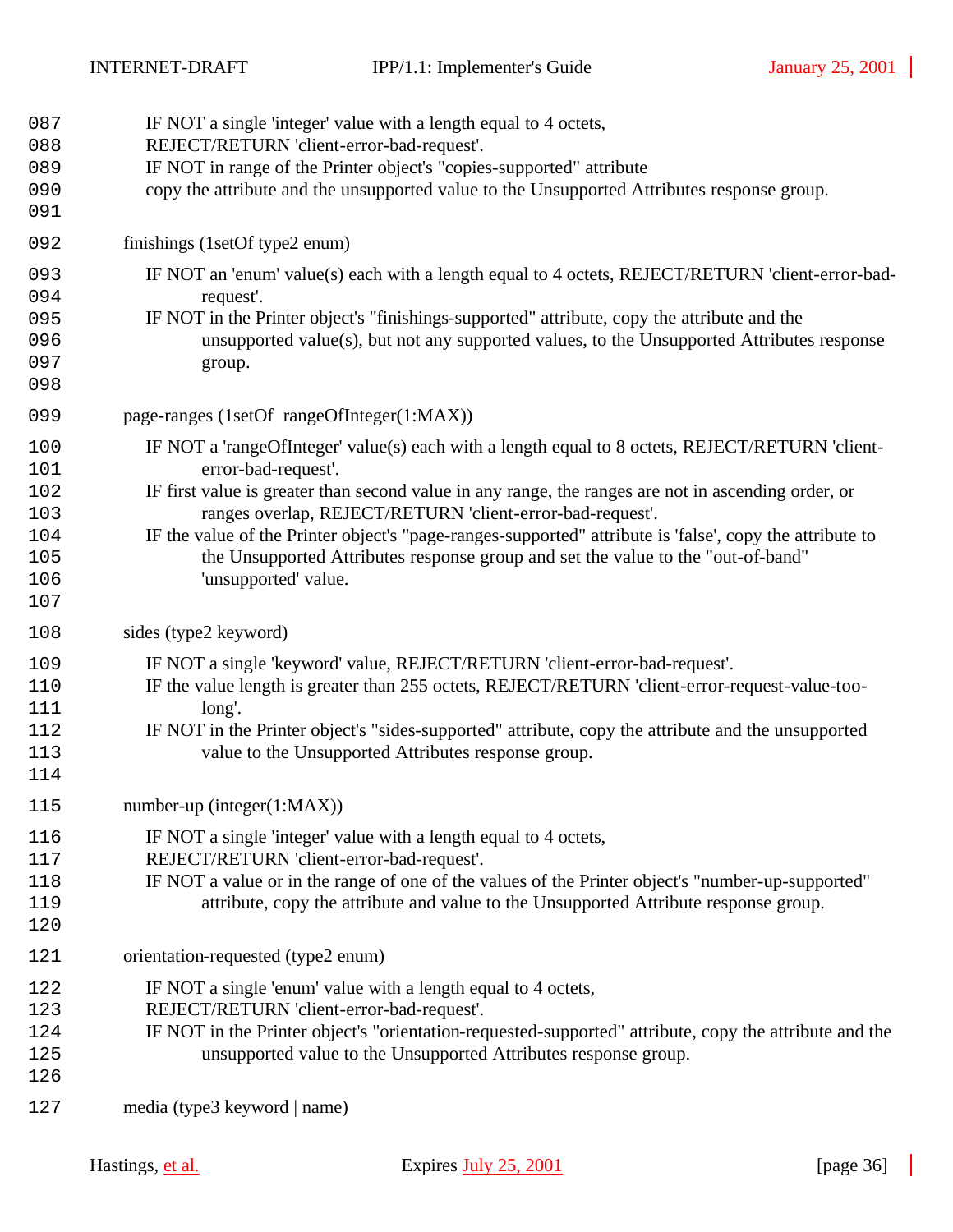| 166        | 'textWithLanguage                         | <= 1023 AND 'naturalLanguage'<br>$\le$ = 63                                                                 |
|------------|-------------------------------------------|-------------------------------------------------------------------------------------------------------------|
| 164<br>165 | Name                                      | Octet length check for read-write attributes                                                                |
|            |                                           |                                                                                                             |
| 163        | equal, "=" means equal to:                |                                                                                                             |
| 162        |                                           | shows the length checks for all attribute syntaxes. In the following table: "<=" means less than or         |
| 161        |                                           | group and changes the attribute value to the "out-of-band" 'unsupported' value. The following table         |
| 160        |                                           | IPP object copies the unsupported Job Template attribute to the Unsupported Attributes response             |
| 159        |                                           | error-request-value-too-long' status code if the length of the attribute syntax is variable. Otherwise, the |
| 158        |                                           | and RETURNS the 'client-error-bad-request' if the length of the attribute syntax is fixed or the 'client-   |
| 157        |                                           | If the attribute syntax is supported AND the length check fails, the IPP object REJECTS the request         |
| 156        |                                           |                                                                                                             |
| 155        |                                           | algorithmically according to their attribute syntax for proper length (see below).                          |
| 154        |                                           | Attributes are either unknown or unsupported Job Template attributes and are validated                      |
| 153        |                                           | attribute value to the "out-of-band" 'unsupported' value. Any remaining Job Template                        |
| 152        |                                           | ELSE copy the attribute and value to the Unsupported Attributes response group and change the               |
| 151        |                                           | error-request-value-too-long' if the length of the attribute syntax is variable.                            |
| 150        |                                           | REJECT/RETURN 'client-error-bad-request' if the length of the attribute syntax is fixed or 'client-         |
| 149        | syntax,                                   |                                                                                                             |
| 148        |                                           | IF the attribute syntax supplied by the client is supported but the length is not legal for that attribute  |
| 147        | attribute)                                |                                                                                                             |
| 146        |                                           | unknown or unsupported attribute (i.e., there is no corresponding Printer object "xxx-supported"            |
| 145        |                                           |                                                                                                             |
| 144        |                                           | unsupported value to the Unsupported Attributes response group.                                             |
| 143        |                                           | IF NOT in the Printer object's "print-quality-supported" attribute, copy the attribute and the              |
| 142        | REJECT/RETURN 'client-error-bad-request'. |                                                                                                             |
| 141        |                                           | IF NOT a single 'enum' value with a length equal to 4 octets,                                               |
|            |                                           |                                                                                                             |
| 140        | print-quality (type2 enum)                |                                                                                                             |
| 139        |                                           |                                                                                                             |
| 138        |                                           | unsupported value to the Unsupported Attributes response group.                                             |
| 137        |                                           | IF NOT in the Printer object's "printer-resolution-supported" attribute, copy the attribute and the         |
| 136        | REJECT/RETURN 'client-error-bad-request'. |                                                                                                             |
| 135        |                                           | IF NOT a single 'resolution' value with a length equal to 9 octets,                                         |
| 134        | printer-resolution (resolution)           |                                                                                                             |
| 133        |                                           |                                                                                                             |
| 132        |                                           | value to the Unsupported Attributes response group.                                                         |
| 131        |                                           | IF NOT in the Printer object's "media-supported" attribute, copy the attribute and the unsupported          |
| 130        | long'.                                    |                                                                                                             |
| 129        |                                           | IF the value length is greater than 255 octets, REJECT/RETURN 'client-error-request-value-too-              |
| 128        |                                           | IF NOT a single 'keyword' or 'name' value, REJECT/RETURN 'client-error-bad-request'.                        |

1167 'textWithoutLanguage' <= 1023 1168 'nameWithLanguage' <= 255 AND 'naturalLanguage' <= 63 'nameWithoutLanguage' <= 255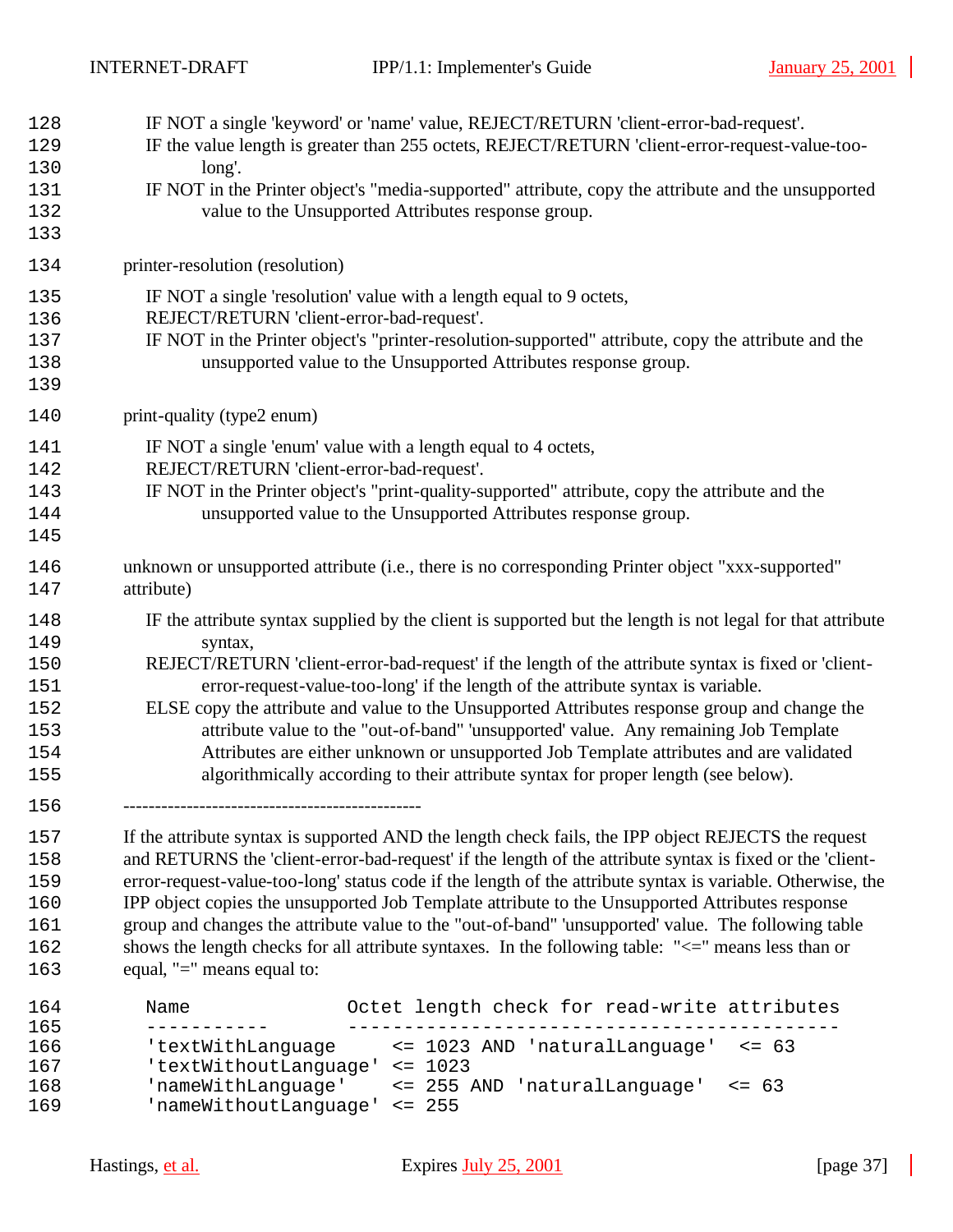| 170 | 'keyword'         | $\leq$ 255  |
|-----|-------------------|-------------|
| 171 | 'enum'            | $= 4$       |
| 172 | 'uri'             | $\leq$ 1023 |
| 173 | 'uriScheme'       | $\leq$ 63   |
| 174 | 'charset'         | $\leq$ 63   |
| 175 | 'naturalLanguage' | $\leq$ 63   |
| 176 | 'mimeMediaType'   | $\leq$ 255  |
| 177 | 'octetString'     | $\leq$ 1023 |
| 178 | 'boolean'         | $= 1$       |
| 179 | 'integer'         | $= 4$       |
| 180 | 'rangeOfInteger'  | $= 8$       |
| 181 | 'dateTime'        | $= 11$      |
| 182 | 'resolution'      | $= 9$       |
| 183 | '1setOf X'        |             |
| 184 |                   |             |

 Note: It's possible for a Printer to receive a zero length keyword in a request. Since this is a keyword, 186 its value needs to be compared with the supported values. Assuming that the printer doesn't have any values in its corresponding "xxx-supported" attribute that are keywords of zero length, the comparison 188 will fail. Then the request will be accepted or rejected depending on the value of "ipp-attributes-fidelity" being 'false' or 'true', respectively. No special handling is required for

# **3.1.2.3.1 Check for conflicting Job Template attributes values**

 Once all the Operation and Job Template attributes have been checked individually, the Printer object SHOULD check for any conflicting values among all the supported values supplied by the client. For example, a Printer object might be able to staple and to print on transparencies, however due to physical 194 stapling constraints, the Printer object might not be able to staple transparencies. The IPP object copies the supported attributes and their conflicting attribute values to the Unsupported Attributes response group. The Printer object only copies over those attributes that the Printer object either ignores or substitutes in order to resolve the conflict, and it returns the original values which were supplied by the 198 client. For example suppose the client supplies "finishings" equals 'staple' and "media" equals 'transparency', but the Printer object does not support stapling transparencies. If the Printer chooses to ignore the stapling request in order to resolve the conflict, the Printer objects returns "finishings" equal to 'staple' in the Unsupported Attributes response group. If any attributes are multi-valued, only the conflicting values of the attributes are copied.

Note: The decisions made to resolve the conflict (if there is a choice) is implementation dependent.

# **3.1.2.3.2 Decide whether to REJECT the request**

 If there were any unsupported Job Template attributes or unsupported/conflicting Job Template attribute values and the client supplied the "ipp-attribute-fidelity" Operation attribute with the 'true' 207 value in the Operation Attributes group (Group 1) in the request, the Printer object REJECTS the request and return the status code: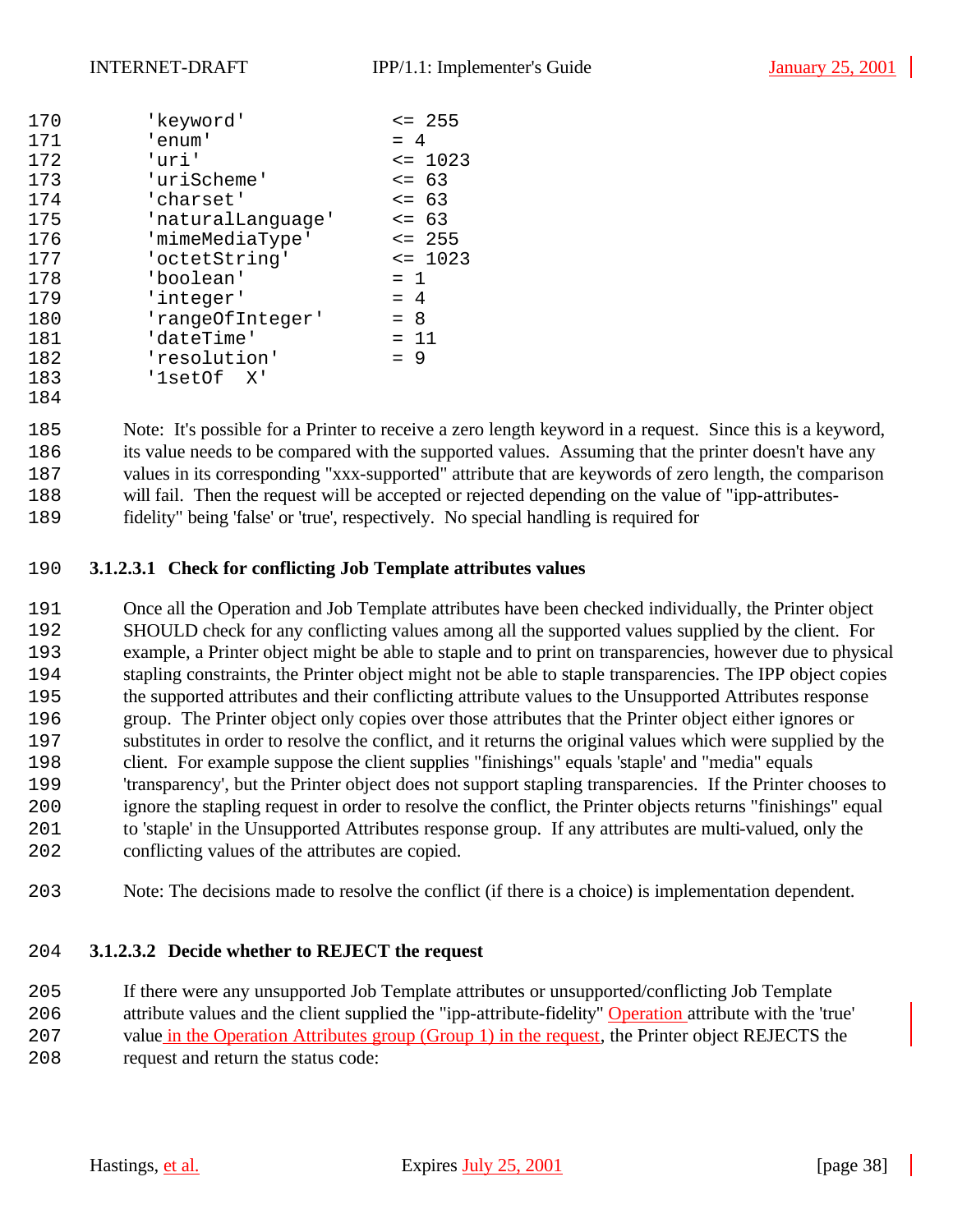1. 'client-error-conflicting-attributes' status code, if there were any conflicts between attributes 210 supplied by the client. 2. 'client-error-attributes-or-values-not-supported' status code, otherwise. Note: Unsupported Operation attributes or values that are returned do not affect the status returned in this step. If the unsupported Operation attribute was a serious error, the above already rejected the request in a previous step. If control gets to this step with unsupported Operation attributes being 216 returned, they are not serious errors. In general, the final results of Job processing are unknown at Job submission time. The client has to rely on notifications or polling to find out what happens at Job processing time. However, there are cases in which some Printers can determine at Job submission time that Job processing is going to fail. As an optimization, we'd like to have the Printer reject the Job in these cases. There are three types of "processing" errors that might be detectable at Job submission time: 1. 'client-error-document-format-not-supported' : For the Print-Job, Send-Document, Print-URI, and Send-URI operations, if all these conditions are true: 224 - the Printer supports auto-sensing, - the request "document-format" operation attribute is 'application/octet-stream', 226 - the Printer receives document data before responding, 227 - the Printer auto-senses the document format before responding, 228 - the sensed document format is not supported by the Printer then the Printer should respond with 'client-error-document-format-not-supported' status. 2. 'client-error-compression-error': For the Print-Job, Send-Document, Print-URI, and Send-URI operations, if all these conditions are true: 232 - the client supplies a supported value for the "compression" operation attribute in the request 233 - the Printer receives document data before responding, - the Printer attempts to decompress the document data before responding, - the document data cannot be decompressed using the algorithm specified by the "compression" operation attribute then the Printer should respond with 'client-error-compression-error' status. 3. 'client-error-document-access-error': For the Print-URI, and Send-URI operations, if the Printer attempts and fails to pull the referenced document data before responding, it should respond with 'client-error-document-access-error' status. Some Printers are not able to detect these errors until Job processing time. In that case, the errors are recorded in the corresponding job-state and job-state reason attributes. (There is no standard way for a client to determine whether a Printer can detect these errors at Job submission time.) For example, if auto-sensing happens AFTER the job is accepted (as opposed to auto-sensing at submit time before returning the response), the implementation aborts the job, puts the job in the 'aborted' state and sets the 'unsupported-document-format' value in the job's "job-state-reasons".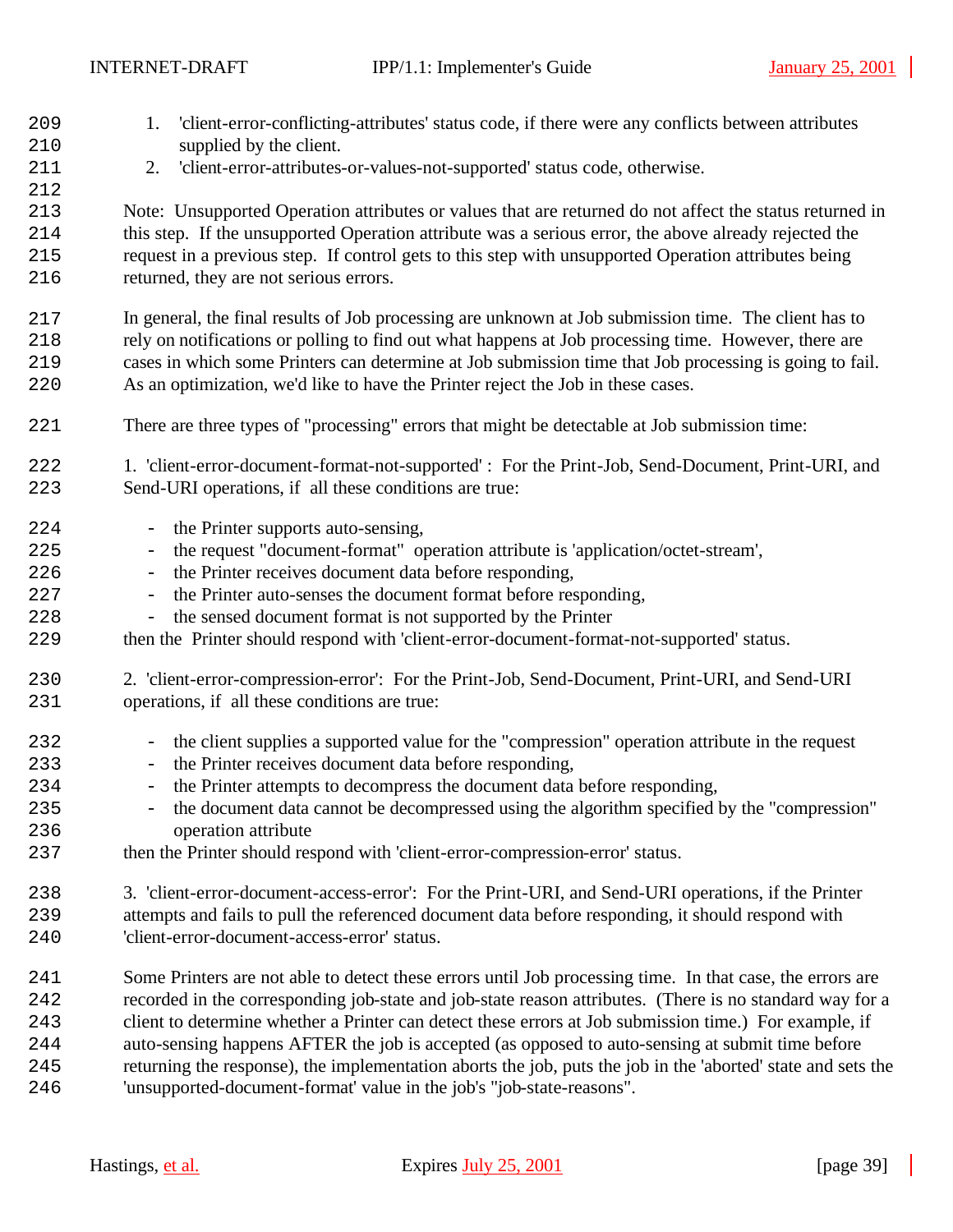- A client should always provide a valid "document-format" operation attribute whenever practical. In
- the absence of other information, a client itself may sniff the document data to determine document format.
- Auto sensing at Job submission time may be more difficult for the Printer when combined with
- compression. For auto-sensed Jobs, a client may be better off deferring compression to the transfer protocol layer, e.g.; by using the HTTP Content-Encoding header.

# **3.1.2.3.3 For the Validate-Job operation, RETURN one of the success status codes**

| 254                                    | If the requested operation is the Validate-Job operation, the Printer object returns:                                                                                                                                                                                                                                                                                         |
|----------------------------------------|-------------------------------------------------------------------------------------------------------------------------------------------------------------------------------------------------------------------------------------------------------------------------------------------------------------------------------------------------------------------------------|
| 255<br>256<br>257<br>258<br>259<br>260 | the "successful-ok" status code, if there are no unsupported or conflicting Job Template<br>1.<br>attributes or values.<br>2. the "successful-ok-conflicting-attributes, if there are any conflicting Job Template attribute or<br>values.<br>the "successful-ok-ignored-or-substituted-attributes, if there are only unsupported Job Template<br>3.<br>attributes or values. |
| 261                                    |                                                                                                                                                                                                                                                                                                                                                                               |
| 262<br>263<br>264                      | Note: Unsupported Operation attributes or values that are returned do not affect the status returned in<br>this step. If the unsupported Operation attribute was a serious error, the above already rejected the<br>request in a previous step. If control gets to this step with unsupported Operation attributes being                                                      |

returned, they are not serious errors.

# **3.1.2.3.4 Create the Job object with attributes to support**

- 267 If the "ipp-attribute-fidelity" Operation attribute is set to 'false' (or it was not supplied by the client in 268 the Operation Attributes group), the Printer object:
- 1. creates a Job object, assigns a unique value to the job's "job-uri" and "job-id" attributes, and initializes all of the job's other supported Job Description attributes.
- 271 2. removes all unsupported attributes from the Job object.
- 3. for each unsupported value, removes either the unsupported value or substitutes the unsupported attribute value with some supported value. If an attribute has no values after removing unsupported values from it, the attribute is removed from the Job object (so that the normal default behavior at job processing time will take place for that attribute).
- 4. for each conflicting value, removes either the conflicting value or substitutes the conflicting attribute value with some other supported value. If an attribute has no values after removing conflicting values from it, the attribute is removed from the Job object (so that the normal default behavior at job processing time will take place for that attribute).
-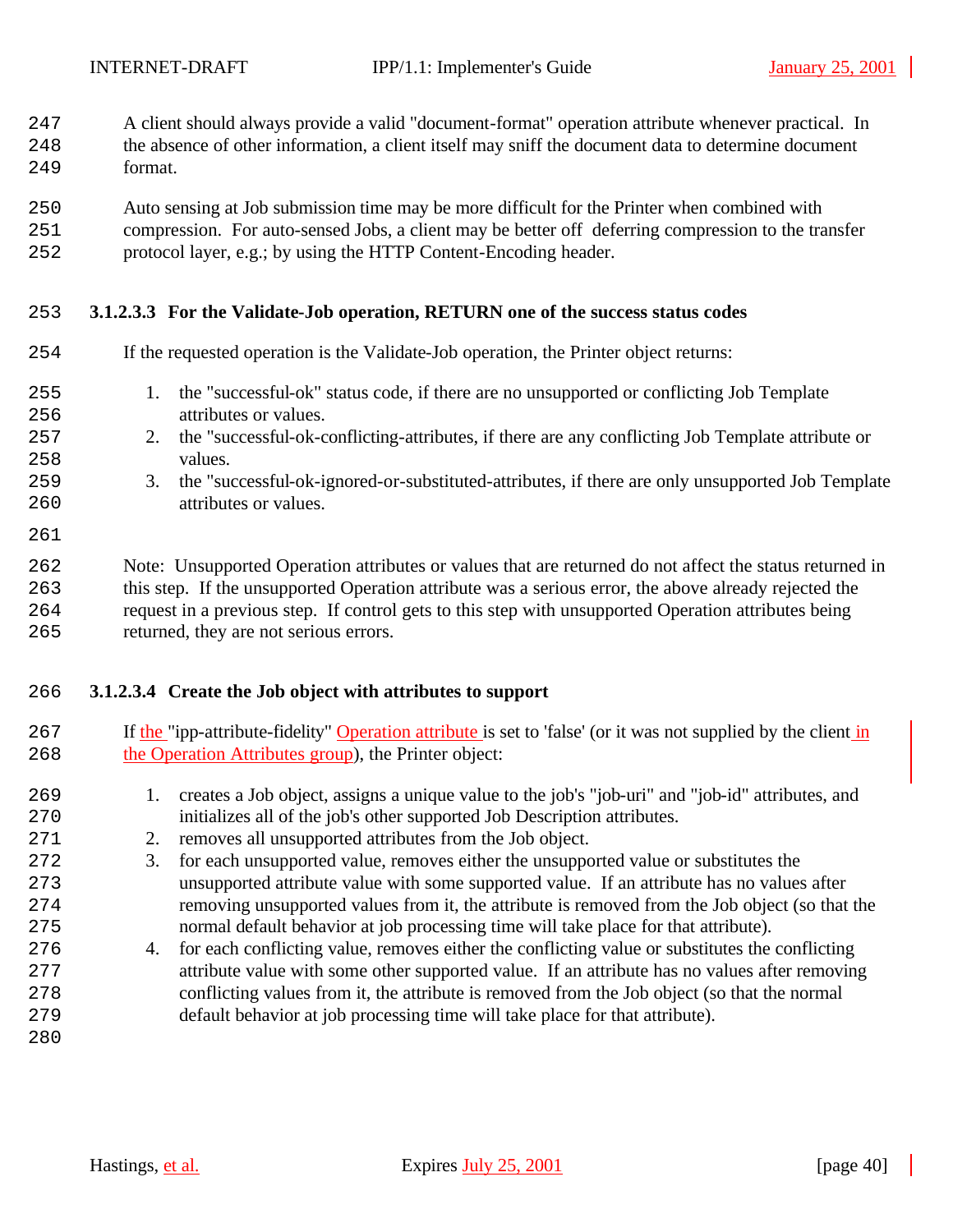281 If there were no attributes or values flagged as unsupported, or the value of the 'ipp-attribute-fidelity' 282 Operation attribute was 'false', the Printer object is able to accept the create request and create a new 283 Job object. If the "ipp-attribute-fidelity" Operation attribute is set to 'true', the Job Template attributes that populate the new Job object are necessarily all the Job Template attributes supplied in the create 285 request. If the "ipp-attribute-fidelity" Operation attribute is set to 'false', the Job Template attributes that populate the new Job object are all the client supplied Job Template attributes that are supported or that have value substitution. Thus, some of the requested Job Template attributes may not appear in the Job object because the Printer object did not support those attributes. The attributes that populate the Job object are persistently stored with the Job object for that Job. A Get-Job-Attributes operation on that Job object will return only those attributes that are persistently stored with the Job object.

- Note: All Job Template attributes that are persistently stored with the Job object are intended to be "override values"; that is, they that take precedence over whatever other embedded instructions might be in the document data itself. However, it is not possible for all Printer objects to realize the semantics of "override". End users may query the Printer's "pdl-override-supported" attribute to determine if the Printer either attempts or does not attempt to override document data instructions with IPP attributes.
- There are some cases, where a Printer supports a Job Template attribute and has an associated default 297 value set for that attribute. In the case where a client does not supply the corresponding attribute, the Printer does not use its default values to populate Job attributes when creating the new Job object; only Job Template attributes actually in the create request are used to populate the Job object. The Printer's default values are only used later at Job processing time if no other IPP attribute or instruction embedded in the document data is present.
- Note: If the default values associated with Job Template attributes that the client did not supply were to be used to populate the Job object, then these values would become "override values" rather than defaults. If the Printer supports the 'attempted' value of the "pdl-override-supported" attribute, then these override values could replace values specified within the document data. This is not the intent of the default value mechanism. A default value for an attribute is used only if the create request did not specify that attribute (or it was ignored when allowed by "ipp-attribute-fidelity" being 'false') and no value was provided within the content of the document data.
- If the client does not supply a value for some Job Template attribute, and the Printer does not support that attribute, as far as IPP is concerned, the result of processing that Job (with respect to the missing attribute) is undefined.
- **3.1.2.3.5 Return one of the success status codes**
- Once the Job object has been created, the Printer object accepts the request and returns to the client:
- 1. the 'successful-ok' status code, if there are no unsupported or conflicting Job Template attributes or values.
- 2. the 'successful-ok-conflicting-attributes' status code, if there are any conflicting Job Template attribute or values.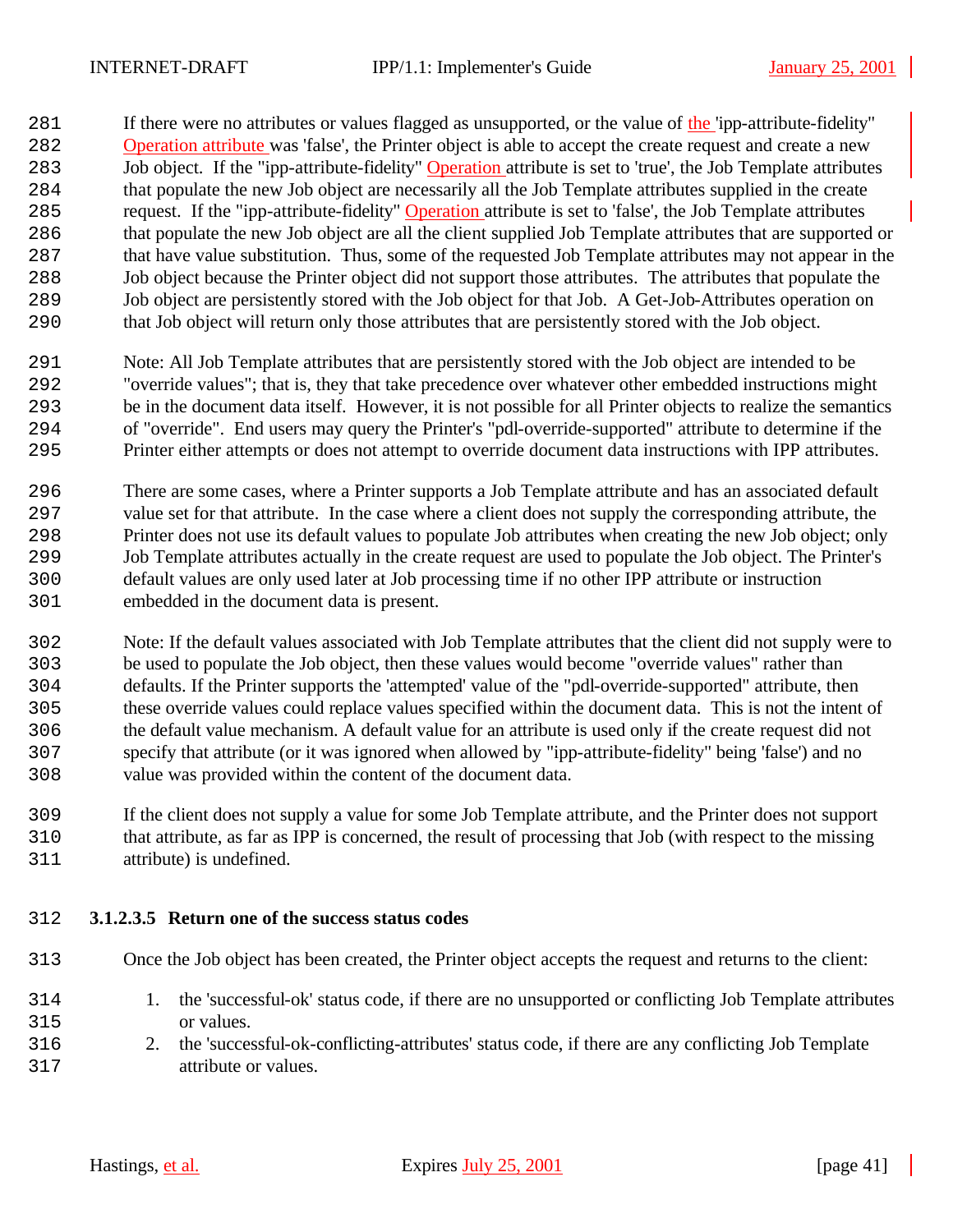- 3. the 'successful-ok-ignored-or-substituted-attributes' status code, if there are only unsupported Job Template attributes or values.
- Note: Unsupported Operation attributes or values that are returned do not affect the status returned in this step. If the unsupported Operation attribute was a serious error, the above already rejected the request in a previous step. If control gets to this step with unsupported Operation attributes being returned, they are not serious errors.
- The Printer object also returns Job status attributes that indicate the initial state of the Job ('pending', 'pending-held', 'processing', etc.), etc. See Print-Job Response, [RFC2911] section 3.2.1.2.

# **3.1.2.3.6 Accept appended Document Content**

 The Printer object accepts the appended Document Content data and either starts it printing, or spools it for later processing.

# **3.1.2.3.7 Scheduling and Starting to Process the Job**

 The Printer object uses its own configuration and implementation specific algorithms for scheduling the Job in the correct processing order. Once the Printer object begins processing the Job, the Printer changes the Job's state to 'processing'. If the Printer object supports PDL override (the "pdl-override- supported" attribute set to 'attempted'), the implementation does its best to see that IPP attributes take precedence over embedded instructions in the document data.

# **3.1.2.3.8 Completing the Job**

 The Printer object continues to process the Job until it can move the Job into the 'completed' state. If an Cancel-Job operation is received, the implementation eventually moves the Job into the 'canceled' state. If the system encounters errors during processing that do not allow it to progress the Job into a completed state, the implementation halts all processing, cleans up any resources, and moves the Job

into the 'aborted' state.

# **3.1.2.3.9 Destroying the Job after completion**

- Once the Job moves to the 'completed', 'aborted', or 'canceled' state, it is an implementation decision as to when to destroy the Job object and release all associated resources. Once the Job has been destroyed, the Printer would return either the "client-error-not-found" or "client-error-gone" status codes for operations directed at that Job.
- Note: the Printer object SHOULD NOT re-use a "job-uri" or "job-id" value for a sufficiently long time after a job has been destroyed, so that stale references kept by clients are less likely to access the wrong (newer) job.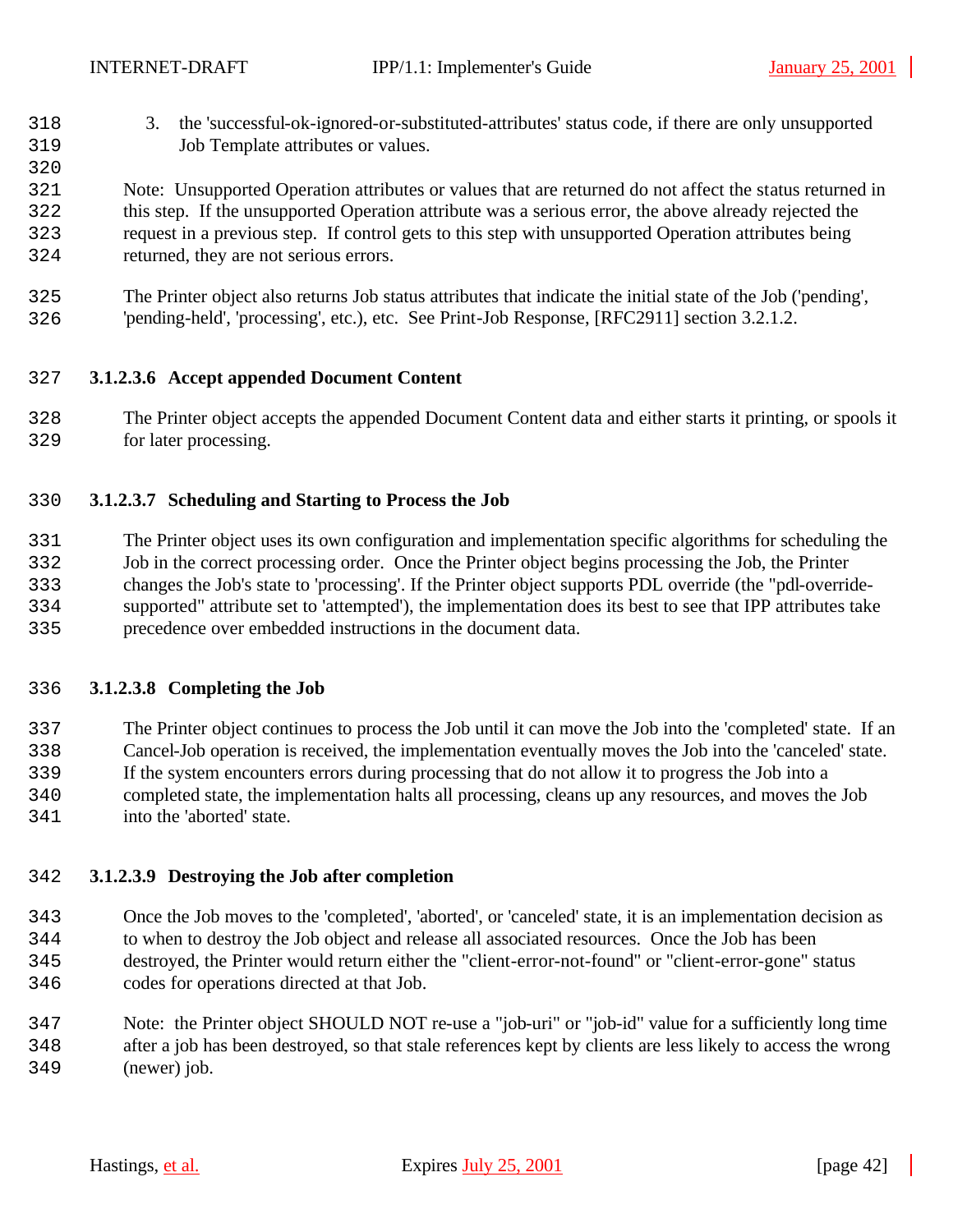# **3.1.2.3.10 Interaction with "ipp-attribute-fidelity"**

 Some Printer object implementations may support "ipp-attribute-fidelity" set to 'true' and "pdl-override- supported" set to 'attempted' and yet still not be able to realize exactly what the client specifies in the create request. This is due to legacy decisions and assumptions that have been made about the role of job instructions embedded within the document data and external job instructions that accompany the document data and how to handle conflicts between such instructions. The inability to be 100% precise about how a given implementation will behave is also compounded by the fact that the two special attributes, "ipp-attribute-fidelity" and "pdl-"override-supported", apply to the whole job rather than specific values for each attribute. For example, some implementations may be able to override almost all Job Template attributes except for "number-up". Character Sets, natural languages, and internationalization

This section discusses character set support, natural language support and internationalization.

# **3.1.2.3.11 Character set code conversion support**

 IPP clients and IPP objects are REQUIRED to support UTF-8. They MAY support additional charsets. It is RECOMMENDED that an IPP object also support US-ASCII, since many clients support US- ASCII, and indicate that UTF-8 and US-ASCII are supported by populating the Printer's "charset- supported" with 'utf-8' and 'us-ascii' values. An IPP object is required to code covert with as little loss as possible between the charsets that it supports, as indicated in the Printer's "charsets-supported" attribute.

- How should the server handle the situation where the "attributes-charset" of the response itself is "us-ascii", but one or more attributes in that response is in the "utf-8" format?
- Example: Consider a case where a client sends a Print-Job request with "utf-8" as the value of "attributes-charset" and with the "job-name" attribute supplied. Later another client submits a Get-Job- Attribute or Get-Jobs request. This second request contains the "attributes-charset" with value "us-ascii" and "requested-attributes" attribute with exactly one value "job-name".
- According to the RFC2911 document (section 3.1.4.2), the value of the "attributes-charset" for the response of the second request must be "us-ascii" since that is the charset specified in the request. The "job-name" value, however, is in "utf-8" format. Should the request be rejected even though both "utf- 8" and "us-ascii" charsets are supported by the server? or should the "job-name" value be converted to "us-ascii" and return "successful-ok-conflicting-attributes" (0x0002) as the status code?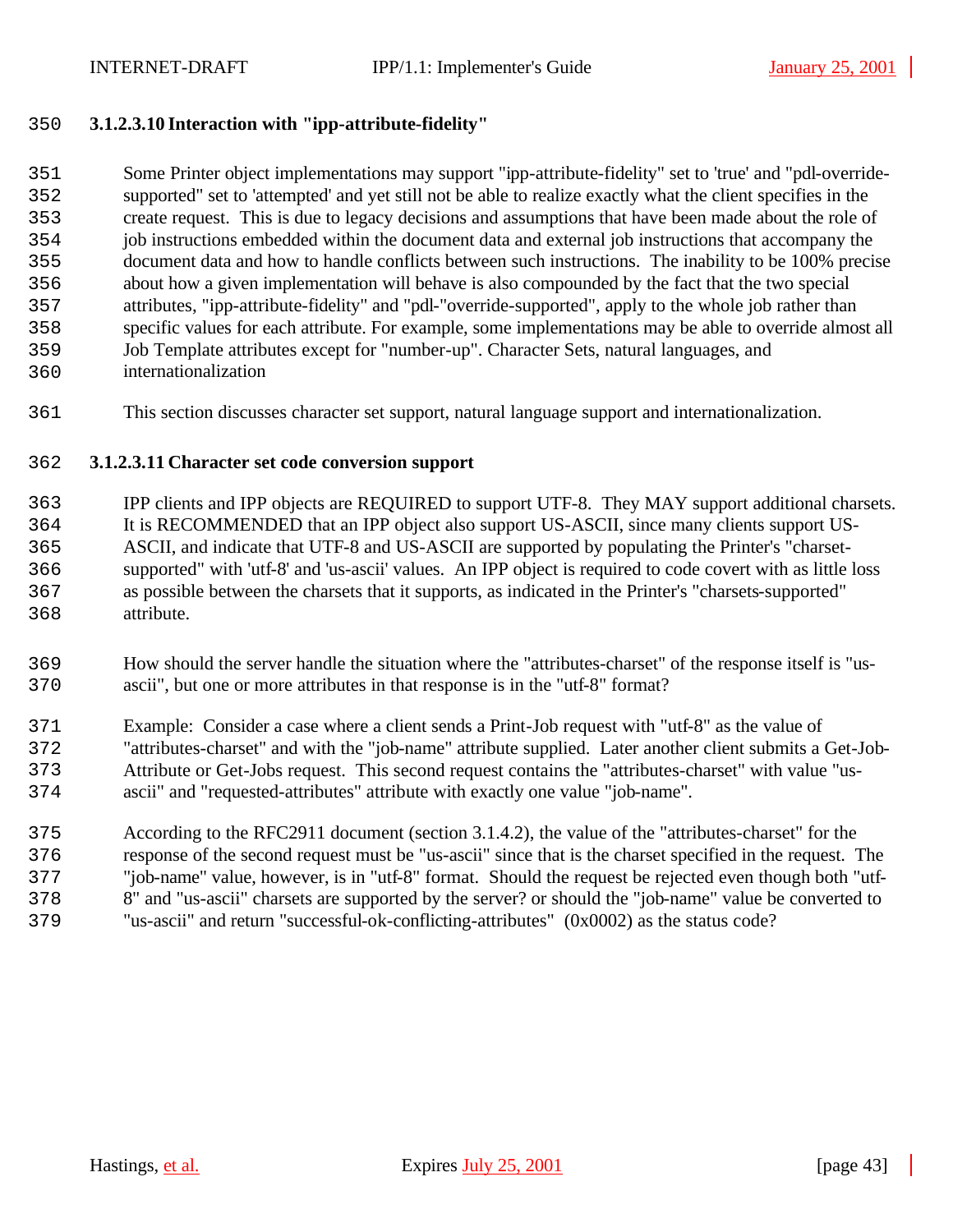Answer: An IPP object that supports both utf-8 (REQUIRED) and us-ascii, the second paragraph of section 3.1.4.2 applies so that the IPP object MUST accept the request, perform code set conversion between these two charsets with "the highest fidelity possible" and return 'successful-ok', rather than a warning 'successful-ok-conflicting-attributes, or an error. The printer will do the best it can to convert between each of the character sets that it supports--even if that means providing a string of question marks because none of the characters are representable in US ASCII. If it can't perform such conversion, it MUST NOT advertise us-ascii as a value of its "attributes-charset-supported" and MUST reject any request that requests 'us-ascii'.

- One IPP object implementation strategy is to convert all request text and name values to a Unicode internal representation. This is 16-bit and virtually universal. Then convert to the specified operation attributes-charset on output.
- Also it would be smarter for a client to ask for 'utf-8', rather than 'us-ascii' and throw away characters that it doesn't understand, rather than depending on the code conversion of the IPP object.

# **3.1.2.3.12What charset to return when an unsupported charset is requested (Issue 1.19)?**

- Section 3.1.4.1 Request Operation attributes was clarified in November 1998 as follows:
- All clients and IPP objects MUST support the 'utf-8' charset [RFC2044] and MAY support additional charsets provided that they are registered with IANA [IANA-CS]. If the Printer object does not support the client supplied charset value, the Printer object MUST reject the request, set the "attributes- charset" to 'utf-8' in the response, and return the 'client-error-charset-not-supported' status code and any 'text' or 'name' attributes using the 'utf-8' charset.
- Since the client and IPP object MUST support UTF-8, returning any text or name attributes in UTF-8 when the client requests a charset that is not supported should allow the client to display the text or name.
- Since such an error is a client error, rather than a user error, the client should check the status code first so that it can avoid displaying any other returned 'text' and 'name' attributes that are not in the charset requested.
- Furthermore, [RFC2911] section 14.1.4.14 client-error-charset-not-supported (0x040D) was clarified in November 1998 as follows:
- For any operation, if the IPP Printer does not support the charset supplied by the client in the "attributes-charset" operation attribute, the Printer MUST reject the operation and return this status and any 'text' or 'name' attributes using the 'utf-8' charset (see Section 3.1.4.1).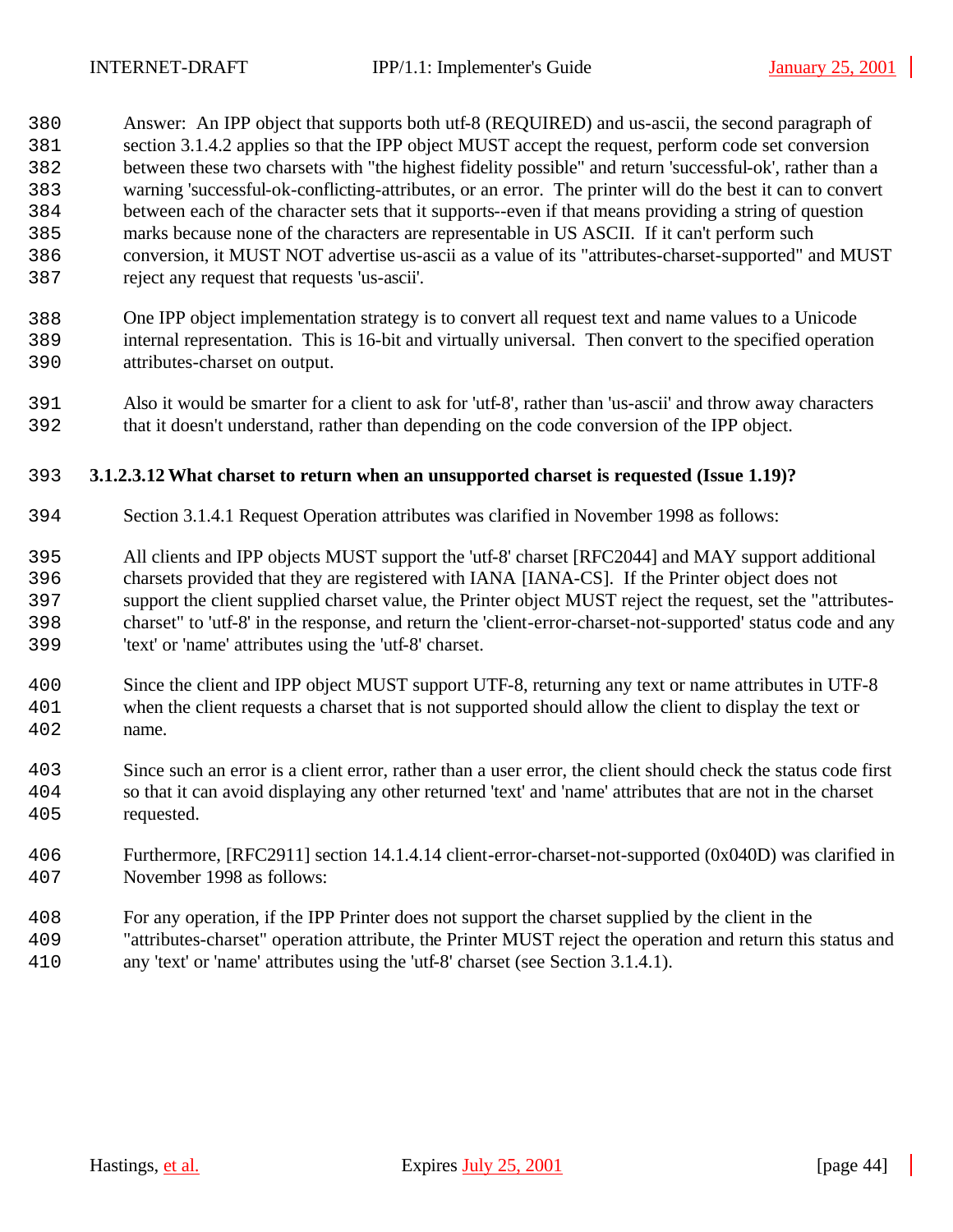# **3.1.2.3.13 Natural Language Override (NLO)**

 The 'text' and 'name' attributes each have two forms. One has an implicit natural language, and the other has an explicit natural language. The 'textWithoutLanguage' and 'textWithLanguage' are the two 'text' forms. The 'nameWithoutLanguage" and 'nameWithLanguage are the two 'name' forms. If a receiver (IPP object or IPP client) supports an attribute with attribute syntax 'text', it MUST support both forms in a request and a response. A sender (IPP client or IPP object) MAY send either form for any such attribute. When a sender sends a WithoutLanguage form, the implicit natural language is specified in the "attributes-natural-language" operation attribute, which all senders MUST include in every request and response.

 When a sender sends a WithLanguage form, it MAY be different from the implicit natural language supplied by the sender or it MAY be the same. The receiver MUST treat either form equivalently.

 There is an implementation decision for senders, whether to always send the WithLanguage forms or use the WithoutLanguage form when the attribute's natural language is the same as the request or response. The former approach makes the sender implementation simpler. The latter approach is more efficient on the wire and allows inter-working with non-conforming receivers that fail to support the WithLanguage forms. As each approach have advantages, the choice is completely up to the implementer of the sender.

- Furthermore, when a client receives a 'text' or 'name' job attribute that it had previously supplied, that client MUST NOT expect to see the attribute in the same form, i.e., in the same WithoutLanguage or WithLanguage form as the client supplied when it created the job. The IPP object is free to transform the attribute from the WithLanguage form to the WithoutLanguage form and vice versa, as long as the natural language is preserved. However, in order to meet this latter requirement, it is usually simpler for the IPP object implementation to store the natural language explicitly with the attribute value, i.e., to store using an internal representation that resembles the WithLanguage form.
- The IPP Printer MUST copy the natural language of a job, i.e., the value of the "attributes-natural- language" operation attribute supplied by the client in the create operation, to the Job object as a Job Description attribute, so that a client is able to query it. In returning a Get-Job-Attributes response, the IPP object MAY return one of three natural language values in the response's "attributes-natural- language" operation attribute: (1) that requested by the requester, (2) the natural language of the job, or (3) the configured natural language of the IPP Printer, if the requested language is not supported by the IPP Printer.
- This "attributes-natural-language" Job Description attribute is useful for an IPP object implementation that prints start sheets in the language of the user who submitted the job. This same Job Description attribute is useful to a multi-lingual operator who has to communicate with different job submitters in different natural languages. This same Job Description attribute is expected to be used in the future to generate notification messages in the natural language of the job submitter.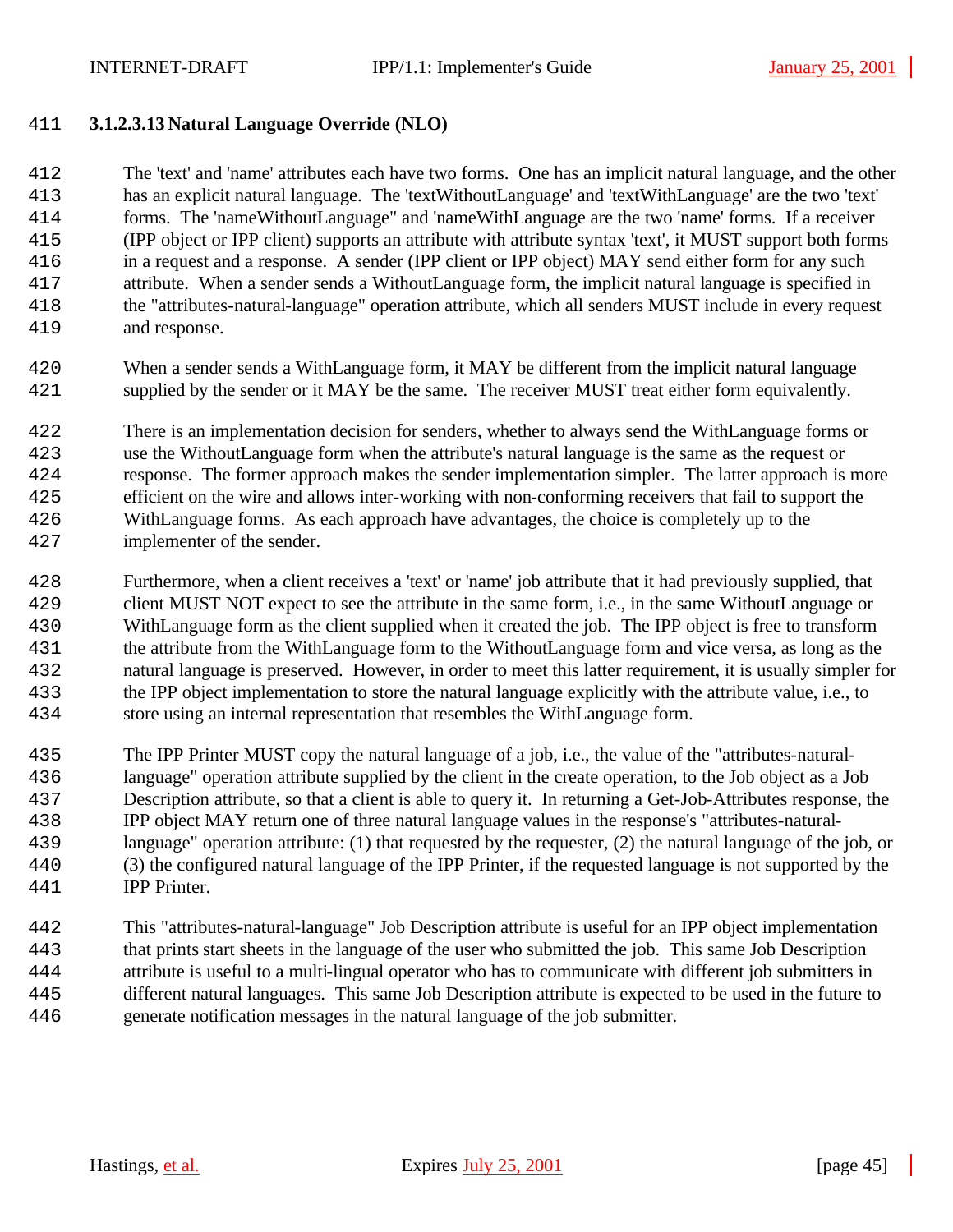- Early drafts of [RFC2911] contained a job-level natural language override (NLO) for the Get-Jobs
- response. A job-level (NLO) is an (unrequested) Job Attribute which then specified the implicit natural
- language for any other WithoutLanguage job attributes returned in the response for that job.
- Interoperability testing of early implementations showed that no one was implementing the job-level
- NLO in Get-Job responses. So the job-level NLO was eliminated from the Get-Jobs response. This
- simplification makes all requests and responses consistent in that the implicit natural language for any WithoutLanguage 'text' or 'name' form is always supplied in the request's or response's "attributes-
- natural-language" operation attribute.

# **3.1.3 Status codes returned by operation**

 This section corresponds to [RFC2911] section 3.1.6 "Operation Response Status Codes and Status Messages". This section lists all status codes once in the first operation (Print-Job). Then it lists the status codes that are different or specialized for subsequent operations under each operation.

# **3.1.3.1 Printer Operations**

# **3.1.3.1.1 Print-Job**

 The Printer object MUST return one of the following "status-code" values for the indicated reason. Whether all of the document data has been accepted or not before returning the success or error response depends on implementation. See Section 13 in [RFC2911] for a more complete description of each status code.

- For the following success status codes, the Job object has been created and the "job-id", and "job-uri" assigned and returned in the response:
- successful-ok: no request attributes were substituted or ignored.
- successful-ok-ignored-or-substituted-attributes: some supplied (1) attributes were ignored or (2) unsupported attribute syntaxes or values were substituted with supported values or were ignored. Unsupported attributes, attribute syntax's, or values MUST be returned in the Unsupported Attributes group of the response.
- successful-ok-conflicting-attributes: some supplied attribute values conflicted with the values of other supplied attributes and were either substituted or ignored. Attributes or values which conflict with other attributes and have been substituted or ignored MUST be returned in the Unsupported Attributes group of the response as supplied by the client.
- 
- [RFC2911] section 3.1.6 Operation Status Codes and Messages states:

 If the Printer object supports the "status-message" operation attribute, it SHOULD use the REQUIRED 'utf-8' charset to return a status message for the following error status codes (see section 13 in [RFC2911]): 'client-error-bad-request', 'client-error-charset-not-supported', 'server- error-internal-error', 'server-error-operation-not-supported', and 'server-error-version-not-supported'. In this case, it MUST set the value of the "attributes-charset" operation attribute to 'utf-8' in the error response.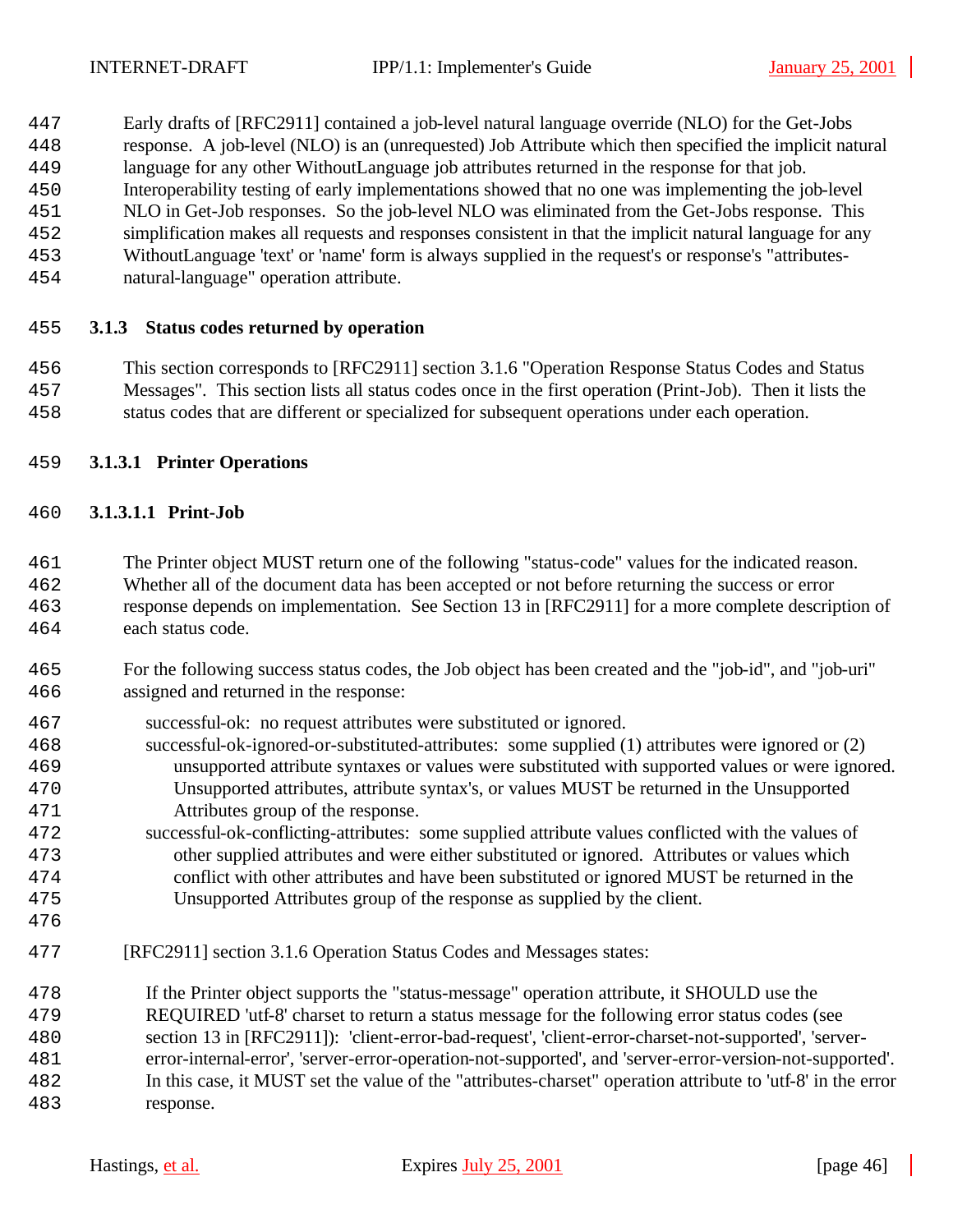| 484 | For the following error status codes, no job is created and no "job-id" or "job-uri" is returned:  |
|-----|----------------------------------------------------------------------------------------------------|
| 485 | client-error-bad-request: The request syntax does not conform to the specification.                |
| 486 | client-error-forbidden: The request is being refused for authorization or authentication reasons.  |
| 487 | The implementation security policy is to not reveal whether the failure is one of                  |
| 488 | authentication or authorization.                                                                   |
| 489 | client-error-not-authenticated: Either the request requires authentication information to be       |
| 490 | supplied or the authentication information is not sufficient for authorization.                    |
| 491 | client-error-not-authorized: The requester is not authorized to perform the request on the target  |
| 492 | object.                                                                                            |
| 493 | client-error-not-possible: The request cannot be carried out because of the state of the system.   |
| 494 | See also 'server-error-not-accepting-jobs' status code, which MUST take precedence if the          |
| 495 | Printer object's "printer-accepting-jobs" attribute is 'false'.                                    |
| 496 | client-error-timeout: not applicable.                                                              |
| 497 | client-error-not-found: the target object does not exist.                                          |
| 498 | client-error-gone: the target object no longer exists and no forwarding address is known.          |
| 499 | client-error-request-entity-too-large: the size of the request and/or print data exceeds the       |
| 500 | capacity of the IPP Printer to process it.                                                         |
| 501 | client-error-request-value-too-long: the size of request variable length attribute values, such as |
| 502 | 'text' and 'name' attribute syntax's, exceed the maximum length specified in [RFC2911] for the     |
| 503 | attribute and MUST be returned in the Unsupported Attributes Group.                                |
| 504 | client-error-document-format-not-supported: the document format supplied is not supported.         |
| 505 | The "document-format" attribute with the unsupported value MUST be returned in the                 |
| 506 | Unsupported Attributes Group. This error SHOULD take precedence over any other 'xxx-               |
| 507 | not-supported' error, except 'client-error-charset-not-supported'.                                 |
| 508 | client-error-attributes-or-values-not-supported: one or more supplied attributes, attribute        |
| 509 | syntax's, or values are not supported and the client supplied the "ipp-attributes-fidelity"        |
| 510 | operation attribute with a 'true' value. They MUST be returned in the Unsupported                  |
| 511 | Attributes Group as explained below.                                                               |
| 512 | client-error-uri-scheme-not-supported: not applicable.                                             |
| 513 | client-error-charset-not-supported: the charset supplied in the "attributes-charset" operation     |
| 514 | attribute is not supported. The Printer's "configured-charset" MUST be returned in the             |
| 515 | response as the value of the "attributes-charset" operation attribute and used for any 'text' and  |
| 516 | 'name' attributes returned in the error response. This error SHOULD take precedence over           |
| 517 | any other error, unless the request syntax is so bad that the client's supplied "attributes-       |
| 518 | charset" cannot be determined.                                                                     |
| 519 | client-error-conflicting-attributes: one or more supplied attribute values conflicted with each    |
| 520 | other and the client supplied the "ipp-attributes-fidelity" operation attribute with a 'true'      |
| 521 | value. They MUST be returned in the Unsupported Attributes Group as explained below.               |
| 522 | server-error-internal-error: an unexpected condition prevents the request from being fulfilled.    |
| 523 | server-error-operation-not-supported: not applicable (since Print-Job is REQUIRED).                |
| 524 | server-error-service-unavailable: the service is temporarily overloaded.                           |
| 525 | server-error-version-not-supported: the version in the request is not supported. The "closest"     |
| 526 | version number supported MUST be returned in the response.                                         |
| 527 | server-error-device-error: a device error occurred while receiving or spooling the request or      |
| 528 | document data or the IPP Printer object can only accept one job at a time.                         |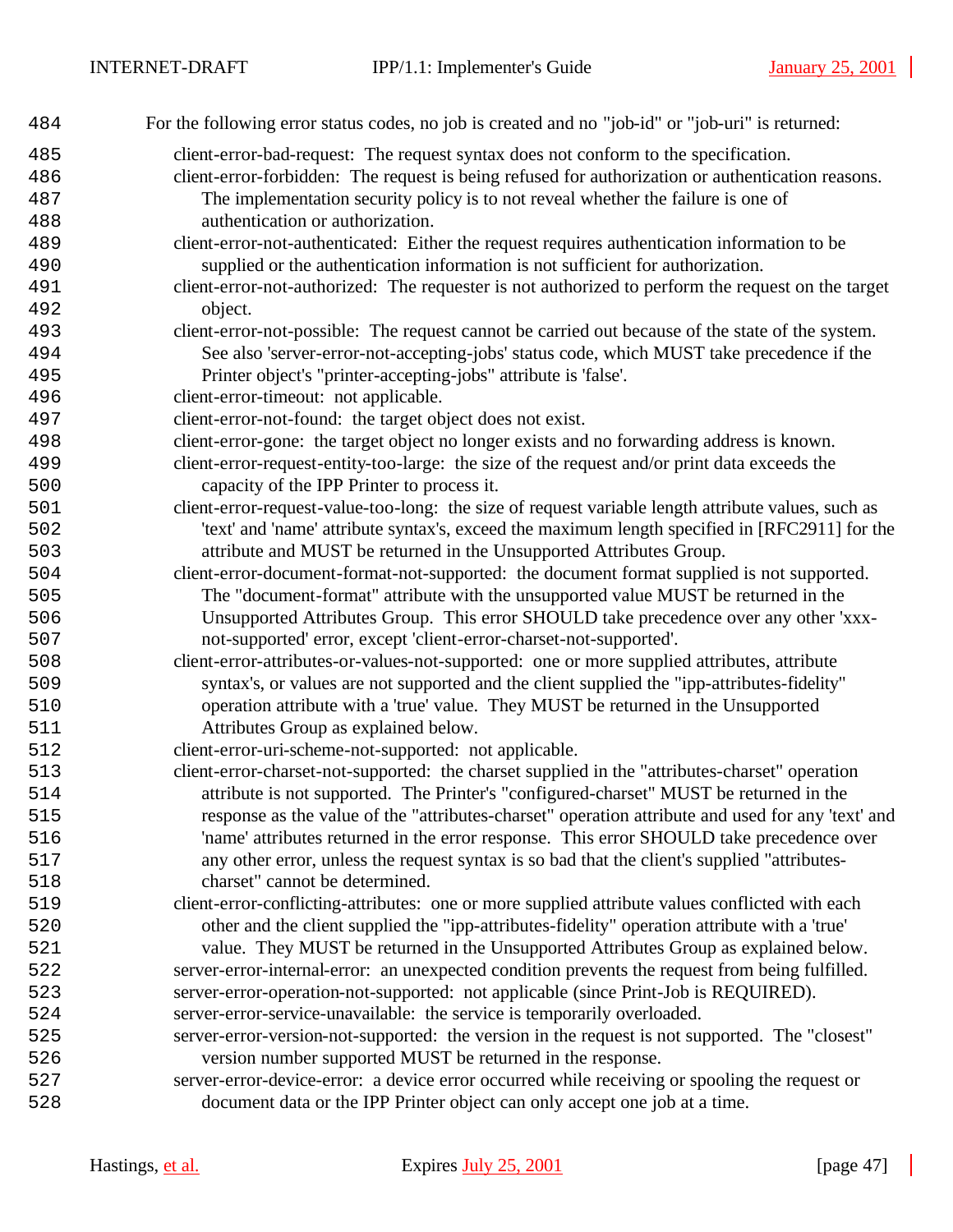| 529 | server-error-temporary-error: a temporary error such as a buffer full write error, a memory        |
|-----|----------------------------------------------------------------------------------------------------|
| 530 | overflow, or a disk full condition occurred while receiving the request and/or the document        |
| 531 | data.                                                                                              |
| 532 | server-error-not-accepting-jobs: the Printer object's "printer-is-not-accepting-jobs" attribute is |
| 533 | 'false'.                                                                                           |
| 534 | server-error-busy: the Printer is too busy processing jobs to accept another job at this time.     |

 server-error-job-canceled: the job has been canceled by an operator or the system while the client was transmitting the document data.

# **3.1.3.1.2 Print-URI**

# All of the Print-Job status codes described in Section 3.1.3.1.1 Print-Job Response are applicable to Print-URI with the following specializations and differences. See Section 14 for a more complete description of each status code.

- client-error-uri-scheme-not-supported: the URI scheme supplied in the "document-uri" operation
- attribute is not supported and is returned in the Unsupported Attributes group.
- server-error-operation-not-supported: the Print-URI operation is not supported.
- 

# **3.1.3.1.3 Validate-Job**

 All of the Print-Job status codes described in Section 3.1.3.1.1 Print-Job Response are applicable to Validate-Job. See Section 13 in [RFC2911] for a more complete description of each status code.

# **3.1.3.1.4 Create-Job**

# All of the Print-Job status codes described in Section 3.1.3.1.1 Print-Job Response are applicable to Create-Job with the following specializations and differences. See Section 13 in [RFC2911] for a more complete description of each status code.

- server-error-operation-not-supported: the Create-Job operation is not supported.
- client-error-multiple-document-jobs-not-supported: while the Create-Job and Send-Document operations are supported, this implementation doesn't support more than one document with data.

# **3.1.3.1.5 Get-Printer-Attributes**

- All of the Print-Job status codes described in Section 3.1.3.1.1 Print-Job Response are applicable to the Get-Printer-Attributes operation with the following specialization's and differences. See Section 13 in [RFC2911] for a more complete description of each status code.
- For the following success status codes, the requested attributes are returned in Group 3 in the response:
- successful-ok: no operation attributes or values were substituted or ignored (same as Print-Job)and no requested attributes were unsupported.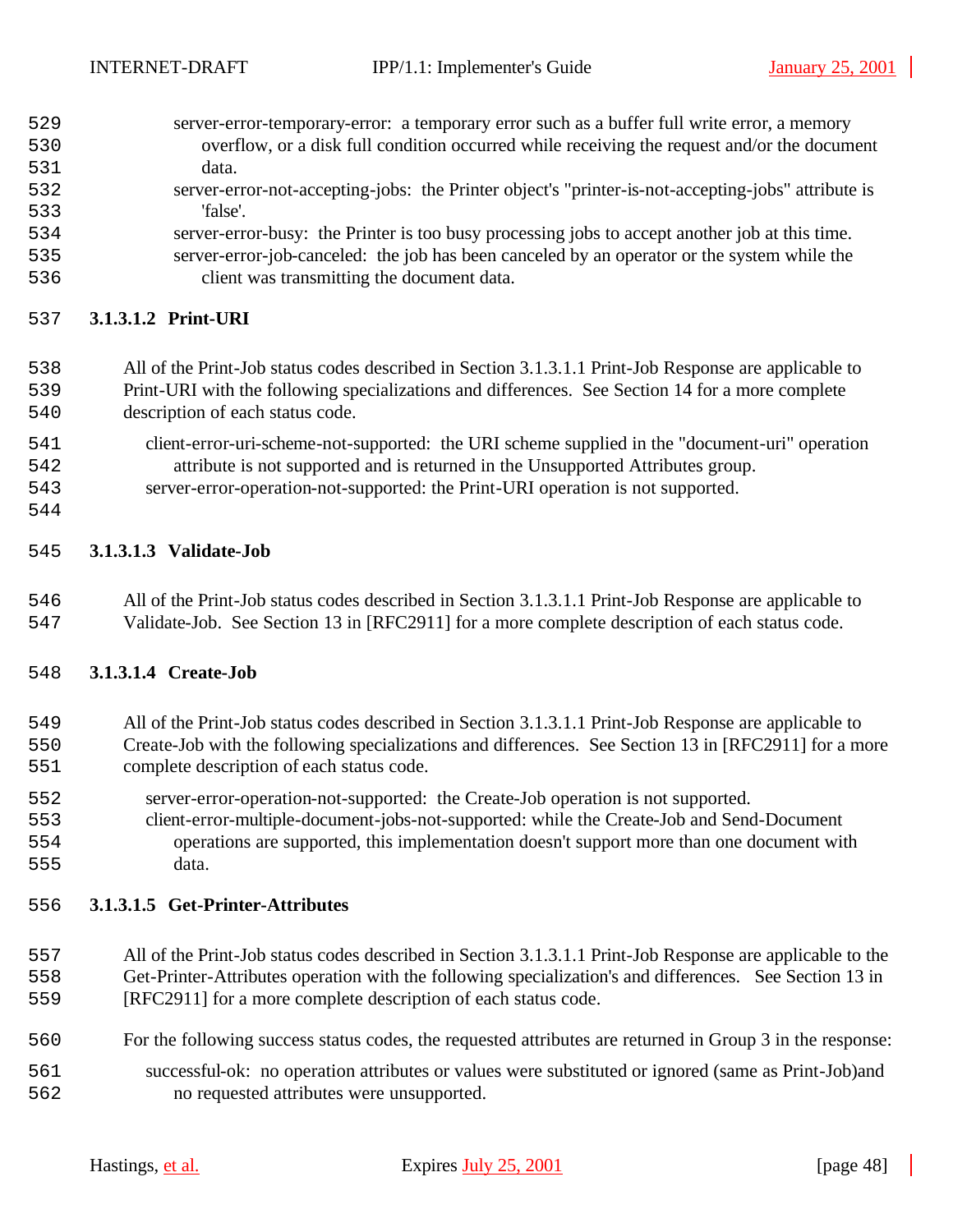| 563<br>564<br>565<br>566<br>567<br>568<br>569<br>570<br>571 | <u>Note to client implementers: If the client requests attributes that are not supported by the</u><br>Printer, the Printer is supposed to return 'successful-ok-ignored-or-substituted-attributes',<br>rather than 'successful-ok'. However, a number of implementations have been found not to<br>conform to this requirement, so clients should be tolerant of such Printers.<br>successful-ok-ignored-or-substituted-attributes: same as Print-Job, except for this status code Tthe<br>"requested-attributes" operation attribute MAYSHOULD, but NEED NOT, be returned with<br>the unsupported values in the Unsupported Attributes Group.<br>Note to client implementers: Although NOT RECOMMENDED, the Unsupported Attribute<br>Group and its contents MAY be omitted. Clients SHOULD be prepared for this behavior. |
|-------------------------------------------------------------|-----------------------------------------------------------------------------------------------------------------------------------------------------------------------------------------------------------------------------------------------------------------------------------------------------------------------------------------------------------------------------------------------------------------------------------------------------------------------------------------------------------------------------------------------------------------------------------------------------------------------------------------------------------------------------------------------------------------------------------------------------------------------------------------------------------------------------|
| 572                                                         | successful-ok-conflicting-attributes: same as Print-Job.                                                                                                                                                                                                                                                                                                                                                                                                                                                                                                                                                                                                                                                                                                                                                                    |
| 573                                                         | For the error status codes, Group 3 is returned containing no attributes or is not returned at all:                                                                                                                                                                                                                                                                                                                                                                                                                                                                                                                                                                                                                                                                                                                         |
| 574                                                         | client-error-not-possible: Same as Print-Job, in addition the Printer object is not accepting any                                                                                                                                                                                                                                                                                                                                                                                                                                                                                                                                                                                                                                                                                                                           |
| 575                                                         | requests.                                                                                                                                                                                                                                                                                                                                                                                                                                                                                                                                                                                                                                                                                                                                                                                                                   |
| 576                                                         | client-error-request-entity-too-large: same as Print-job, except that no print data is involved.                                                                                                                                                                                                                                                                                                                                                                                                                                                                                                                                                                                                                                                                                                                            |
| 577                                                         | client-error-attributes-or-values-not-supported: not applicable, since unsupported operation                                                                                                                                                                                                                                                                                                                                                                                                                                                                                                                                                                                                                                                                                                                                |
| 578                                                         | attributes and/or values MUST be ignored and an appropriate success code returned (see above).                                                                                                                                                                                                                                                                                                                                                                                                                                                                                                                                                                                                                                                                                                                              |
| 579                                                         | client-error-conflicting-attributes: same as Print-Job, except that "ipp-attribute-fidelity" is not                                                                                                                                                                                                                                                                                                                                                                                                                                                                                                                                                                                                                                                                                                                         |
| 580                                                         | involved.                                                                                                                                                                                                                                                                                                                                                                                                                                                                                                                                                                                                                                                                                                                                                                                                                   |
| 581                                                         | server-error-operation-not-supported: not applicable (since Get-Printer-Attributes is REQUIRED).                                                                                                                                                                                                                                                                                                                                                                                                                                                                                                                                                                                                                                                                                                                            |
| 582                                                         | server-error-device-error: same as Print-Job, except that no document data is involved.                                                                                                                                                                                                                                                                                                                                                                                                                                                                                                                                                                                                                                                                                                                                     |
| 583                                                         | server-error-temporary-error: same as Print-Job, except that no document data is involved.                                                                                                                                                                                                                                                                                                                                                                                                                                                                                                                                                                                                                                                                                                                                  |
| 584                                                         | server-error-not-accepting-jobs: not applicable.                                                                                                                                                                                                                                                                                                                                                                                                                                                                                                                                                                                                                                                                                                                                                                            |
| 585                                                         | server-error-busy: same as Print-Job, except the IPP object is too busy to accept even query                                                                                                                                                                                                                                                                                                                                                                                                                                                                                                                                                                                                                                                                                                                                |
| 586                                                         | requests.                                                                                                                                                                                                                                                                                                                                                                                                                                                                                                                                                                                                                                                                                                                                                                                                                   |
| 587                                                         | server-error-job-canceled: not applicable.                                                                                                                                                                                                                                                                                                                                                                                                                                                                                                                                                                                                                                                                                                                                                                                  |
| 588                                                         | 3.1.3.1.6 Get-Jobs                                                                                                                                                                                                                                                                                                                                                                                                                                                                                                                                                                                                                                                                                                                                                                                                          |
| 589                                                         | All of the Print-Job status codes described in Section 3.1.3.1.1 Print-Job Response are applicable to the                                                                                                                                                                                                                                                                                                                                                                                                                                                                                                                                                                                                                                                                                                                   |
| 590                                                         | Get-Jobs operation with the following specialization's and differences. See Section 13 in [RFC2911]                                                                                                                                                                                                                                                                                                                                                                                                                                                                                                                                                                                                                                                                                                                         |
| 591                                                         | for a more complete description of each status code.                                                                                                                                                                                                                                                                                                                                                                                                                                                                                                                                                                                                                                                                                                                                                                        |

- For the following success status codes, the requested attributes are returned in Group 3 in the response:
- successful-ok: same as Get-Printer-Attributes (see section 3.1.3.1.5). successful-ok-ignored-or-substituted-attributes: same as Get-Printer-Attributes (see section
- 3.1.3.1.5).
- successful-ok-conflicting-attributes: same as Get-Printer-Attributes (see section 3.1.3.1.5).

For any error status codes, Group 3 is returned containing no attributes or is not returned at all. The

- following brief error status code descriptions contain unique information for use with Get-Jobs
- operation. See section 14 for the other error status codes that apply uniformly to all operations:
- client-error-not-possible: Same as Print-Job, in addition the Printer object is not accepting any requests.
- client-error-request-entity-too-large: same as Print-job, except that no print data is involved.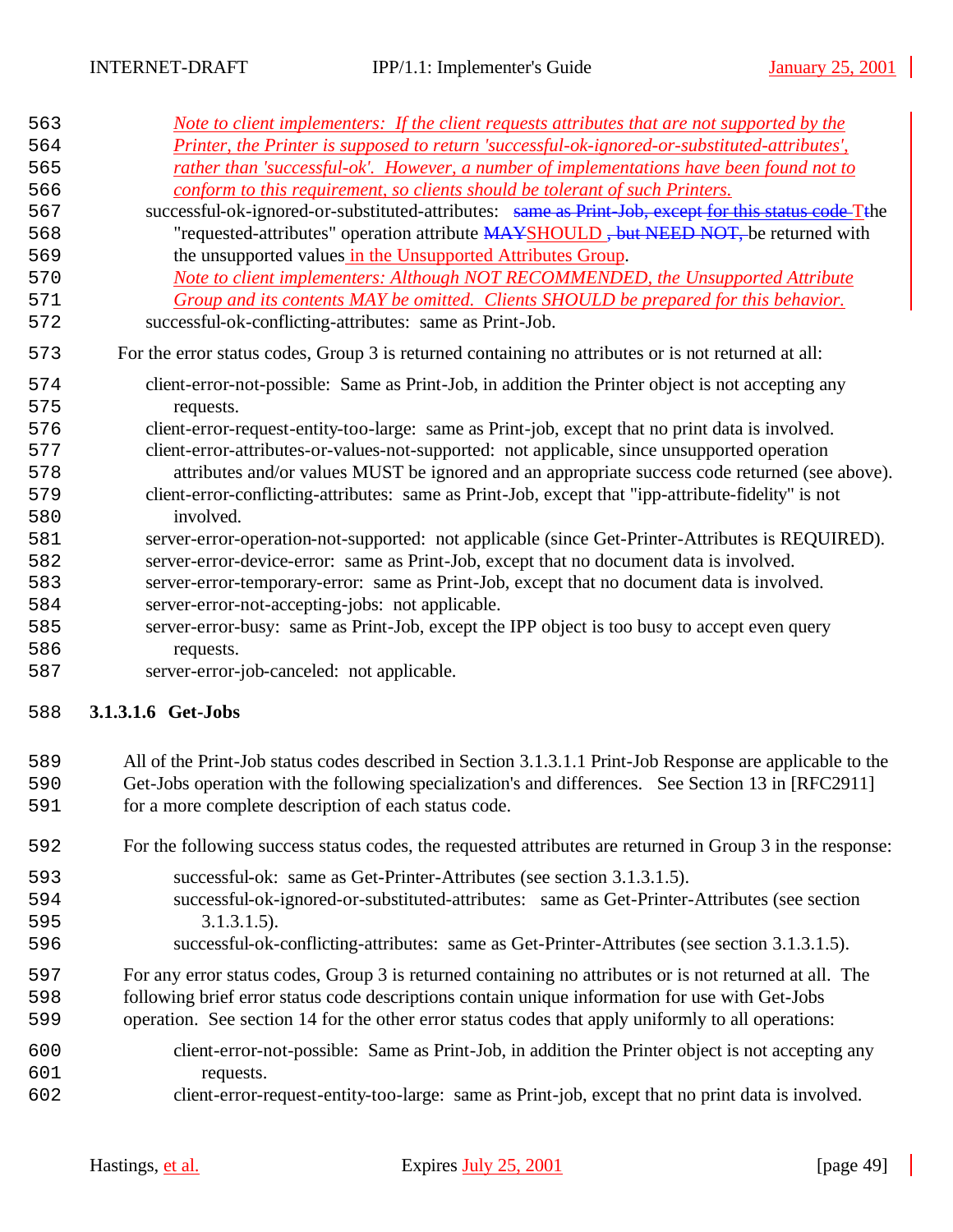client-error-document-format-not-supported: not applicable.

- client-error-attributes-or-values-not-supported: not applicable, since unsupported operation attributes and/or values MUST be ignored and an appropriate success code returned (see above).
- client-error-conflicting-attributes: same as Print-Job, except that "ipp-attribute-fidelity" is not involved.
- server-error-operation-not-supported: not applicable (since Get-Jobs is REQUIRED).
- server-error-device-error: same as Print-Job, except that no document data is involved.
- server-error-temporary-error: same as Print-Job, except that no document data is involved.
- server-error-not-accepting-jobs: not applicable.
- server-error-job-canceled: not applicable.

# **3.1.3.1.7 Pause-Printer**

- All of the Print-Job status codes described in Section 3.1.3.1.1 Print-Job Response are applicable to Pause-Printer with the following specializations and differences. See Section 13 in [RFC2911] for a more complete description of each status code.
- For the following success status codes, the Printer object is being stopped from scheduling jobs on all its devices.
- successful-ok: no request attributes were substituted or ignored (same as Print-Job).
- successful-ok-ignored-or-substituted-attributes: same as Print-Job.
- successful-ok-conflicting-attributes: same as Print-Job.
- For any of the error status codes, the Printer object has not been stopped from scheduling jobs on all its devices.
- client-error-not-possible: not applicable.
- client-error-not-found: the target Printer object does not exist.
- client-error-gone: the target Printer object no longer exists and no forwarding address is known.
- client-error-request-entity-too-large: same as Print-Job, except no document data is involved.
- client-error-document-format-not-supported: not applicable.
- client-error-conflicting-attributes: same as Print-Job, except that the Printer's "printer-is-accepting-jobs" attribute is not involved.
- server-error-operation-not-supported: the Pause-Printer operation is not supported.
- server-error-device-error: not applicable.
- server-error-temporary-error: same as Print-Job, except no document data is involved.
- server-error-not-accepting-jobs: not applicable.
- server-error-job-canceled: not applicable.

# **3.1.3.1.8 Resume-Printer**

- All of the Print-Job status code descriptions in Section 3.1.3.1.1 Print-Job Response with the
- specialization's described for Pause-Printer are applicable to Resume-Printer. See Section 13 in
- [RFC2911] for a more complete description of each status code.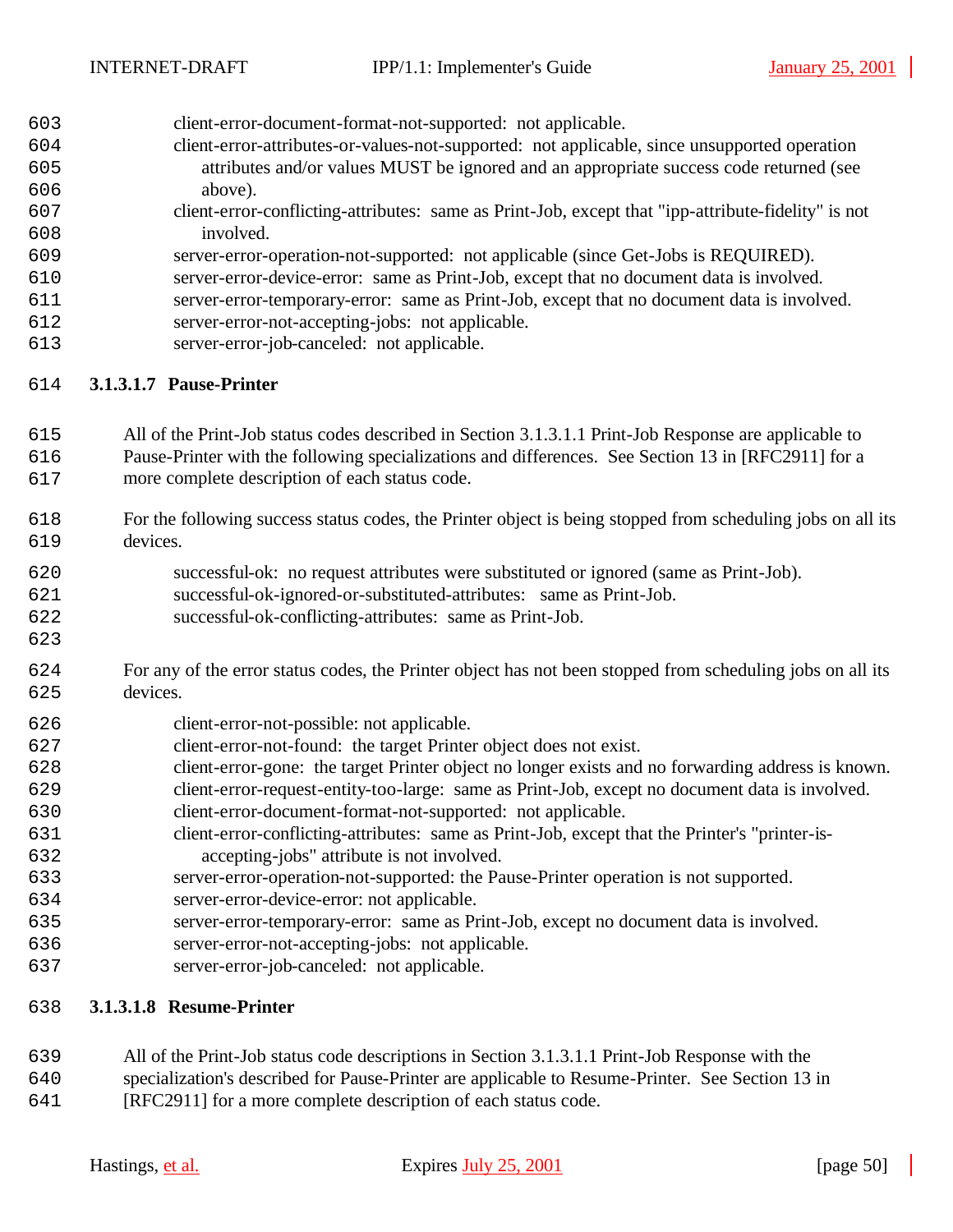- For the following success status codes, the Printer object resumes scheduling jobs on all its devices.
- successful-ok: no request attributes were substituted or ignored (same as Print-Job).
- successful-ok-ignored-or-substituted-attributes: same as Print-Job.
- successful-ok-conflicting-attributes: same as Print-Job.
- For any of the error status codes, the Printer object does not resume scheduling jobs.
- server-error-operation-not-supported: the Resume-Printer operation is not supported.
- 

# **3.1.3.1.8.1 What about Printers unable to change state due to an error condition?**

- If, in case, the IPP printer is unable to change its state due to some problem with the actual printer device (say, it is shut down or there is a media-jam as indicated in [RFC2911]), what should be the result of the "Resume-Printer" operation? Should it still change the 'printer-state-reasons' and return success or should it fail ?
- The Resume-Printer operation must clear the 'paused' or 'moving-to-paused' 'printer-state-message'. The operation must return a 'successful-ok' status code.

# **3.1.3.1.8.2 How is "printer-state" handled on Resume-Printer?**

- 
- If the Resume-Printer operation succeeds, what should be the value of "printer-state" and who should take care of the "printer-state" attribute value later on ?
- The Resume-Printer operation may change the "printer-state-reasons" value.
- The "printer-state" will change to one of three states:
- 1. 'idle' no additional jobs and no error conditions present
- 2. 'processing' job available and no error conditions present
- 3. current state (i.e. no change) an error condition is present (e.g. media jam)
- In the third case the "printer-state-reason" will be cleared by automata when it detects the error condition no longer exists. The "printer-state" will move to 'idle' or 'processing' when conditions permit. (i.e. no more error conditions)

# **3.1.3.1.9 Purge-Printer**

- All of the Print-Job status code descriptions in Section 3.1.3.1.1 Print-Job Response with the specialization's described for Pause-Printer are applicable to Purge-Printer. See Section 13 in
- [RFC2911] for a more complete description of each status code.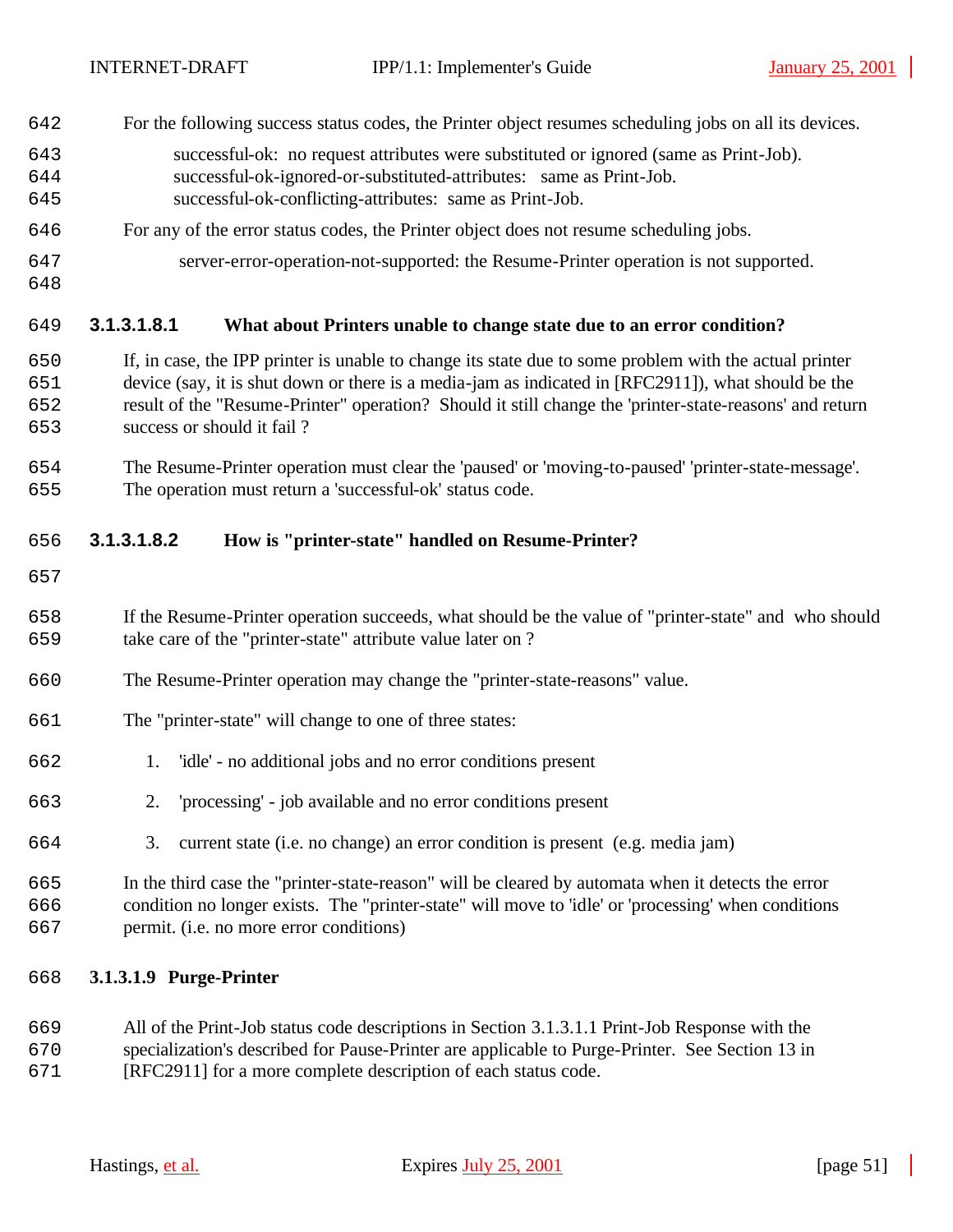- For the following success status codes, the Printer object purges all it's jobs.
- successful-ok: no request attributes were substituted or ignored (same as Print-Job).
- successful-ok-ignored-or-substituted-attributes: same as Print-Job.
- successful-ok-conflicting-attributes: same as Print-Job.
- For any of the error status codes, the Printer object does not purge any jobs.
- server-error-operation-not-supported: the Purge-Printer operation is not supported.
- **3.1.3.2 Job Operations**

# **3.1.3.2.1 Send-Document**

- All of the Print-Job status codes described in Section 3.1.3.1.1 Print-Job Response are applicable to the Get-Printer-Attributes operation with the following specialization's and differences. See Section 13 in [RFC2911] for a more complete description of each status code.
- For the following success status codes, the document has been added to the specified Job object and the job's "number-of-documents" attribute has been incremented:
- successful-ok: no request attributes were substituted or ignored (same as Print-Job). successful-ok-ignored-or-substituted-attributes: same as Print-Job. successful-ok-conflicting-attributes: same as Print-Job.
- For the error status codes, no document has been added to the Job object and the job's "number-of-documents" attribute has not been incremented:
- client-error-not-possible: Same as Print-Job, except that the Printer's "printer-is-accepting-jobs" attribute is not involved, so that the client is able to finish submitting a job that was created with a Create-Job operation after this attribute has been set to 'true'. Another condition is that the state of the job precludes Send-Document, i.e., the job has already been closed out by the client. However, if the IPP Printer closed out the job due to timeout, the 'client-error-timeout' error status SHOULD be returned instead.
- client-error-timeout: This request was sent after the Printer closed the job, because it has not received a Send-Document or Send-URI operation within the Printer's "multiple-operation-time-out" period .
- client-error-request-entity-too-large: same as Print-Job.
- client-error-conflicting-attributes: same as Print-Job, except that "ipp-attributes-fidelity" operation attribute is not involved..
- server-error-operation-not-supported: the Send-Document request is not supported.
- server-error-not-accepting-jobs: not applicable.
- server-error-job-canceled: the job has been canceled by an operator or the system while the client was transmitting the data.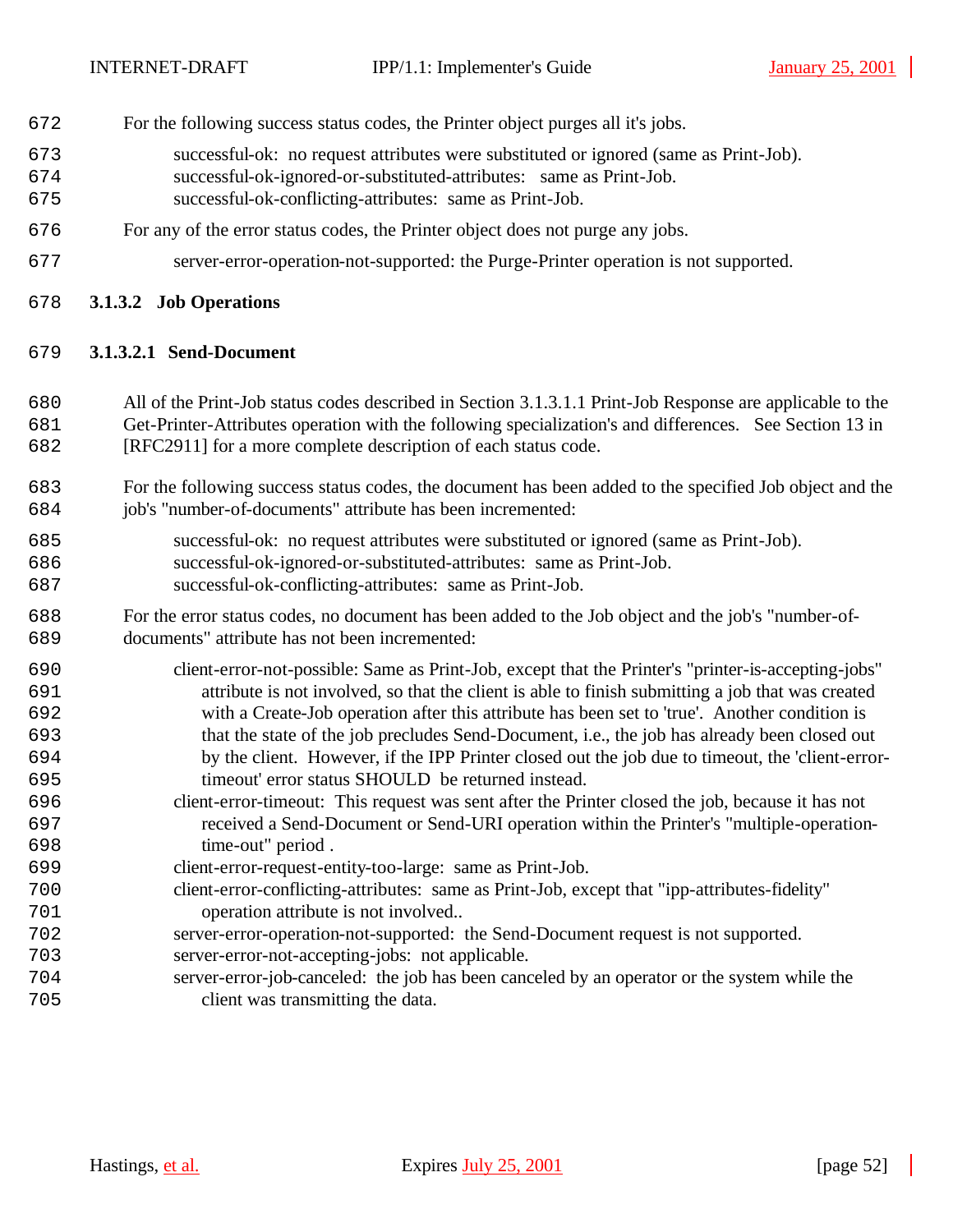# **3.1.3.2.2 Send-URI**

| 707<br>708<br>709                                    | All of the Print-Job status code descriptions in Section 3.1.3.1.1 Print-Job Response with the<br>specialization's described for Send-Document are applicable to Send-URI. See Section 13 in<br>[RFC2911] for a more complete description of each status code.                                                                                                                                                                                                                                                                                                                                                                                 |
|------------------------------------------------------|------------------------------------------------------------------------------------------------------------------------------------------------------------------------------------------------------------------------------------------------------------------------------------------------------------------------------------------------------------------------------------------------------------------------------------------------------------------------------------------------------------------------------------------------------------------------------------------------------------------------------------------------|
| 710<br>711<br>712<br>713<br>714                      | client-error-uri-scheme-not-supported: the URI scheme supplied in the "document-uri"<br>operation attribute is not supported and the "document-uri" attribute MUST be returned in<br>the Unsupported Attributes group.<br>server-error-operation-not-supported: the Send-URI operation is not supported.                                                                                                                                                                                                                                                                                                                                       |
| 715                                                  | 3.1.3.2.3 Cancel-Job                                                                                                                                                                                                                                                                                                                                                                                                                                                                                                                                                                                                                           |
| 716<br>717<br>718                                    | All of the Print-Job status codes described in Section 3.1.3.1.1 Print-Job Response are applicable to<br>Cancel-Job with the following specializations and differences. See Section 13 in [RFC2911] for a more<br>complete description of each status code.                                                                                                                                                                                                                                                                                                                                                                                    |
| 719                                                  | For the following success status codes, the Job object is being canceled or has been canceled:                                                                                                                                                                                                                                                                                                                                                                                                                                                                                                                                                 |
| 720<br>721<br>722<br>723                             | successful-ok: no request attributes were substituted or ignored (same as Print-Job).<br>successful-ok-ignored-or-substituted-attributes: same as Print-Job.<br>successful-ok-conflicting-attributes: same as Print-Job.                                                                                                                                                                                                                                                                                                                                                                                                                       |
| 724                                                  | For any of the error status codes, the Job object has not been canceled or was previously canceled.                                                                                                                                                                                                                                                                                                                                                                                                                                                                                                                                            |
| 725<br>726<br>727<br>728<br>729<br>730<br>731<br>732 | client-error-not-possible: The request cannot be carried out because of the state of the Job<br>object ('completed', 'canceled', or 'aborted') or the state of the system.<br>client-error-not-found: the target Printer and/or Job object does not exist.<br>client-error-gone: the target Printer and/or Job object no longer exists and no forwarding<br>address is known.<br>client-error-request-entity-too-large: same as Print-Job, except no document data is involved.<br>client-error-document-format-not-supported: not applicable.<br>client-error-attributes-or-values-not-supported: not applicable, since unsupported operation |
| 733                                                  | attributes and values MUST be ignored.                                                                                                                                                                                                                                                                                                                                                                                                                                                                                                                                                                                                         |
| 734<br>735                                           | client-error-conflicting-attributes: same as Print-Job, except that the Printer's "printer-is-<br>accepting-jobs" attribute is not involved.                                                                                                                                                                                                                                                                                                                                                                                                                                                                                                   |
| 736                                                  | server-error-operation-not-supported: not applicable (Cancel-Job is REQUIRED).                                                                                                                                                                                                                                                                                                                                                                                                                                                                                                                                                                 |
| 737                                                  | server-error-device-error: same as Print-Job, except no document data is involved.                                                                                                                                                                                                                                                                                                                                                                                                                                                                                                                                                             |
| 738<br>739                                           | server-error-temporary-error: same as Print-Job, except no document data is involved.<br>server-error-not-accepting-jobs: not applicable                                                                                                                                                                                                                                                                                                                                                                                                                                                                                                       |
| 740                                                  | server-error-job-canceled: not applicable.                                                                                                                                                                                                                                                                                                                                                                                                                                                                                                                                                                                                     |
|                                                      |                                                                                                                                                                                                                                                                                                                                                                                                                                                                                                                                                                                                                                                |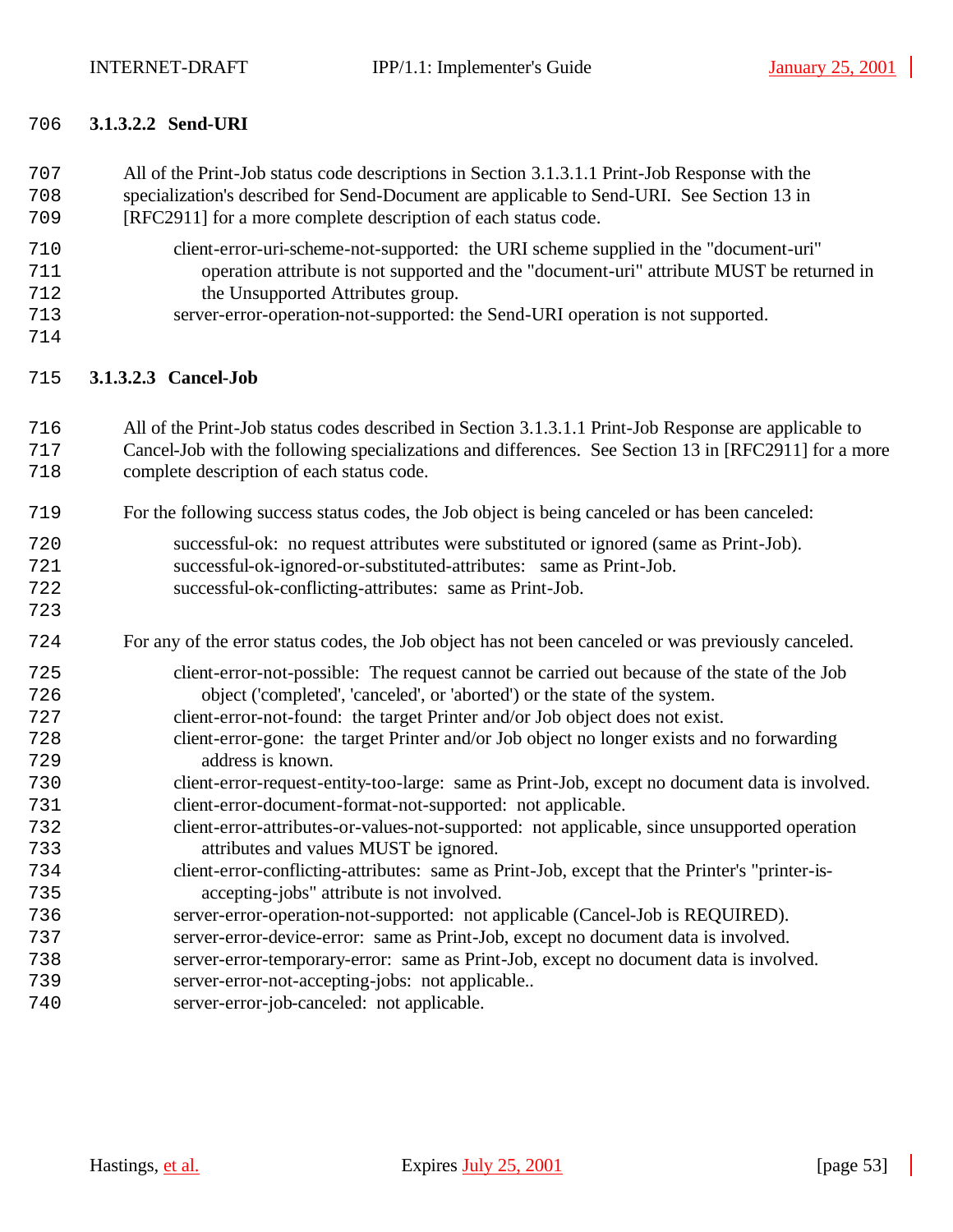## **3.1.3.2.4 Get-Job-Attributes**

All of the Print-Job status codes described in Section 3.1.3.1.1 Print-Job Response are applicable to

 Get-Job-Attributes with the following specializations and differences. See Section 13 in [RFC2911] for a more complete description of each status code.

- For the following success status codes, the requested attributes are returned in Group 3 in the response:
- successful-ok: same as Get-Printer-Attributes (see section 3.1.3.1.5). successful-ok-ignored-or-substituted-attributes: same as Get-Printer-Attributes (see section 3.1.3.1.5). successful-ok-conflicting-attributes: same as Get-Printer-Attributes (see section 3.1.3.1.5).

# For the error status codes, Group 3 is returned containing no attributes or is not returned at all.

- client-error-not-possible: Same as Print-Job, in addition the Printer object is not accepting any requests.
- client-error-document-format-not-supported: not applicable.
- client-error-attributes-or-values-not-supported: not applicable.
- client-error-uri-scheme-not-supported: not applicable.
- client-error-attributes-or-values-not-supported: not applicable, since unsupported operation attributes and/or values MUST be ignored and an appropriate success code returned (see above).
- client-error-conflicting-attributes: not applicable
- server-error-operation-not-supported: not applicable (since Get-Job-Attributes is REQUIRED).
- server-error-device-error: same as Print-Job, except no document data is involved.
- server-error-temporary-error: sane as Print-Job, except no document data is involved..
- server-error-not-accepting-jobs: not applicable.
- server-error-job-canceled: not applicable.

# **3.1.3.2.5 Hold-Job**

All of the Print-Job status codes described in Section 3.1.3.1.1 Print-Job Response are applicable to

 Hold-Job with the following specializations and differences. See Section 13 in [RFC2911] for a more complete description of each status code.

- For the following success status codes, the Job object is being held or has been held:
- successful-ok: no request attributes were substituted or ignored (same as Print-Job).
- successful-ok-ignored-or-substituted-attributes: same as Print-Job.
- successful-ok-conflicting-attributes: same as Print-Job.
- 
- For any of the error status codes, the Job object has not been held or was previously held.
- client-error-not-possible: The request cannot be carried out because of the state of the Job object ('completed', 'canceled', or 'aborted') or the state of the system. client-error-not-found: the target Printer and/or Job object does not exist.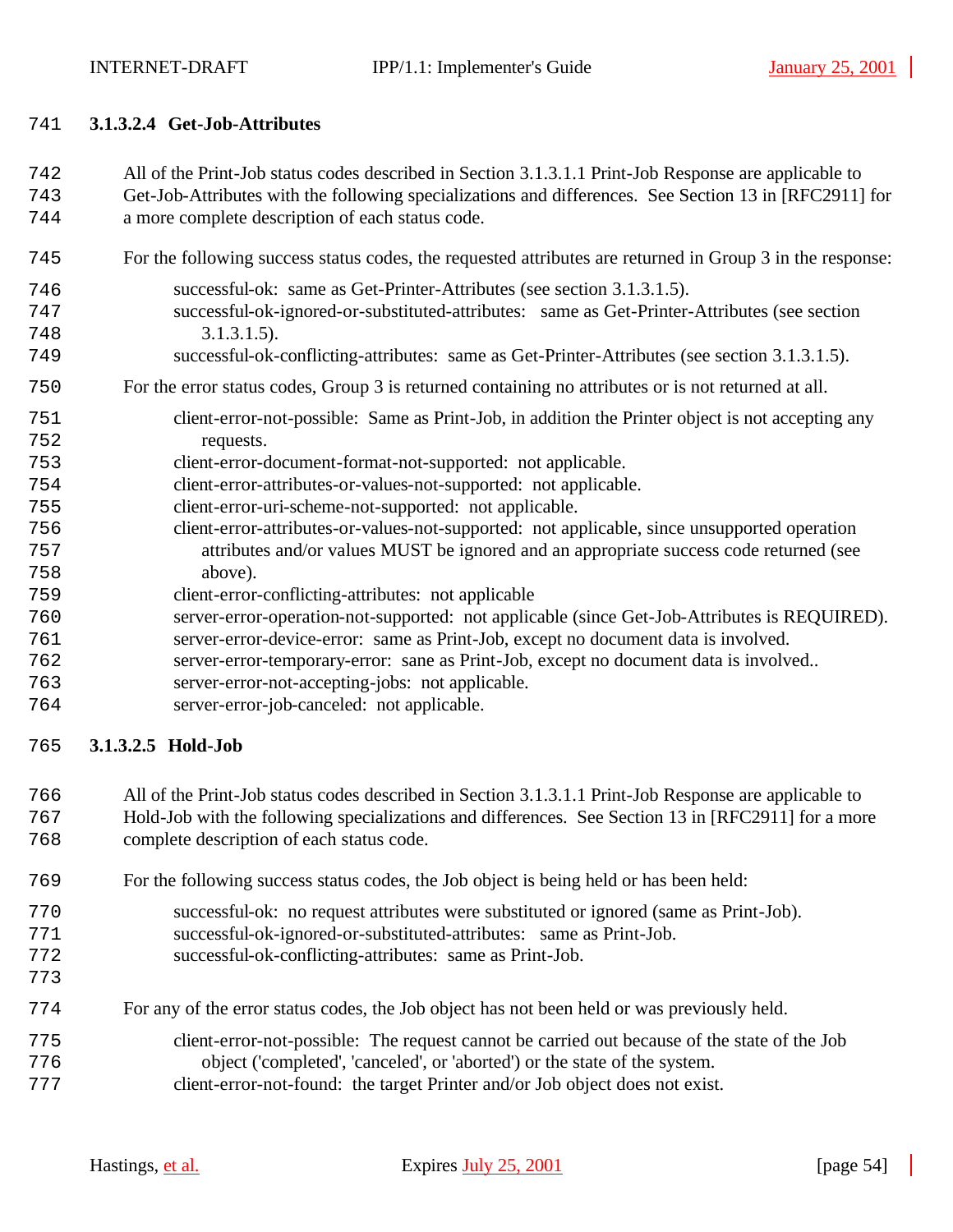- client-error-gone: the target Printer and/or Job object no longer exists and no forwarding address is known.
- client-error-request-entity-too-large: same as Print-Job, except no document data is involved. client-error-document-format-not-supported: not applicable.
- client-error-conflicting-attributes: same as Print-Job, except that the Printer's "printer-is-accepting-jobs" attribute is not involved.
- server-error-operation-not-supported: the Hold-Job operation is not supported.
- server-error-device-error: not applicable.
- server-error-temporary-error: same as Print-Job, except no document data is involved.
- server-error-not-accepting-jobs: not applicable.
- server-error-job-canceled: not applicable.

# **3.1.3.2.6 Release-Job**

- All of the Print-Job status code descriptions in Section 3.1.3.1.1 Print-Job Response with the
- specialization's described for Hold-Job are applicable to Release-Job. See Section 13 in [RFC2911] for a more complete description of each status code.
- server-error-operation-not-supported: the Release-Job operation is not supported.

# **3.1.3.2.7 Restart-Job**

- All of the Print-Job status code descriptions in Section 3.1.3.1.1 Print-Job Response with the
- specialization's described for Hold-Job are applicable to Restart-Job. See Section 13 in [RFC2911] for a more complete description of each status code.
- 
- 

server-error-operation-not-supported: the Restart-Job operation is not supported.

# **3.1.3.2.7.1 Can documents be added to a restarted job?**

 Assume I give a Create-Job request along with a set of 5 documents . All the documents get printed and 802 the job state is moved to completed . I issue a Restart-Job request on the job. Now the issue is that, if I try to add new documents to the restarted job, will the IPP Server permit me to do so or return "client-error-not-possible " and again print those 5 jobs?

 A job can not move to the 'completed' state until all the documents have been processed. The 'last- document' flag indicates when the last document for a job is being sent from the client. This is the semantic equivalent of closing a job. No documents may be added once a job is closed. Section 3.3.7 of the IPP/1.1 model states "The job is moved to the 'pending' job state and restarts the beginning on the same IPP Printer object with the same attribute values." 'number-of-documents' is a job attribute.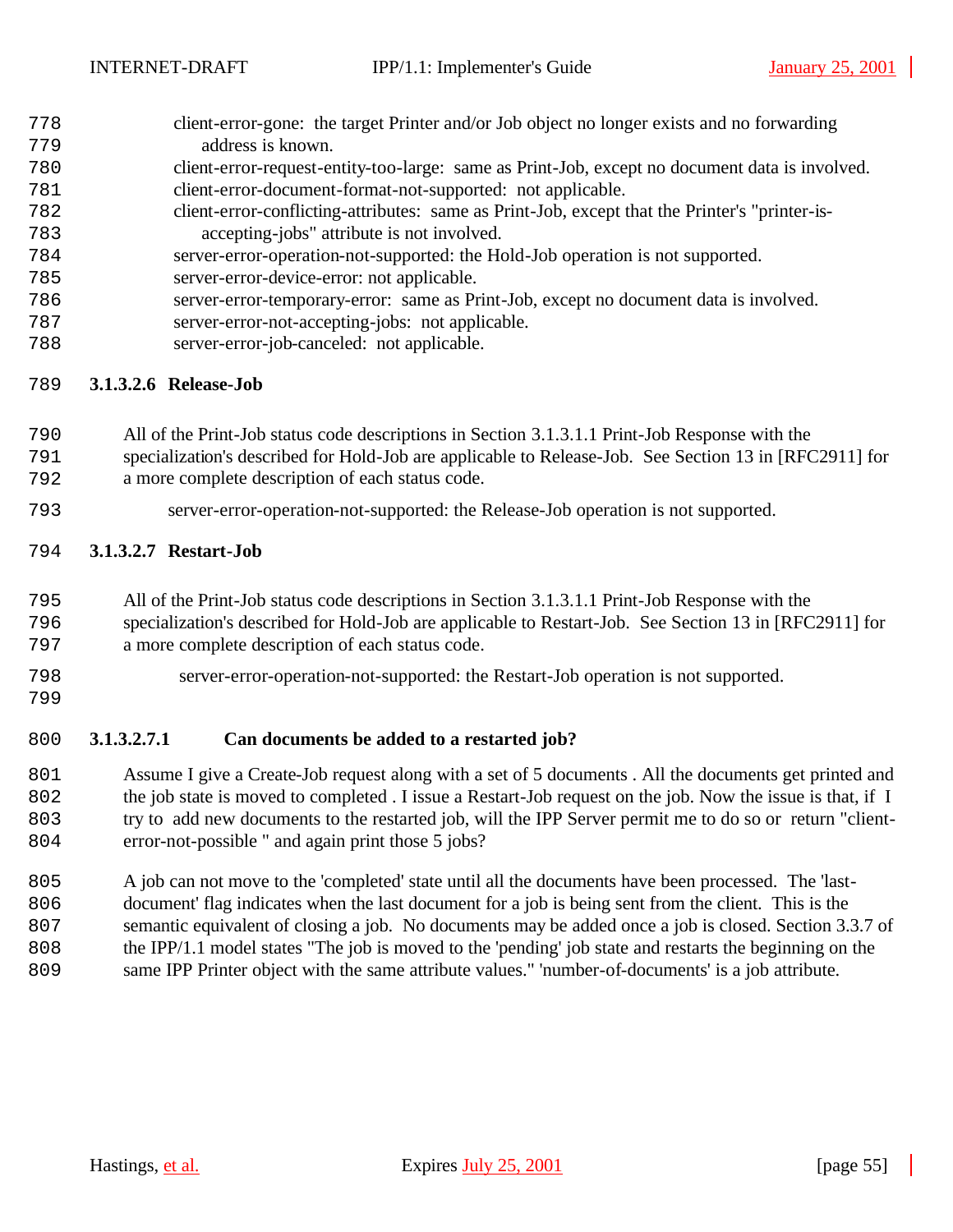# **3.1.4 Returning unsupported attributes in Get-Xxxx responses (Issue 1.18)**

 In the Get-Printer-Attributes, Get-Jobs, or Get-Job-Attributes responses, the client cannot depend on getting unsupported attributes returned in the Unsupported Attributes group that the client requested, but are not supported by the IPP object. However, such unsupported requested attributes will not be returned in the Job Attributes or Printer Attributes group (since they are unsupported). Furthermore, the IPP object is REQUIRED to return the 'successful-ok-ignored-or-substituted-attributes' status code, 816 so that the client knows that not all that was requested has been returned. However, see the note in

section 3.1.3.1.5 that some non-conforming Printers return 'successful-ok'.

# **3.1.5 Sending empty attribute groups**

- The [RFC2911] and [RFC2910] specifications RECOMMEND that a sender not send an empty
- attribute group in a request or a response. However, they REQUIRE a receiver to accept an empty
- attribute group as equivalent to the omission of that group. So a client SHOULD omit the Job
- Template Attributes group entirely in a create operation that is not supplying any Job Template
- attributes. Similarly, an IPP object SHOULD omit an empty Unsupported Attributes group if there are no unsupported attributes to be returned in a response.
- The [RFC2910] specification REQUIRES a receiver to be able to receive either an empty attribute group or an omitted attribute group and treat them equivalently. The term "receiver" means an IPP object for a request and a client for a response. The term "sender' means a client for a request and an
- 828 IPP object for a response.
- There is an exception to the rule for Get-Jobs when there are no attributes to be returned. [RFC2910] contains the following paragraph:
- The syntax allows an xxx-attributes-tag to be present when the xxx-attribute-sequence that follows is empty. The syntax is defined this way to allow for the response of Get-Jobs where no attributes are returned for some job-objects. Although it is RECOMMENDED that the sender not send an xxx- attributes-tag if there are no attributes (except in the Get-Jobs response just mentioned), the receiver 835 MUST be able to decode such syntax.

# **3.2 Printer Operations**

# **3.2.1 Print-Job operation**

# **3.2.1.1 Flow controlling the data portion of a Print-Job request (Issue 1.22)**

 A paused printer, or one that is stopped due to paper out or jam or spool space full or buffer space full, may flow control the data of a Print-Job operation (at the TCP/IP layer), so that the client is not able to send all the document data. Consequently, the Printer will not return a response until the condition is 842 changed.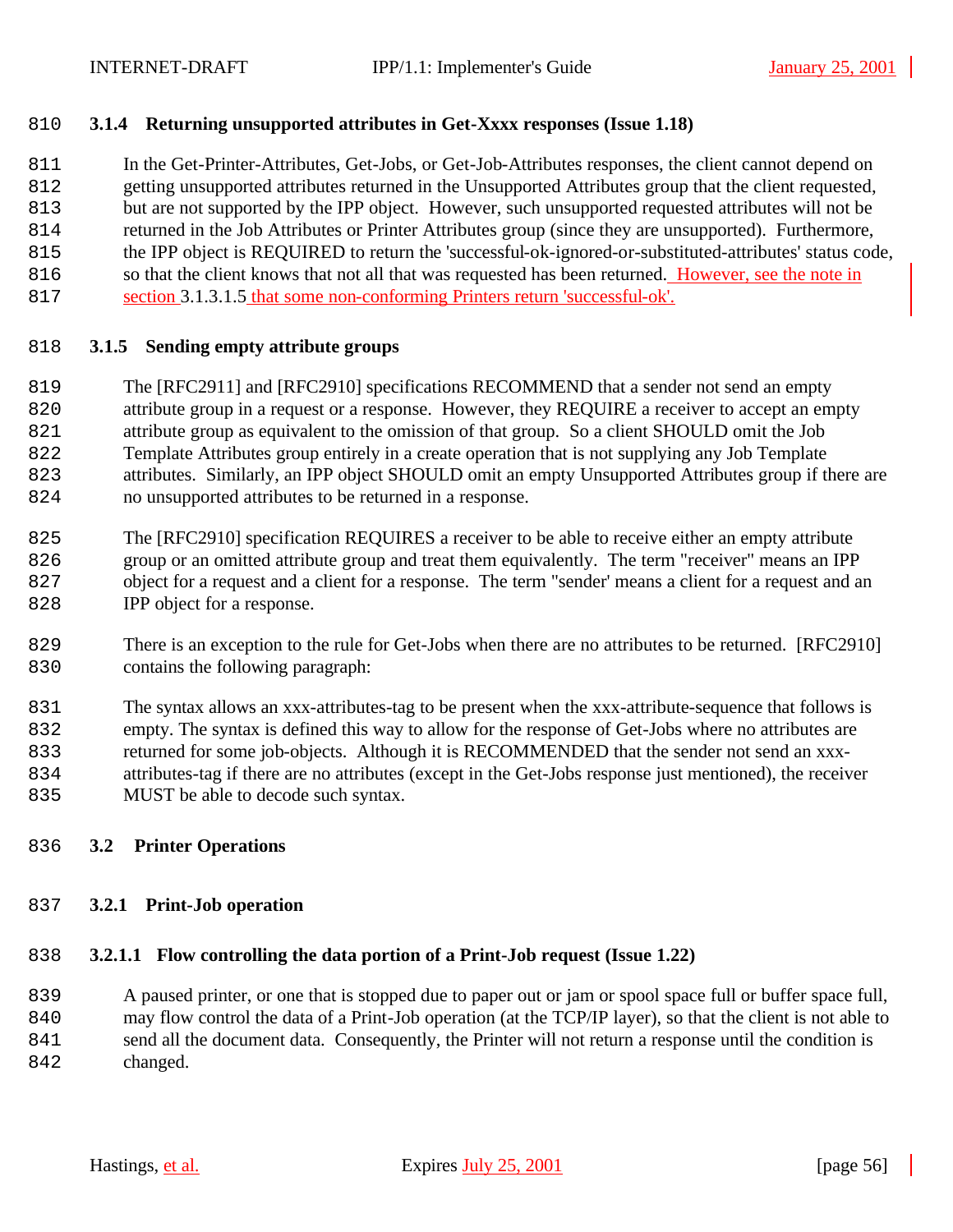The Printer should not return a Print-Job response with an error code in any of these conditions, since

- either the printer will be resumed and/or the condition will be freed either by human intervention or as 845 jobs print.
- In writing test scripts to test IPP Printers, the script must also be written not to expect a response, if the printer has been paused, until the printer is resumed, in order to work with all possible implementations.

# **3.2.1.2 Returning job-state in Print-Job response (Issue 1.30)**

- An IPP client submits a small job via Print-Job. By the time the IPP printer/print server is putting together a response to the operation, the job has finished printing and been removed as an object from 851 the print system. What should the job-state be in the response?
- The Model suggests that the Printer return a response before it even accepts the document content. The Job Object Attributes are returned only if the IPP object returns one of the success status codes.
- Then the job-state would always be "pending" or "pending-held".
- This issue comes up for the implementation of an IPP Printer object as a server that forwards jobs to devices that do not provide job status back to the server. If the server is reasonably certain that the job completed successfully, then it should return the job-state as 'completed'. Also the server can keep the job in its "job history" long after the job is no longer in the device. Then a user could query the server and see that the job was in the 'completed' state and completed as specified by the jobs "time-at-completed" time, which would be the same as the server submitted the job to the device.
- 861 An alternative is for the server to respond to the client before or while sending the job to the device, instead of waiting until the server has finished sending the job to the device. In this case, the server can return the job's state as 'pending' with the 'job-outgoing' value in the job's "job-state-reasons" attribute.
- If the server doesn't know for sure whether the job completed successfully (or at all), it could return the 865 (out-of-band) 'unknown' value.
- On the other hand, if the server is able to query the device and/or setup some sort of event notification that the device initiates when the job makes state transitions, then the server can return the current job state in the Print-Job response and in subsequent queries because the server knows what the job state is 869 in the device (or can query the device).
- All of these alternatives depend on implementation of the server and the device.

# **3.2.2 Get-Printer-Attributes operation**

- If a Printer supports the "printer-make-and-model" attribute and returns the .INF file model name of the printer in that attribute, the Microsoft client will automatically install the correct driver (if available).
- Clients which poll periodically for printer status or queued-job-count should use the "requested- attributes" operation attribute to limit the scope of the query in order to save Printer and network 876 resources.
	-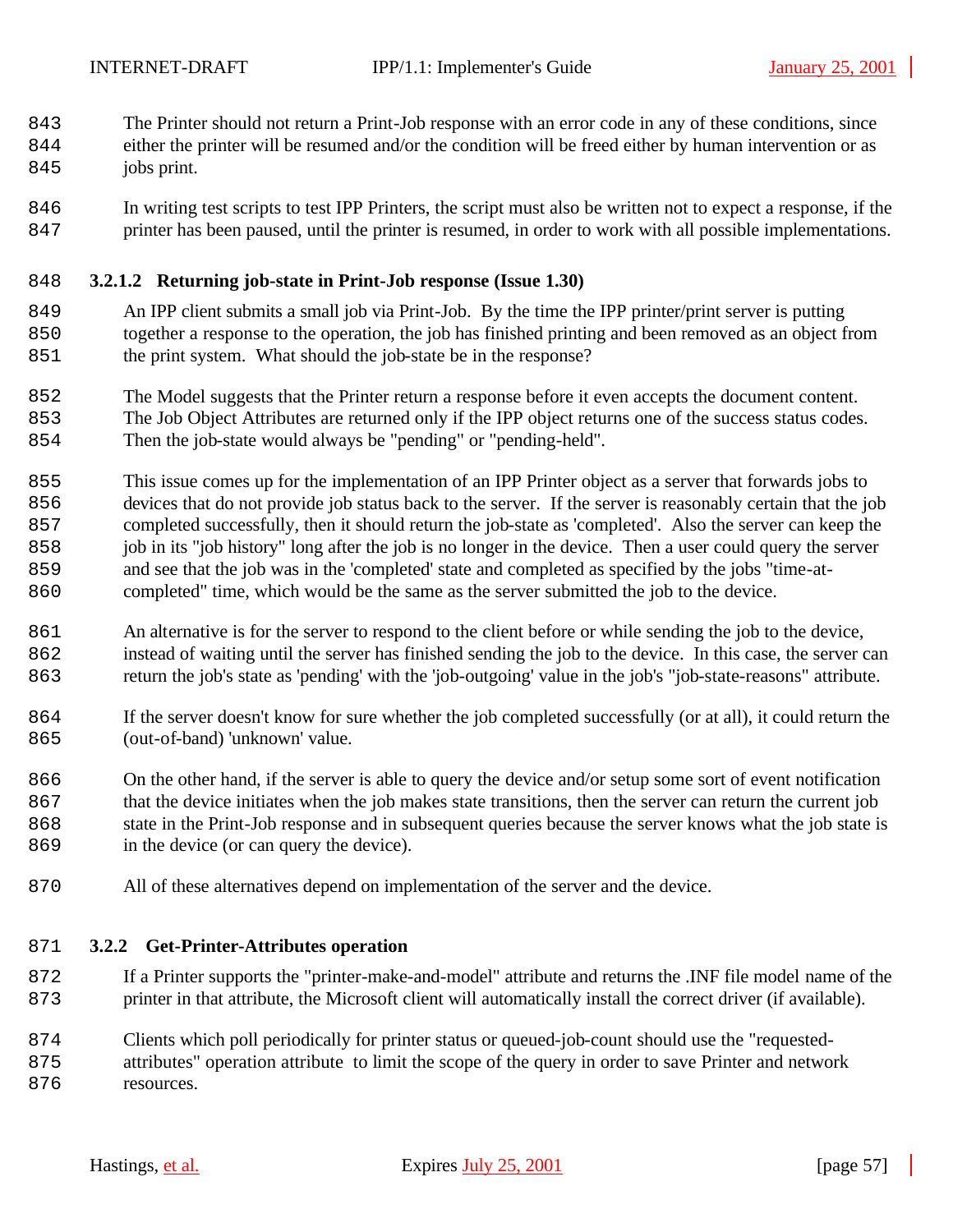### **3.2.3 Get-Jobs operation**

### **3.2.3.1 Get-Jobs, my-jobs='true', and 'requesting-user-name' (Issue 1.39)?**

 In [RFC2911] section 3.2.6.1 'Get-Jobs Request', if the attribute 'my-jobs' is present and set to TRUE, MUST the 'requesting-user-name' attribute be there too, and if it's not present what should the IPP 881 printer do?

 [RFC2911] Section 8.3 describes the various cases of "requesting-user-name" being present or not for any operation. If the client does not supply a value for "requesting-user-name", the printer MUST assume that the client is supplying some anonymous name, such as "anonymous".

#### **3.2.3.2 Why is there a "limit" attribute in the Get-Jobs operation?**

 When using the Get-Jobs operation a client implementer might choose to limit the number of jobs that the client shows on the first screenful. For example, if its UI can only display 50 jobs, it can defend itself against a printer that would otherwise return 500 jobs, perhaps taking a long time on a slow dial-up line. The client can then go and ask for a larger number of jobs in the background, while showing the user the first 50 jobs. Since the job history is returned in reverse order, namely the most recently completed jobs are returned first, the user is most likely interested in the first jobs that are returned. Limiting the number of jobs may be especially useful for a client that is requesting 'completed' jobs from a printer that keeps a long job history. Clients that don't mind sometimes getting very large responses, can omit the 894 "limit" attribute in their Get-Jobs requests.

#### **3.2.4 Create-Job operation**

 A Printer may respond to a Create-Job operation with "job-state" 'pending' or 'pending-held' and " job- state-reason" 'job-data-insufficient' to indicate that operation has been accepted by the Printer, but the Printer is expecting additional document data before it can move the job into the 'processing' state. Alternatively, it may respond with "job-state" 'processing' and "job-state-reason" 'job-incoming' to indicate that the Create-Job operation has been accepted by the Printer, but the Printer is expecting additional Send-Document and/or Send-URI operations and/or is accessing/accepting document data. The second alternative is for non-spooling Printers that don't implement the 'pending' state.

- Should the server wait for the "last-document" operation attribute set to 'true' before starting to 904 "process" the job?
- It depends on implementation. Some servers spool the entire job, including all document data, before starting to process, so such an implementation would wait for the "last-document" before starting to process the job. If the time-out occurs without the "last-document", then the server takes one of the indicated actions in section 3.3.1 in the [RFC2911] document. Other servers will start to process document data as soon as they have some. These are the so-called "non-spooling" printers. Currently, there isn't a way for a client to determine whether the Printer will spool all the data or will start to process (and print) as soon as it has some data.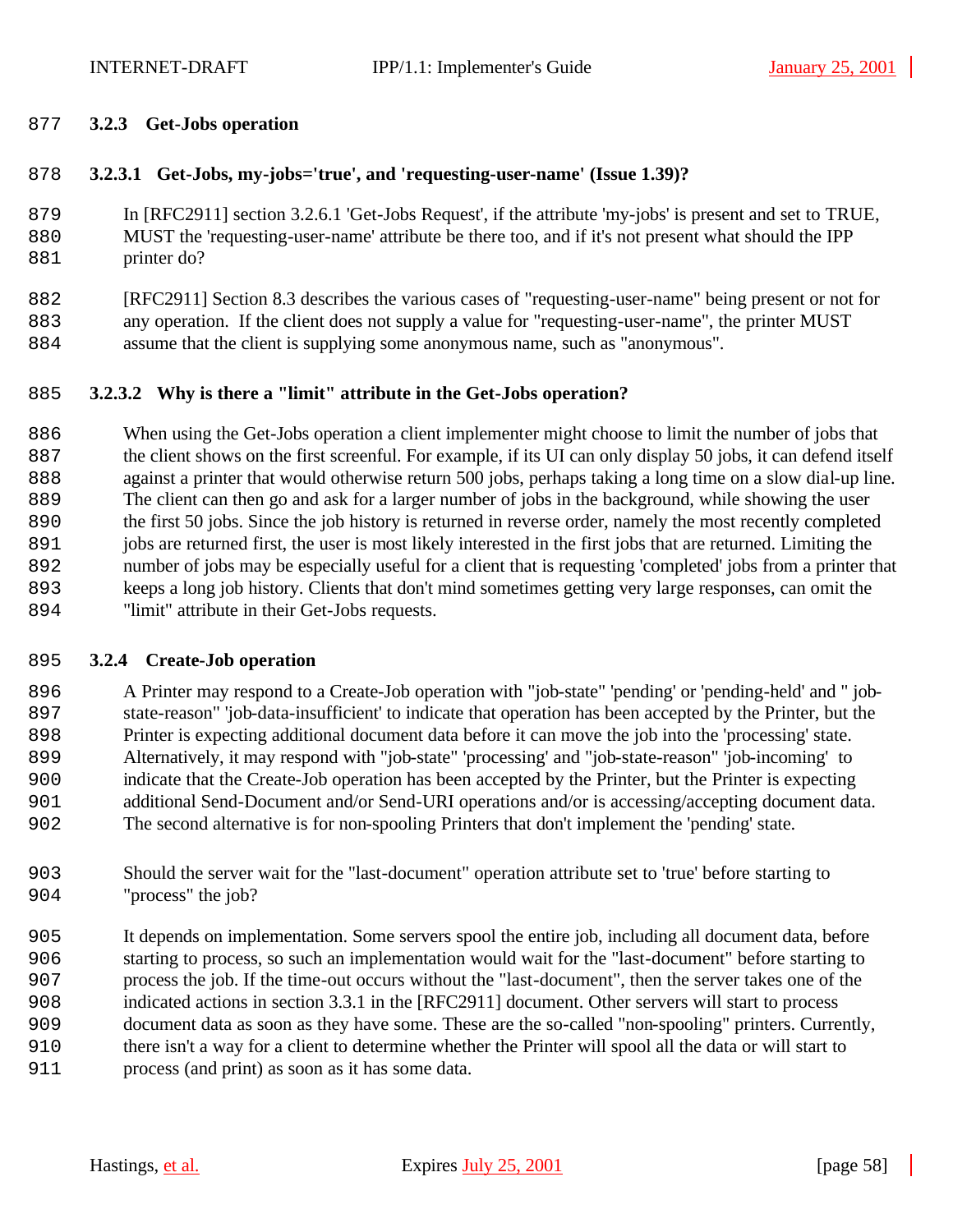### **3.3 Job Operations**

#### **3.3.1 Validate-Job**

 The Validate-Job operation has been designed so that its implementation may be a part of the Print-Job operation. Therefore, requiring Validate-Job is not a burden on implementers. Also it is useful for client's to be able to count on its presence in all conformance implementations, so that the client can determine before sending a long document, whether the job will be accepted by the IPP Printer or not.

#### **3.3.2 Restart-Job**

- The Restart-Job operation allows the reprocessing of a completed job. Some jobs store the document data on the printer. Jobs created using the Print-Job operation are an example. It is required that the printer retains the job data after the job has moved to a 'completed state' in order for the Restart-Job operation to succeed.
- Some jobs contain only a reference to the job data. A job created using the Print-URI is an example of such a job. When the Restart-Job operation is issued the job is reprocessed. The job data MUST be retrieved again to print the job.
- It is possible that a job fails while attempting to access the print data. When such a job is the target of a Restart-Job the Printer SHALL attempt to retrieve the job data again.

# **4 Object Attributes**

# **4.1 Attribute Syntax's**

# **4.1.1 The 'none' value for empty sets (Issue 1.37)**

 [RFC2911] states that the 'none' value should be used as the value of a 1setOf when the set is empty. In most cases, sets that are potentially empty contain keywords so the keyword 'none' is used, but for the 3 finishings attributes, the values are enums and thus the empty set is represented by the enum 3. Currently there are no other attributes with 1setOf values, which can be empty and can contain values that are not keywords. This exception requires special code and is a potential place for bugs. It would have been better if we had chosen an out-of-band value, either "no-value" or some new value, such as 'none'. Since we didn't, implementations have to deal with the different representations of 'none', depending on the attribute syntax.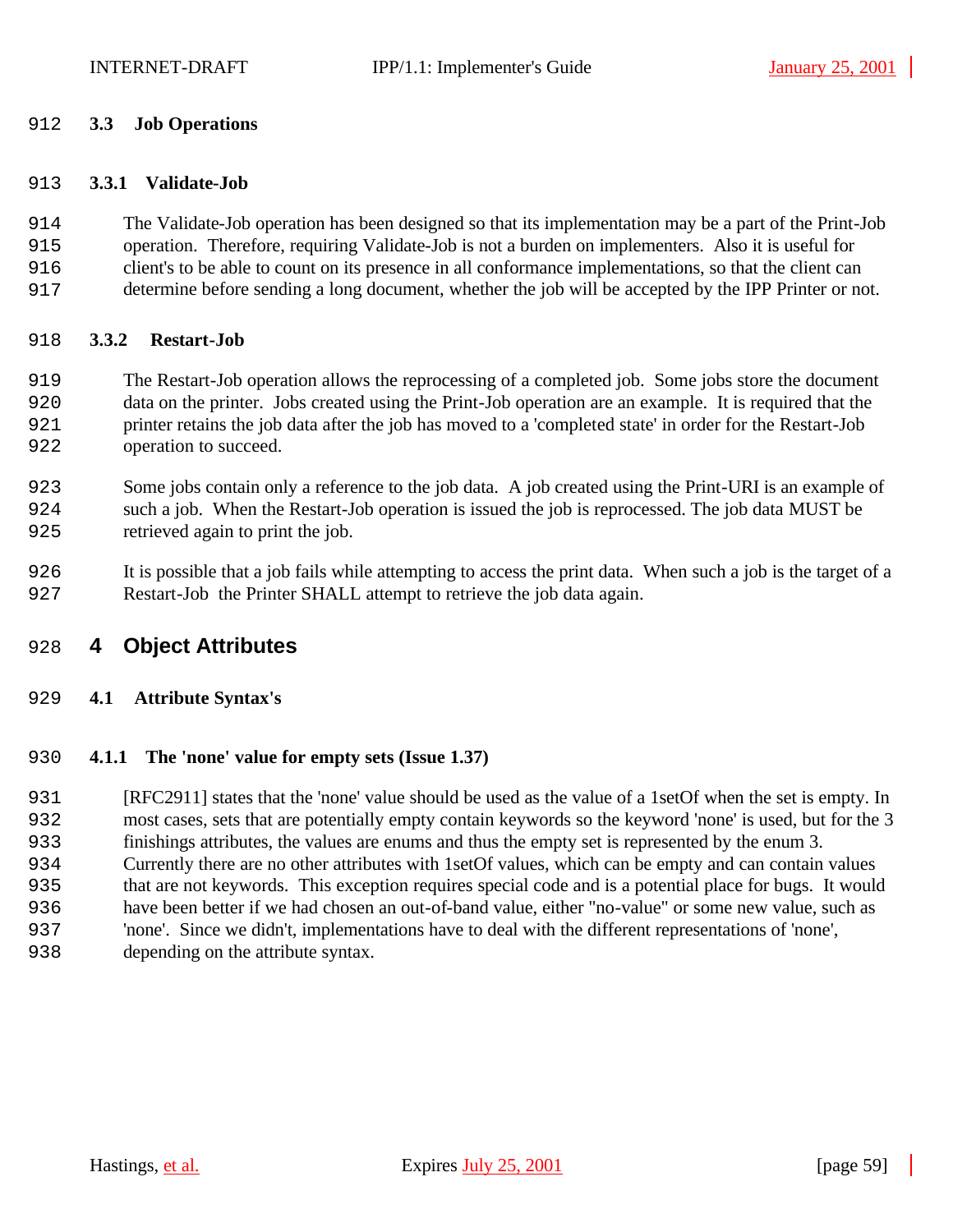## **4.1.2 Multi-valued attributes (Issue 1.31)**

 What is the attribute syntax for a multi-valued attribute? Since some attributes support values in more than one data type, such as "media", "job-hold-until", and "job-sheets", IPP semantics associate the attribute syntax with each value, not with the attribute as a whole. The protocol associates the attribute syntax tag with each value. Don't be fooled, just because the attribute syntax tag comes before the attribute keyword. All attribute values after the first have a zero length attribute keyword as the indication of a subsequent value of the same attribute.

- **4.1.3 Case Sensitivity in URIs (issue 1.6)**
- IPP client and server implementations must be aware of the diverse uppercase/lowercase nature of URIs. RFC 2396 defines URL schemes and Host names as case insensitive but reminds us that the rest of the URL may well demonstrate case sensitivity. When creating URL's for fields where the choice is completely arbitrary, it is probably best to select lower case. However, this cannot be guaranteed and implementations MUST NOT rely on any fields being case-sensitive or case-insensitive in the URL beyond the URL scheme and host name fields.
- The reason that the IPP specification does not make any restrictions on URIs, is so that implementations of IPP may use off-the-shelf components that conform to the standards that define URIs, such as RFC 2396 and the HTTP/1.1 specifications [RFC2616]. See these specifications for rules of matching, comparison, and case-sensitivity.
- It is also recommended that System Administrators and implementations avoid creating URLs for different printers that differ only in their case. For example, don't have Printer1 and printer1 as two 959 different IPP Printers.
- Example of equivalent URI's
- http://abc.com:80/~smith/home.html
- http://ABC.com/%7Esmith/home.html
- http:/ABC.com:/%7esmith/home.html
- Example of equivalent URI's using the IPP scheme
- ipp://abc.com:631/~smith/home.html
- ipp://ABC.com/%7Esmith/home.html
- http:/ABC.com:631/%7esmith/home.html
- The HTTP/1.1 specification [RFC2616] contains more details on comparing URLs.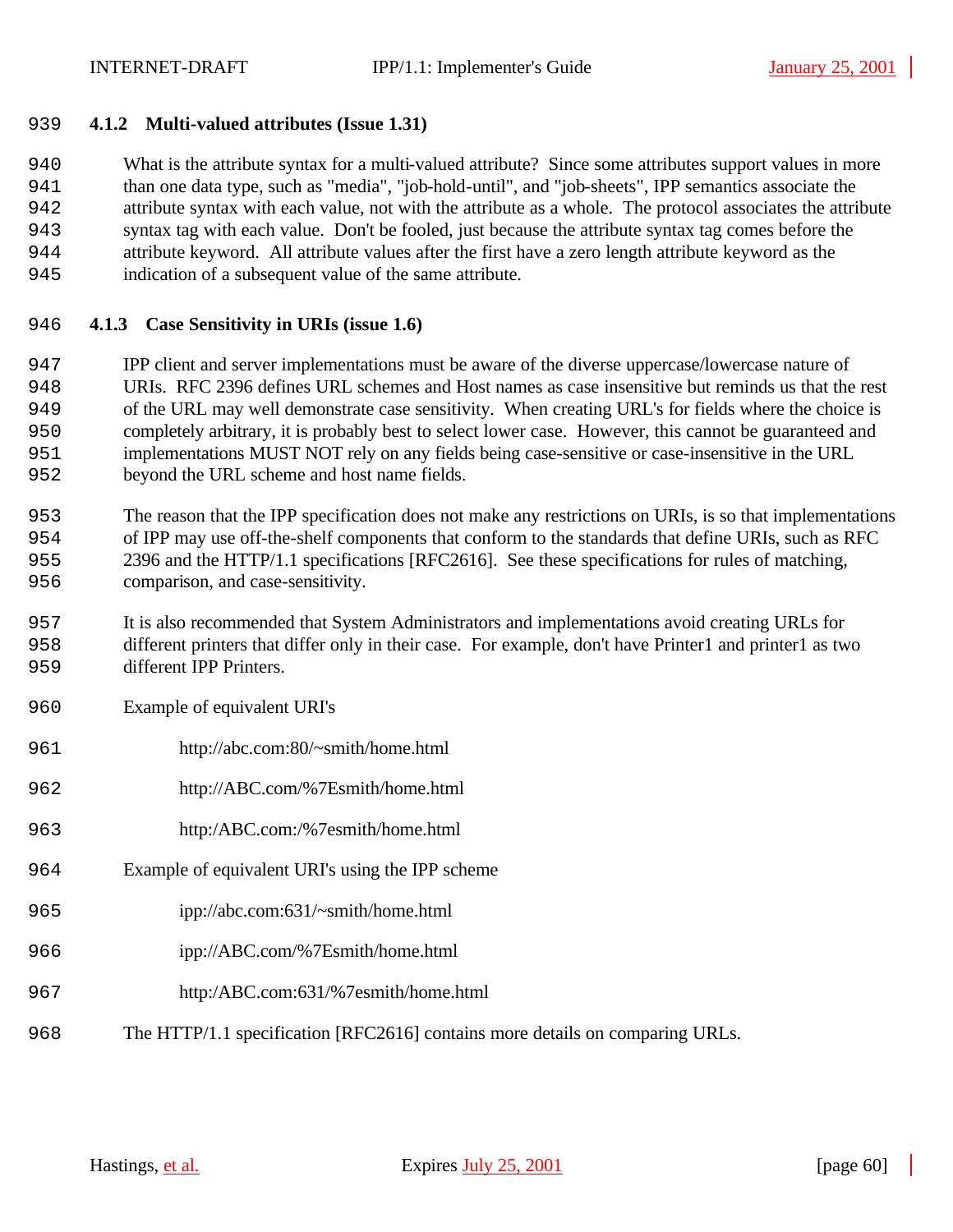# **4.1.4 Maximum length for xxxWithLanguage and xxxWithoutLanguage**

The 'textWithLanguage' and 'nameWithLanguage' are compound syntaxes that have two components.

The first component is the 'language' component that can contain up to 63 octets. The second

component is the 'text' or 'name' component. The maximum length of these are 1023 octets and 255

octets respectively. The definition of attributes with either syntax may further restrict the length. (e.g.

- 974 printer-name (name(127))
- The length of the 'language' component has no effect on the allowable length of 'text' in
- 'textWithLanguage' or the length of 'name' in 'nameWithLanguage'

# **4.2 Job Template Attributes**

# **4.2.1 multiple-document-handling(type2 keyword)**

# **4.2.1.1 Support of multiple document jobs**

 IPP/1.0 is silent on which of the four effects an implementation would perform if it supports Create-Job, but does not support "multiple-document-handling" or multiple documents per job. IPP/1.1 was changed so that a Printer could support Create-Job without having to support multiple document jobs. The "multiple-document-jobs-supported" (boolean) Printer description attribute was added to IPP/1.1 along with the 'server-error-multiple-document-jobs-not-supported' status code for a Printer to indicate whether or not it supports multiple document jobs, when it supports the Create-Job operation. Also IPP/1.1 was clarified that the Printer MUST support the "multiple-document-handling" (type2 keyword) Job Template attribute with at least one value if the Printer supports multiple documents per job.

# **4.3 Job Description Attributes**

# **4.3.1 Getting the date and time of day**

 The "date-time-at-creation", "date-time-at-processing", and "date-time-at-completed" attributes are returned as dateTime syntax. These attributes are OPTIONAL for a Printer to support. However, there are various ways for a Printer to get the date and time of day. Some suggestions:

- 1. A Printer can get time from an NTP timeserver if there's one reachable on the network . See RFC 1305. Also DHCP option 32 in RFC 2132 returns the IP address of the NTP server.
- 2. Get the date and time at startup from a human operator
- 3. Have an operator set the date and time using a web administrative interface
- 4. Get the date and time from incoming HTTP requests, though the problems of spoofing need to be considered. Perhaps comparing several HTTP requests could reduce the chances of spoofing.
- 5. Internal date time clock battery driven.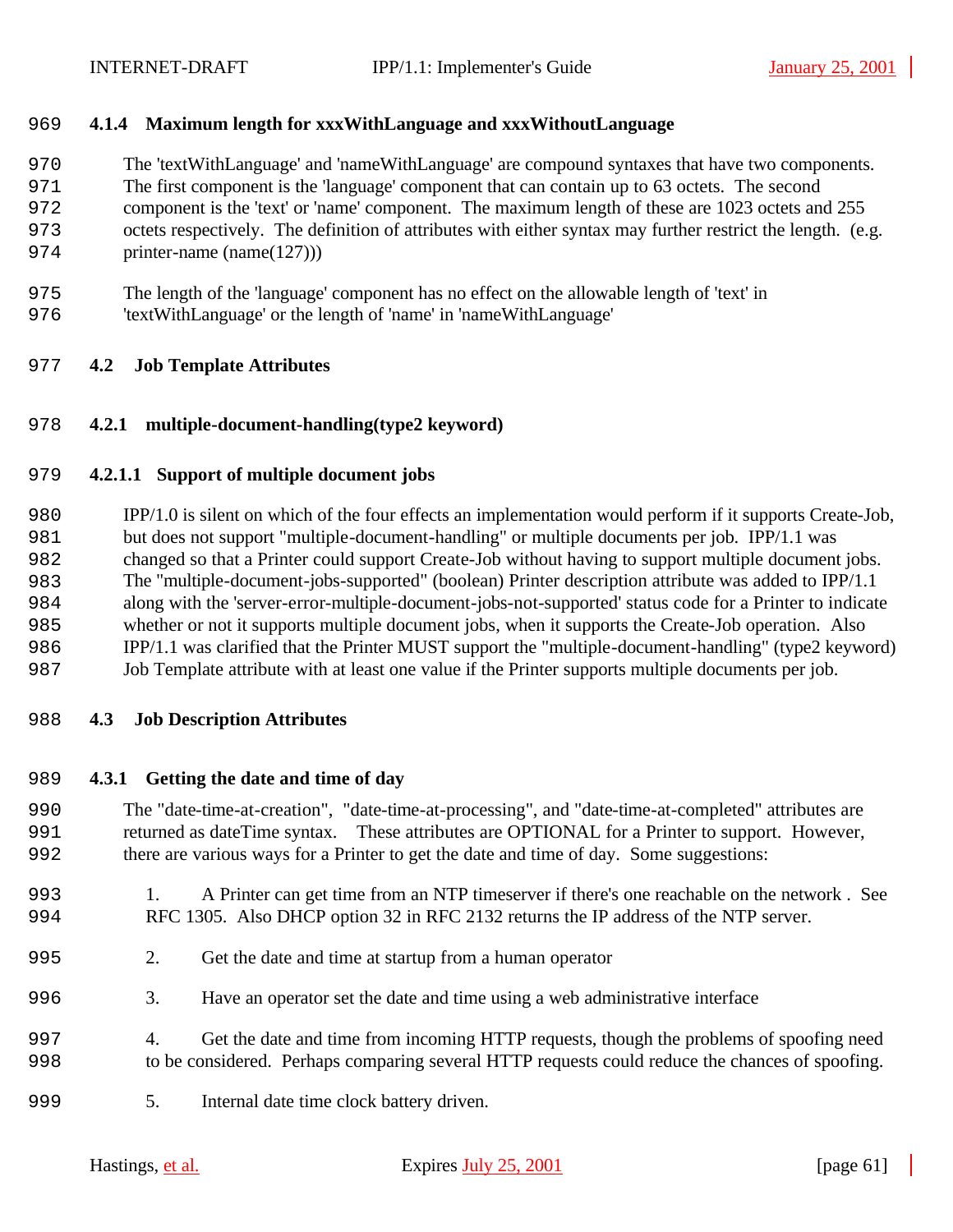- 000 6. Ouery "http://tycho.usno.navy.mil/cgi-bin/timer.pl"
- **4.4 Printer Description Attributes**
- **4.4.1 printer-state-reasons (1setOf type2 keyword)**

### **4.4.1.1 Is a suffix needed for the "printer-state-reasons" 'none' value (Issue 3.6)?**

- The values of the "printer-state-reasons" MAY have suffixes of '-report', '-warning', and '-error'. If none
- of these suffixes is included, the meaning is the same as 'error', i.e., the Printer is stopped. However, for
- 006 the 'none' value it is RECOMMENDED that no suffix be included, even though the Printer is not
- stopped. However, some implementations do include the '-report' suffix, i.e., return ' none-report'.
- There is no semantic difference between the "printer-state-reasons" of 'none', 'none-report', and 'none-
- error'. They all mean that no additional information on the printer's state is available.
- **4.4.2 queued-job-count (integer(0:MAX))**

# **4.4.2.1 Why is "queued-job-count" RECOMMENDED (Issue 1.14)?**

 The reason that "queued-job-count" is RECOMMENDED, is that some clients look at that attribute alone when summarizing the status of a list of printers, instead of doing a Get-Jobs to determine the number of jobs in the queue. Implementations that fail to support the "queued-job-count" will cause 015 that client to display 0 jobs when there are actually queued jobs.

016 We would have made it a REQUIRED Printer attribute, but some implementations had already been completed before the issue was raised, so making it a SHOULD was a compromise.

# **4.4.2.2 Is "queued-job-count" a good measure of how busy a printer is (Issue 1.15)?**

 The "queued-job-count" is not a good measure of how busy the printer is when there are held jobs. A future registration could be to add a "held-job-count" (or an "active-job-count") Printer Description 021 attribute if experience shows that such an attribute (combination) is needed to quickly indicate how busy 022 a printer really is.

# **4.4.3 printer-current-time (dateTime)**

- 024 A Printer implementation MAY support this attribute by obtaining the date and time by any number of implementation-dependent means at startup or subsequently. Examples include:
- 026 1. an internal date time clock,
- 027 2. from the operator at startup using the console,
- 028 3. from an operator using an administrative web page,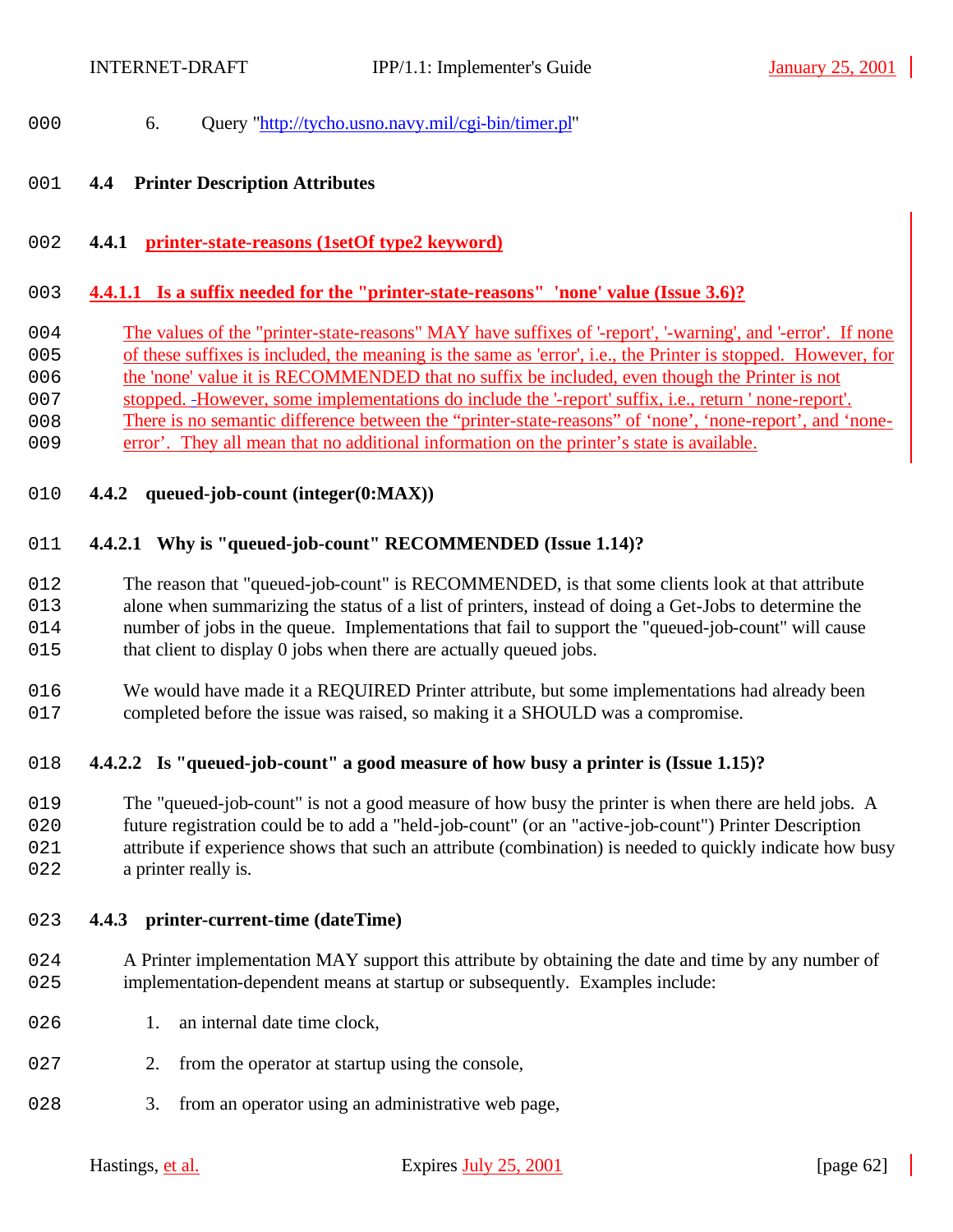- 029 4. from HTTP headers supplied in client requests,
- 2030 5. use HTTP to query "http://tycho.usno.navy.mil/cgi-bin/timer.pl"
- 031 6. from the network, using NTP [RFC1305] or DHCP option 32 [RFC2132] that returns the IP 032 address of the NTP server.

2033 If an implementation supports this attribute by obtaining the current time from the network (at startup 034 or later), but the time is not available, then the implementation MUST return the value of this attribute 2035 using the out-of-band 'no-value' meaning not configured. See the beginning of section 4.1.

2036 Since the new "date-and-time-at-xxx" Job Description attributes refer to the "printer-current-time", they 037 will be covered also.

# 2038 **4.4.4 Printer-uri**

2039 Must the operational attribute for printer-uri match one of the values in "printer-uri-supported"?

040 A forgiving printer implementation would not reject the operation. But the implementation has its rights

2041 to reject a printer or job operation if the operational attribute printer-uri is not a value of the printer-uri-

042 supported. The printer may not be improperly configured. The request obviously reached the printer.

2043 The printer could treat the printer-uri as the logical equivalent of a value in the printer-uri-supported. It 2044 would be implementation dependent for which value, and associated security policy, would apply. This

2045 does also apply to a job object specified with a printer-uri and job-id, or with a job-uri. See section 4.1.3 046 for how to compare URI's.

# 2047 **4.5 Empty Jobs**

048 The IPP object model does not prohibit a job that contains no documents. Such a job may be created in 2049 a number of ways including a 'create-job' followed by an 'add-document' that contains no data and has 050 the 'last-document' flag set.

2051 An empty job is processed just as any other job. The operation that "closes" an empty job is not

- 2052 rejected because the job is empty. If no other conditions exist, other than the job is empty, the response 2053 to the operation will indicate success. After the job is scheduled and processed, the job state SHALL be 054 'completed'.
- 2055 There will be some variation in the value(s) of the "job-state-reasons" attribute. It is required that if no 2056 conditions, other than the job being empty, exist the "job-state-reasons" SHALL include the 'completed-2057 successfully'. If other conditions existed, the 'completed-with-warnings' or 'completed-with-errors' 058 values may be used.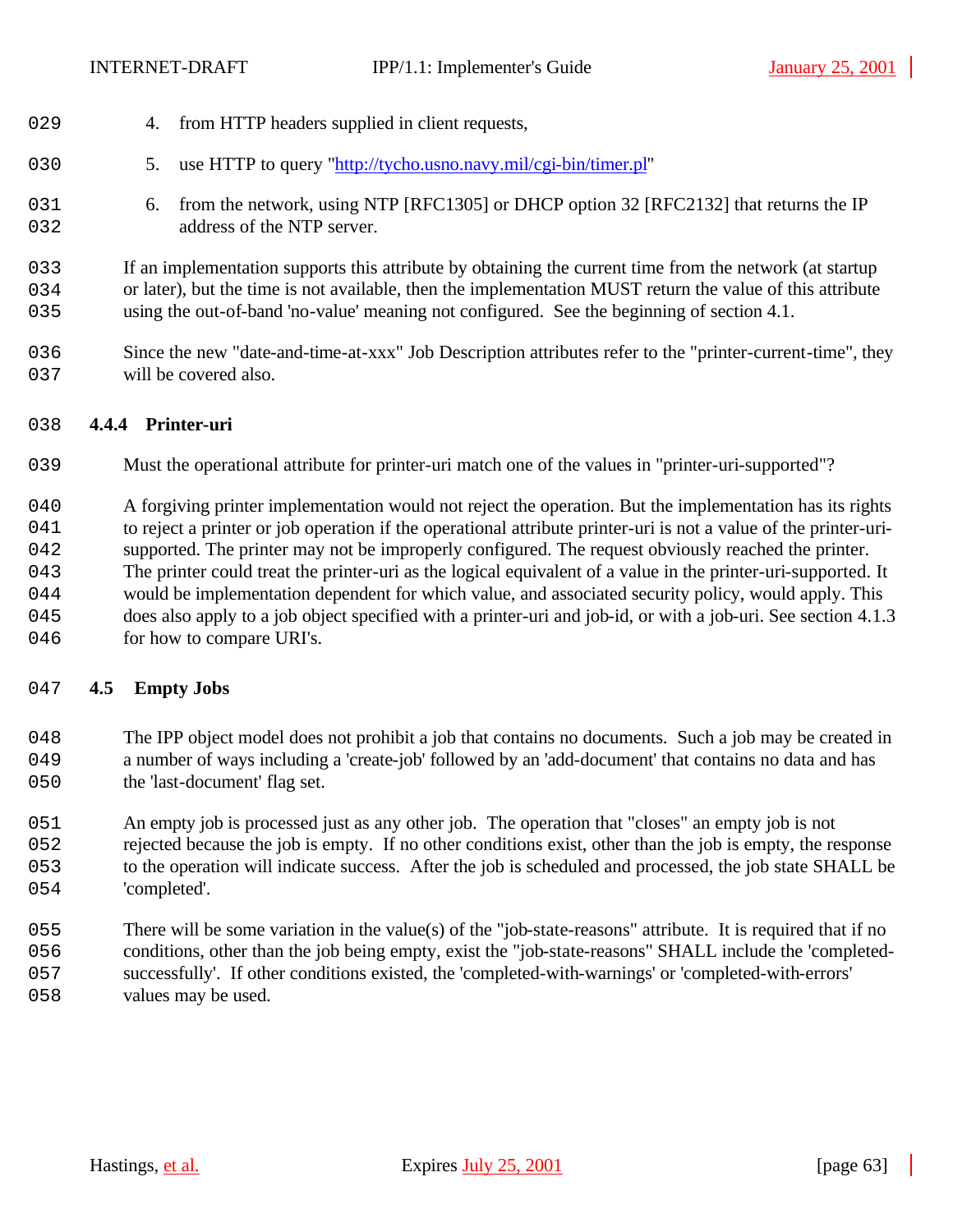# **5 Directory Considerations**

# **5.1 General Directory Schema Considerations**

- The [RFC2911] document lists RECOMMENDED and OPTIONAL Printer object attributes for 062 directory schemas. See [RFC2911] APPENDIX E: Generic Directory Schema.
- The SLP printer template is defined in the "Definition of the Printer Abstract Service Type v2.0" 064 document [svrloc-printer] as used with SLPv2 [RFC2608, RFC2609, RFC2926]. The LDAP printer 065 template schema is defined in the "Internet Printing Protocol (IPP): LDAP Schema for Printer Services" 066 document [Idap-printer] as used with LDAPv3 [RFC2251, RFC2252]. Both documents systematically add "printer-" to any attribute that doesn't already start with "printer-" in order to keep the printer directory attributes distinct from other directory attributes. Also, instead of using "printer-uri- supported", "uri-authentication-supported", and "uri-security-supported", they use a "printer-xri-070 supported" attribute with special syntax to contain all of the same information in a single attribute. The "printer-xri-supported" (1setOf collection) Printer Description attribute is also defined as an IPP extension for use with the Set-Printer-Attributes operation [ipp-set-ops].

# **5.2 IPP Printer with a DNS name**

- If the IPP printer has a DNS name should there be at least two values for the printer-uri-supported attribute. One URL with the fully qualified DNS name the other with the IP address in the URL?
- 076 The printer may contain one or the other or both. It's up to the administrator to configure this attribute.

# **6 Security Considerations**

- 078 The security considerations given in [RFC2911] Section 8 "Security Considerations" all apply to this document. In addition, the following sub-sections describes security consideration that have arisen as a 080 result of implementation testing. This section corresponds to the RFC2911 Section 8 "Security
- **Considerations.**

# **6.1 Querying jobs with IPP that were submitted using other job submission protocols (Issue 1.32)**

- The following clarification was added to [RFC2911] section 8.5:
- 084 8.5 Queries on jobs submitted using non-IPP protocols
- If the device that an IPP Printer is representing is able to accept jobs using other job submission
- protocols in addition to IPP, it is RECOMMEND that such an implementation at least allow such
- "foreign" jobs to be queried using Get-Jobs returning "job-id" and "job-uri" as 'unknown'. Such an
- implementation NEED NOT support all of the same IPP job attributes as for IPP jobs. The IPP
- object returns the 'unknown' out-of-band value for any requested attribute of a foreign job that is
- 090 supported for IPP jobs, but not for foreign jobs.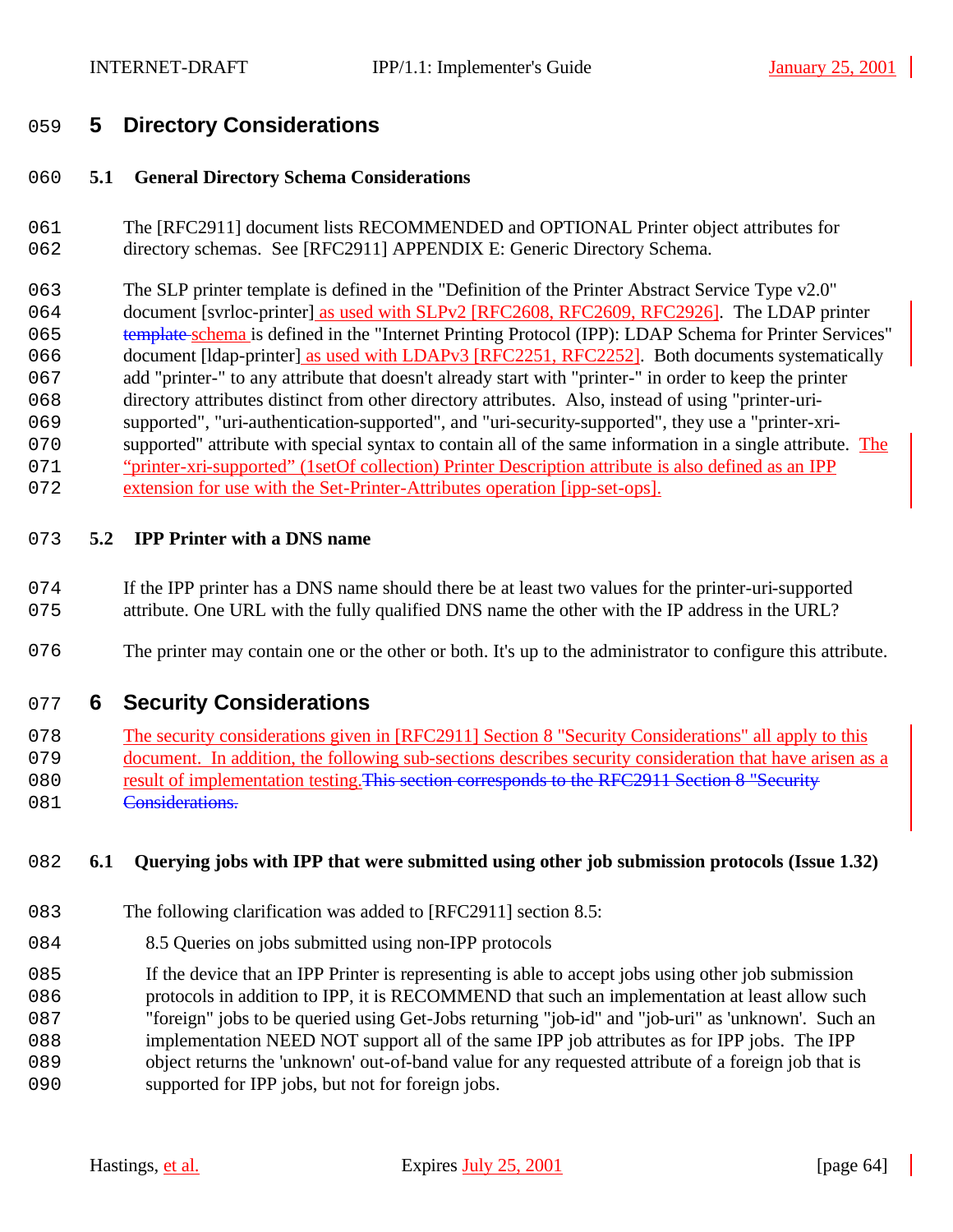091 It is further RECOMMENDED, that the IPP Printer generate "job-id" and "job-uri" values for such "foreign jobs", if possible, so that they may be targets of other IPP operations, such as Get-Job- Attributes and Cancel-Job. Such an implementation also needs to deal with the problem of authentication of such foreign jobs. One approach would be to treat all such foreign jobs as belonging to users other than the user of the IPP client. Another approach would be for the foreign job to belong to 'anonymous'. Only if the IPP client has been authenticated as an operator or administrator of the IPP Printer object, could the foreign jobs be queried by an IPP request. Alternatively, if the security policy were to allow users to query other users' jobs, then the foreign jobs would also be visible to an end-user IPP client using Get-Jobs and Get-Job-Attributes.

 Thus IPP MAY be implemented as a "universal" protocol that provides access to jobs submitted with any job submission protocol. As IPP becomes widely implemented, providing a more universal access makes sense.

# **7 Encoding and Transport**

- This section discusses various aspects of IPP/1.1 Encoding and Transport [RFC2910].
- A server is not required to send a response until after it has received the client's entire request. Hence, a 206 client must need not expect a response until after it has sent the entire request. An exception to this statement is the case of the client specifying the "Expect: 100-continue" header. See section 7.7.
- 108 However, we We recommend that the server return a response as soon as possible if an error is detected while the client is still sending the data, rather than waiting until all of the data is received. Therefore, we also recommend that a client listen for an error response that an IPP server MAY send before it receives all the data. In this case a client, if chunking the data, can send a premature zero- length chunk to end the request before sending all the data (and so the client can keep the connection open for other requests, rather than closing it). If the request is blocked for some reason, a client MAY determine the reason by opening another connection to query the server using Get-Printer-Attributes.
- IPP, by design, uses TCP's built-in flow control mechanisms [RFC 793] to throttle clients when Printers are busy. Therefore, it is perfectly normal for an IPP client transmitting a Job to be blocked for a really long time. Accordingly, socket timeouts must be avoided. Some socket implementations have a timeout option, which specifies how long a write operation on a socket can be blocked before it times out and the blocking ends. A client should set this option for infinite timeout when transmitting Job submissions.
- Some IPP client applications might be able to perform other useful work while a Job transmission is blocked. For example, the client may have other jobs that it could transmit to other Printers simultaneously. A client may have a GUI, which must remain responsive to the user while the Job transmission is blocked. These clients should be designed to spawn a thread to handle the Job 125 transmission at its own pace, leaving the main application free to do other work. Alternatively, single-threaded applications could use non-blocking I/O.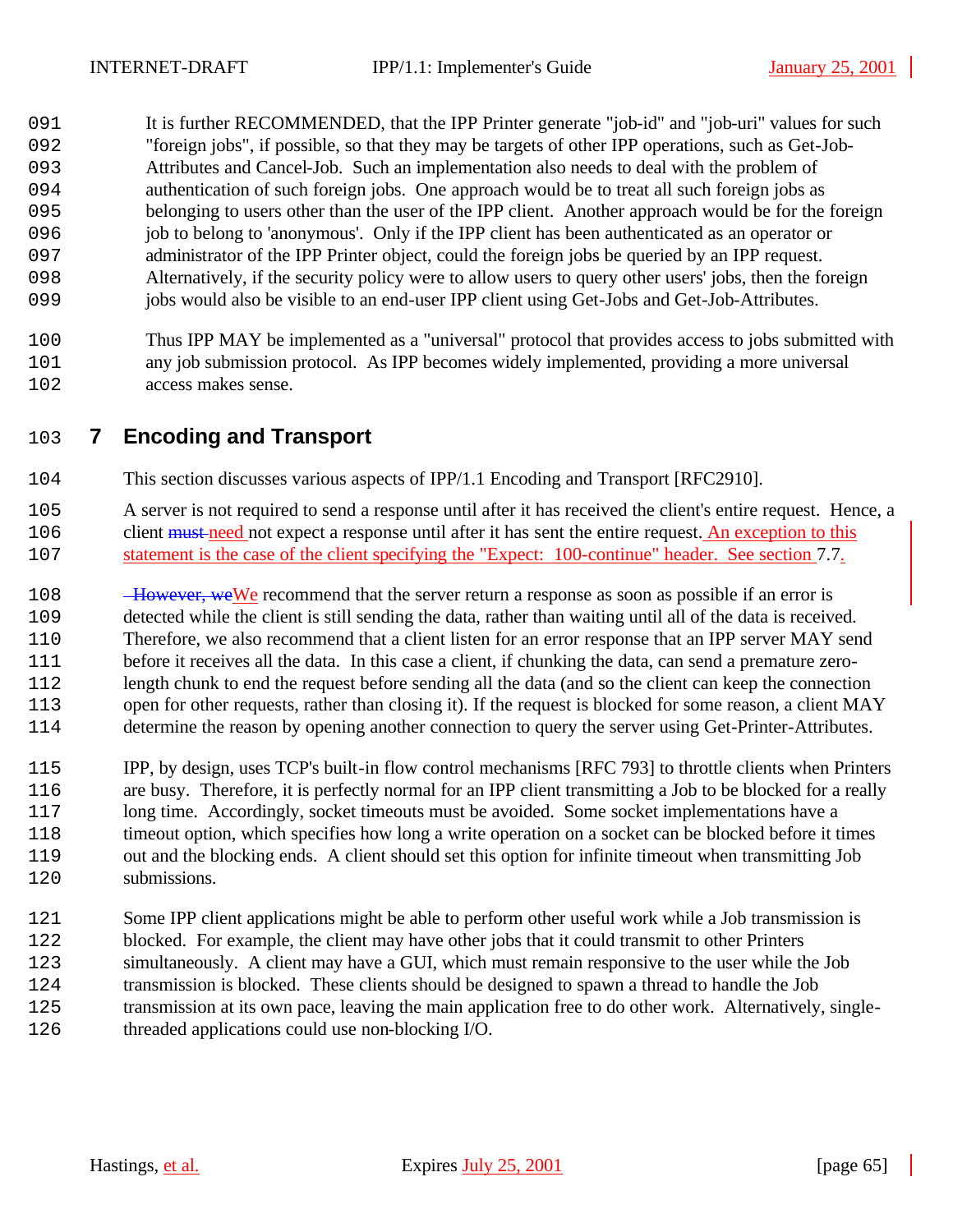Some Printer conditions, such as jam or lack of paper, could cause a client to be blocked indefinitely.

- Clients may open additional connections to the Printer to Get-Printer-Attributes, determine the state of the device, alert a user if the printer is stopped, and let a user decide whether to abort the job
- transmission or not.
- In the following sections, there are tables of all HTTP headers, which describe their use in an IPP client or server. The following is an explanation of each column in these tables.
- the "header" column contains the name of a header - the "request/client" column indicates whether a client sends the header. - the "request/ server" column indicates whether a server supports the header when received. - the "response/ server" column indicates whether a server sends the header. - the "response /client" column indicates whether a client supports the header when received. - the "values and conditions" column specifies the allowed header values and the conditions for the header to be present in a request/response. The table for "request headers" does not have columns for responses, and the table for "response headers" does not have columns for requests. The following is an explanation of the values in the "request/client" and "response/ server" columns. - **must:** the client or server MUST send the header, - **must-if:** the client or server MUST send the header when the condition described in the "values and conditions" column is met, - **may:** the client or server MAY send the header - **not:** the client or server SHOULD NOT send the header. It is not relevant to an IPP implementation. The following is an explanation of the values in the "response/client" and "request/ server" columns. - **must:** the client or server MUST support the header, - **may:** the client or server MAY support the header
- **not:** the client or server SHOULD NOT support the header. It is not relevant to an IPP implementation.
- **7.1 General Headers**
- The following is a table for the general headers.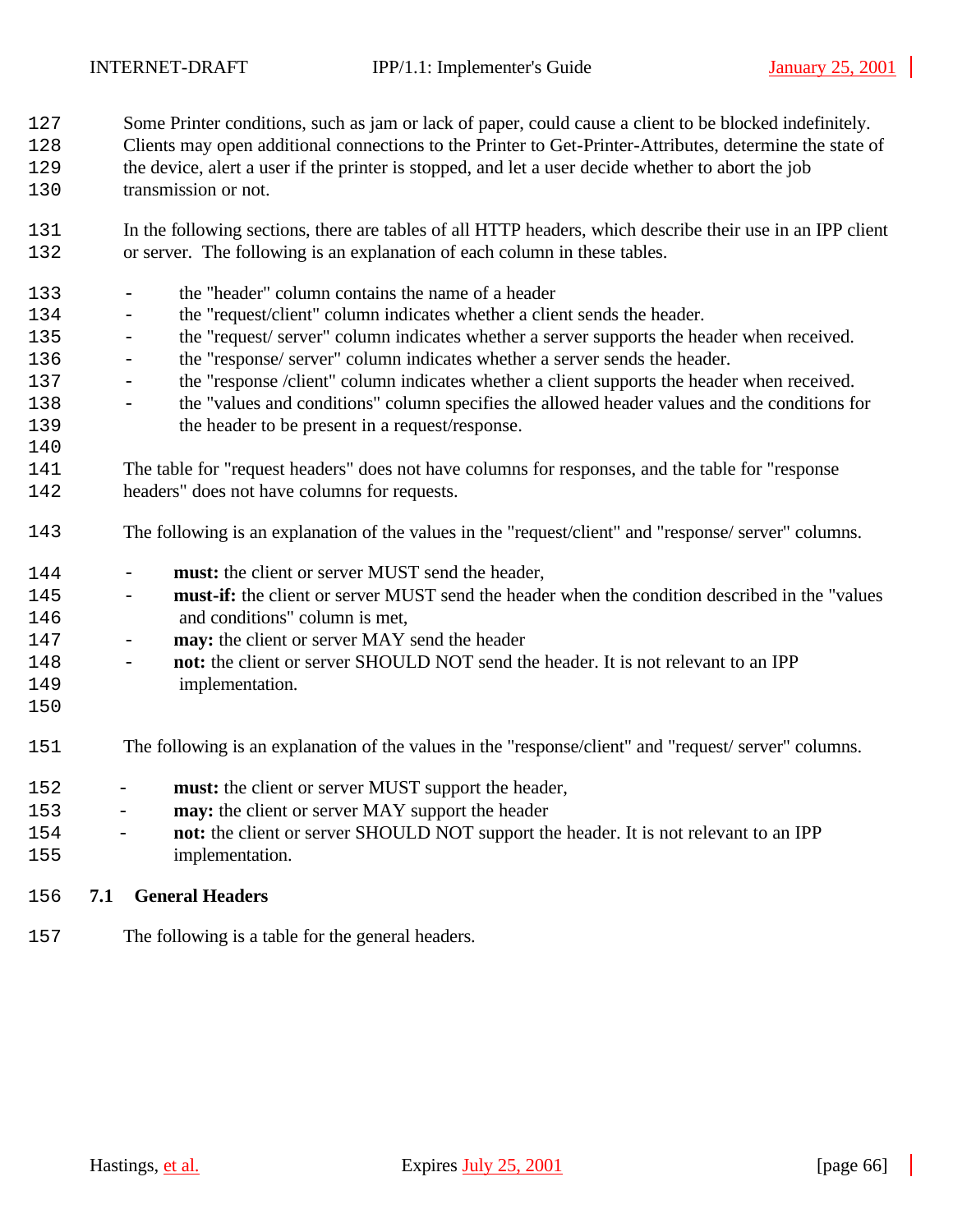| General-<br>Header    | Request |        | Response |        | Values and Conditions                                                                                                                                                                                                |
|-----------------------|---------|--------|----------|--------|----------------------------------------------------------------------------------------------------------------------------------------------------------------------------------------------------------------------|
|                       | Client  | Server | Server   | Client |                                                                                                                                                                                                                      |
| Cache-Control         | must    | not    | must     | not    | "no-cache" only                                                                                                                                                                                                      |
| Connection            | must-if | must   | must-if  | must   | "close" only. Both client and server<br>SHOULD keep a connection for the<br>duration of a sequence of<br>operations. The client and server<br>MUST include this header for the<br>last operation in such a sequence. |
| Date                  | may     | may    | must     | may    | per RFC 1123 [RFC1123] from<br>RFC 2616 [RFC2616]                                                                                                                                                                    |
| Pragma                | must    | not    | must     | not    | "no-cache" only                                                                                                                                                                                                      |
| Transfer-<br>Encoding | must-if | must   | must-if  | must   | "chunked" only . Header MUST be<br>present if Content-Length is absent.                                                                                                                                              |
| Upgrade               | not     | not    | not      | not    |                                                                                                                                                                                                                      |
| Via                   | not     | not    | not      | not    |                                                                                                                                                                                                                      |

# 2158 **7.2 Request Headers**

2159 The following is a table for the request headers.

| <b>Request Values and Conditions</b><br><b>Request-Header</b><br><b>Client</b><br>Server |
|------------------------------------------------------------------------------------------|
|------------------------------------------------------------------------------------------|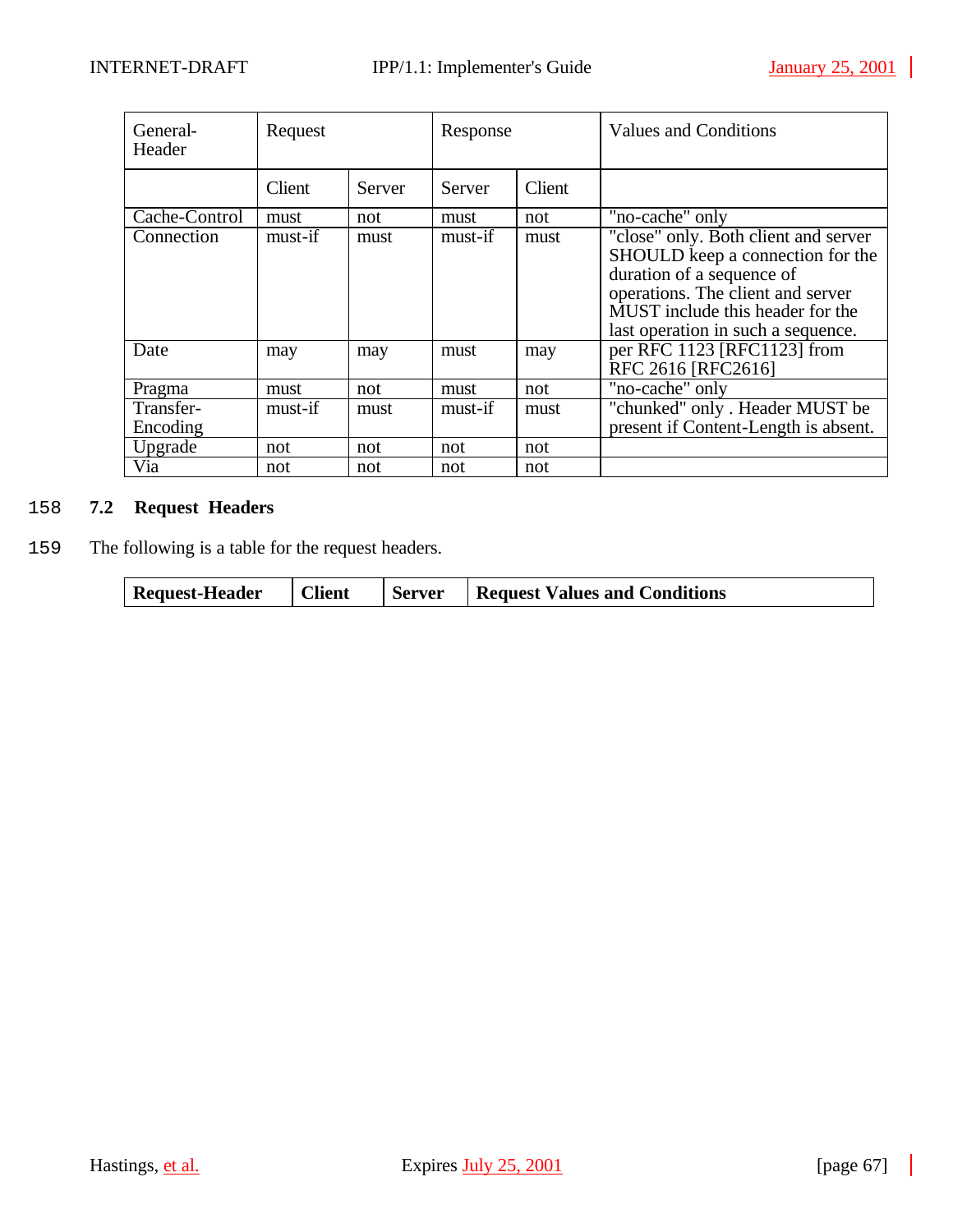| <b>Request-Header</b>   | <b>Client</b> | <b>Server</b> | <b>Request Values and Conditions</b>                                                                                                                  |  |  |
|-------------------------|---------------|---------------|-------------------------------------------------------------------------------------------------------------------------------------------------------|--|--|
| Accept                  | may           | must          | "application/ipp" only. This value is the default if<br>the client omits it                                                                           |  |  |
| Accept-Charset          | not           | not           | Charset information is within the application/ipp<br>entity                                                                                           |  |  |
| Accept-Encoding         | may           | must          | empty and per RFC 2616 [RFC2616] and IANA<br>registry for content-codings                                                                             |  |  |
| Accept-Language         | not           | not           | language information is within the application/ipp<br>entity                                                                                          |  |  |
| Authorization           | must-if       | must          | per RFC 2616. A client MUST send this header<br>when it receives a 401 "Unauthorized" response and<br>does not receive a "Proxy-Authenticate" header. |  |  |
| From                    | not           | not           | per RFC 2616. Because RFC recommends sending<br>this header only with the user's approval, it is not<br>very useful                                   |  |  |
| Host                    | must          | must          | per RFC 2616                                                                                                                                          |  |  |
| If-Match                | not           | not           |                                                                                                                                                       |  |  |
| If-Modified-Since       | not           | not           |                                                                                                                                                       |  |  |
| If-None-Match           | not           | not           |                                                                                                                                                       |  |  |
| If-Range                | not           | not           |                                                                                                                                                       |  |  |
| If-Unmodified-<br>Since | not           | not           |                                                                                                                                                       |  |  |
| Max-Forwards            | not           | not           |                                                                                                                                                       |  |  |
| Proxy-<br>Authorization | must-if       | not           | per RFC 2616. A client MUST send this header<br>when it receives a 401 "Unauthorized" response and<br>a "Proxy-Authenticate" header.                  |  |  |
| Range                   | not           | not           |                                                                                                                                                       |  |  |
| Referrer                | not           | not           |                                                                                                                                                       |  |  |
| User-Agent              | not           | not           |                                                                                                                                                       |  |  |

# 2160 **7.3 Response Headers**

161 The following is a table for the request headers.

| Response-Header    | Server  | Client | <b>Response Values and Conditions</b>             |  |  |
|--------------------|---------|--------|---------------------------------------------------|--|--|
| Accept-Ranges      | not     | not    |                                                   |  |  |
| Age                | not     | not    |                                                   |  |  |
| Location           | must-if | may    | per RFC 2616. When URI needs redirection.         |  |  |
| Proxy-Authenticate | not     | must   | per RFC 2616                                      |  |  |
| Public             | may     | may    | per RFC 2616                                      |  |  |
| Retry-After        | may     | may    | per RFC 2616                                      |  |  |
| Server             | not     | not    |                                                   |  |  |
| Vary               | not     | not    |                                                   |  |  |
| Warning            | may     | may    | per RFC 2616                                      |  |  |
| WWW-Authenticate   | must-if | must   | per RFC 2616. When a server needs to authenticate |  |  |
|                    |         |        | a client.                                         |  |  |

# 2162 **7.4 Entity Headers**

2163 The following is a table for the entity headers.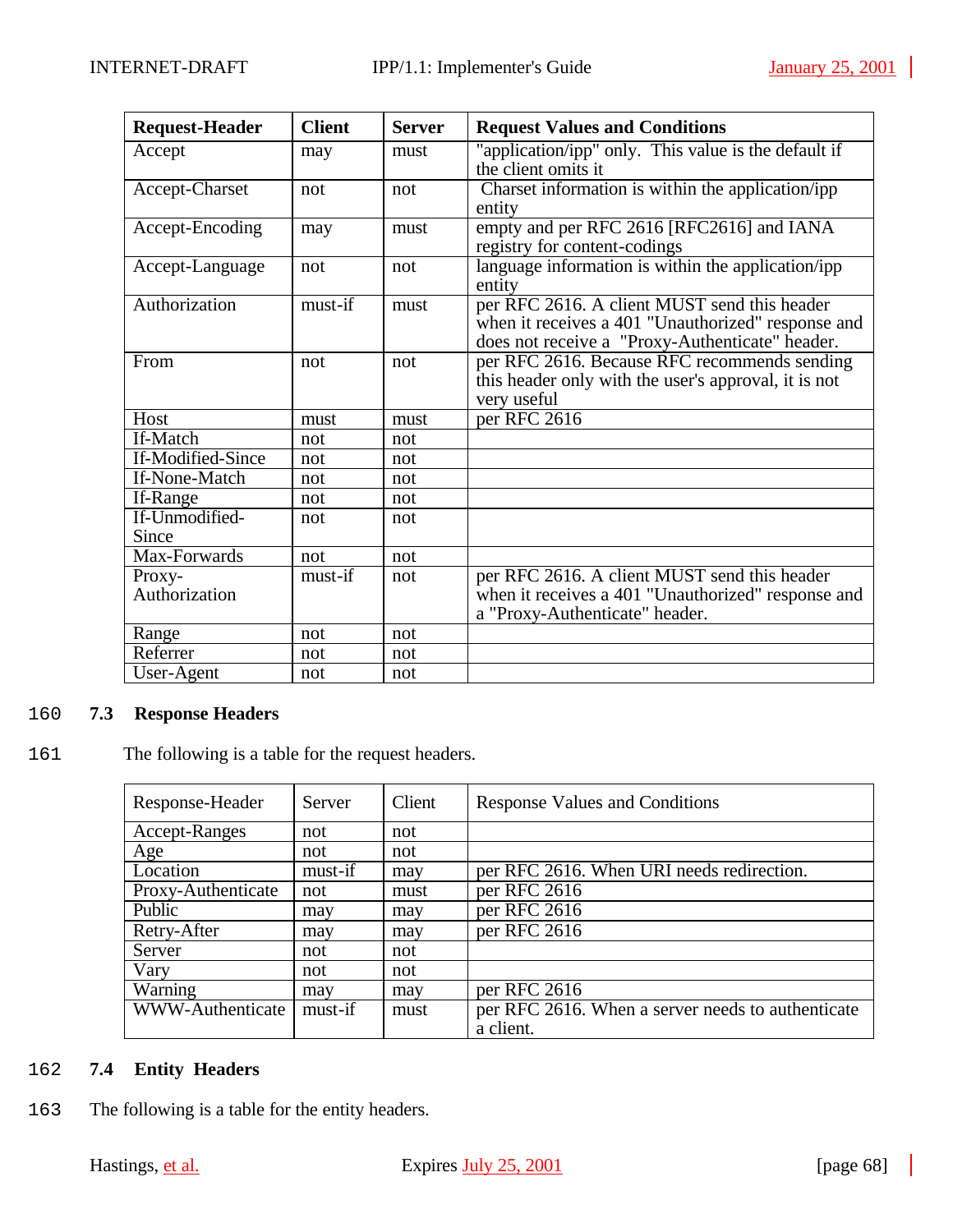| <b>Entity-Header</b> | <b>Request</b> |               | <b>Response</b> |               | <b>Values and Conditions</b>                                                                                    |
|----------------------|----------------|---------------|-----------------|---------------|-----------------------------------------------------------------------------------------------------------------|
|                      | <b>Client</b>  | <b>Server</b> | <b>Server</b>   | <b>Client</b> |                                                                                                                 |
| Allow                | not            | not           | not             | not           |                                                                                                                 |
| Content-Base         | not            | not           | not             | not           |                                                                                                                 |
| Content-Encoding     | may            | must          | must            | must          | per RFC 2616 and IANA<br>registry for content codings.                                                          |
| Content-Language     | not            | not           | not             | not           | Application/ipp handles<br>language                                                                             |
| Content-Length       | must-if        | must          | must-if         | must          | the length of the message-<br>body per RFC 2616. Header<br>MUST be present if<br>Transfer-Encoding is<br>absent |
| Content-Location     | not            | not           | not             | not           |                                                                                                                 |
| Content-MD5          | may            | may           | may             | may           | per RFC 2616                                                                                                    |
| Content-Range        | not            | not           | not             | not           |                                                                                                                 |
| Content-Type         | must           | must          | must            | must          | "application/ipp" only                                                                                          |
| ETag                 | not            | not           | not             | not           |                                                                                                                 |
| <b>Expires</b>       | not            | not           | not             | not           |                                                                                                                 |
| Last-Modified        | not            | not           | not             | not           |                                                                                                                 |

# 2164 **7.5 Optional support for HTTP/1.0**

 IPP implementations consist of an HTTP layer and an IPP layer. In the following discussion, the term "client" refers to the HTTP client layer and the term "server" refers to the HTTP server layer. The Encoding and Transport document [RFC2910] requires that HTTP 1.1 MUST be supported by all clients and all servers. However, a client and/or a server implementation may choose to also support HTTP 1.0.

2170 This option means that a server may choose to communicate with a (non-conforming) client that only 2171 supports HTTP 1.0. In such cases the server should not use any HTTP 1.1 specific parameters or 2172 features and should respond using HTTP version number 1.0.

2173 This option also means that a client may choose to communicate with a (non-conforming) server that 2174 only supports HTTP 1.0. In such cases, if the server responds with an HTTP 'unsupported version 2175 number' to an HTTP 1.1 request, the client should retry using HTTP version number 1.0.

#### 2176 **7.6 HTTP/1.1 Chunking**

#### 2177 **7.6.1 Disabling IPP Server Response Chunking**

2178 Clients MUST anticipate that the HTTP/1.1 server may chunk responses and MUST accept them in 2179 responses. However, a (non-conforming) HTTP client that is unable to accept chunked responses may

2180 attempt to request an HTTP 1.1 server not to use chunking in its response to an operation by using the

2181 following HTTP header: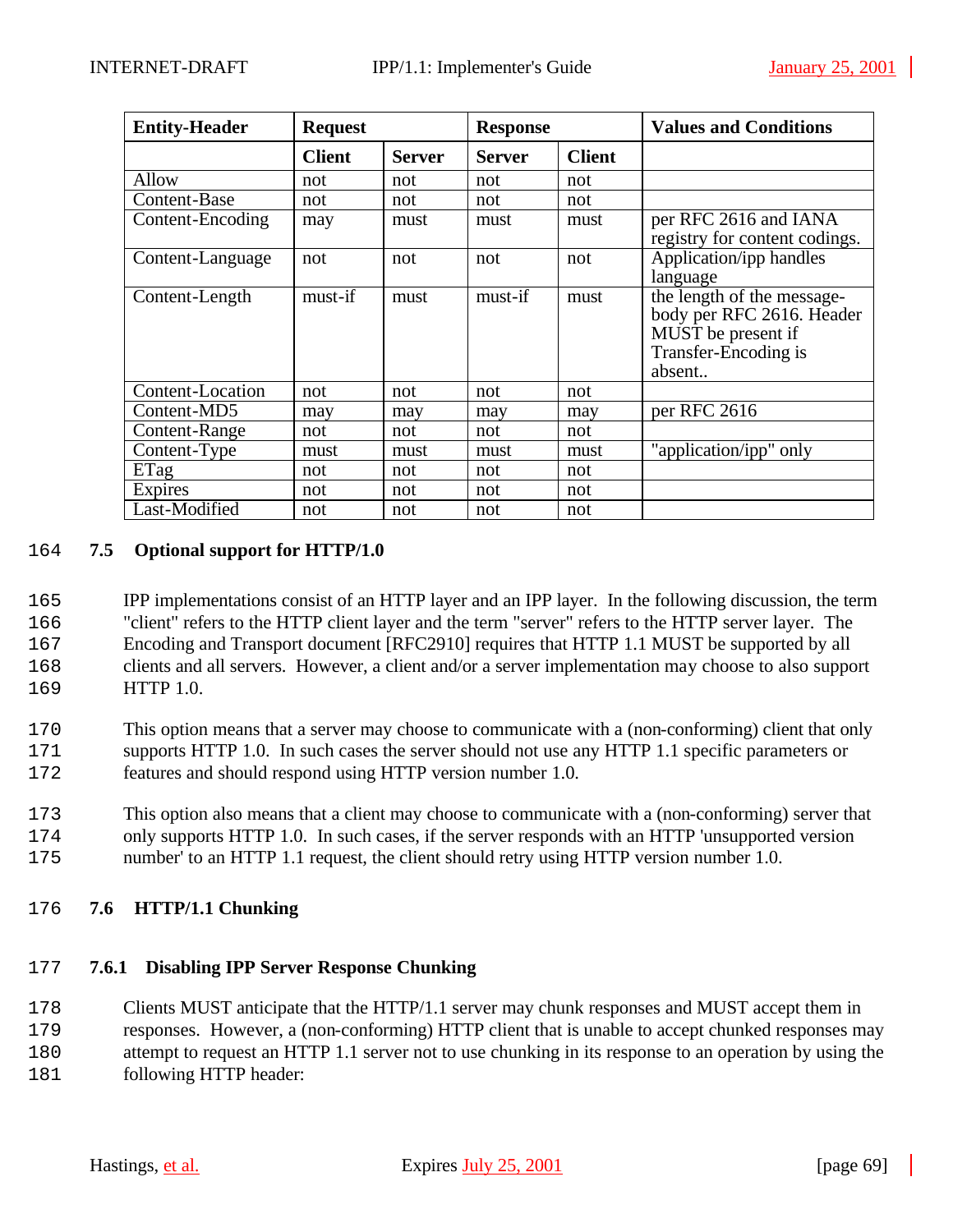- 182 TE: identity
- This mechanism should not be used by a server to disable a client from chunking a request, since chunking of document data is an important feature for clients to send long documents.

# **7.6.2 Warning About the Support of Chunked Requests**

- 2186 This section describes some problems with the use of chunked requests and HTTP/1.1 servers. For additional known problems with implementations of HTTP proxies and caching, see "Known HTTP Proxy/Caching Problems" [RFC3143].
- The HTTP/1.1 standard [RFC2616] requires that conforming servers support chunked requests for any method. However, in spite of this requirement, some HTTP/1.1 implementations support chunked responses in the GET method, but do not support chunked POST method requests. Some HTTP/1.1 192 implementations that support CGI scripts [CGI] and/or servlets [Servlet] require that the client supply a Content-Length. These implementations might reject a chunked POST method and return a 411 status code (Length Required), might attempt to buffer the request and run out of room returning a 413 status code (Request Entity Too Large), or might successfully accept the chunked request.
- Because of this lack of conformance of HTTP servers to the HTTP/1.1 standard, the IPP standard [RFC2910] REQUIRES that a conforming IPP Printer object implementation support chunked requests and that conforming clients accept chunked responses. Therefore, IPP object implementers are warned to seek HTTP server implementations that support chunked POST requests in order to conform to the IPP standard and/or use implementation techniques that support chunked POST requests.

# **7.7 HTTP "continue" interim response**

 IPP Clients must be prepared at any time to receive an interim response with a status code of '100 Continue'. This includes receiving this response prior to sending an IPP request The specific HTTP client and server requirements for '100 Continue' are laid out in section 8.2.3, "Use of the 100 (Continue) Status", in [RFC2616]. Section 7.8 summarizes the HTTP requirements and provides IPP implementation guidance related to the 100-Continue mechanism and its use. 

# **7.8 How can an IPP client Provoke authentication challenges from IPP Printers**

 The IPP operation 'Validate-Job' was created to allow clients to confirm that an identical 'Print-Job' 210 operation (with the document data) would be accepted. The 'Validate-Job' also performs the same security negotiation as the 'Print-Job' operation. This allows a client to verify that the security requirements can be met and the job template attributes honored before sending any document data. Due to the nature of HTTP connection management there is no guarantee that the client will not be required to re-authenticate on the following operation. Clients that wish to provoke an IPP Printer to issue an authentication challenge prior to sending an IPP operation have the ability to do to so.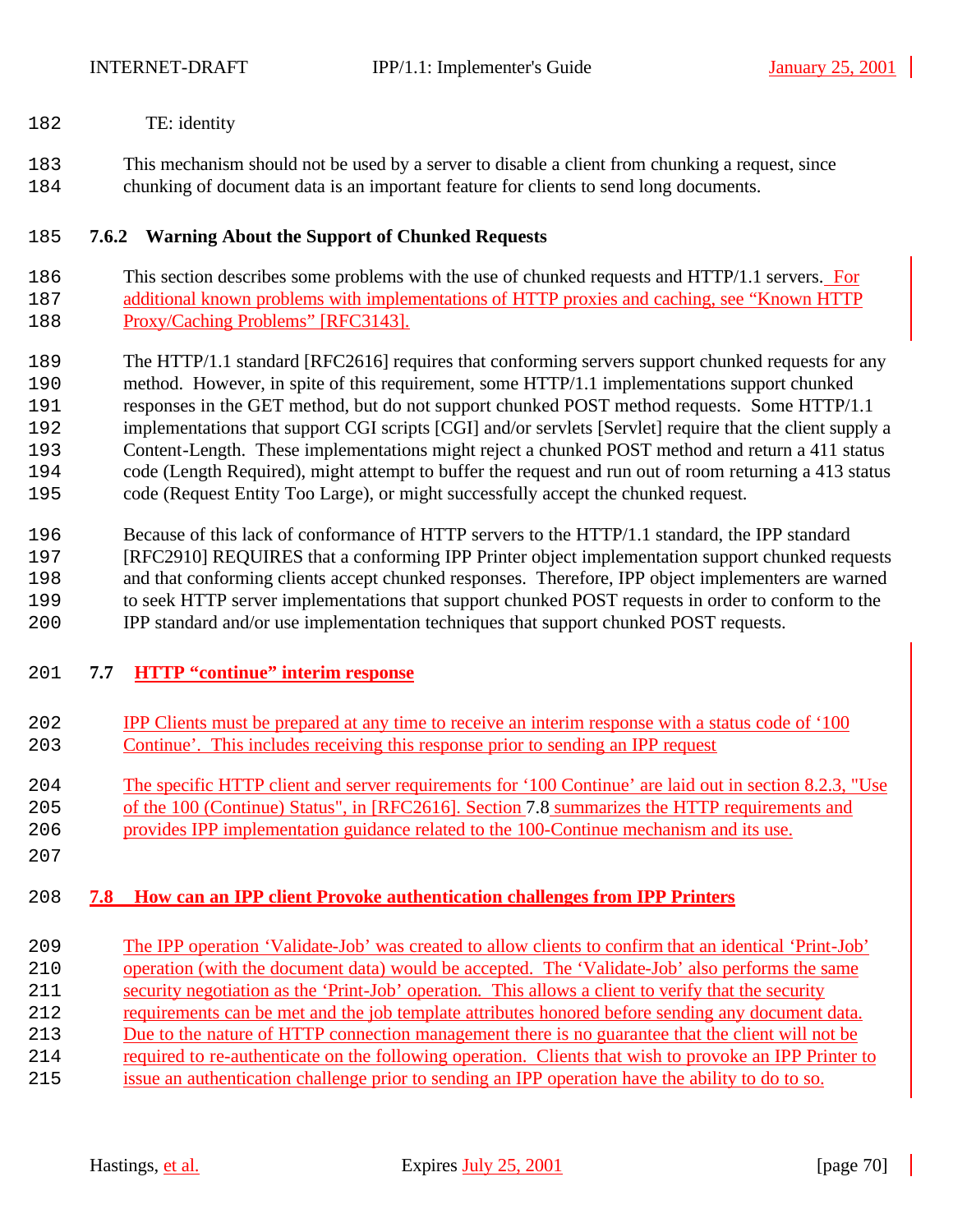| 216 | In some cases, a request may be rejected on the basis of the HTTP header alone. (Here, the HTTP                |
|-----|----------------------------------------------------------------------------------------------------------------|
| 217 | "header" includes the HTTP request-line, the HTTP header fields, and the terminating double CRLF.)             |
| 218 | This is likely to be the case when the requested resource is protected by Digest Authentication: the           |
| 219 | client needs the "nonce" value from the Printer's challenge in order to form a proper Authorization            |
| 220 | header field value. In these cases, a client may wish to avoid transmitting the HTTP request body              |
| 221 | containing the IPP request. For one thing, transmitting a large document for a request, only to have that      |
| 222 | request rejected on the basis of the HTTP header alone, would be a waste of time and network                   |
| 223 | resources. For another, some clients, especially those transmitting dynamically generated content may          |
| 224 | find it difficult, inefficient, or even impossible to tell the content generator to back up and regenerate the |
| 225 | content from the beginning. The HTTP 100-continue mechanism provides a solution to this problem.               |
| 226 | The purpose of the 100-continue status is to allow a client that is sending a message with a request body      |
| 227 | to determine if the Printer is willing to accept the request (based on the HTTP request header) before         |
| 228 | the client sends the request body.                                                                             |
| 229 | Here is a summary of the rules for HTTP 100-continue:                                                          |
| 230 | • If a client will wait for a 100 (Continue) response before sending the request body, it MUST                 |
| 231 | send an "Expect: 100-continue" header field.                                                                   |
| 232 | • If an HTTP request contains an "Expect: 100-continue" header field, the Printer MUST                         |
| 233 | either respond with 100 (Continue) status and continue to read from the input stream, or                       |
| 234 | reject the request with a final HTTP status code.                                                              |
| 235 | The Printer MUST NOT wait for the request body before sending the 100 (Continue)<br>$\bullet$                  |
| 236 | response.                                                                                                      |
| 237 | • If the Printer responds with a final status code instead of 100 (Continue), it MAY close the                 |
| 238 | connection (preferably, only the Printer's input side of the connection) or it MAY continue to                 |
| 239 | read and discard the rest of the response. It MUST NOT perform the requested method.                           |
| 240 | • A Printer SHOULD NOT send a 100 (Continue) response if the request does not include                          |
| 241 | "Expect: 100-continue".                                                                                        |
| 242 | • A Printer MUST NOT send a 100 (Continue) response to an HTTP/1.0 request. - A                                |
| 243 | Printer MAY omit a 100 (Continue) response if it has already received some of the request                      |
| 244 | body for the corresponding request.                                                                            |
| 245 | • A Printer that sends a 100 (Continue) response MUST ultimately send a final status code,                     |
| 246 | once the request body is received and processed, unless it terminates the transport connection                 |
| 247 | prematurely.                                                                                                   |
|     |                                                                                                                |
| 248 | Some finer points:                                                                                             |
| 249 | • A client waiting for a 100 (Continue) response SHOULD NOT wait for an indefinite period                      |
| 250 | before sending the request body                                                                                |
| 251 | A client SHOULD ignore any unexpected 100 (Continue) responses.                                                |
| 252 |                                                                                                                |
| 253 | The basic algorithm is this:                                                                                   |
| 254 | 1. The client sends an HTTP request header containing the "Expect: 100-continue" header field, but             |
| 255 | waits before transmitting the request body.                                                                    |
|     |                                                                                                                |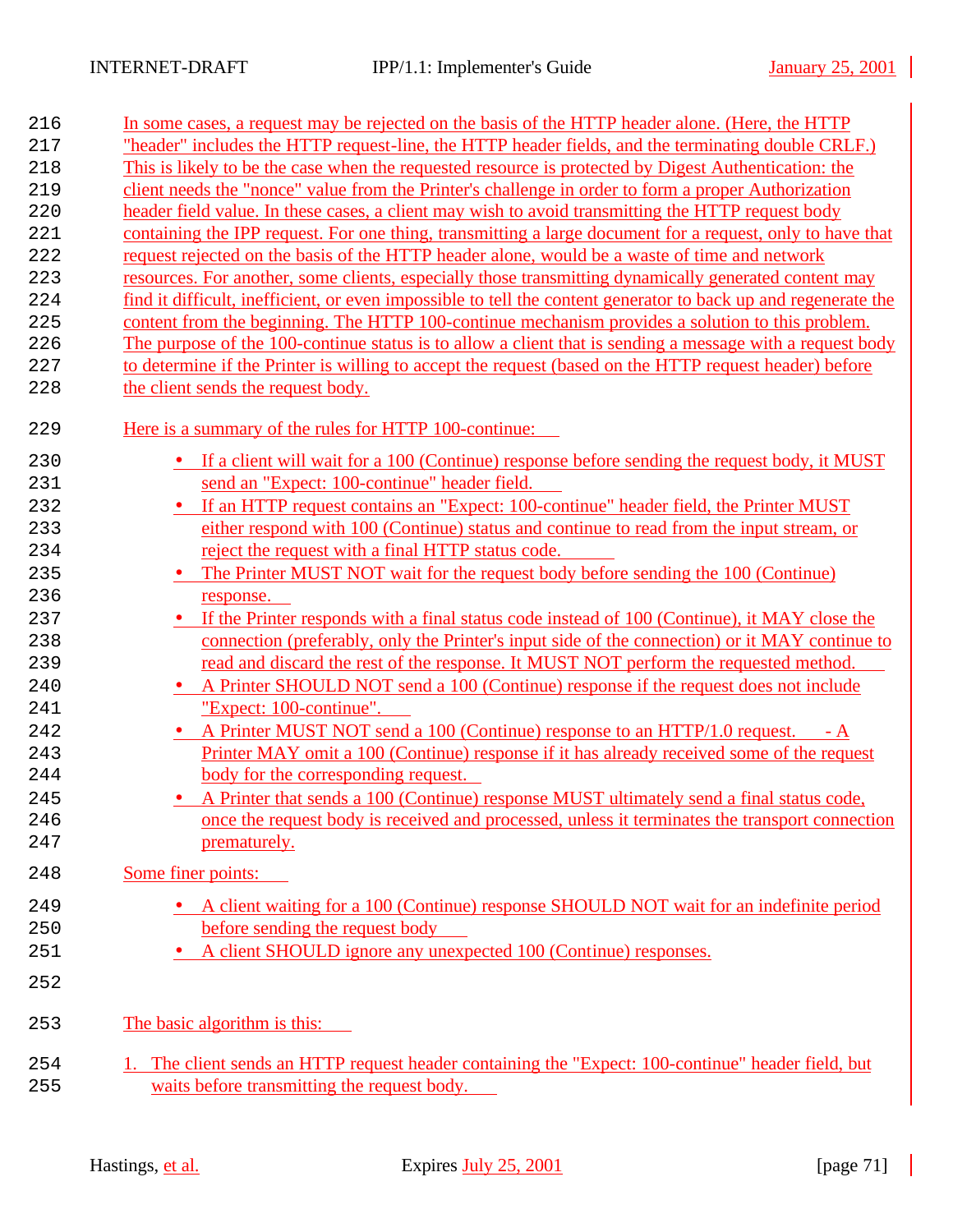| 256 | 2. The Printer examines the HTTP header and decides whether or not to accept the HTTP request.                 |
|-----|----------------------------------------------------------------------------------------------------------------|
| 257 | 3. If the Printer accepts the HTTP request, it sends a 100 (Continue) response and continues to read           |
| 258 | from the input stream.                                                                                         |
| 259 | 4. If the client receives a 100 (Continue) response, it now has a reasonable expectation that the HTTP         |
| 260 | request will succeed. The client now transmits the request body.                                               |
| 261 | 5. After the Printer receives and processes the request body, it sends a final HTTP status code in             |
| 262 | response.                                                                                                      |
| 263 |                                                                                                                |
| 264 | If the Request-URI identifies a resource protected by digest authentication, the flow of events is more        |
| 265 | like this:                                                                                                     |
| 266 | 1. The client sends an HTTP request header containing the "Expect: 100-continue" header field, but             |
| 267 | waits before transmitting the request body.                                                                    |
| 268 | 2. The Printer examines the HTTP header and rejects the request with 401 (Unauthorized) status and             |
| 269 | a "WWW-Authenticate" header field containing at least one challenge.                                           |
| 270 | 3. The client sends a new HTTP request header containing an "Authorization" header field and an                |
| 271 | "Expect: 100-continue" header field.                                                                           |
| 272 | 4. If the Printer accepts the new HTTP request, it sends a 100 (Continue) response and continues to            |
| 273 | read from the input stream.                                                                                    |
| 274 | 5. If the client receives a 100 (Continue) response, it now has a reasonable expectation that the              |
| 275 | <b>HTTP</b> request will succeed. The client now transmits the request body.                                   |
| 276 | After the Printer receives and processes the request body, it sends a final HTTP status code in response.      |
| 277 | Note that a Printer can reject a request at either the HTTP level or the IPP level. E.g., you could get an     |
| 278 | HTTP (401 Unauthorized) or you could get HTTP 200 (OK) with an IPP client-error-not-authenticated              |
| 279 | $(0x0402)$ . Receiving 100 (Continue) status tells a client that the Printer is willing to accept the HTTP     |
| 280 | request, but says nothing about whether or not an IPP request (in the body of the HTTP request) will be        |
| 281 | accepted. A client should use the Validate-Job IPP operation to determine whether or not an IPP Print-         |
| 282 | Job request will be accepted. Printers MUST always apply the same authorization requirements to                |
| 283 | Validate-Job as to Print-Job. I.e., if a given Print-Job request would result in a challenge, then so must     |
| 284 | the corresponding Validate-Job request.                                                                        |
| 285 | Some Printers may authorize access by object, identified by the HTTP Request-URI, while others may             |
| 286 | authorize access by operation, identified by the IPP "operation-id" request attribute. If a client receives    |
| 287 | the HTTP $200 \frac{(OK)}{PP}$ client-error-not-authenticated $(0x0402)$ combination, it means that the client |
| 288 | should look at the Printer's "uri-authentication-supported" and "uri-supported" attributes and look for a      |
| 289 | more authenticated URI.                                                                                        |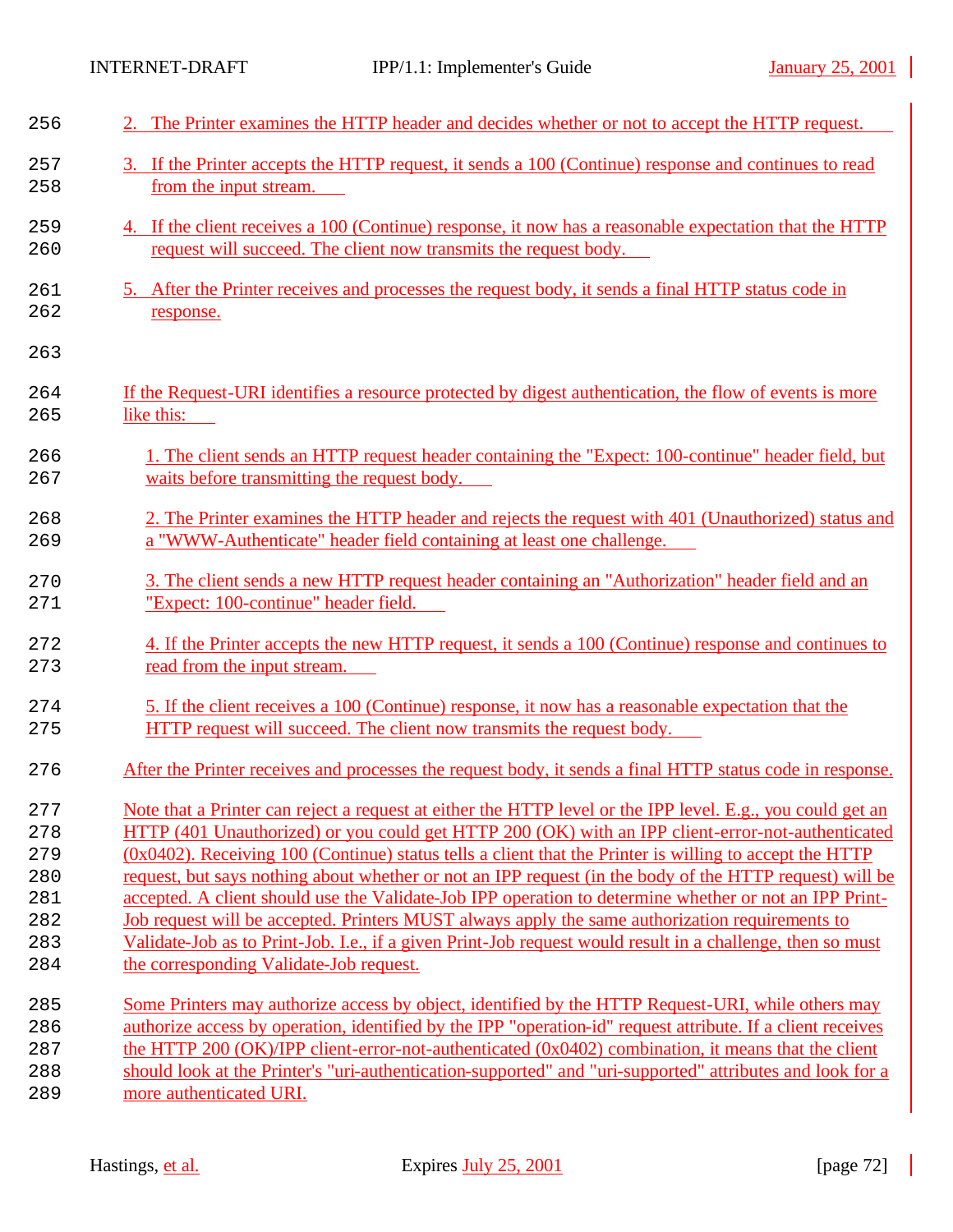| 290        | According to the Digest Authentication standard [RFC2617], the "nonce" value in the Printer's          |
|------------|--------------------------------------------------------------------------------------------------------|
| 291        | challenge may be good for one use only (for those really paranoid about replay attacks). Therefore, a  |
| 292        | Printer may issue a challenge for each new request. A client may include an Authorization header       |
| 293        | preemptively; doing so improves server efficiency and avoids extra round trips for authentication      |
| 294        | challenges. The Printer may choose to accept the old Authorization header information, even though the |
| 295        | nonce value included might not be fresh. Alternatively, the Printer may return a 401 HTTP response     |
| 296        | with a new nonce value, causing the client to retry the request; by specifying stale=TRUE with this    |
| 297        | response, the server tells the client to retry with the new nonce, but without prompting for a new     |
| 298        | username and password.                                                                                 |
| 299        | Some clients cannot produce the document data for a Print-Job more than one time, making complete      |
| 300        | retries impossible. Such clients should use this algorithm to print jobs reliably:                     |
| 301<br>302 | 1. The client sends an HTTP POST request header containing the "Expect: 100-continue" header<br>field. |
| 303        | 2. The client waits for a response before transmitting the request body.                               |
| 304        | a) If the client receives a 100 (Continue) response the client transmits an HTTP request body          |
| 305        | containing a Validate-Job IPP request.                                                                 |
|            |                                                                                                        |
| 306        | b) If the client receives a 401 (Unauthorized) response, it sends a new HTTP POST request              |
| 307        | header containing an "Authorization" header field with a response the Printer's "WWW-                  |
| 308        | Authenticate" challenge, and goes back to step 2.                                                      |
| 309        | 3. If the client receives an HTTP 200 (OK) response containing an IPP response with one of the         |
| 310        | success status codes, the client sends an HTTP POST request header containing the "Expect: 100-        |
| 311        | continue" header field and an "Authorization" header field containing any cached credentials.          |
| 312        | 4. The client waits for a response before transmitting the request body.                               |
| 313        | a) If the client receives a 100 (Continue) response the client transmits an HTTP request body          |
| 314        | containing a Print-Job IPP request.                                                                    |
| 315        | b) If the client receives a 401 (Unauthorized) response, it sends a new HTTP POST request              |
| 316        | header containing an "Authorization" header field with a response the Printer's "WWW-                  |
| 317        | Authenticate" challenge, and goes back to step 4.                                                      |
| 318        |                                                                                                        |
| 319        | It is possible to achieve the same results without using 100-continue, but it takes more round trips.: |
| 320        | 1. Send a Validate-Job request to provoke a challenge from the Printer.                                |
| 321        | 2. If the Printer responds with HTTP 401 (Unauthorized), send another Validate-Job request             |
| 322        | containing an "Authorization" HTTP header field with a response the Printer's "WWW-Authenticate"       |
| 323        | challenge, to see if the Print-Job request will be accepted.                                           |
|            |                                                                                                        |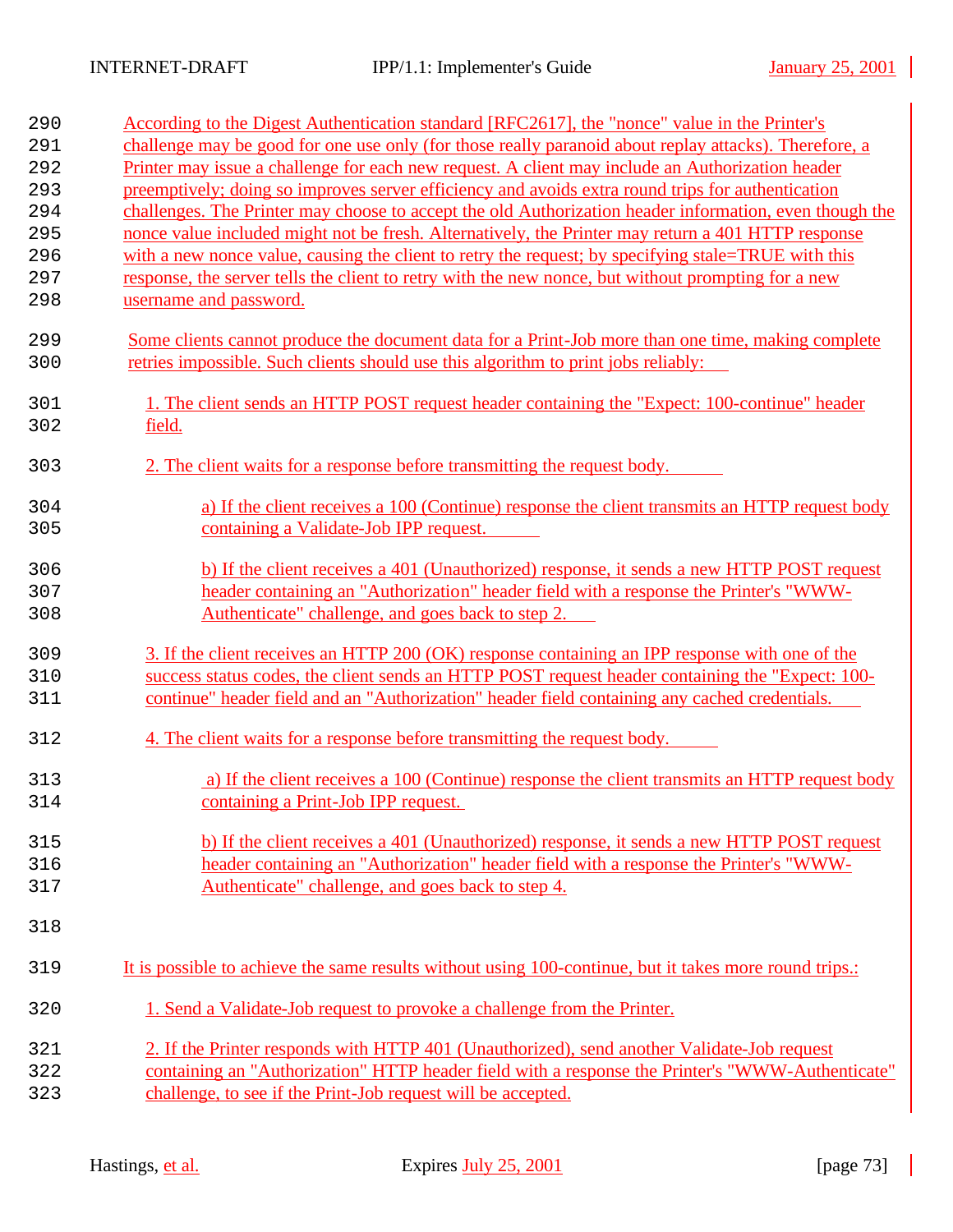| 324<br>325               |   | 3. If the Printer accepts the Validate-Job, send another Validate-Job without an "Authorization"<br>header field, to get a fresh nonce.                                                                                                                                                              |
|--------------------------|---|------------------------------------------------------------------------------------------------------------------------------------------------------------------------------------------------------------------------------------------------------------------------------------------------------|
| 326<br>327               |   | 4. Finally, send the Print-Job request containing an "Authorization" HTTP header field with a<br>response the Printer's "WWW-Authenticate" challenge.                                                                                                                                                |
| 328<br>329               |   | Note that for this to work, the response to a Printer's "WWW-Authenticate" challenge for Validate-Job<br>must also be valid for Print-Job.                                                                                                                                                           |
| 330                      | 8 | <b>References (Informational)</b>                                                                                                                                                                                                                                                                    |
| 331                      |   | Since this is an information document, all these references are informational.                                                                                                                                                                                                                       |
| 332<br>333               |   | [CGI]<br>CGI/1.1 (http://www.ietf.org/internet-drafts/draft-coar-cgi-v11-00.txt).                                                                                                                                                                                                                    |
| 334<br>335               |   | $[IANA-CS]$<br>IANA Registry of Coded Character Sets: ftp://ftp.iana.org/in-notes/iana/assignments/character-sets                                                                                                                                                                                    |
| 336<br>337<br>338<br>339 |   | [ldap-printer]<br>Fleming, P., Jones, K., Lewis, H., McDonald, I., "Internet Printing Protocol (IPP): LDAP Schema<br>for Printer Services", <draft-ietf-ipp-ldap-printer-schema-<math>0.54.txt&gt;, work in progress, April 27,<br/>2000 August 28, 2001.</draft-ietf-ipp-ldap-printer-schema-<math> |
| 340<br>341<br>342        |   | $[$ ipp-set-ops]<br>Kugler, C., Hastings, T., Herriot, R., Lewis, H. "Internet Printing Protocol (IPP): Job and Printer Set<br>Operations", <draft-ietf-ipp-job-printer-set-ops-05.txt>, work in progress, August 28, 2001.</draft-ietf-ipp-job-printer-set-ops-05.txt>                              |
| 343<br>344               |   | [RFC793]<br>J. Postel, "Transmission Control Protocol", RFC 793.                                                                                                                                                                                                                                     |
| 345<br>346               |   | [RFC1123]<br>Braden, S., "Requirements for Internet Hosts - Application and Support", RFC 1123, October, 1989.                                                                                                                                                                                       |
| 347<br>348               |   | [RFC2026]<br>S. Bradner, "The Internet Standards Process -- Revision 3", RFC 2026, October 1996.                                                                                                                                                                                                     |
| 349<br>350               |   | [RFC2119]<br>S. Bradner, "Key words for use in RFCs to Indicate Requirement Levels", RFC 2119, March 1997.                                                                                                                                                                                           |
| 351<br>352               |   | [RFC2251]<br>Wahl, Howes, Kille. Lightweight Directory Access Protocol (v3), RFC 2251, December 1997.                                                                                                                                                                                                |
| 353<br>354<br>355        |   | [RFC2252]<br>Wahl, Coulbeck, Howes, Kille. Lightweight Directory Access Protocol (v3): Attribute Syntax<br>Definitions, RFC 2252, December 1997.                                                                                                                                                     |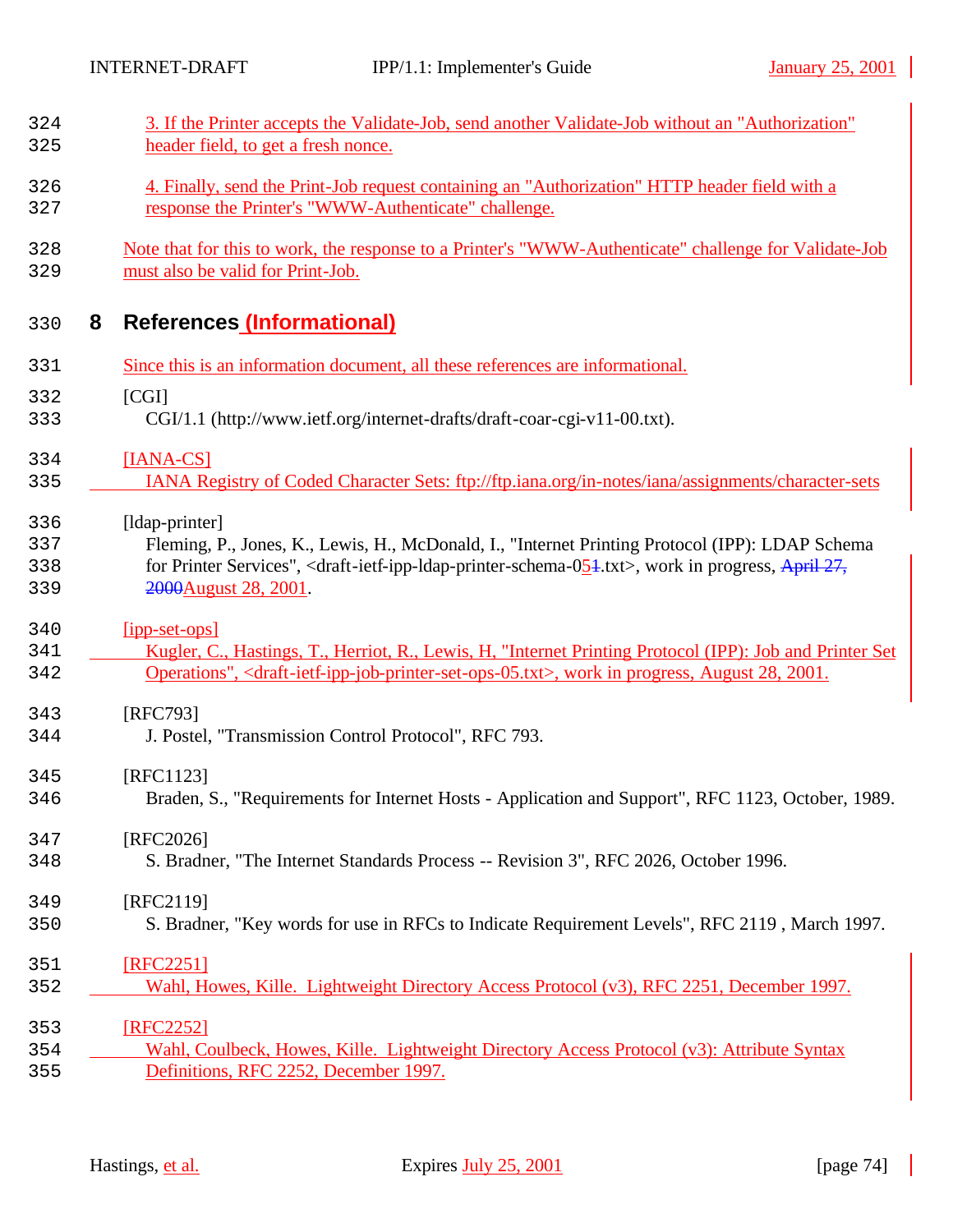| Berners-Lee, T., Fielding, R., Masinter, L., "Uniform Resource Identifiers (URI): Generic Syntax",    |
|-------------------------------------------------------------------------------------------------------|
|                                                                                                       |
|                                                                                                       |
|                                                                                                       |
| R. deBry, T. Hastings, R. Herriot, S. Isaacson, P. Powell, "Internet Printing Protocol/1.0: Model and |
|                                                                                                       |
|                                                                                                       |
|                                                                                                       |
| Herriot, R., Butler, S., Moore, P., Turner, R., "Internet Printing Protocol/1.0: Encoding and         |
|                                                                                                       |
|                                                                                                       |
| Wright, D., "Design Goals for an Internet Printing Protocol", draft-ietf-ipp-req-03.txtRFC 2567,      |
|                                                                                                       |
|                                                                                                       |
|                                                                                                       |
| Zilles, S., "Rationale for the Structure and Model and Protocol for the Internet Printing Protocol",  |
|                                                                                                       |
|                                                                                                       |
| Herriot, R., Hastings, T., Jacobs, N., Martin, J., "Mapping between LPD and IPP Protocols", RFC       |
|                                                                                                       |
|                                                                                                       |
|                                                                                                       |
| E. Guttman, C. Perkins, J. Veizades, M. Day. Service Location Protocol, Version 2, RFC 2608,          |
|                                                                                                       |
|                                                                                                       |
| E. Guttman, C. Perkins, J. Kempf. Service Templates and service: Schemes, RFC 2609, June 1999.        |
|                                                                                                       |
|                                                                                                       |
|                                                                                                       |
| R. Fielding, J. Gettys, J. Mogul, H. Frystyk, L. Masinter, P. Leach, T. Berners-Lee, "Hypertext       |
| Transfer Protocol - HTTP/1.1", RFC 2616, June 1999.                                                   |
|                                                                                                       |
|                                                                                                       |
|                                                                                                       |
| Herriot, R., Butler, S., Moore, P., Turner, R., "Internet Printing Protocol/1.0: Encoding and         |
|                                                                                                       |
|                                                                                                       |
| R. deBry, T. Hastings, R. Herriot, S. Isaacson, P. Powell, "Internet Printing Protocol/1.0: Model and |
|                                                                                                       |
|                                                                                                       |
| Kempf, Moats, St. Pierre. Conversion of LDAP Schemas to and from SLP Templates, RFC 2926,             |
|                                                                                                       |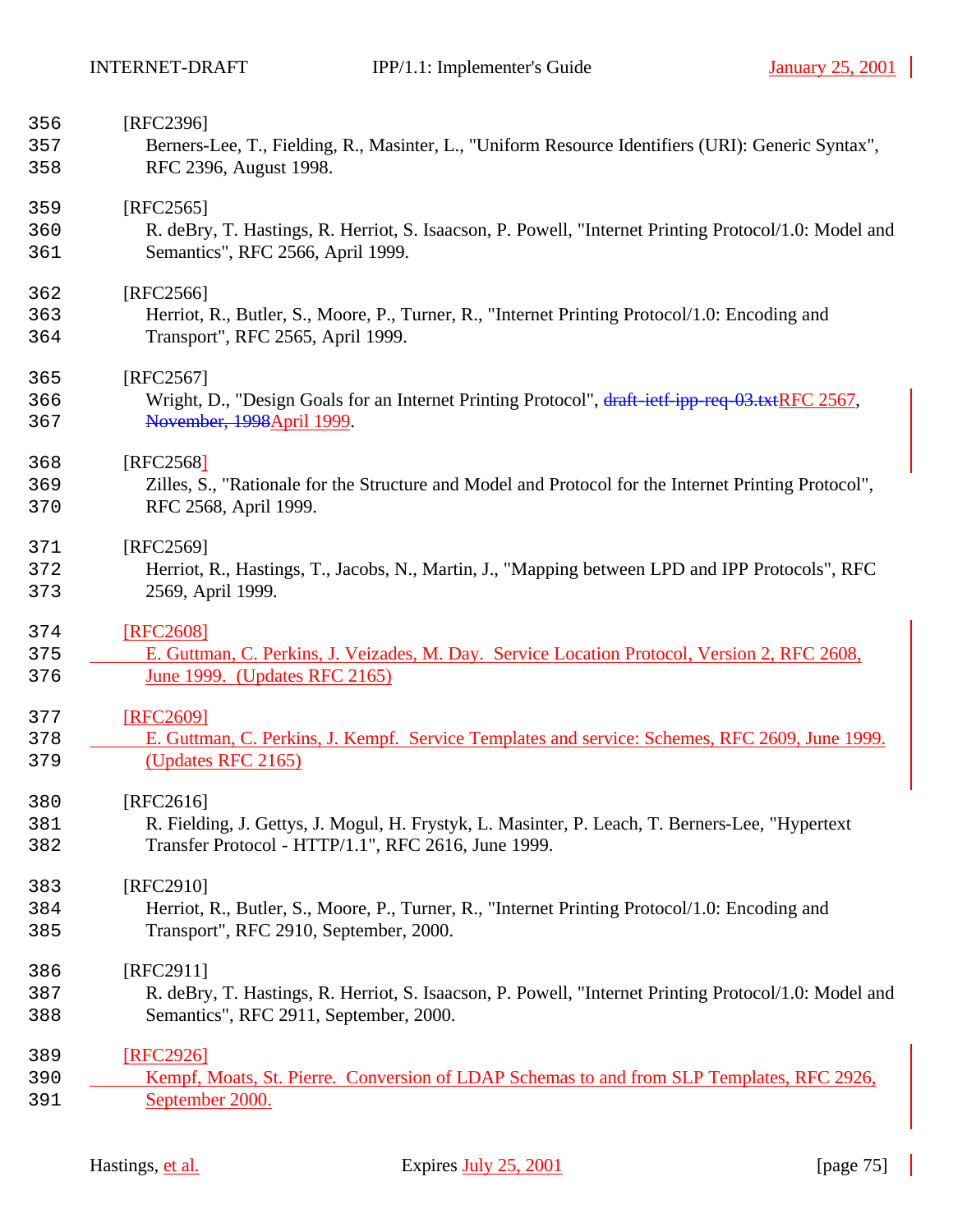| 392 |   | [RFC3143]                                                                                                                       |
|-----|---|---------------------------------------------------------------------------------------------------------------------------------|
| 393 |   | Known HTTP Proxy/Caching Problems. I. Cooper, J. Dilley. June 2001. (Status:                                                    |
| 394 |   | <b>INFORMATIONAL</b> )                                                                                                          |
|     |   |                                                                                                                                 |
| 395 |   | [Servlet]                                                                                                                       |
|     |   |                                                                                                                                 |
| 396 |   | Servlet Specification Version 2.1 (http://java.sun.com/products/servlet/2.1/index.html).                                        |
| 397 |   |                                                                                                                                 |
|     |   | [svrloc-printer]                                                                                                                |
| 398 |   | St. Pierre, P., Isaacson, S., McDonald, I., "Definition of the Printer Abstract Service Type v2.0",                             |
| 399 |   | http://www.isi.edu/in-notes/iana/assignments/svrloc-templates/printer.2.0.en (IANA Registered, May                              |
| 400 |   | 27, 2000) <draft-ietf-svrloc-printer-scheme-06.txt>, work in progress, March 8, 2000.</draft-ietf-svrloc-printer-scheme-06.txt> |
|     |   |                                                                                                                                 |
| 401 |   | [SSL]                                                                                                                           |
| 402 |   | Netscape, The SSL Protocol, Version 3, (Text version 3.02), November 1996.                                                      |
|     |   |                                                                                                                                 |
|     |   | <b>Authors' Address</b>                                                                                                         |
| 403 | 9 |                                                                                                                                 |
| 404 |   |                                                                                                                                 |
| 405 |   | Thomas N. Hastings                                                                                                              |
| 406 |   | Xerox Corporation                                                                                                               |
| 407 |   | 701 Aviation Blvd.                                                                                                              |
| 408 |   | El Segundo, CA 90245                                                                                                            |
| 409 |   | hastings@cp10.es.xerox.com                                                                                                      |
|     |   |                                                                                                                                 |
| 410 |   |                                                                                                                                 |
| 411 |   | Carl-Uno Manros                                                                                                                 |
| 412 |   | <b>Xerox Corporation</b>                                                                                                        |
| 413 |   | 701 Aviation Blvd.                                                                                                              |
| 414 |   | El Segundo, CA 90245                                                                                                            |
| 415 |   | $c$ manros@cp10.es.xerox.com                                                                                                    |
| 416 |   |                                                                                                                                 |
| 417 |   | Carl Kugler                                                                                                                     |
| 418 |   | Mail Stop 003G                                                                                                                  |
| 419 |   | <b>IBM Printing Systems Co</b>                                                                                                  |
| 420 |   | 6300 Diagonal Hwy                                                                                                               |
| 421 |   | Boulder CO 80301                                                                                                                |
| 422 |   | Kugler@us.ibm.com                                                                                                               |
| 423 |   |                                                                                                                                 |
| 424 |   | Henrik Holst                                                                                                                    |
| 425 |   | i-data Printing Systems                                                                                                         |
| 426 |   | Vadstrupvej 35-43                                                                                                               |
| 427 |   | 2880 Bagsvaerd, Denmark                                                                                                         |
| 428 |   | hh@I-data.com                                                                                                                   |
| 429 |   |                                                                                                                                 |
|     |   |                                                                                                                                 |
| 430 |   | Peter Zehler                                                                                                                    |

Xerox Corporation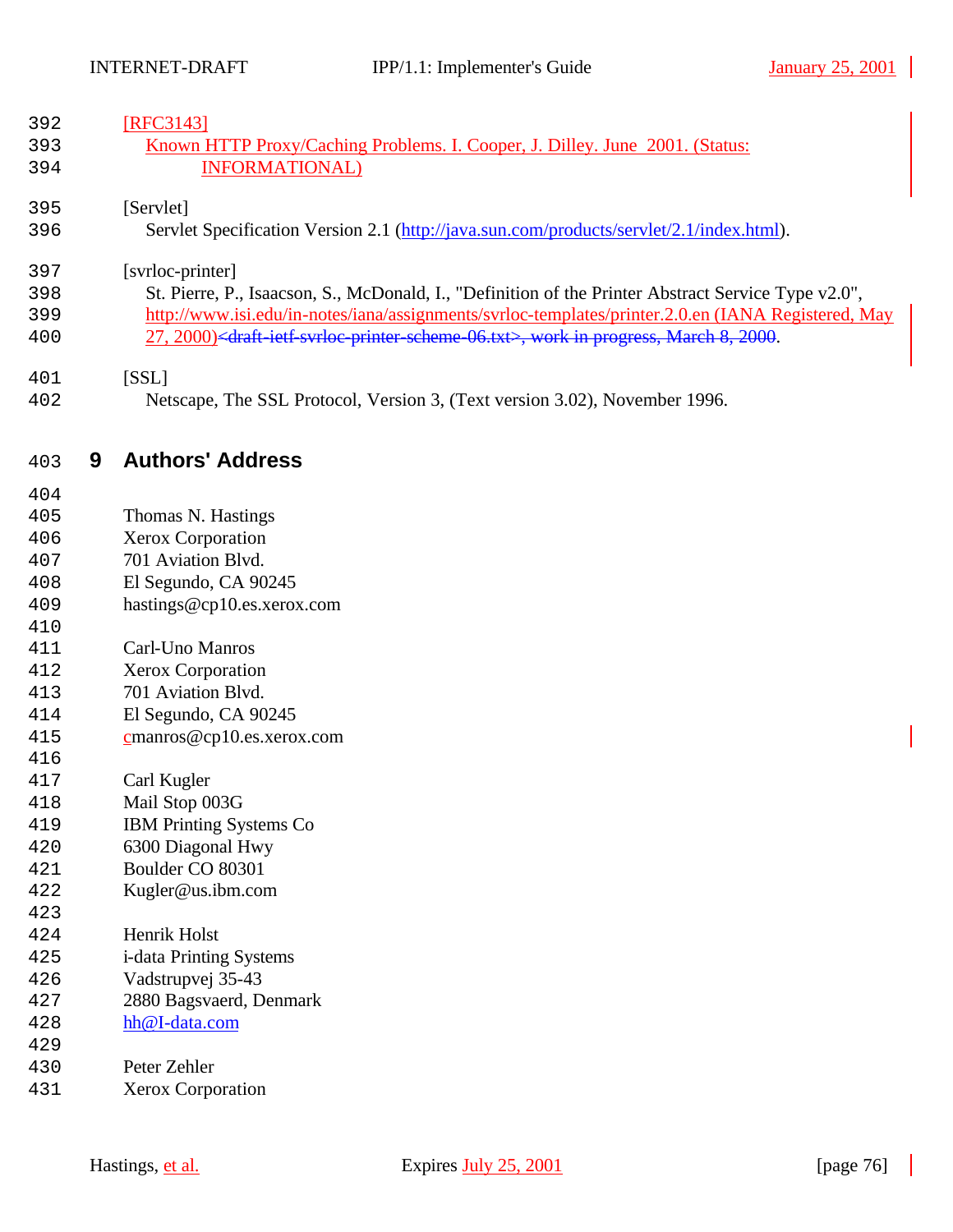| 432 | 800 Philips Road<br>Webster, NY 14580                                                                      |
|-----|------------------------------------------------------------------------------------------------------------|
| 433 |                                                                                                            |
| 434 | peter.zehler@usapzehler@crt.xerox.com                                                                      |
| 435 |                                                                                                            |
| 436 | <b>IPP Web Page: http://www.pwg.org/ipp/</b>                                                               |
| 437 | IPP Mailing List: ipp@pwg.org                                                                              |
| 438 |                                                                                                            |
| 439 | To subscribe to the ipp mailing list, send the following email:                                            |
| 440 | 1) send it to majordomo@pwg.org                                                                            |
| 441 | 2) leave the subject line blank                                                                            |
| 442 | 3) put the following two lines in the message body:                                                        |
| 443 | subscribe ipp                                                                                              |
| 444 | end                                                                                                        |
| 445 | Implementers of this specification document are encouraged to join the IPP Mailing List in order to        |
| 446 | participate in any discussions of clarification issues and review of registration proposals for additional |
| 447 | attributes and values. In order to reduce spam the mailing list rejects mail from non-subscribers, so you  |
| 448 | must subscribe to the mailing list in order to send a question or comment to the mailing list.             |
|     |                                                                                                            |
| 449 |                                                                                                            |
| 450 | <b>Other Participants:</b>                                                                                 |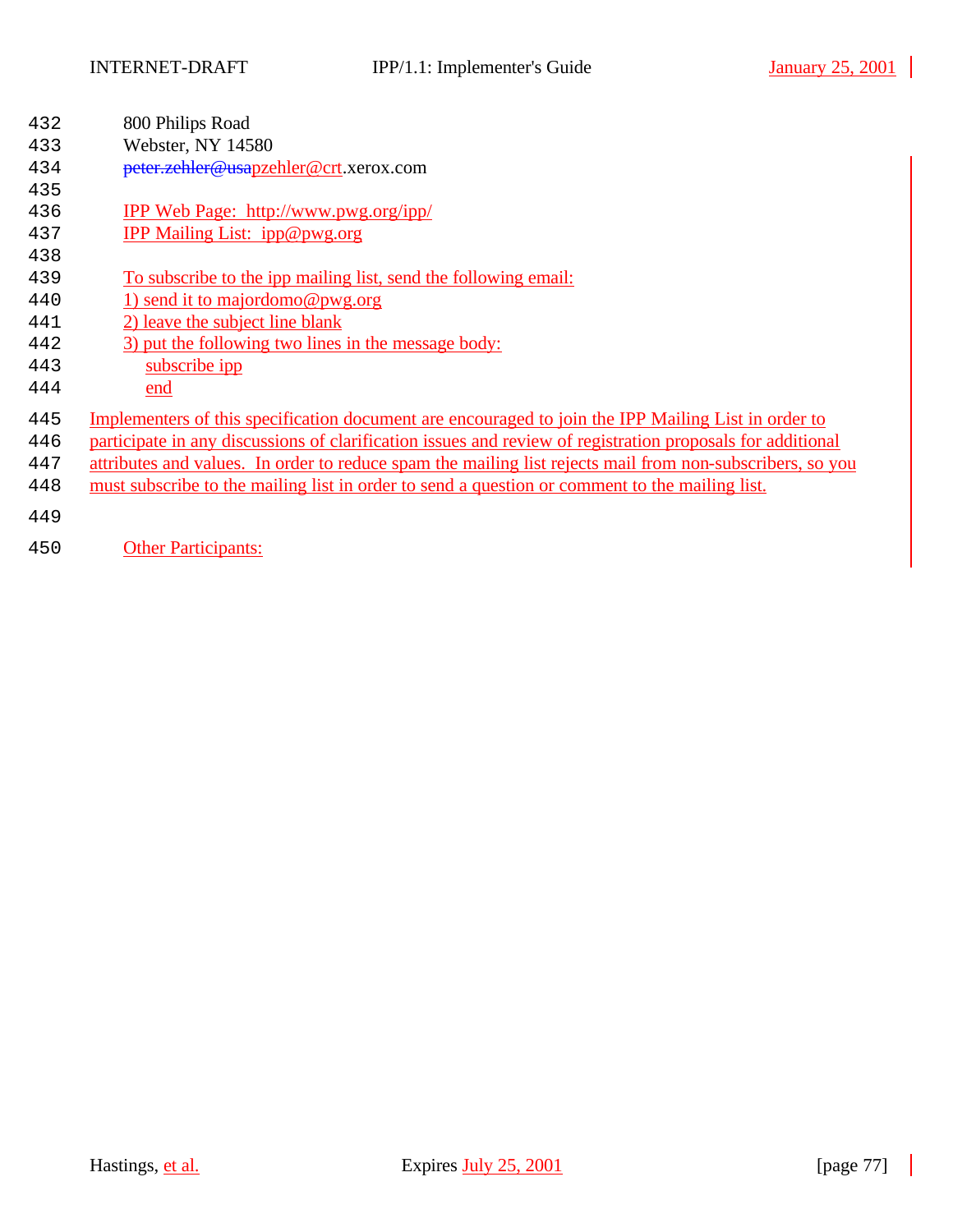| <b>Chuck Adams - Tektronix</b>                 | Shivaun Albright - HP                   |
|------------------------------------------------|-----------------------------------------|
| <b>Stefan Andersson - Axis</b>                 | Jeff Barnett - IBM                      |
| Ron Bergman - Hitachi Koki Imaging Systems     | <b>Dennis Carney - IBM</b>              |
| Keith Carter - IBM                             | <b>Angelo Caruso - Xerox</b>            |
| <b>Rajesh Chawla - TR Computing Solutions</b>  | Nancy Chen - Okidata                    |
| <b>Josh Cohen - Microsoft</b>                  | <b>Jeff Copeland - QMS</b>              |
| <b>Andy Davidson - Tektronix</b>               | Roger deBry - IBM                       |
| <b>Maulik Desai - Auco</b>                     | <b>Mabry Dozier - QMS</b>               |
| <b>Lee Farrell - Canon Information Systems</b> | Satoshi Fujitami - Ricoh                |
| <b>Steve Gebert - IBM</b>                      | <b>Sue Gleeson - Digital</b>            |
| <b>Charles Gordon - Osicom</b>                 | <b>Brian Grimshaw - Apple</b>           |
| <b>Jerry Hadsell - IBM</b>                     | <b>Richard Hart - Digital</b>           |
| <b>Tom Hastings - Xerox</b>                    | Henrik Holst - I-data                   |
| <b>Stephen Holmstead</b>                       | Zhi-Hong Huang - Zenographics           |
| <b>Scott Isaacson - Novell</b>                 | <b>Babek Jahromi - Microsoft</b>        |
| <b>Swen Johnson - Xerox</b>                    | David Kellerman - Northlake Software    |
| Robert Kline - TrueSpectra                     | <b>Charles Kong - Panasonic</b>         |
| <b>Carl Kugler - IBM</b>                       | Dave Kuntz - Hewlett-Packard            |
| Takami Kurono - Brother                        | <b>Rick Landau - Digital</b>            |
| <b>Scott Lawrence - Agranot Systems</b>        | <b>Greg LeClair - Epson</b>             |
| <b>Dwight Lewis - Lexmark</b>                  | <b>Harry Lewis - IBM</b>                |
| <b>Tony Liao - Vivid Image</b>                 | Roy Lomicka - Digital                   |
| Pete Loya - HP                                 | <b>Ray Lutz - Cognisys</b>              |
| Mike MacKay - Novell, Inc.                     | David Manchala - Xerox                  |
| <b>Carl-Uno Manros - Xerox</b>                 | <b>Jay Martin - Underscore</b>          |
| <b>Stan McConnell - Xerox</b>                  | <b>Larry Masinter - Xerox</b>           |
| <b>Sandra Matts - Hewlett Packard</b>          | <b>Peter Michalek - Shinesoft</b>       |
| Ira McDonald - High North Inc.                 | Mike Moldovan - G3 Nova                 |
| Tetsuya Morita - Ricoh                         | Yuichi Niwa - Ricoh                     |
| Pat Nogay - IBM                                | <b>Ron Norton - Printronics</b>         |
| <b>Hugo Parra, Novell</b>                      | <b>Bob Pentecost - Hewlett-Packard</b>  |
| <b>Patrick Powell - Astart Technologies</b>    | <b>Jeff Rackowitz - Intermec</b>        |
| <b>Eric Random - Peerless</b>                  | Rob Rhoads - Intel                      |
| <b>Xavier Riley - Xerox</b>                    | <b>Gary Roberts - Ricoh</b>             |
| David Roach - Unisys                           | <b>Stuart Rowley - Kyocera</b>          |
| Yuji Sasaki - Japan Computer Industry          | <b>Richard Schneider - Epson</b>        |
| Kris Schoff - HP                               | Katsuaki Sekiguchi - Canon              |
| <b>Bob Setterbo - Adobe</b>                    | <b>Gail Songer - Peerless</b>           |
| Hideki Tanaka - Canon                          | Devon Taylor - Novell, Inc.             |
| <b>Mike Timperman - Lexmark</b>                | Atsushi Uchino - Epson                  |
| Shigeru Ueda - Canon                           | <b>Bob Von Andel - Allegro Software</b> |
| William Wagner - NetSilicon/DPI                | <b>Jim Walker - DAZEL</b>               |
| <b>Chris Wellens - Interworking Labs</b>       | <b>Trevor Wells - Hewlett Packard</b>   |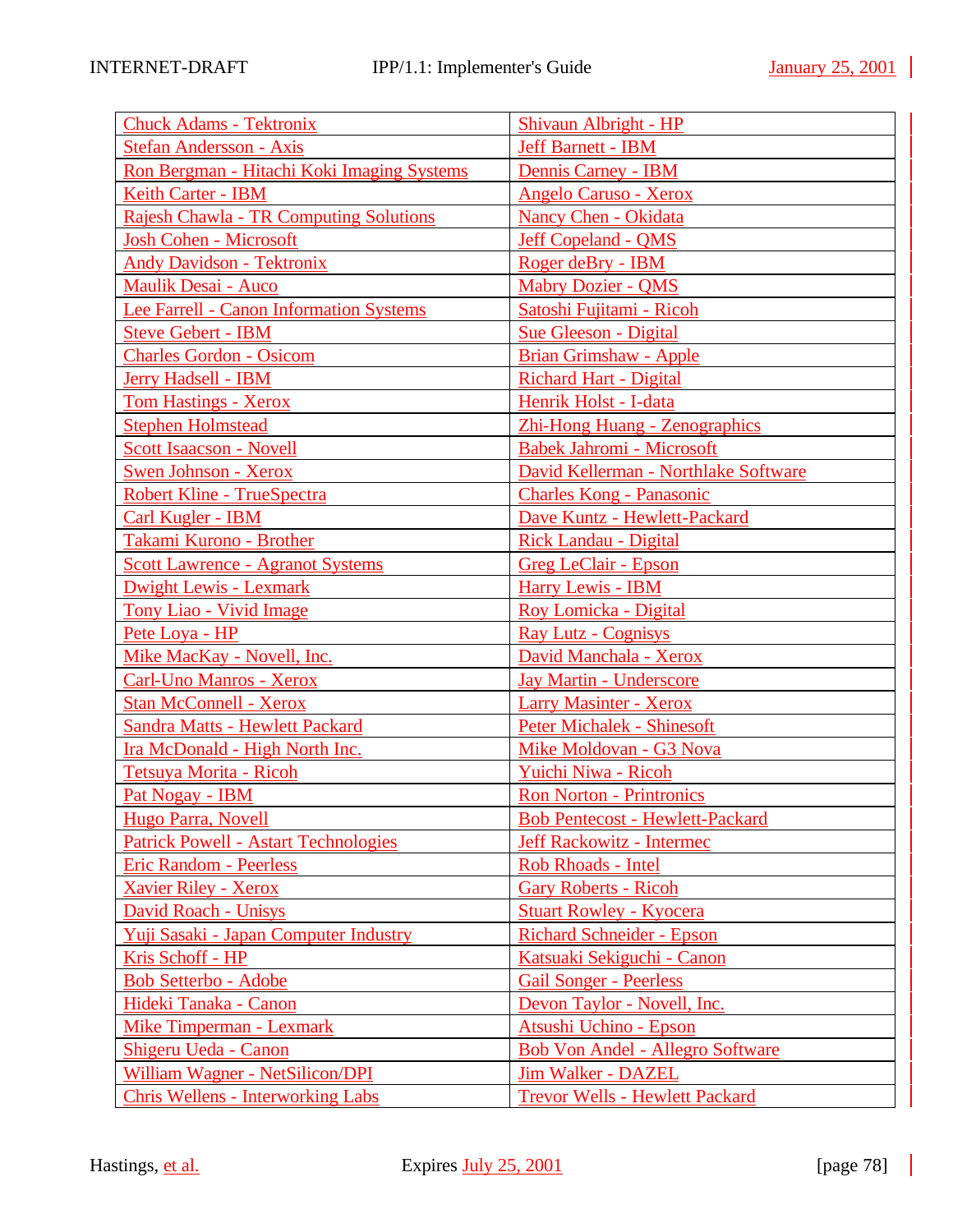| Craig Whittle - Sharp Labs                      | Rob Whittle - Novell, Inc.                       |
|-------------------------------------------------|--------------------------------------------------|
| Jasper Wong - Xionics                           | Don Wright - Lexmark                             |
| Michael Wu - Heidelberg Digital                 | Rick Yardumian - Xerox                           |
| Michael Yeung - Toshiba                         | <b>Lloyd Young - Lexmark</b>                     |
| Atsushi Yuki - Kyocera                          | Peter Zehler - Xerox                             |
| <b>William Zhang- Canon Information Systems</b> | Frank Zhao - Panasonic                           |
| <b>Steve Zilles - Adobe</b>                     | <b>Rob Zirnstein - Canon Information Systems</b> |

## 

## **10 Description of the Base IPP Documents**

| In addition to this document, the base set of IPP documents includes:<br>453 |
|------------------------------------------------------------------------------|
|------------------------------------------------------------------------------|

| 454 | Design Goals for an Internet Printing Protocol [RFC2567] |
|-----|----------------------------------------------------------|
|     |                                                          |

- Rationale for the Structure and Model and Protocol for the Internet Printing Protocol [RFC2568]
- Internet Printing Protocol/1.1: Model and Semantics [RFC2911]
- Internet Printing Protocol/1.1: Encoding and Transport [RFC2910]
- Mapping between LPD and IPP Protocols [RFC2569]
- The "Design Goals for an Internet Printing Protocol" document takes a broad look at distributed
- printing functionality, and it enumerates real-life scenarios that help to clarify the features that need to
- be included in a printing protocol for the Internet. It identifies requirements for three types of users:
- end users, operators, and administrators. It calls out a subset of end user requirements that are satisfied in IPP/1.0 [RFC2566, RFC2565]. A few OPTIONAL operator operations have been added to IPP/1.1 [RFC2911, RFC2910].
- The "Rationale for the Structure and Model and Protocol for the Internet Printing Protocol" document describes IPP from a high level view, defines a roadmap for the various documents that form the suite of
- IPP specification documents, and gives background and rationale for the IETF IPP working group's major decisions.
- The "Internet Printing Protocol/1.1: Model and Semantics" document describes a simplified model with
- abstract objects, their attributes, and their operations. The model introduces a Printer and a Job. The
- Job supports multiple documents per Job. The model document also addresses how security,
- internationalization, and directory issues are addressed.
- The "Internet Printing Protocol/1.1: Encoding and Transport" document is a formal mapping of the abstract operations and attributes defined in the model document onto HTTP/1.1 [RFC2616]. It also defines the encoding rules for a new Internet MIME media type called "application/ipp". This document
- also defines the rules for transporting a message body over HTTP whose Content-Type is
- "application/ipp". This document defines the 'ipp' scheme for identifying IPP printers and jobs.
- The "Mapping between LPD and IPP Protocols" document gives some advice to implementers of gateways between IPP and LPD (Line Printer Daemon) implementations.